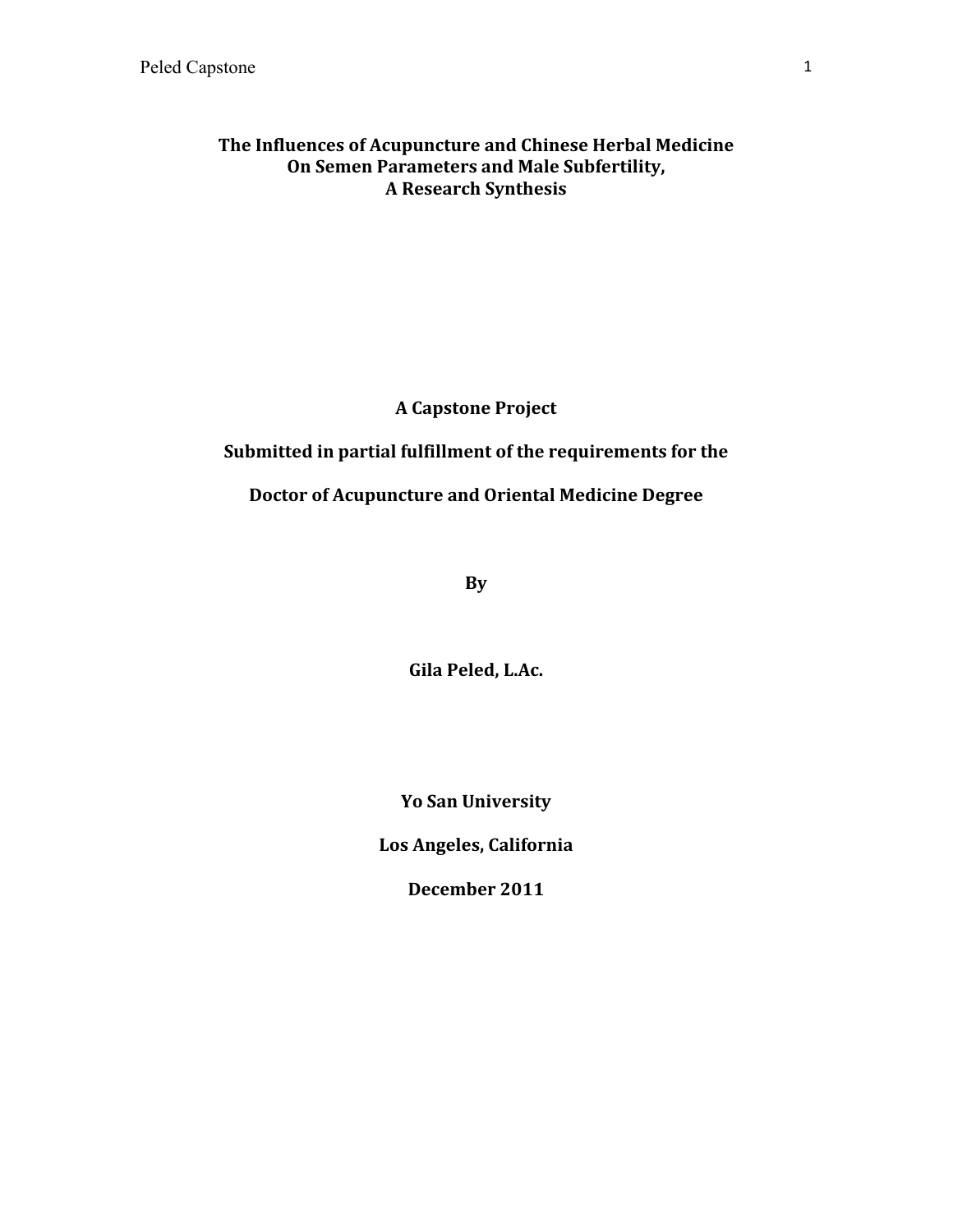Peled Capstone

D

þ þ þ **D** þ þ

₿

## **Approval Signatures Page**

This Capstone Project has been reviewed and approved by:

Carola Velike

Carola Gehrke, Ph.D., Capstone Project Advisor

Toshu

Daoshing Ni, Ph.D., L. Ac, Specialty Chair

Carole Colory

Carola Gehrke, Ph.D., DAOM Program Director

 $12 - 30 - 11$ 

 $12 - 30 - 41$ 

Date

Date

 $(2-30-1)$ 

Date

 $\overline{2}$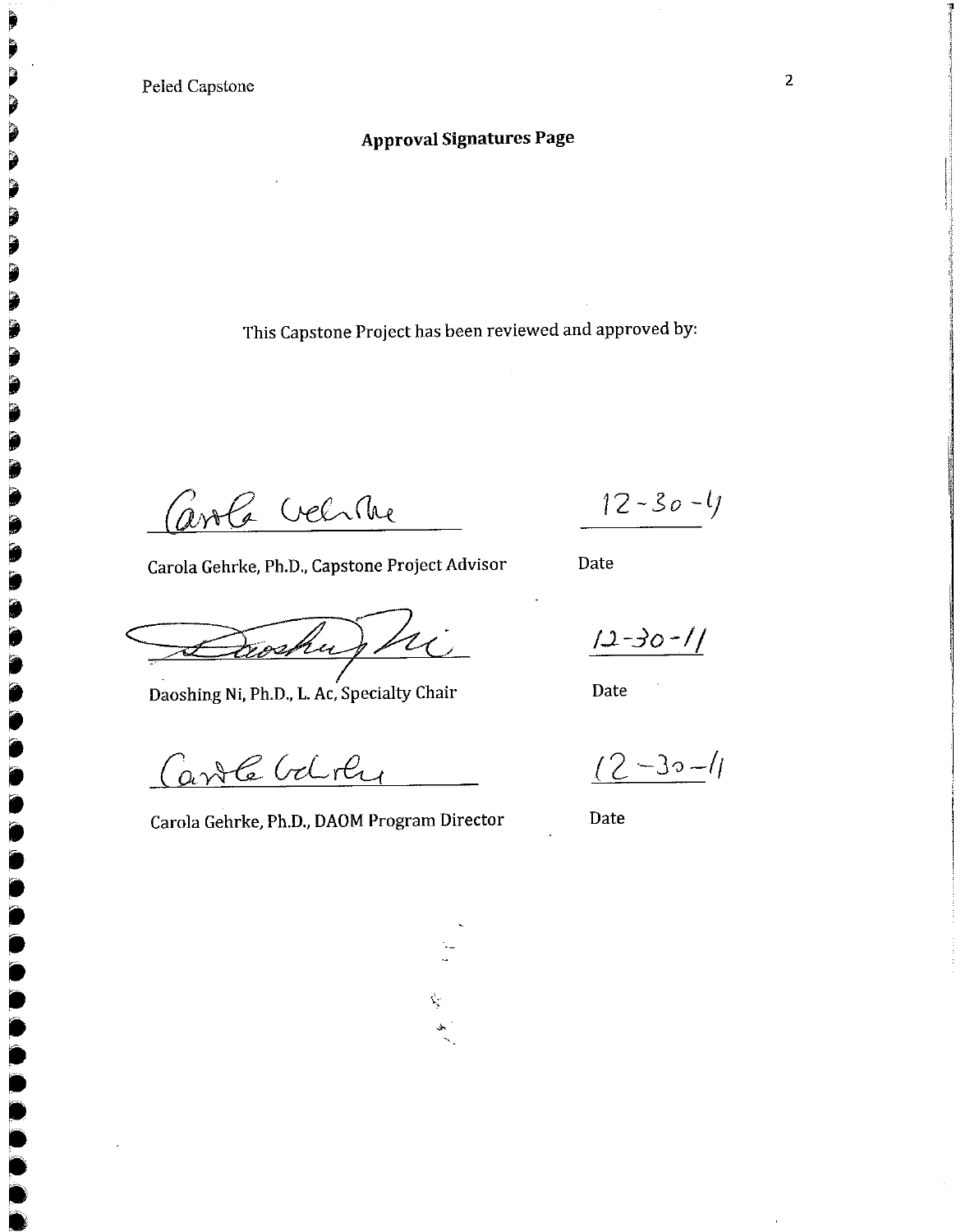#### **Abstract**

This research synthesis examined the effects of acupuncture and Chinese herbal medicine on sperm parameters and male subfertility. Nineteen studies pertaining to both animal and human subjects were included in this review. Data pertaining to sperm count, concentration, motility, and morphology in response to TCM treatment modalities, were abstracted into charts and analyzed. Seven of the total nineteen studies involved acupuncture intervention. Eleven studies involved Chinese herbal medicine intervention. One study involved a combination of acupuncture Chinese herbal medicine and Moxibustion intervention. All nineteen studies showed improvement in at least one sperm parameter following intervention with either TCM treatment modality. Different modalities were used as control intervention without impacting sperm parameters in thirteen of the nineteen studies. However, one study found statistically significant improvement in semen concentration following placebo acupuncture and four of the studies found a decrease in at least one sperm parameters in the control group. No adverse effects were reported in any of the studies. In conclusion, acupuncture and Chinese herbal medicine appear to be a safe and potentially effective treatment intervention for improving semen parameters and semen quality in men suffering from subfertility. Future studies with increased number of participants, using human subjects, and Chinese herbal formulas interventions are proposed.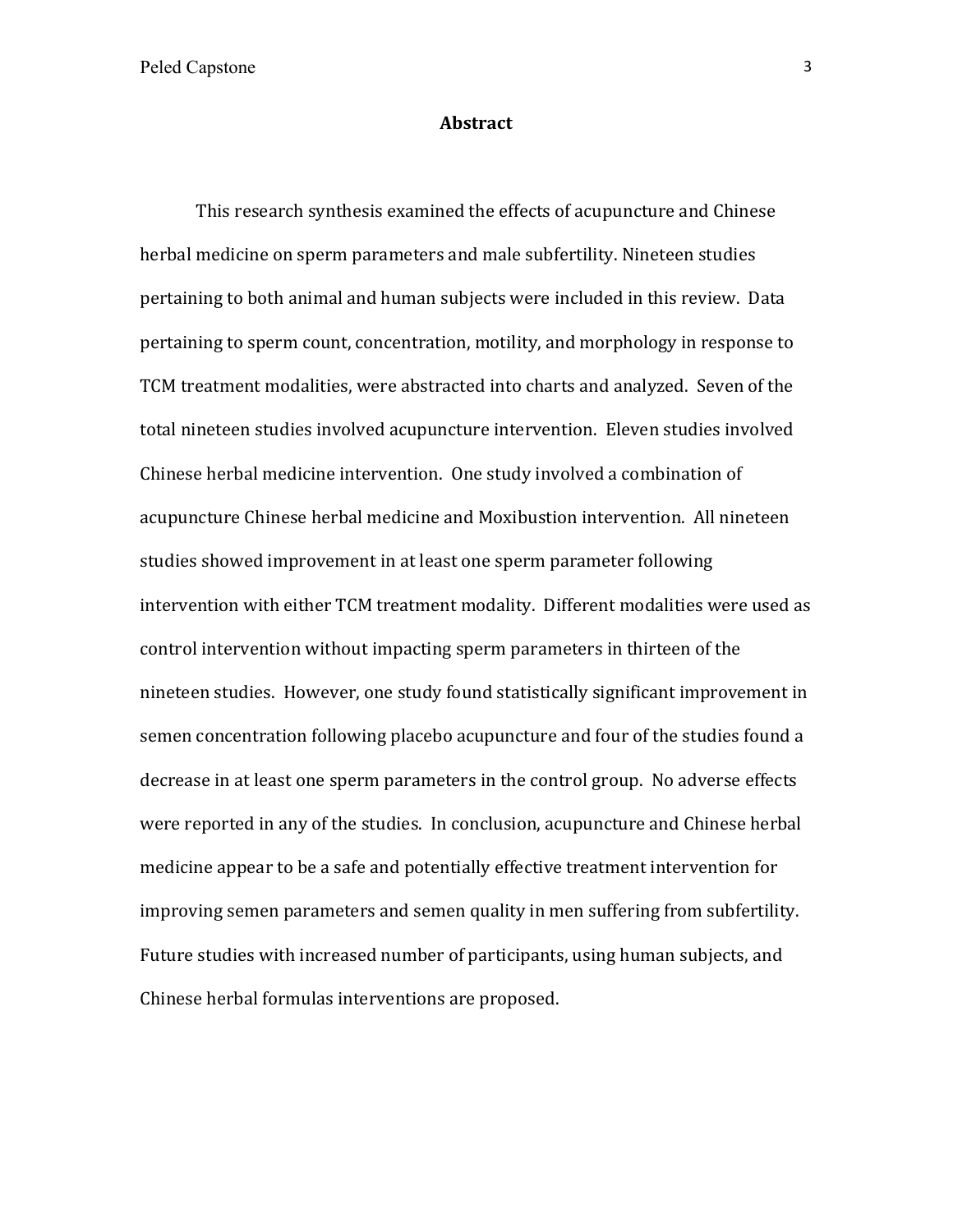#### **Acknowledgments**

First and foremost I would like to thank Ray Rubio, DAOM, L.Ac. for the inspiration, education, support, and guidance throughout the capstone project. I am also deeply grateful to my capstone advisor, Carola Gehrke, Ph.D for all the patience, feedback, support and time she devoted helping me achieve this goal.

Additionally I would like to thank all of the Yo San university staff that contributed to the success of our doctoral program, including the clinic staff. A special thank you to all the wonderful teachers that participated in the program.

A warm and heart felt thank you to the doctoral cohort. What an exceptional group of women. Thank you for the inspiration, laughs, and unconditional support, I will miss you all.

Finally, I would like to thank my three kids, Eitan, Doron, and Tali for all your support, encouragement, and sacrifice, my friend Laura Bowen for all the editing. And last but not least, my husband, Miko for holding up the ship, thank you for everything, I couldn't have done it all without you.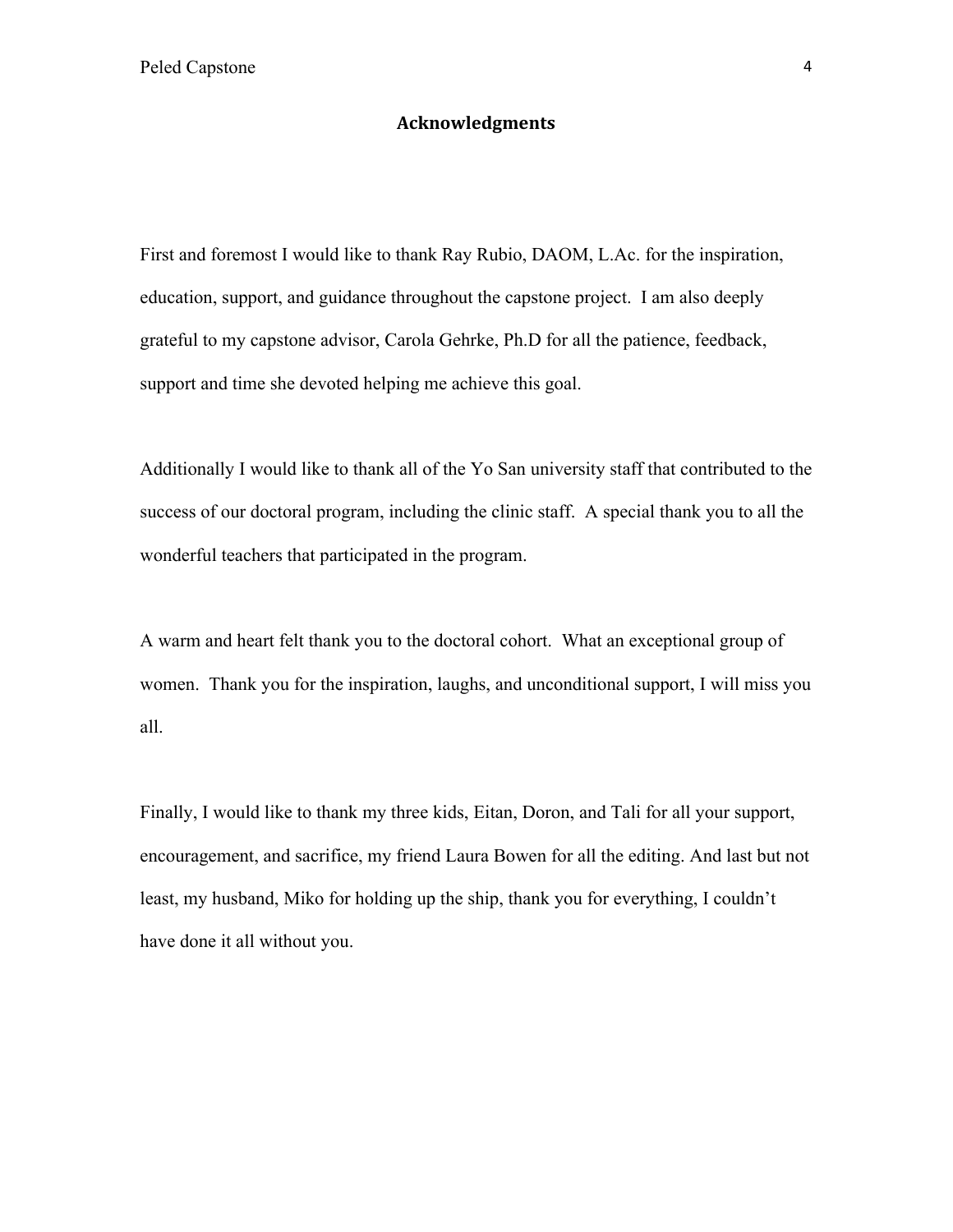# **Table of Contents**

| Environmental and Life Style Factors Affecting Male Infertility17     |  |
|-----------------------------------------------------------------------|--|
|                                                                       |  |
|                                                                       |  |
|                                                                       |  |
|                                                                       |  |
|                                                                       |  |
|                                                                       |  |
| Effects of Combined Chinese Herbal Medicine and Acupuncture on Sperm  |  |
|                                                                       |  |
| Effects of Acupuncture Treatments Intervention on Sperm Parameters28  |  |
| Effects of Chinese Herbal Medicine Intervention on Sperm Parameters32 |  |
| Chinese Herbal Medicine Combined with Carcinogenic Substances32       |  |
|                                                                       |  |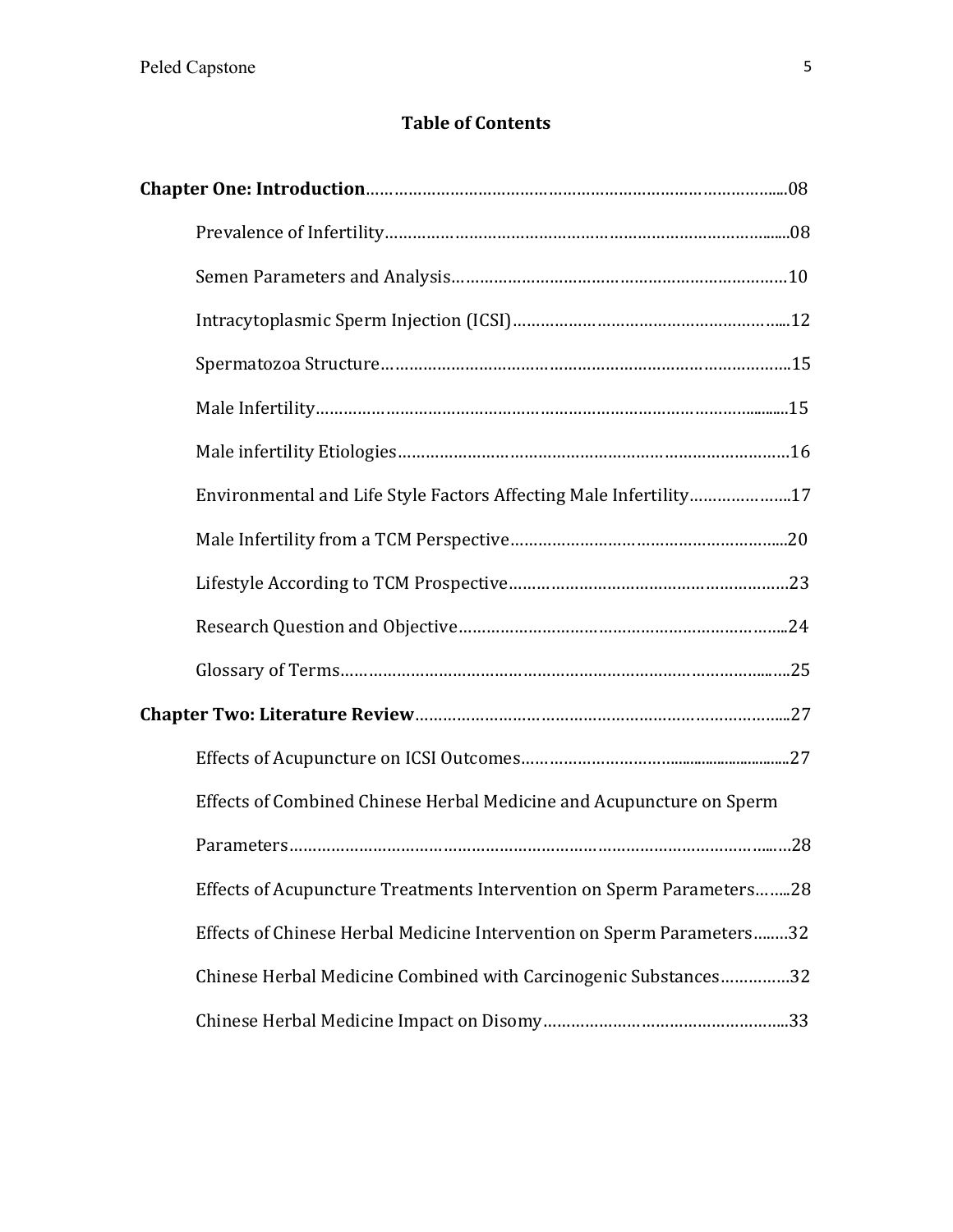|  | Effects of Single Chinese Herbal Substance on Sperm Parameters34 |  |
|--|------------------------------------------------------------------|--|
|  | Effects of Formulated Chinese Herbal Substances on Sperm         |  |
|  |                                                                  |  |
|  | Influence of Chinese Herbal Substances on Sperm Parameters       |  |
|  |                                                                  |  |
|  | Influence of Chinese Herbal Substances on ATP Production38       |  |
|  | Effect of Chinese Herbal substances on Oxidative Stress39        |  |
|  | Effect of Acupuncture on Erectile Dysfunction and Premature      |  |
|  |                                                                  |  |
|  |                                                                  |  |
|  |                                                                  |  |
|  |                                                                  |  |
|  |                                                                  |  |
|  |                                                                  |  |
|  |                                                                  |  |
|  |                                                                  |  |
|  |                                                                  |  |
|  |                                                                  |  |
|  |                                                                  |  |
|  |                                                                  |  |
|  | Level of Reporting of Intervention and Semen Sampling Methods52  |  |
|  |                                                                  |  |
|  |                                                                  |  |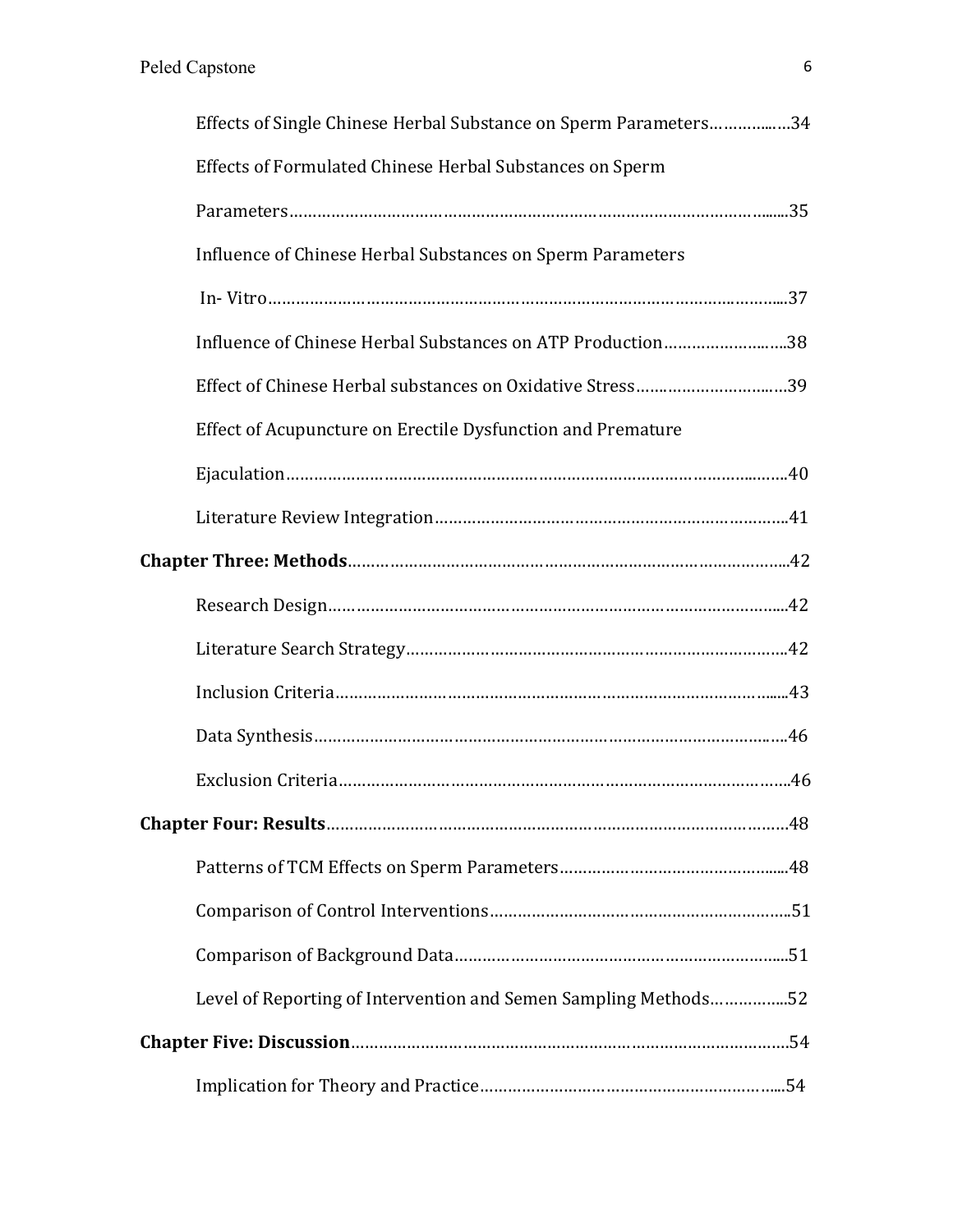| Table II: Quality assessment of levels of reported intervention, and     |  |  |
|--------------------------------------------------------------------------|--|--|
| semen sampling, according to the following criteria                      |  |  |
|                                                                          |  |  |
| Table IV: Outcomes of effects of acupuncture and Chinese herbal medicine |  |  |
|                                                                          |  |  |
| Table V: Summary outcomes of effects of acupuncture and Chinese herbal   |  |  |
|                                                                          |  |  |
| medicine on semen parameters as reported in each of the nineteen studies |  |  |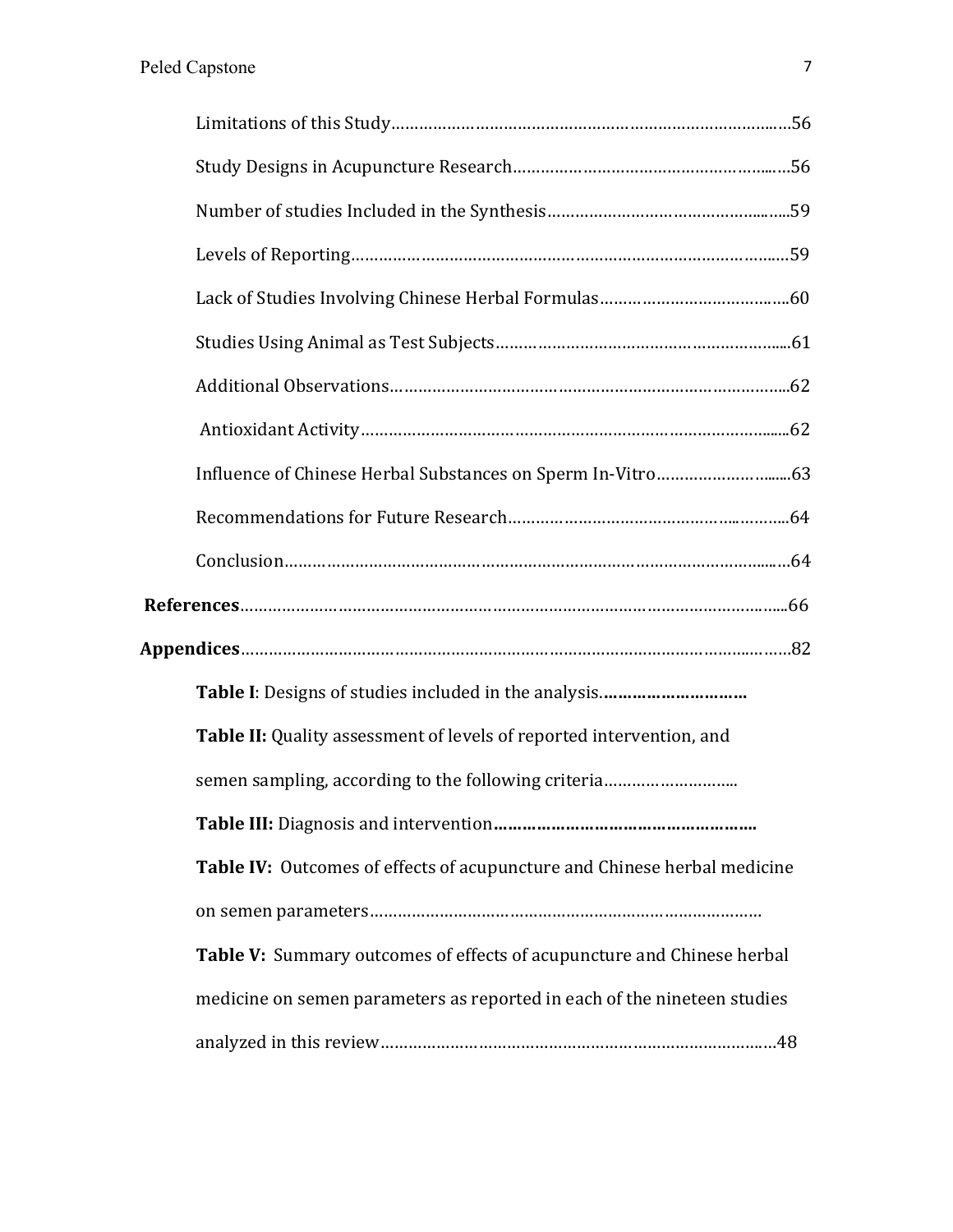#### **Chapter One: Introduction**

Reproduction and procreation are at the core of all living beings. It is an inherent, strong, and natural drive. The wish for offspring is a powerful survival quest that exists on many different levels including physical, emotional, cultural and psychological. Understandably when one experiences difficulty reproducing one will go to great lengths to overcome this challenge.

Infertility and subfertility have mystified healers since ancient times. Advances in biotech technologies as well as investigation and communication methods over the past few decades have brought about many changes. Besides advances in treatment methods we now have more precise tools and techniques to assess our traditional treatment modalities. More than ever before we can now examine how treatment modalities including acupuncture and herbal medicine as well as our diet and life style influence our cellular makeup and in this case our fertility. 

## **Prevalence of Infertility**

Infertility is a growing concern among couples trying to achieve pregnancies. In France and the United Kingdom one in seven couples, that is 14%, (Wilkins, 2009) will experience difficulties achieving pregnancies and in similar societies this rate is between 8-20% (Alison, 2003; Wilkes, 2009; Thonneau, 1991). Male factor problems are involved in up to 57% of all cases and approximately 20% of all infertility problems are due to male factor alone with poor sperm parameters being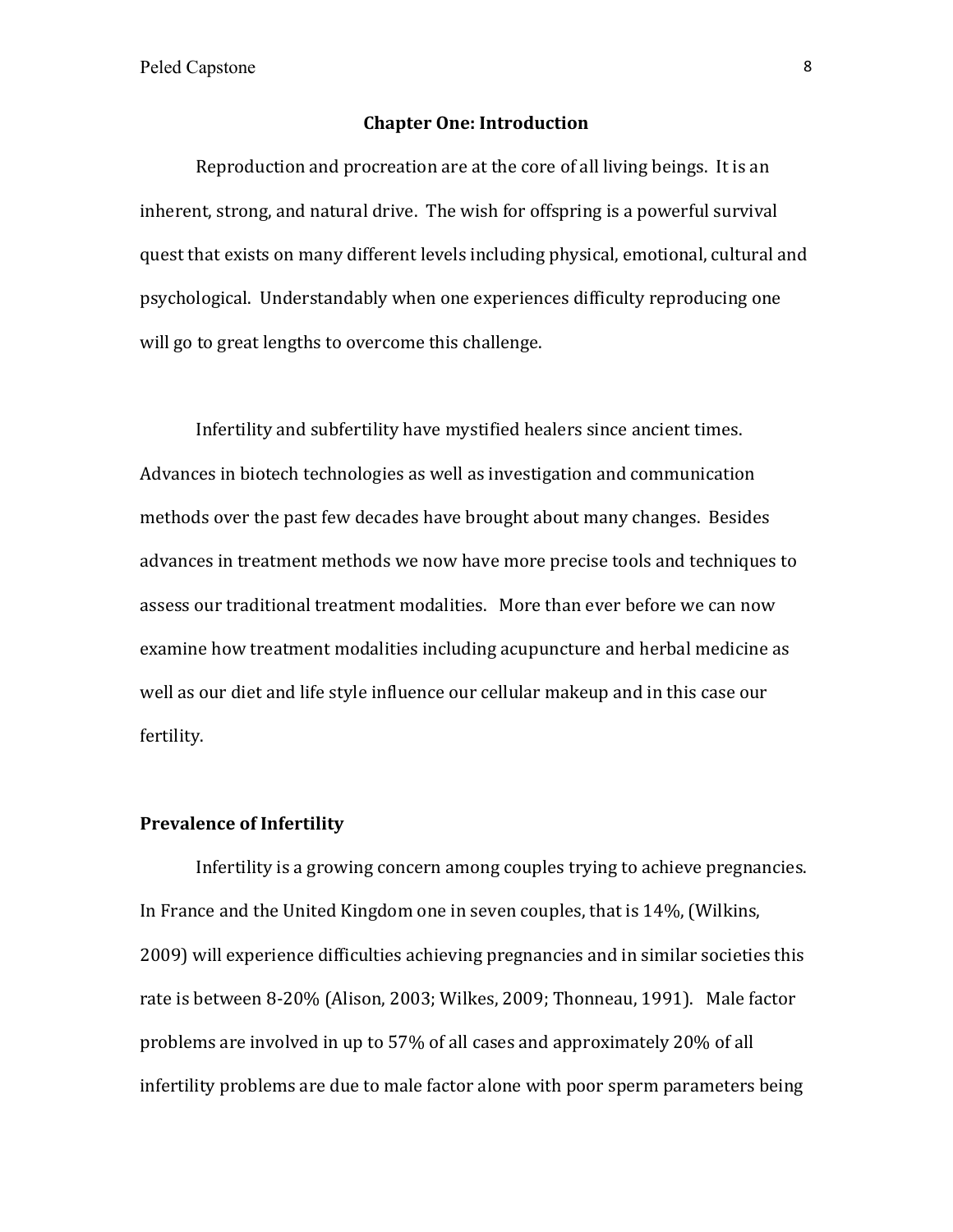#### Peled Capstone 9

one of the chief causes of male factor infertility (Wilkes, 2009; Thonneau, 1991). Moreover, studies suggest a steady decline in overall sperm quality over the past 50 years (Adamopoulos, 1996; Auger, 1995; Irvine, 1996). Auger (1995) and colleagues evaluated sperm from 1351 healthy, fertile men over the span of 20 years and found a steady decline in sperm concentration, motility, and morphology.

Even though male factor infertility is so prevalent, biomedical treatment options are very limited (Deadman, 2008; Speroff, 2005; Rittenberg, 2010). Currently men with low and abnormal semen parameters have minimal options for improving these values. According to Speroff (2005) "with few specific exceptions, male infertility is not amenable to medical treatment." Available biomedical treatments offer limited options for actually improving sperm quality (Rittenberg, 2010). 

Currently, one of the main biomedical solutions for male infertility is intracytoplasmic sperm injection (ICSI). However, this solution has its drawbacks, including short and long-term complications and some problems that we may not be aware of yet due to lack of long-term evidence. The introduction of ICSI in 1992 has revolutionized the treatment of male factor infertility and improved success rates of in-vitro fertilization (IVF) (Agarwal, 2008). ICSI does not cure male infertility but rather bypasses the need to improve or increase semen densities and quality in order to achieve conception (Rittenberg, 2010).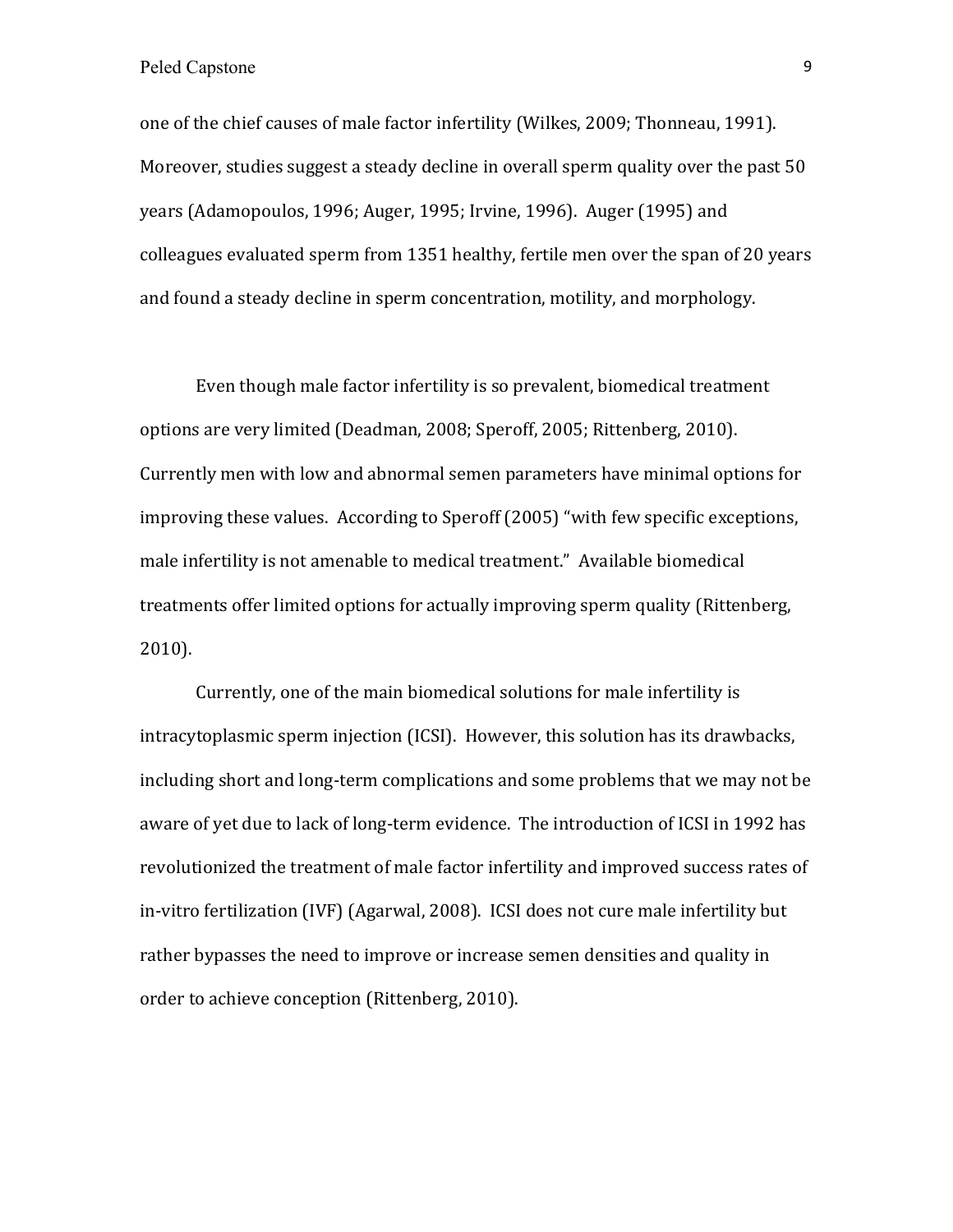## **Semen Parameters and Analysis**

Over the past few decades, semen analysis has been the main predictor of male fertility. Many studies show that better sperm parameters including count, concentration, motility and morphology improve fertility rates (Cooper, 2009; WHO, 1987,1992; Kruger, 1988). In rare occasions, spontaneous pregnancies may result from intercourse with men with compromised sperm parameters. However, if male factor infertility is present, it can almost always be detected by semen analysis.

The World Health Organization (WHO) normal semen reference recommendations were compiled following studies that compared fertile and infertile men excluding female infertility factors. These studies found a direct correlation between low sperm parameters, specifically low count or concentration, motility, or morphology, and fertility outcomes (Cooper, 2009; WHO, 1987,1992; Kruger, 1988). These findings stress the benefits of improving semen parameters. Since these studies show that healthier semen parameters significantly increase the chances of achieving a healthy pregnancy, one may conclude that finding treatments for improving sperm parameters will benefit male fertility outcomes.

As stated previously, semen analysis is one of the most important predictors of male fertility potential. Semen testing assesses the health of the spermatozoa by testing a variety of parameters through a variety of techniques. Semen analyses techniques are constantly evolving in search for an optimal test that can help improve fertility outcomes as well as minimize birth defects and morbidity. Sperm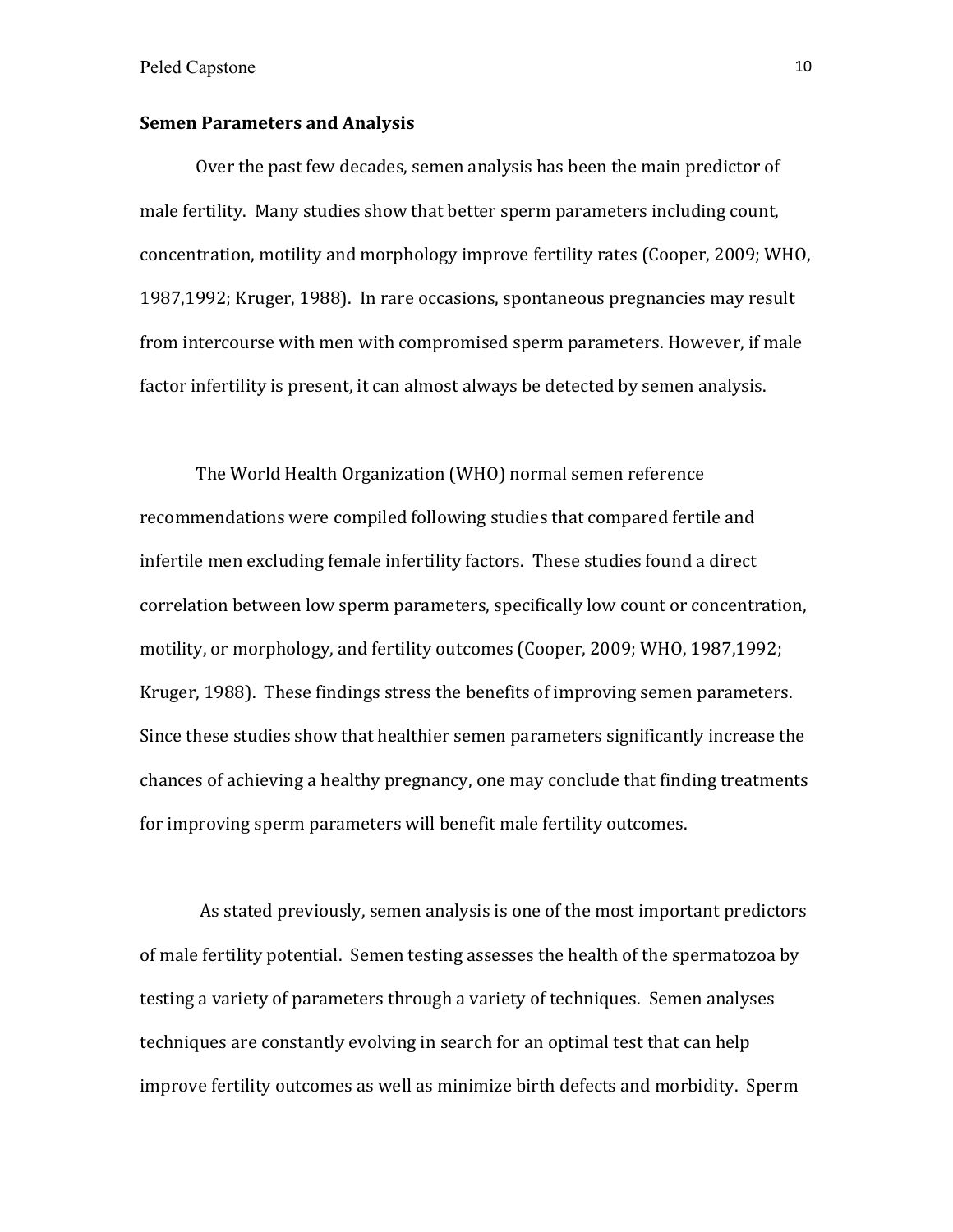parameters most commonly assessed are sperm count, sperm concentration, sperm motility, and sperm morphology. Therefore, these are the semen parameters that are compared in this study.

Sperm count refers to the number of sperm per ejaculate. Sperm concentration refers to the number of sperm per milliliter. The accepted normal sperm concentration levels are 20 million sperm/ml. Oligospermia is a condition of less than 20 million sperm/ml, azoospermia is absence of sperm while polyspermia is a condition of abnormally elevated sperm concentration associated with poor sperm quality.

According to the WHO guidelines  $(1999)$ , Sperm motility is graded as A) rapid forward progress motility, B) slow or sluggish progressive motility C) non progressive motility and D) immotility. Normal motility value is defined as greater than 50% forward moving sperm.

Sperm morphology analysis is a subjective, and difficult-to-standardize test. Morphology measures each part of a single sperm, namely the head, the neck the midpiece, and the tail for a variety of abnormalities such as size, shape, extra parts (e.g. extra head or tail) or missing parts. Sperm morphology is then defined by the percentage of abnormal forms present in the semen (Wein, 2011). The most common guideline recommendations used for sperm morphology are the Kruger strict criteria (Kruger, 1988), which were also adopted as the WHO  $4<sup>th</sup>$  edition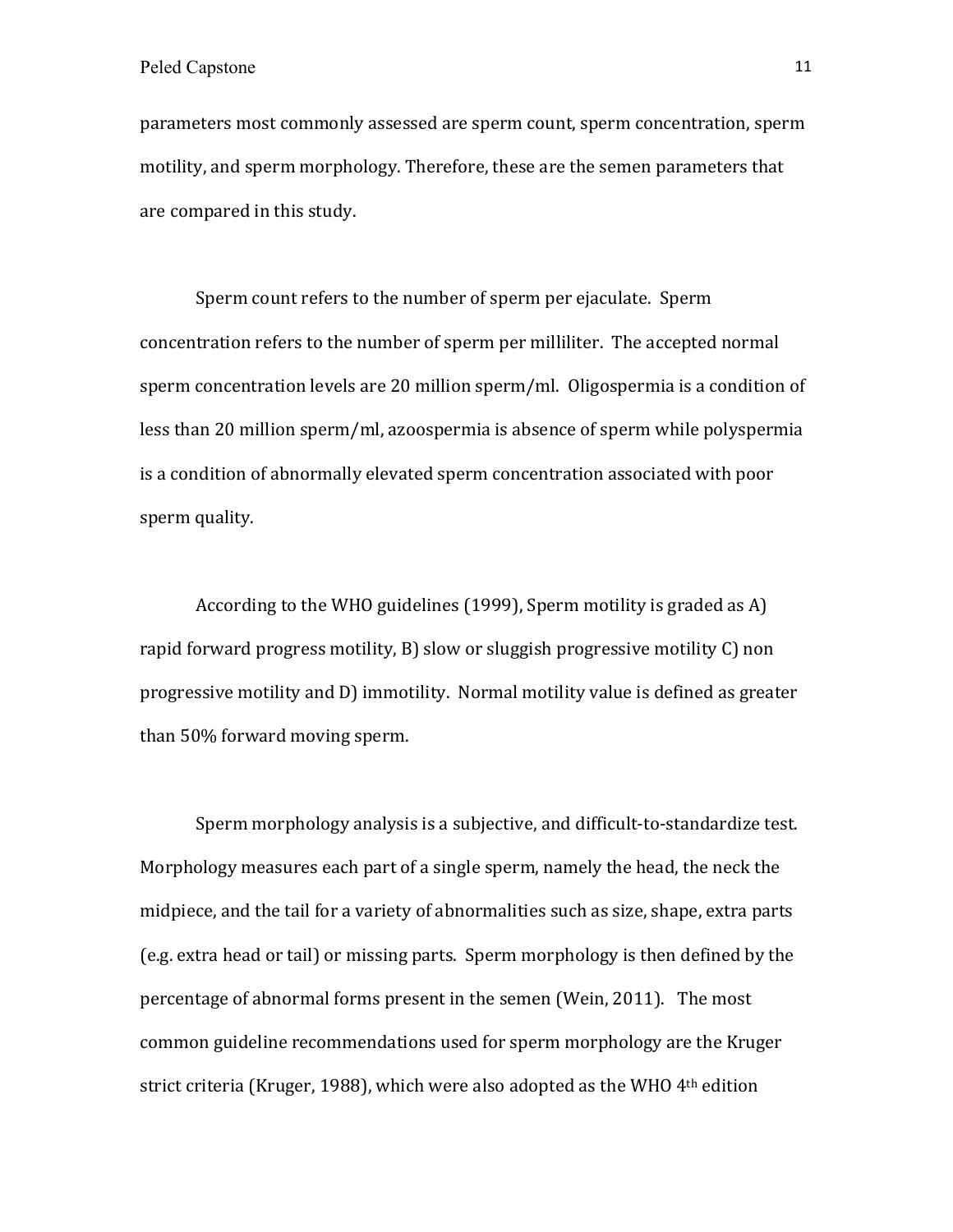guidelines (1999). The Kruger strict guidelines (1988) suggest that teratozoospermia or less than 14% healthy sperm is associated with infertility or difficulty in achieving pregnancy. Some laboratories still use the older guideline recommendations of the WHO  $3<sup>rd</sup>$  edition (1992). The WHO  $3<sup>rd</sup>$  edition guidelines propose that abnormal fertility is over 30% healthy sperm, but the morphology examination guidelines are not as extensive as with the Kruger 1988 guidelines (Wein, 2011).

## **Intracytoplasmic Sperm Injection (ICSI)**

Improving semen quality may also potentially benefit ICSI outcomes. According to the 2007 ART report at the Center for Disease Control and prevention (CDC), ICSI use has increased by more than 2.5 times between 1998 (24,612) and 2007 (64,629) (ART, 2007). ICSI was designed to improve fertility rates when severe male factor subfertility and low sperm quality were present. It revolutionized male infertility and dramatically improved fertilization, pregnancy, and birth rates. It enabled men that were not able to father their own offspring achieve that dream. ICSI, a technique that is performed with in-vitro fertilization  $(IVF)$ , was introduced in 1992 (Palermo, 1992). It involves injecting a single sperm, chosen by the lab technician, into an oocyte that was extracted from the female's ovary. Even though the sperm ejaculate is first washed and processed to eliminate most of the deformed and dead sperm cells prior to choosing the one cell that will insert into the oocyte, ICSI still bypasses the natural selection process. The sperm cell, selected to be injected into the oocyte, may look good, but may still possess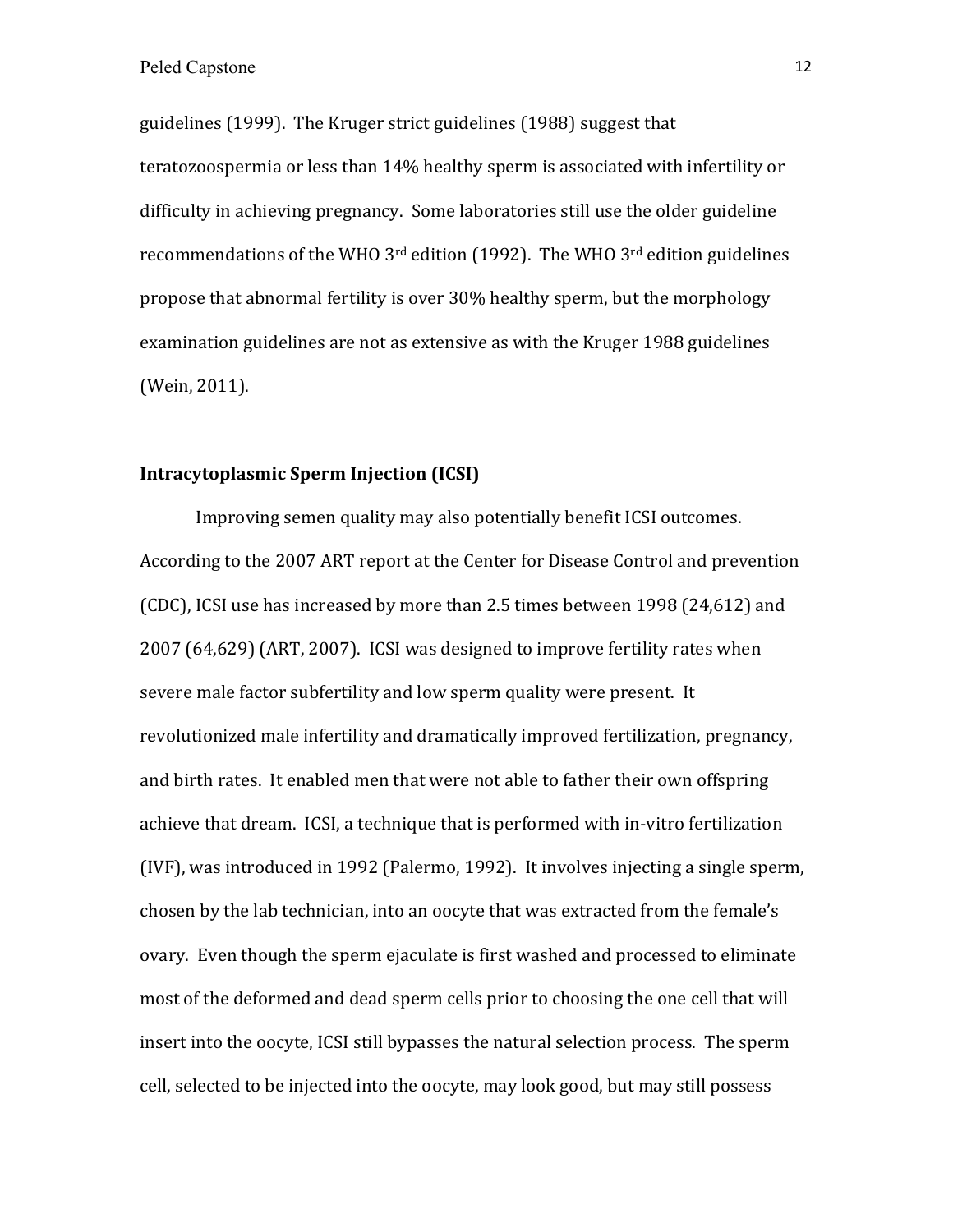defective genes. Thus, even though ICSI with IVF benefits couples seeking infertility treatments by improving embryo fertilization and pregnancy rates, it also raises a variety of cost and safety issues (Wein, 2011).

A growing body of evidence is showing an increased risk of major and minor birth defects as well as possible imprinting disorders (e.g. Beckwith-Wiedemann syndrome, Angelman syndrome) in babies conceived with ICSI and IVF when compared to babies conceived naturally (Hansen, 2002, 2005; Maher, 2005; Rimm, 2004). In a meta-analysis published in 2004 investigators found an approximately 29% increased rate of major malformation in infants born with assisted reproductive therapies (ART) when compared to infants conceived naturally (Rimm 2004). In light of these findings, improving semen parameters can potentially decrease malformation and birth defect rates in babies conceived with ART including IVF and ICSI.

Studies also show a negative correlation between the percentage of sperm motility, and morphology in an ejaculate and percentage of sperm DNA fragmentation. When the sperm parameters are low in motility and or morphology, chances of abnormal DNA fragmentation increase by 27% (Sun, 1997; Irvine, 2000; Kasimanickam, 2006). A growing body of evidence is now pointing to a negative correlation between percent of DNA fragmentation in sperm and conception failure, abortions, malformations and genetic diseases (Sun 1997; Fernandez-Gonzales, 2008).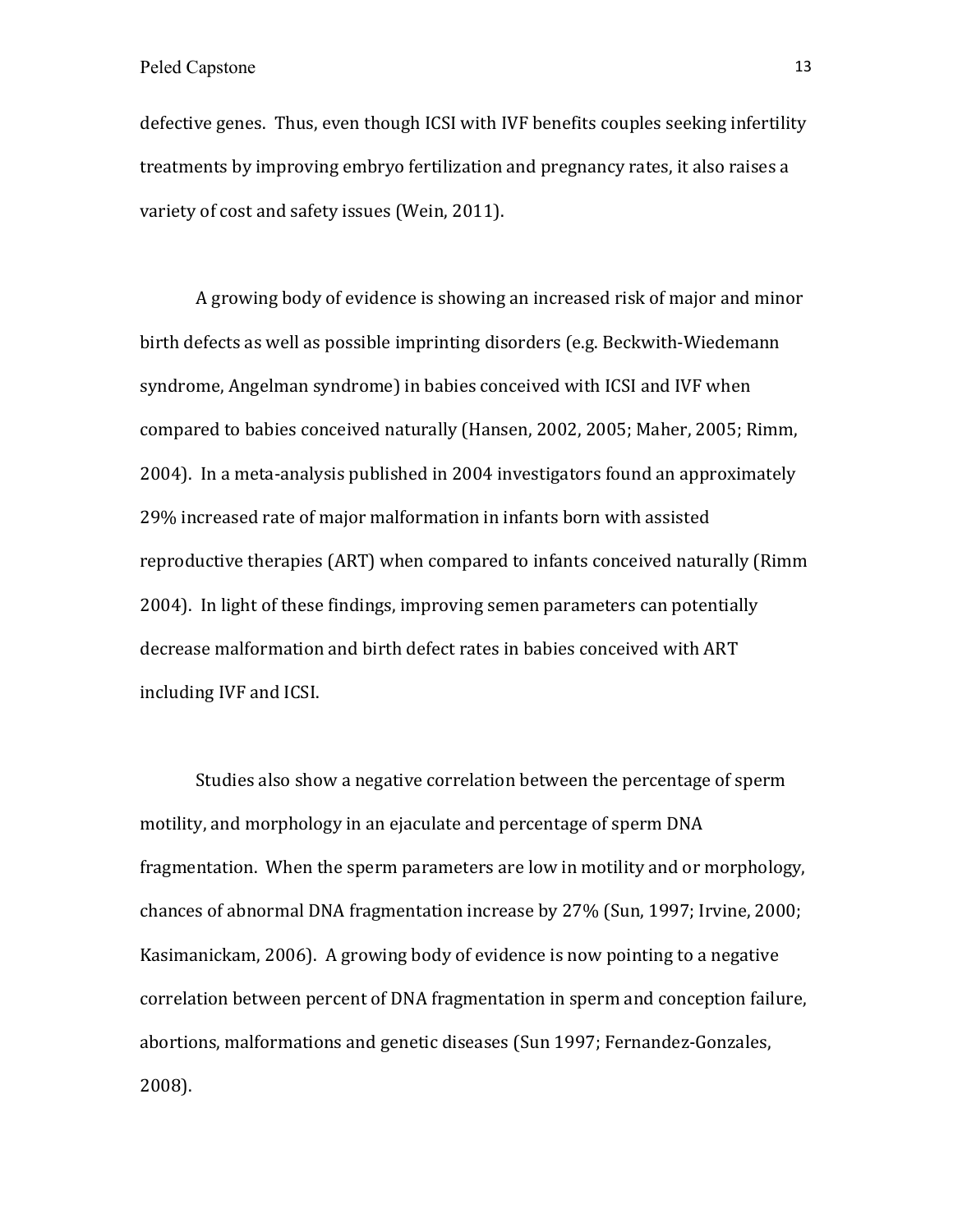Additionally, researchers found increased rates of negative long-term effects resulting from ICSI with DNA fragmented sperm. Fernandez-Gonzales et al. (2008) found that use of DNA fragmented sperm in ICSI, generated higher rates of negative characteristics that only emerged later in the life of rats. They found statistically significant increase of problems such as abnormal growth, premature aging, abnormal behavior, and mesenchymal tumors (Fernandez-Gonzales, 2008). Other researchers found increased apoptosis rate and marked damage to the spermatogenic epithelia of adult mice conceived with ICSI and IVF when compared with mice conceived with IVF but without ICSI (Yu, 2011).

Since ICSI is mostly used when men present with poor semen parameters, the chances of choosing one sperm with defective DNA are increased. Therefore, improving sperm parameters and semen quality when using ICSI may potentially benefit ICSI outcomes. It may increase the chance of choosing a healthy sperm when injecting it into the oocyte and that in turn will improve embryo cleavage rates, implantation rates, and potentially, birth rates and healthy offspring.

In summary, studies show that when male factor is involved as an etiology in a couple's infertility, healthy semen parameters are the most accurate predictor of the male ability to conceive. Currently, very few biomedical options are available for men who wish to improve their sperm quality and semen parameters.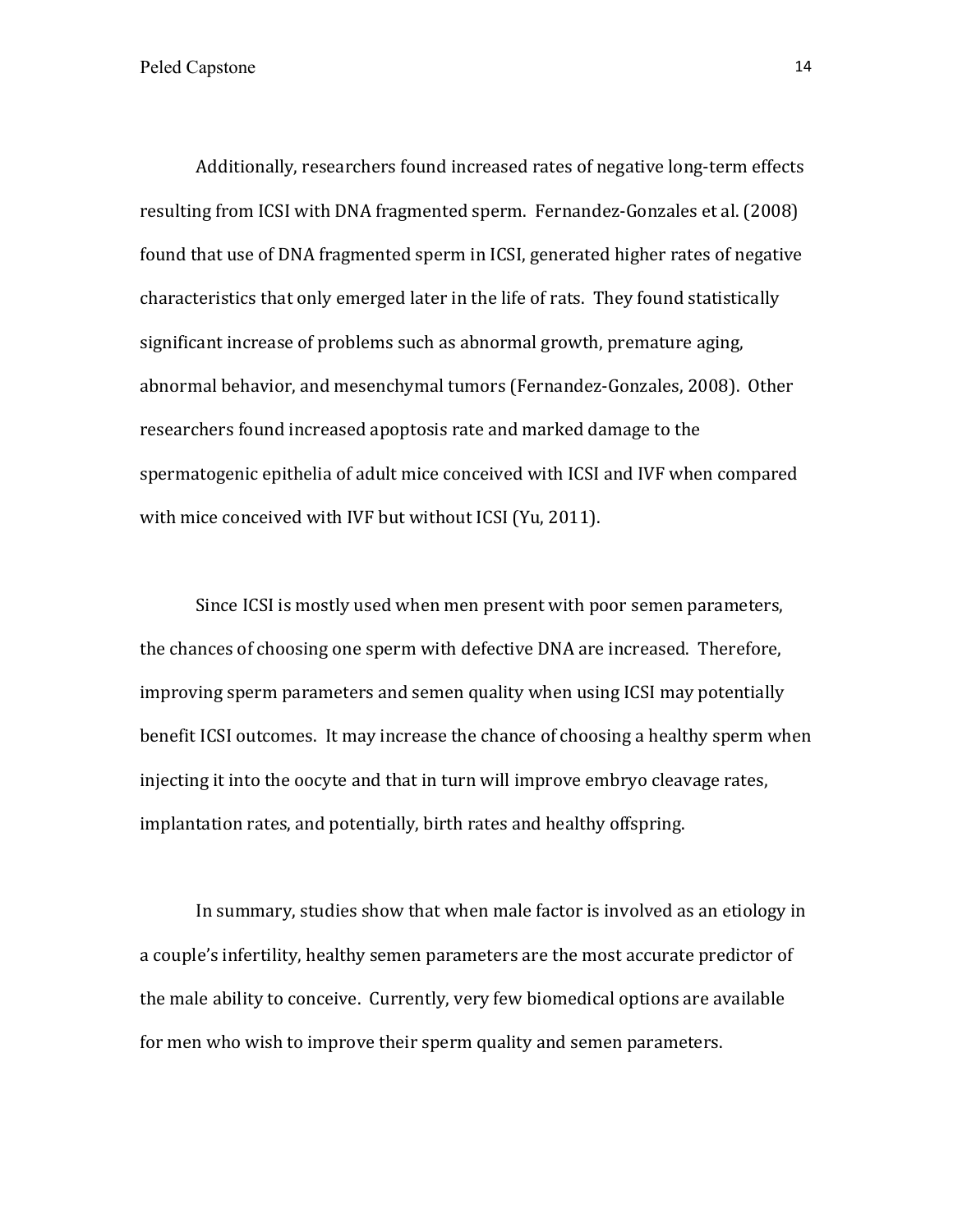## **Spermatozoa Structure**

The word sperm is derived from the Greek word for seed. The spermatozoon is a remarkable, complex, metabolic and genetic structure. A spermatozoon is composed of three morphological sections: the head, neck and tail or flagellum. The sperm head contains the nucleus, which houses the DNA and the genetic material. The nucleus sits among highly concentrated chromatin and is surrounded by the acrosome, an organelle that contains enzymes used to penetrate the ovum. The sperm neck includes the connecting piece and the proximal centriole. The tail includes the midpiece, principle piece and the end piece. The midpiece contains the axoneme. The axonemal complex contains ring shaped mitochondrial sheath, microtubules and is surrounded by outer dense fibers. This complex structure extends from the sperm neck to the end piece of the tail. The axoneme is responsible for the movement and motility of the sperm. The mitochondria and the enzymes that surround the axoneme are responsible for adenosine triphosphate  $(ATP)$  production  $\left[\text{all from Wein, } 2011, \text{chap. } 20\right]$ .

## **Male Infertility**

Current recommendations by the American Society for Reproductive Medicine (ASRM) and the Practice Committee of the American Urological Association suggest an infertility evaluation if twelve months of unprotected intercourse did not result in a pregnancy (The Male Infertility Best practice, 2006). These recommendations follow studies that show  $60\%$  to  $75\%$  of couples practicing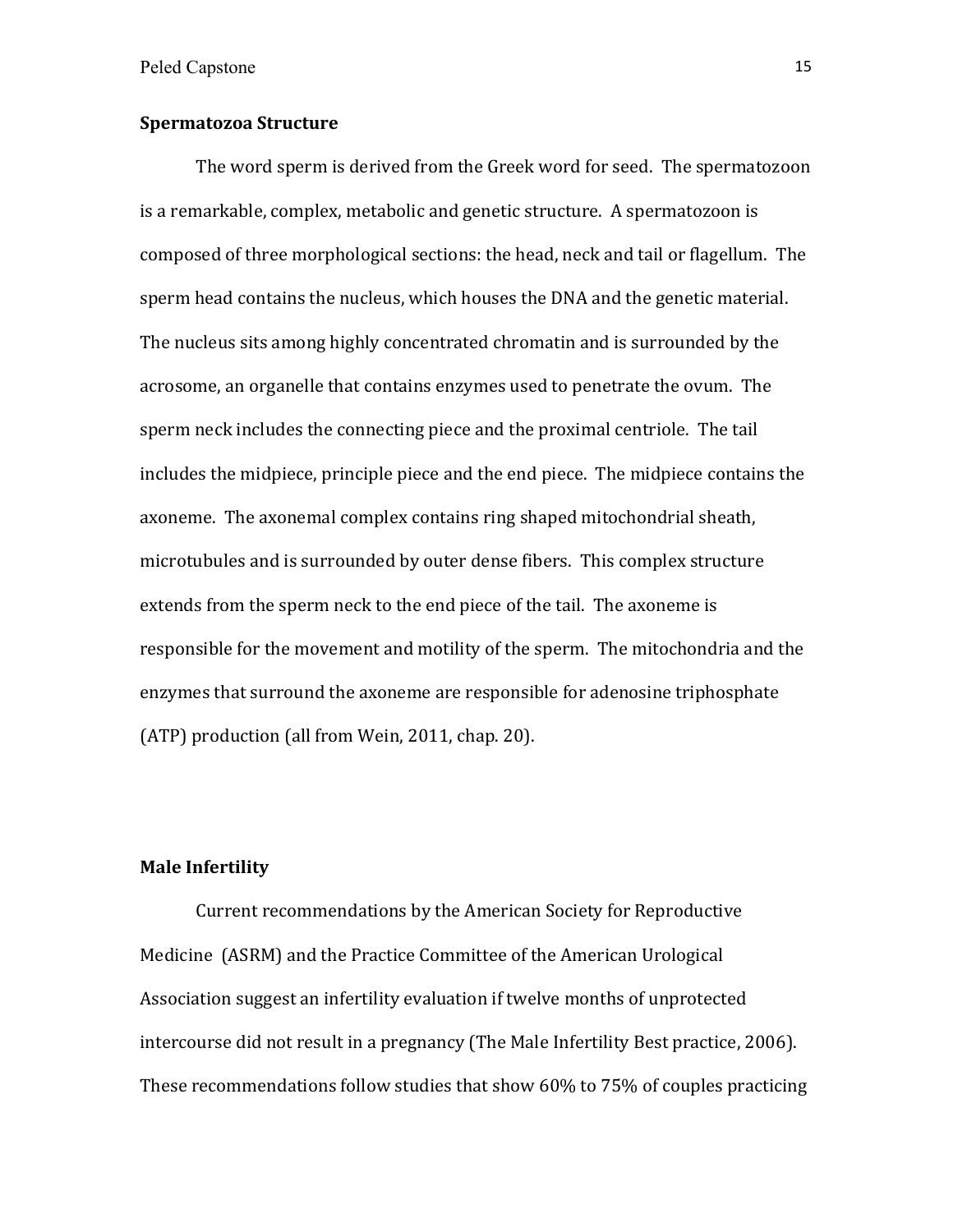unprotected intercourse will conceive within six months, and 90% will conceive within one year. Thus, the above mentioned recommendations are widely accepted even though the latest WHO  $(4<sup>th</sup>$  edition, 1999) guidelines recommendations are that infertility is defined as twenty-four months of unprotected intercourse with no pregnancy. 

## **Male Infertility Etiologies**

Etiologies for male infertility are classified into three categories: pretesticular, testicular, and post-testicular (Wein, 2011). Pretesticular or secondary testicular failure etiologies are usually endocrine related disorders. Etiologies for this category include congenital disorders, hypothalamic and pituitary disorders including tumors and surgeries, hyperprolactinemia, thyroid problems and exogenous hormones (e.g. prednisone, testosterone, estrogen, anabolic steroids, etc.) (Wein, 2011). The testicular category or primary testicular failure, like the name implies, are pathologies within the testes. Testicular etiologies may be due to chromosomal abnormalities, varicocele-induced damage, medications, environmental related damage, Steroli cell disorders, cryptorchidism, or idiopathic reasons. Post testicular etiologies are those related to such disorders as ejaculatory dysfunction, genital tract obstruction and infections (Wein, 2011).

Varicocele is the most common etiology for male infertility at 42.2% following by idiopathic etiology  $22.7\%$ , obstruction  $14.3\%$ , normal or female factor 7.9%, cryptorchidism 3.4%, immunologic 2.6%, ejaculatory dysfunction 1.3%,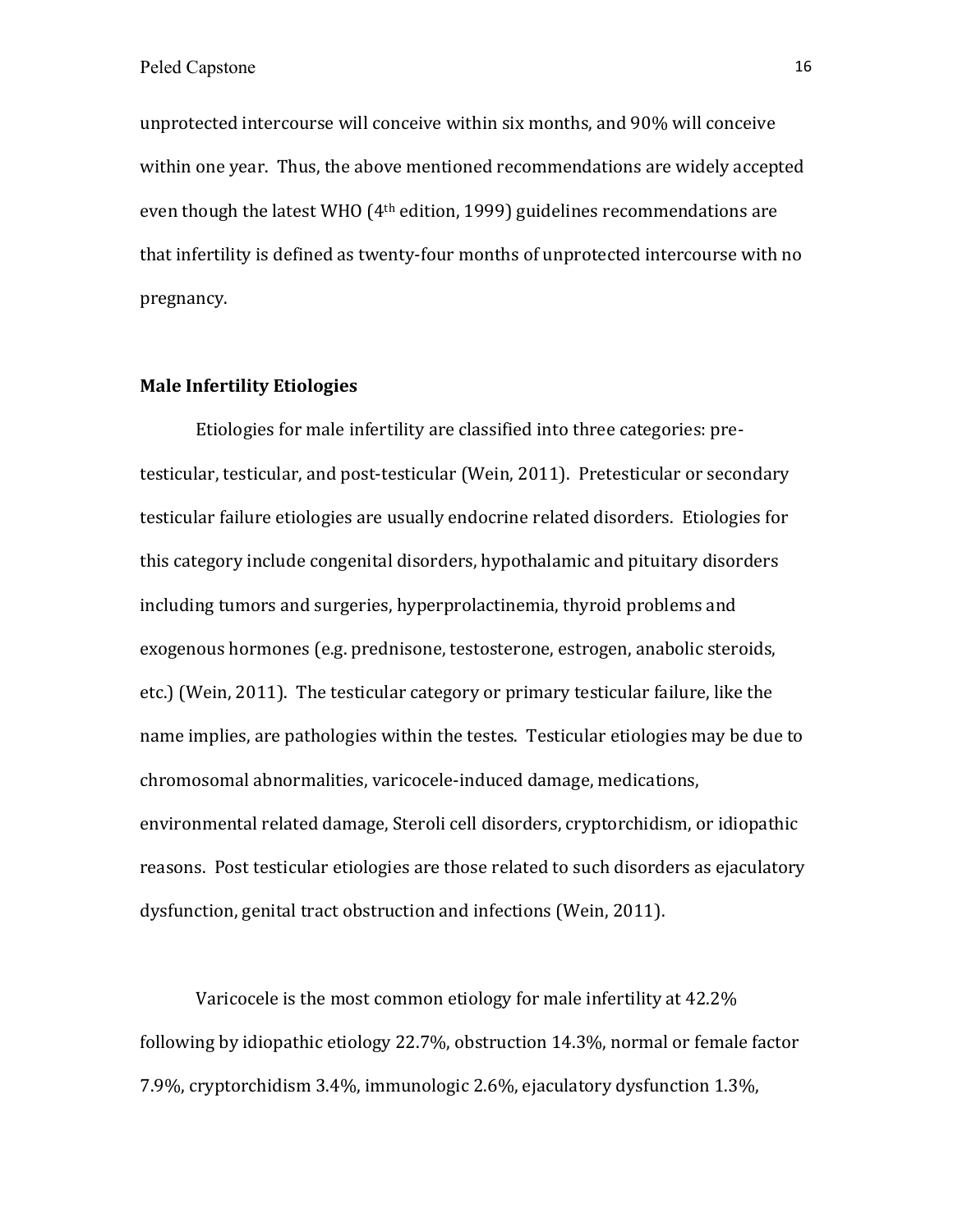testicular failure  $1.3\%$ , drugs and radiation  $1.1\%$ , endocrinopathy  $1.1\%$  and all others 2.1% (Irvine, 1998; Wein 2011). Varicocele, the most common cause of infertility, refers to enlarged veins in the testes, usually on the left gonad, and most likely due to defective valves. Increased scrotal temperature is the leading theory behind the mechanism of varicocele induced impaired spermatogenesis. Other proposed mechanisms for this condition are hypoxia due to impaired venous drainage, increased gonadotoxins due to poor clearing, and elevated oxidative stress levels. The bulk of studies report improved semen parameters following varicocele repair, though the vast majority of patients with varicocele related azoospermia would still require ART following varicocele correction surgery (Wein, 2011). Cryptorchidism occurs in 2.7% of infants but most cases correct themselves within one year. If the testicle remains undescended the condition leads to subfertility. Endocrine related causes include hyprgonadotrophic, hypogonadism, which refers to elevated FSH and LH levels while T levels are low usually due to failure at the testis level. Hypogonadotropin hypogonadism refers to low T and low FSH and LH levels (Wein, 2011).

## **Environmental and Life Style Factors Affecting Male Infertility**

Studies suggest a steady decline in overall sperm quality over the past 50 years (Adamopoulos, 1996; Auger, 1995; Agarwal, 2008). Many causes of male infertility are idiopathic. No one culprit is directly linked to this steady decline in sperm parameters but rather many factors are associated with it. Many environmental factors have been studied extensively and show negative influence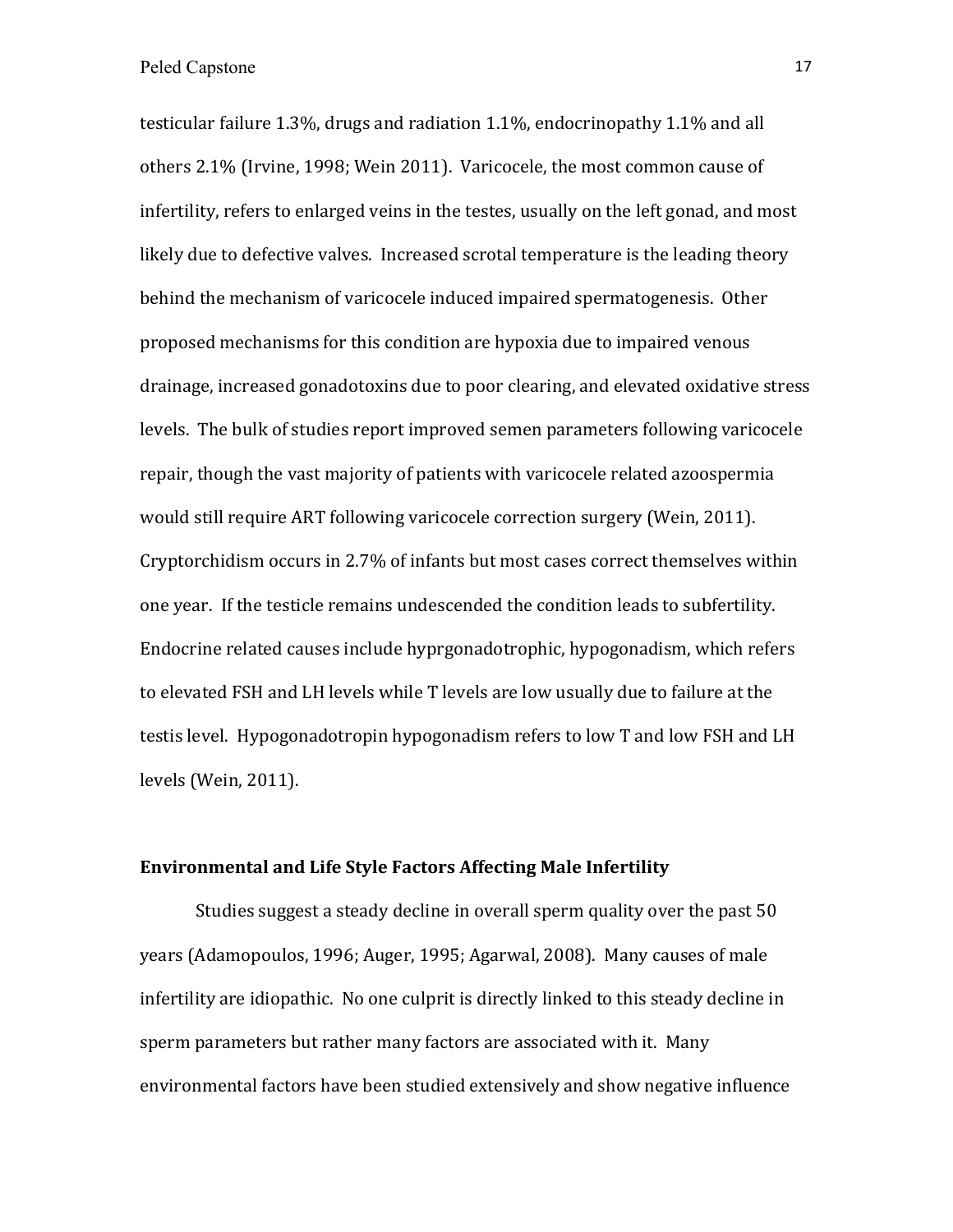#### Peled Capstone 18

on male semen parameters. Increased presence of environmental pollutants is associated with increased incidence of male infertility and decrease quality of spermatozoa nuclear content (Agarwal, 2008). An increased number of studies consistently show the damaging effects of environmental factors on sperm parameters and infertility (Agarwal, 2008; Jurewicz, 2009).

Moreover, many studies now show that exposure to environmental chemicals during fetal development leads to reduced reproductive health during the male's adult life as well as DNA damage in offspring during three to four generations in the future (Agarwal, 2008; Jurewicz, 2009). The precise synchrony of the endocrine system is essential for reproductive potential. Substances that may interfere with the complex hormonal system are called endocrine disruptive chemicals (EDC). Many of the chemicals have estrogen-like structure and they interfere with the endocrine system. These substances' disruptive influences have been linked to many disorders including reduced semen parameters and sperm DNA integrity. Thus, environmental chemicals, endocrine-disrupting chemicals, occupational exposures and air pollution, all have negative effect on the sperm potential. 

The influences of life style choices on sperm health have also been studied at length. Many studies report that excess alcohol consumption, cigarettes smoking, and recreational drug use, reduce sperm parameters (Agarwal, 2008; Jurewicz, 2009; La Vignera, 2011). Medications are another well-researched contributing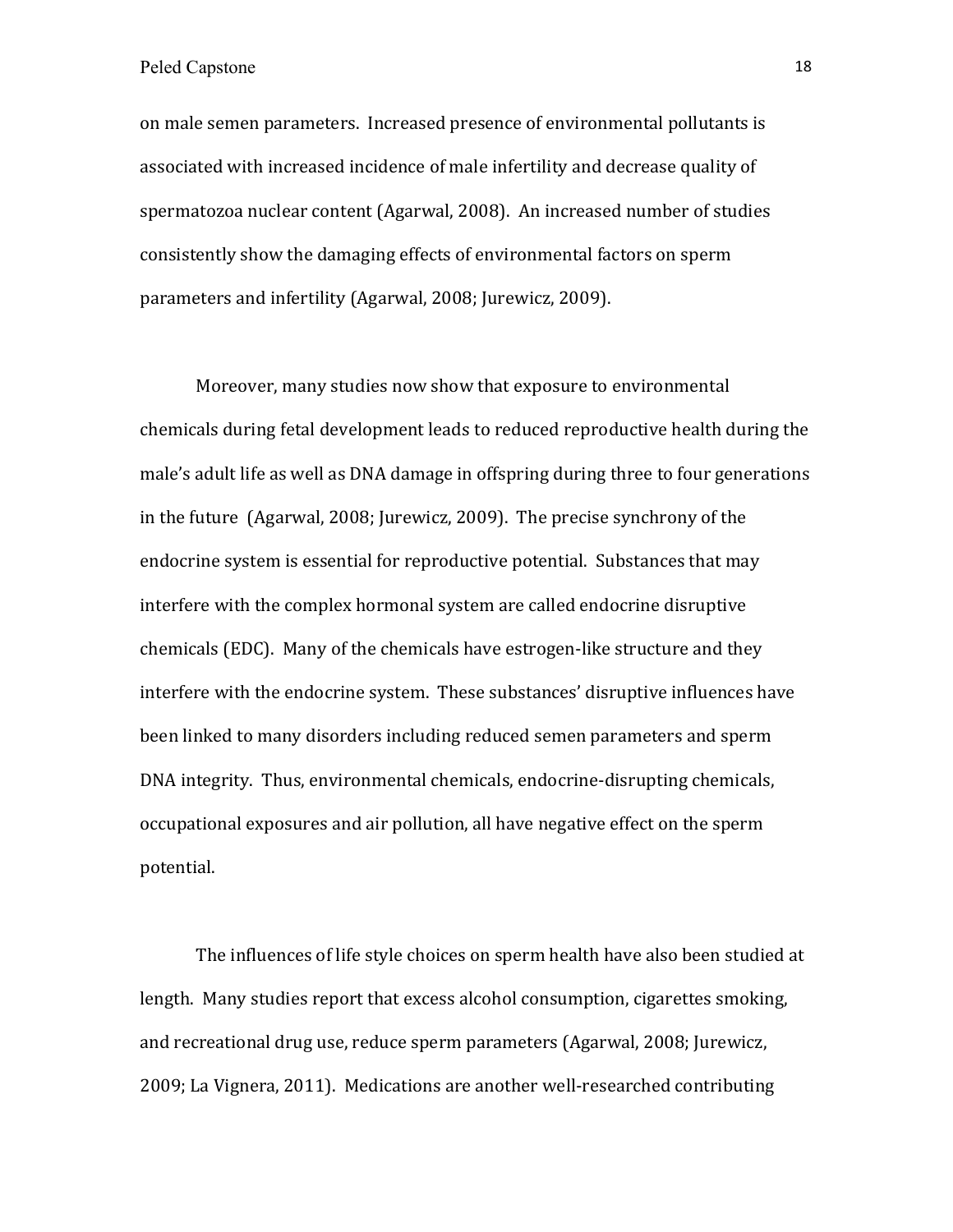factor in male infertility and some biomedical drugs are well documented to have negative effects on sperm (Safarinejad, 2008).

Increased age and obesity are also found to negatively influence sperm potential. Recent studies show a link between advanced paternal age and an increased rate of DNA damage as well as a decreased lifespan of female offspring (Agarwal 2008). Studies also demonstrate a correlation between obesity in men and poor semen quality. These findings report a correlation between obesity in men and increased levels of estrogen, reduced levels of inhibin B, as well as reduced total testosterone production, resulting in disruption to the synchronicity of spermatogenesis (Agarwal 2008; Pauli, 2008).

Elevated heat is a well-known cause of male infertility (Jung, 2007). The optimal testicular temperature for sperm production is  $93.2^{\circ}F(34^{\circ}C)$  (Jung, 2007). Therefore elevated or prolonged heat exposure in the testicles can impair sperm quality and production (Deadman, 2008; Jung, 2007). Heat sources such as hot baths, tight underwear, computers placed close to the genital area, prolonged sitting in one place, and prolonged bicycle riding may all potentially damage the sperm. Genial infections and other medical conditions may also lead to elevated temperature in the groin area resulting in sperm damage (Deadman, 2008; Jung, 2007).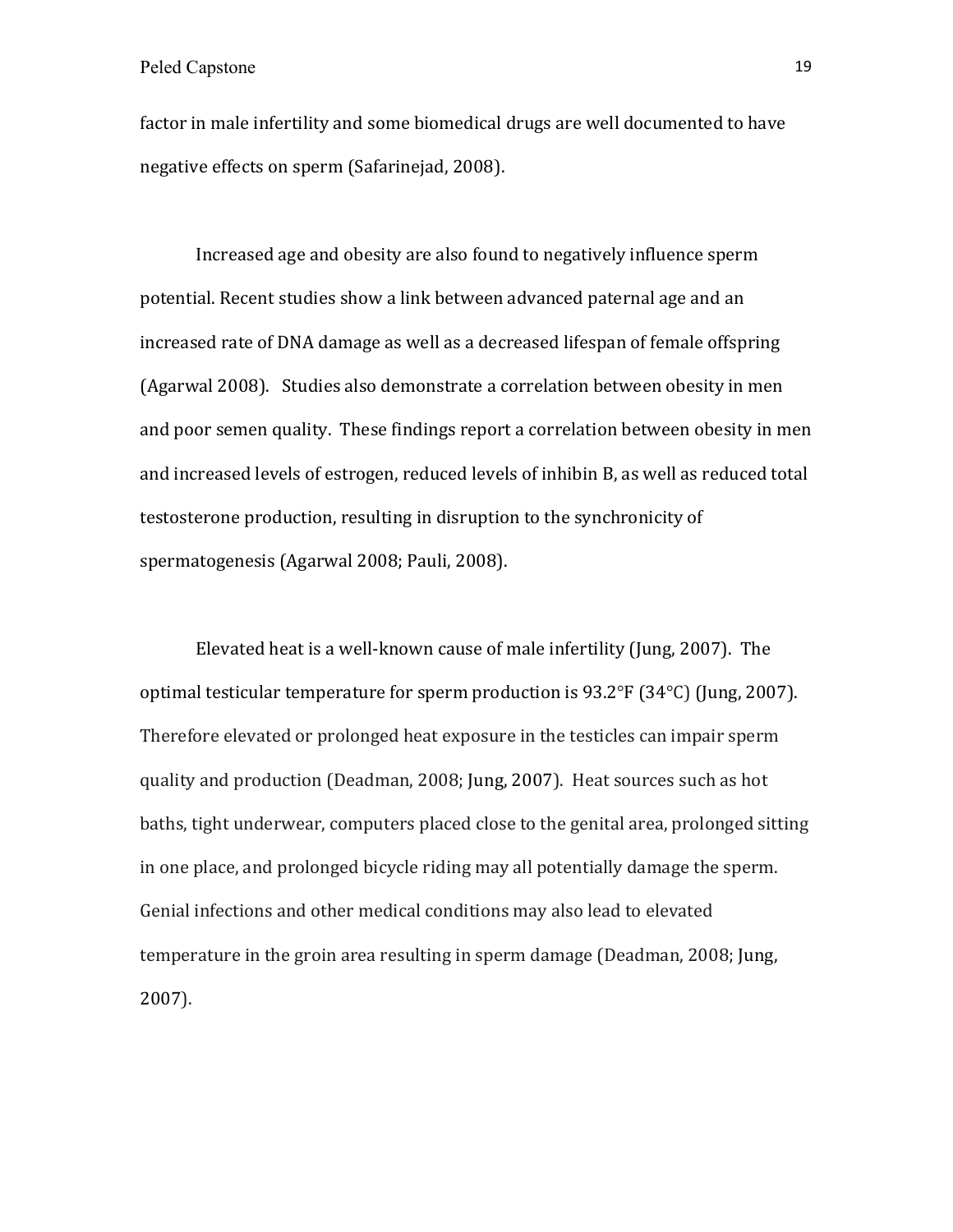Studies also suggest reduced semen parameters with increased mobile phone use. Over the past ten years, mobile phone use has increased tremendously and so have the concerns of high-frequency electromagnetic fields (EMF) or radiofrequency electromagnetic radiation (RF-EMR) effects. Results from studies, investigating these effects on semen, show a decrease in sperm count and motility, and increase in oxidative stress (Jurewicz, 2009; La Vignera, 2011).

The list of potential damaging agents, chemicals, and life style choices is as long as the list of these available options, finding ways to mitigate these negative effects and potentially improve semen parameters can potentially benefit reproductive health and lead to better fertility results.

#### **Male Infertility from a TCM Perspective**

Early references to male fertility date to the 'Yellow Emperor'. The 'Yellow Emperor's Inner Cannon' or the 'Nei Jing' is regarded as the foundation of Chinese medicine. This text has many references to andrology related disorders such as diseases of the penis, scrotum, and testicles as well as extensive discussion of timely sexual development, puberty, sexual practices and how they relate to health and fertility (Damone, 2008). Male infertility is mentioned in the Nei Jing but the Zhu Bing Yuan Hou Lun (On the origin and indicators of Disease), a text compiled during the Tang dynasty  $(610 \text{ CE})$ , is where we can find early mention of male infertility disease patterns and mechanisms (Damone, 2008).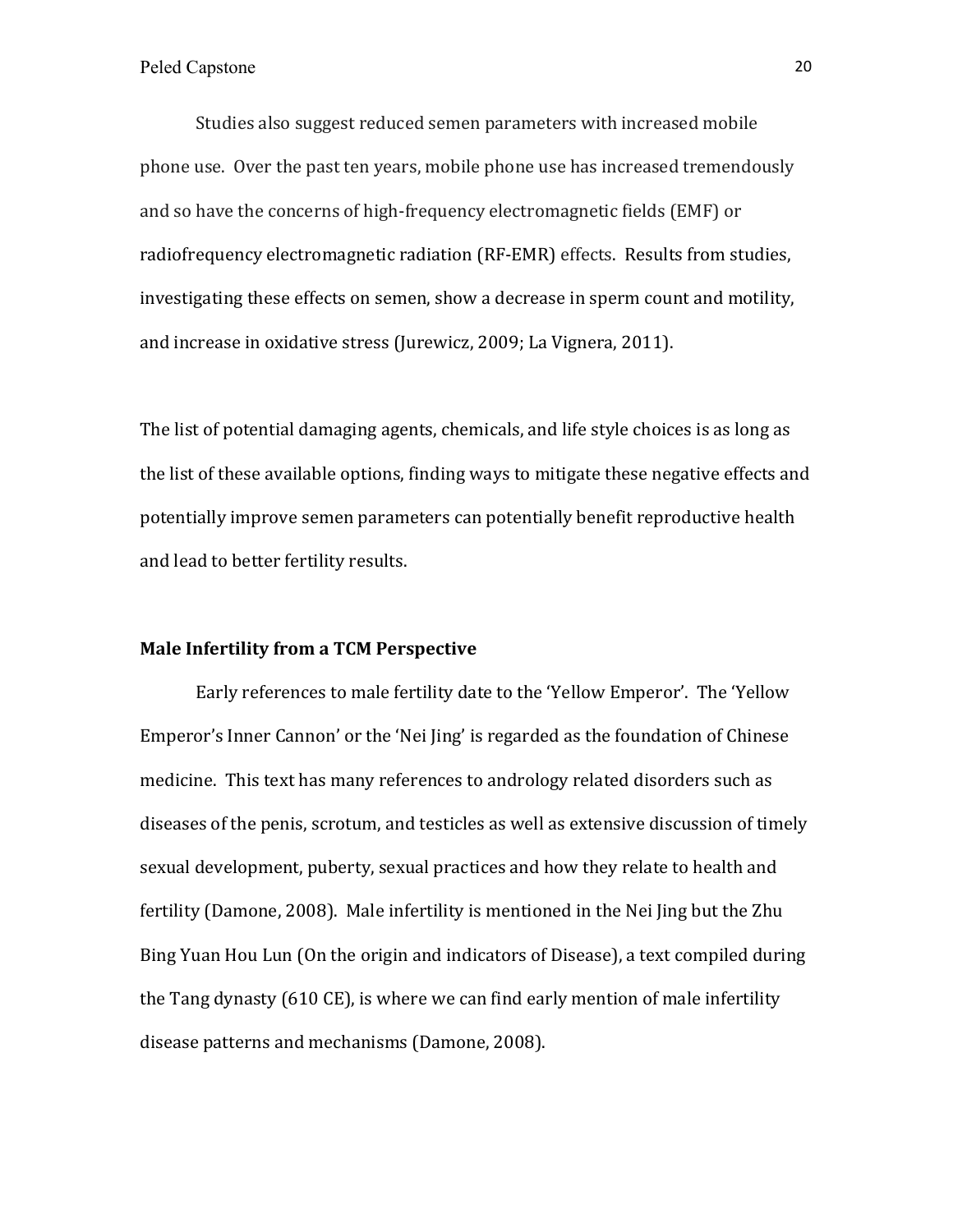Similar to what biomedical medicine describes today, the early Chinese medical scholars observed that the male reproductive system is a complex one. In order to produce sperm and transport it to the egg in the female, a man should have sufficient energy and substances, should be free of blockage in the semen pathway and free of excess heat or cold. Due to the complexity of the TCM diagnostic and treatment strategy, one should always keep in mind treating the whole body. However, the main patterns that are most often involved with male infertility are Kidney Yin Vacuity, Kidney Yang vacuity, Vacuity of both Kidney and Spleen Oi leading to Heart and Liver Blood deficiency, Damp Heat pouring downward, Stagnation of phlegm turbidity, Obstruction due to Blood Stasis, Cold Stagnation in the Liver Channel, and Liver Qi stagnation leading to other pathologies e.g. blood stagnation or Qi vacuity (Damone, 2008). Any energy system can be involved with the reproductive system directly or indirectly but the three systems that are most often involved in male infertility are the Kidney, Liver, and Spleen systems.

The Kidney energy system governs growth and development including reproductive system health. It stores Essence, both Pre Heaven Essence (acquired from the parents i.e. genetics) and Post Heaven essence (acquired from nourishment). The Essence is a substance that is the source for  $Qi$ , Blood, Fluids and semen. The Kidney have a Yin and a Yang aspect both equally important in the process of fertility. Kidney Yang is associated with the 'Ming-Men fire' or 'gate of vitality', an ancient Chinese medicine concept relating to a warming function essential to many processes in the body in this case healthy reproductive function,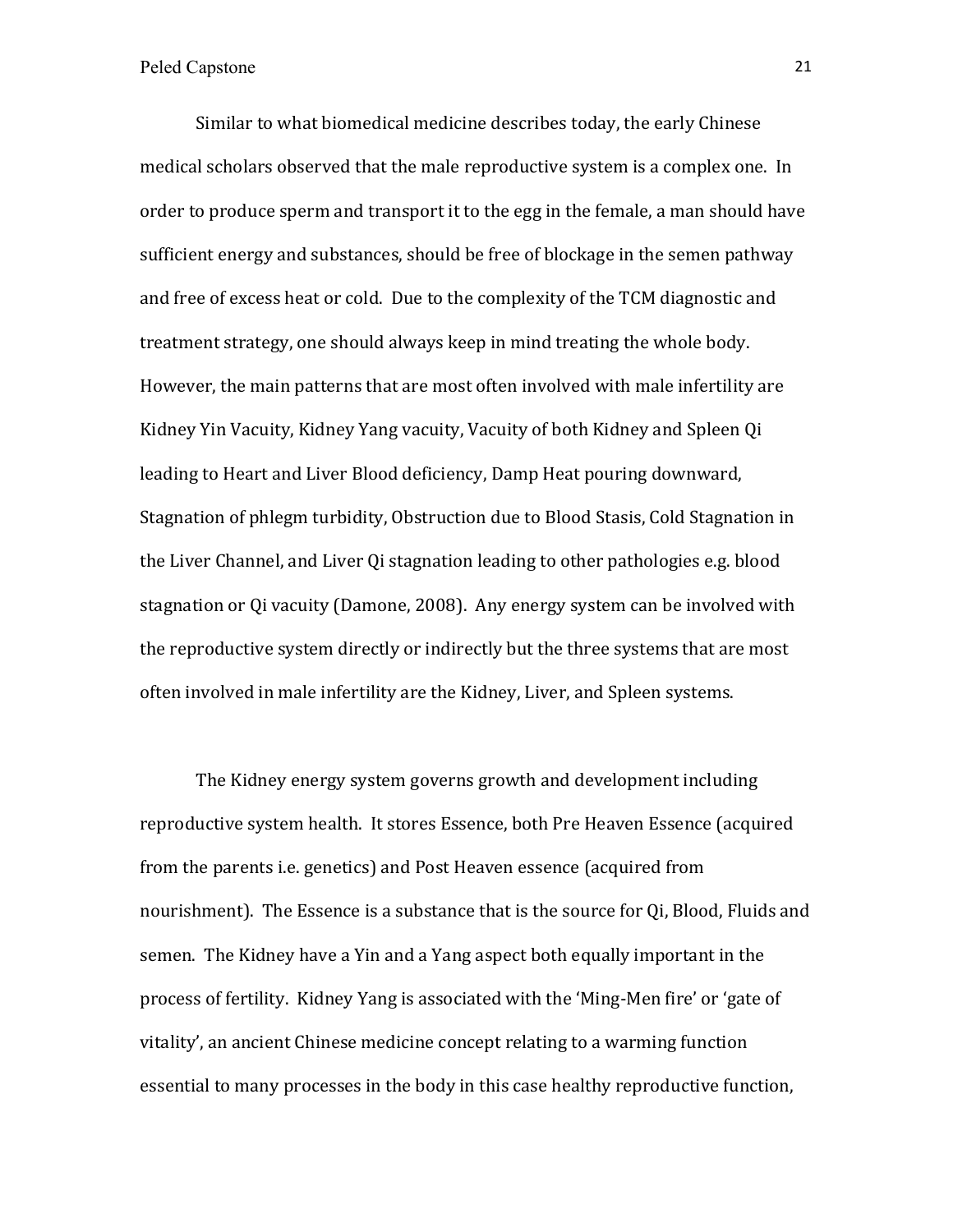sexual performance, puberty, libido, and fertility (Maciocia, 1989). Due to these roles, the Kidney system is closely associated with fertility problems (Damone, 2008; Deadman, 2008).

The Liver energy system influences fertility in several ways. Liver channel pathway, including its luo-connecting, divergent and sinew channels, all travel through and around the genitals. The liver governs the free flow of Qi in the body. Failure of the Oi to flow freely can result in several pathologies including Oi Stagnation, Blood stagnation, Liver Fire, Damp-Heat, all of which are conditions that may adversely affect the male reproductive system and sperm production. The Liver function of storing the Blood is closely associated with Liver Yin and Essence production, thus is closely associated with the male reproductive health. The Liver also controls the sinews and bones, and the penis is referred to as Zong-Jin, which translates to the meeting of the ancestral/one hundred sinews in Chinese (Deadman, 2008).

The relationship between the Spleen energy system and male fertility depends on its main function of governing the transformation and transportation of food and fluids. This process transforms food into Qi and Blood, a process essential to overall health and closely associated with Kidney Yang, Yin, Essence, and Liver Blood and Qi. Weakness of the Spleen in relation to male infertility may manifest as weakness of Qi and Blood affecting energy, sleep and sperm production. Additionally, failure of this function may result in Dampness that may seep down to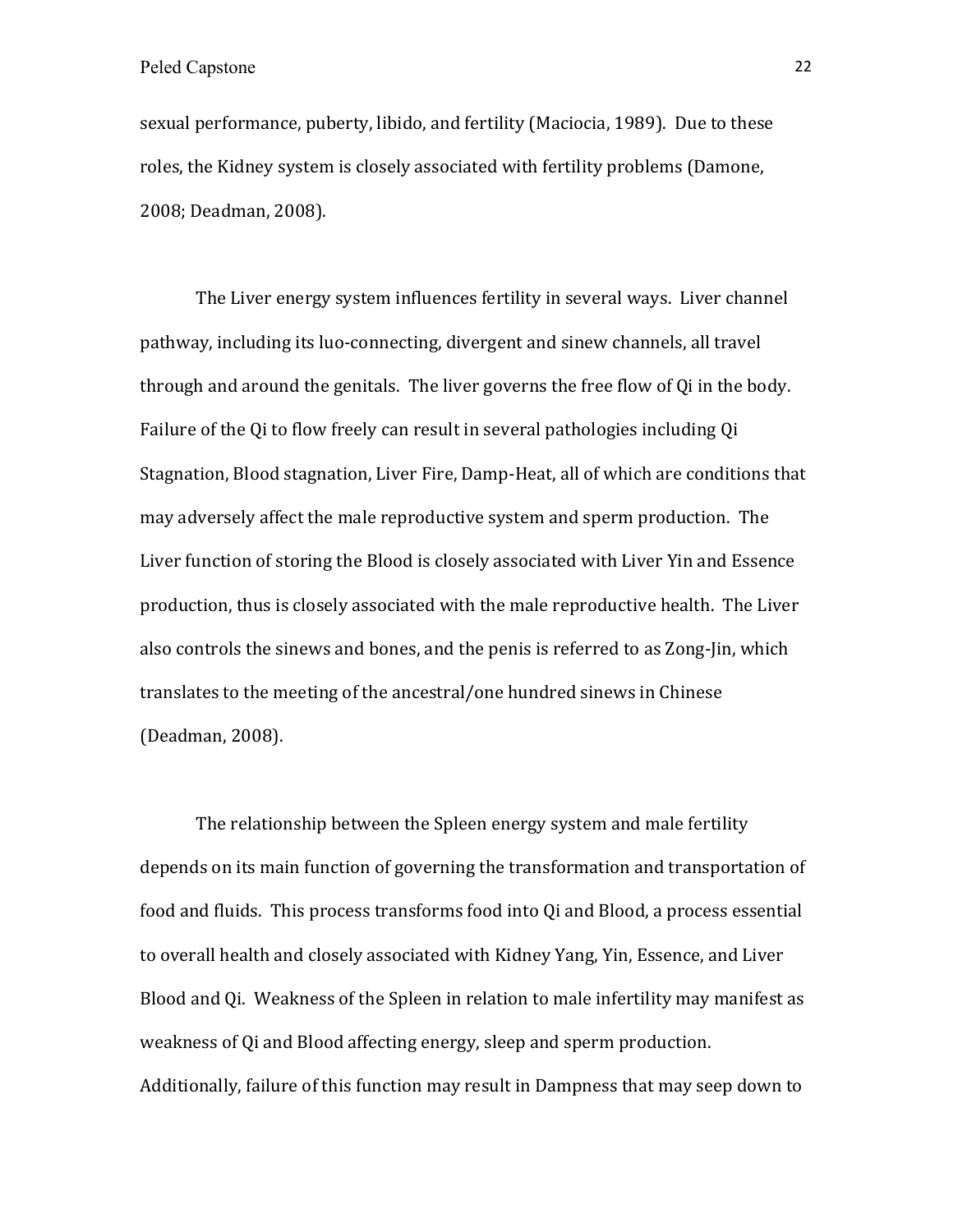the genital area leading to Damp Heat accumulation in the groin, a condition often seen in male infertility (e.g. BPH, prostatitis, epididymitis, infections, blockage).

#### **Lifestyle According to TCM Perspective**

TCM healers have always stressed the importance of a healthy life style as an equally essential part of the treatment. Their wisdom that is several thousand years old is still relevant today when we look at the long list of adverse influences on sperm parameters including environmental factors such as herbicides and other toxic substances, radiation, medications, stress, diet, exercise, body size, and so on. It is evident that making healthy life style choices is an important part of preserving and improving sperm parameters and consequently, male fertility.

Exercise is recommended in order to promote the smooth flow of Qi and Blood, but avoiding excessive exercise, prolonged bicycle riding and other routines that may result in excessive heat to the genitals are equally important. Eating a healthy diet has always been emphasized as a way to improve health and quality of life. A healthy diet includes natural foods such as vegetables, grains, nuts, fruit and a small amount of meat or fish and spices while minimizing raw, sweet, greasy, spicy, and highly processed foods, since all can injure the Spleen and lead to Damp accumulation. Prolonged excessive stress, if not managed, can lead to Liver Qi Stagnation or injury to the Heart and Kidney and those in turn may interfere with sperm production and sexual performance. TCM stresses the importance of regular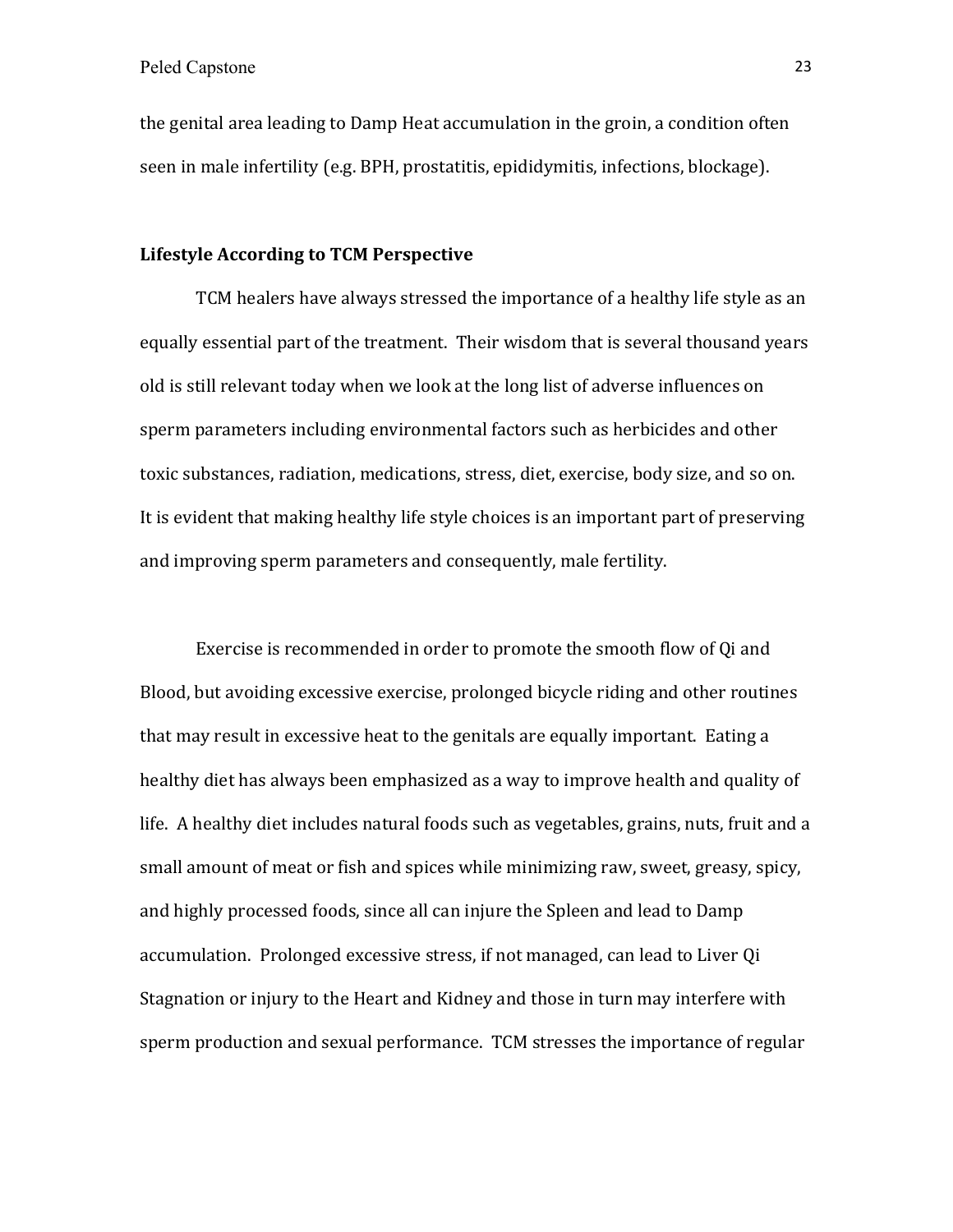sexual activity while at the same time excess intercourse or masturbation can lead to weakening of the Essence, which may lead to fertility problems.

Finally, following results from current research, men trying to conceive are advised to follow the above recommendations as well as avoid smoking, recreational drug use, excess alcohol consumption, excess heat exposure to the groin area, and minimize environmental pollution in the diet, work place and home.

## **Research Question and Objective**

Infertility is a growing concern among couples trying to achieve pregnancies. Among these couples male factor infertility demonstrated as low sperm parameters is a major component. Studies show that semen analysis is the most accurate predictor of male infertility. Reduced sperm parameters including sperm count, concentration, motility, and morphology, are associated with reduced pregnancy outcomes. Very few biomedical treatment options are available for improving semen parameters. The main biomedical solution for resolving male infertility is IVF with ICSI. The increased success rate of IVF with ICSI, in terms of pregnancy outcomes, bypasses the need to find solutions for directly improving sperm parameters. However, IVF with ICSI increases rates of adverse effects with short and long-term negative consequences to the offspring. Directly improving sperm parameters and sperm quality may improve pregnancy outcomes and minimize the adverse effects of IVF with ICSI. Many studies show that treatment interventions with traditional Chinese medicine (TCM), which include acupuncture and Chinese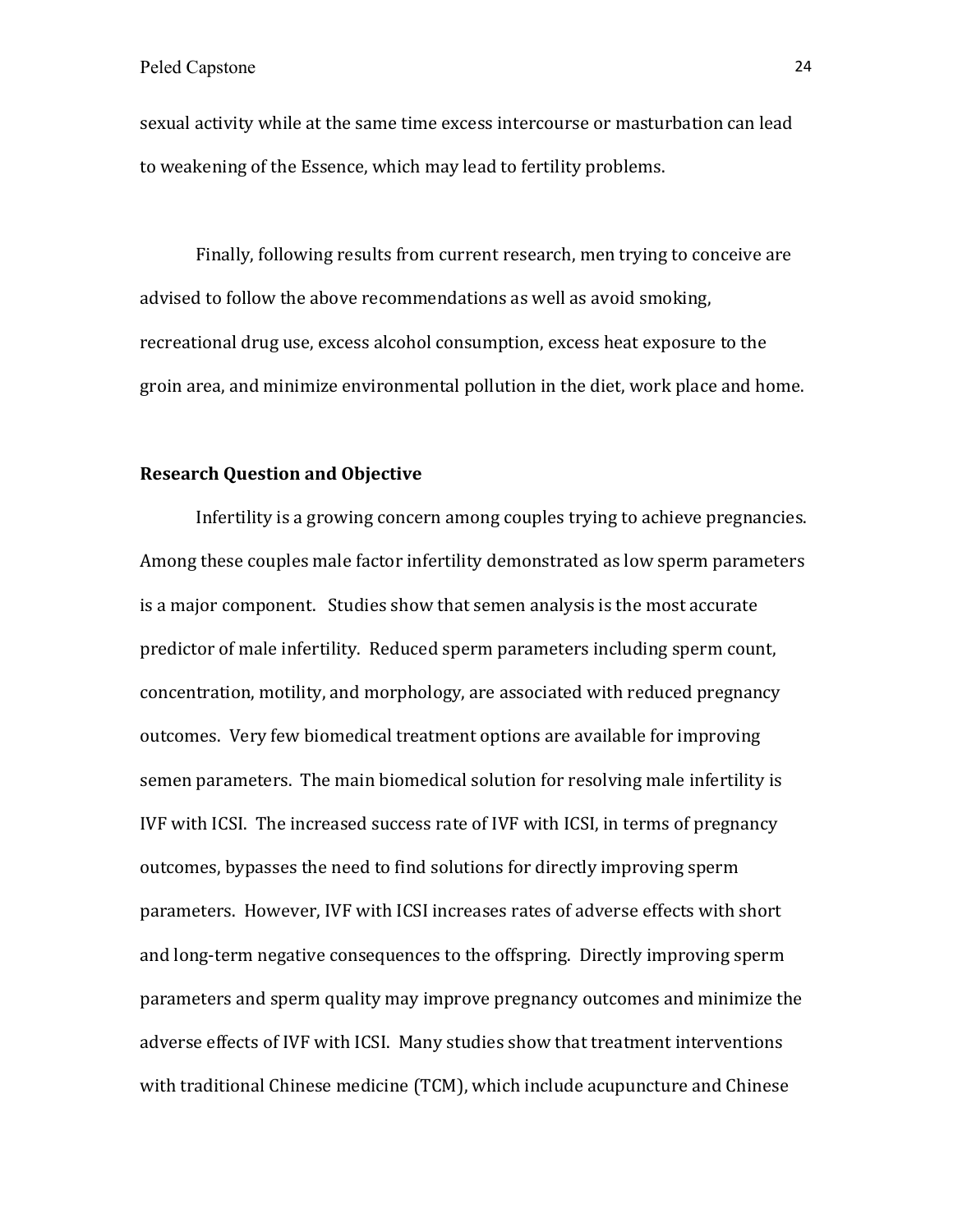herbal medicine, are safe, and significantly improve sperm parameters. The main

objective of this literature synthesis is to systematically explore whether

acupuncture and Chinese medicine improve sperm parameters, taking the level of

reporting into consideration before including studies into the synthesis.

# **Glossary of Terms**

ATP: Adenosine triphosphate is a nucleotide found in the mitochondria of all plant and animal cells. It is the main source of energy in the cell for many metabolic processes. The energy is formed and released when ATP is broken down through hydrolysis into adenosine diphosphate (ADP) (Pebay-Peyroula, 2003).

Acrosin activity: Acrosin is a digestive enzyme released from the acrosome at the head of the spermatozoa. It aids in the penetration of the Zona Pellucida.

ACTH: Adrenocoricotropic hormone

Asthenozoospermia: Too small a proportion of sperm cells with normal motility in the ejaculate.

Azoospermia: Absence of sperm cells in the semen. Primary = always, secondary = after previously known sperm production.

cAMP: Cyclic adenosine monophosphate

CC: Clomiphene Citrate.

CM: Cordyceps Militaris or Dong Chong Cao in Chinese

CP: Cyclophosphamide, A carcinogenic, mutagenic and fertility impairing drug

CREM: Stands for cAMP response element modulator, an essential factor in spermatogenesis (Yang, 2008)

FRAP: ferric reducing antioxidant potential; a method for measuring antioxidant activity.

FSH: Follicle Stimulating Hormone, a gonadotropin hormone secreted from the anterior pituitary.

GH: Growth hormone

GnRH: Gonadotropin Releasing Hormone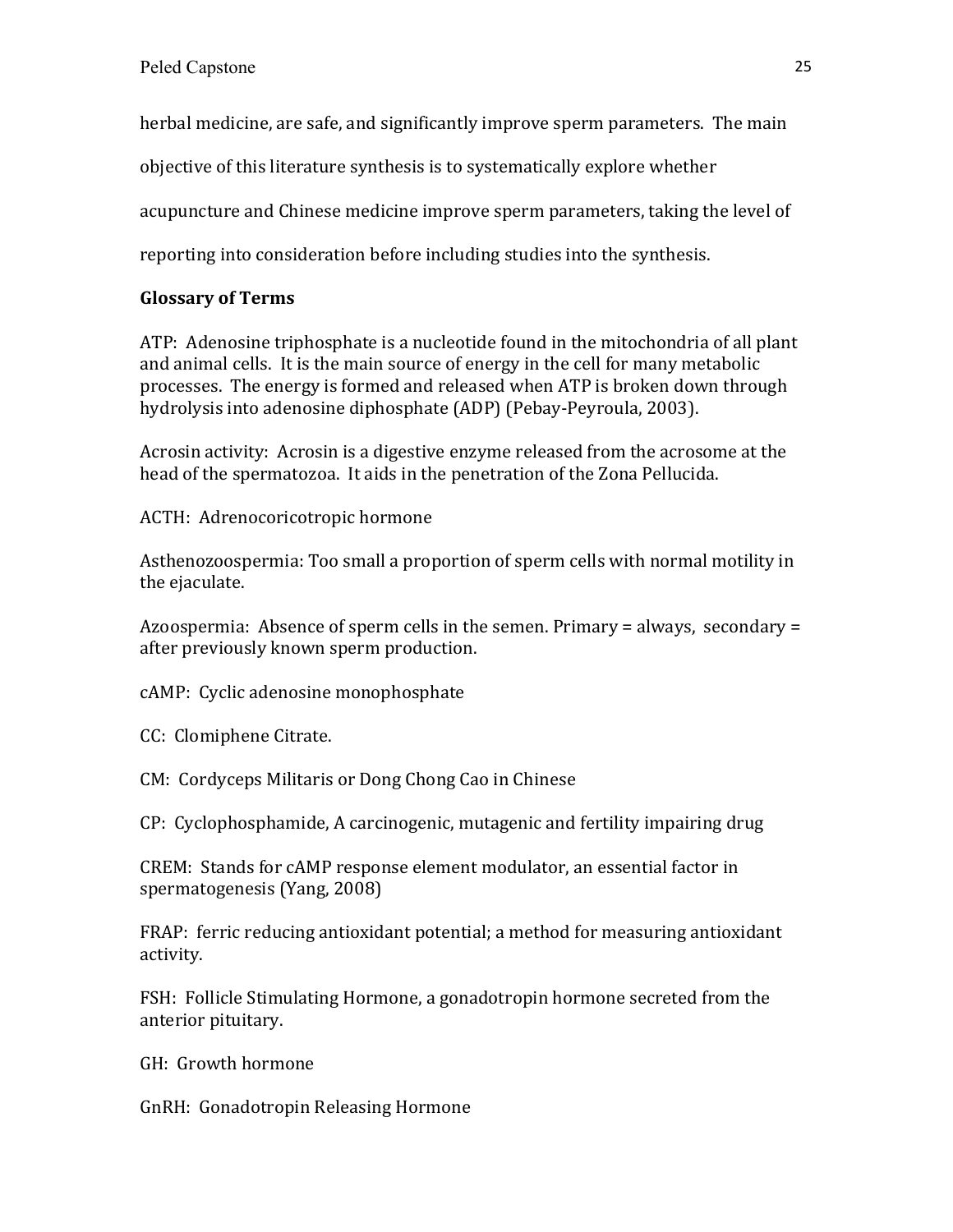HPG axis: Hypothalamic-pituitary-gonadal

ICSI: Intracytoplasmic sperm injection is a form of artificial insemination in which one sperm cell is injected into each egg cell in a Petri dish.

IVF: In vitro fertilization form of artificial insemination in which the egg is placed in a Petri dish and approximately 100,000 sperm cells with good motility is added.

IUI: Intrauterine insemination sperm cells (in most cases after special preparation) are injected using a catheter directly into the uterine cavity.

LH: Luteinizing Hormone; a gonadotropin hormone secreted from the anterior pituitary. 

MO: Radix Morindae officinalis or Ba Ji Tian in Chinese

OAT: Oligoasthenoteratozoospermia Summary of the results from a sperm evaluation (oligo = too little, meaning too low a concentration per ml; astheno = too slow; terato  $=$  too small a proportion of normally formed sperm cells)

ORAC: Oxygen radical absorbance capacity; an assay for measuring oxidation levels.

RNA: Ribonucleic acid

sFAS: Soluble Fas Ligand, when binds with its receptors it induces apoptosis.

TCDD: Tetrachlorodibenzo-p-dioxin, A pollutant generated from leaded gasoline exhaust, pulp and paper industries and herbicides,

TCM: Traditional Chinese medicine

T: Testosterone 

TSH: Thyroid-stimulating hormone

Zona pellucida: A membrane surrounding the oocyte.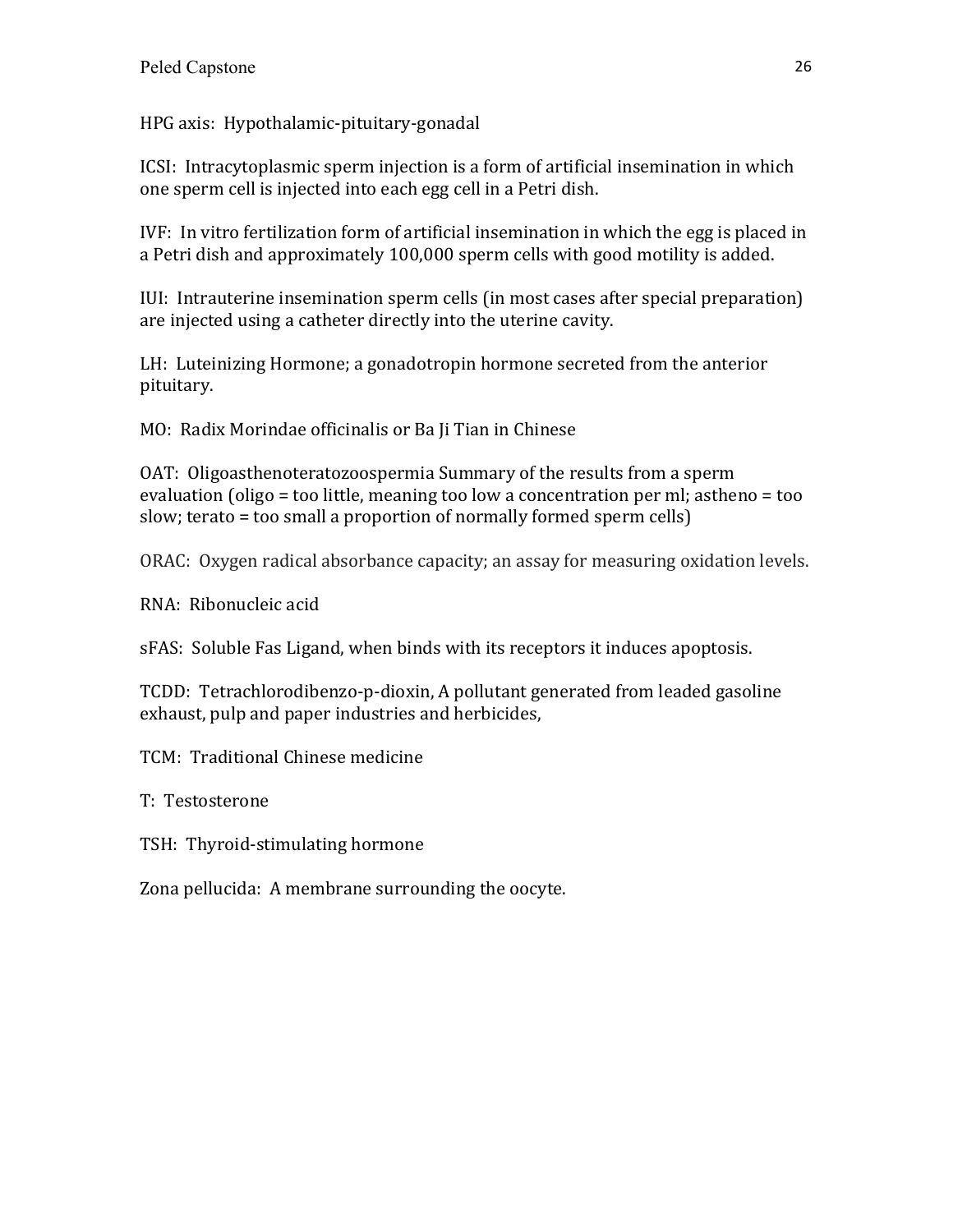#### **Chapter Two: Literature Review**

In recent decades an increasing number of studies have been published in English, evaluating the effect of acupuncture and Chinese herbal medicine on different conditions, including male infertility. The following studies examine the effects of Acupuncture and Chinese Herbal Medicine on several specific aspects of the semen. Understanding the spermatozoon structure may help to better understand the relevance and significance of the semen analysis and testing results in the following studies.

## **Effects of Acupuncture on ICSI Outcomes**

Zhang et al. (Zhang, 2002) investigated 22 cases of male idiopathic infertility before and after ICSI following acupuncture treatments. Treatments were administered twice a week for two months. The investigators observed sperm concentration, motility, morphology, fertilization rates and embryo quality before and after treatments. The authors reported statistically significant improvement in quick-sperm motility ( $P < 0.05$ ) and normal sperm ratio ( $P < 0.05$ ) following acupuncture treatments. Moreover, the investigators found significantly improved embryo fertilization rates ( $P < 0.01$ ) following acupuncture treatments. Improvement was also found in embryo quality after the acupuncture treatments but not a statistically significant level.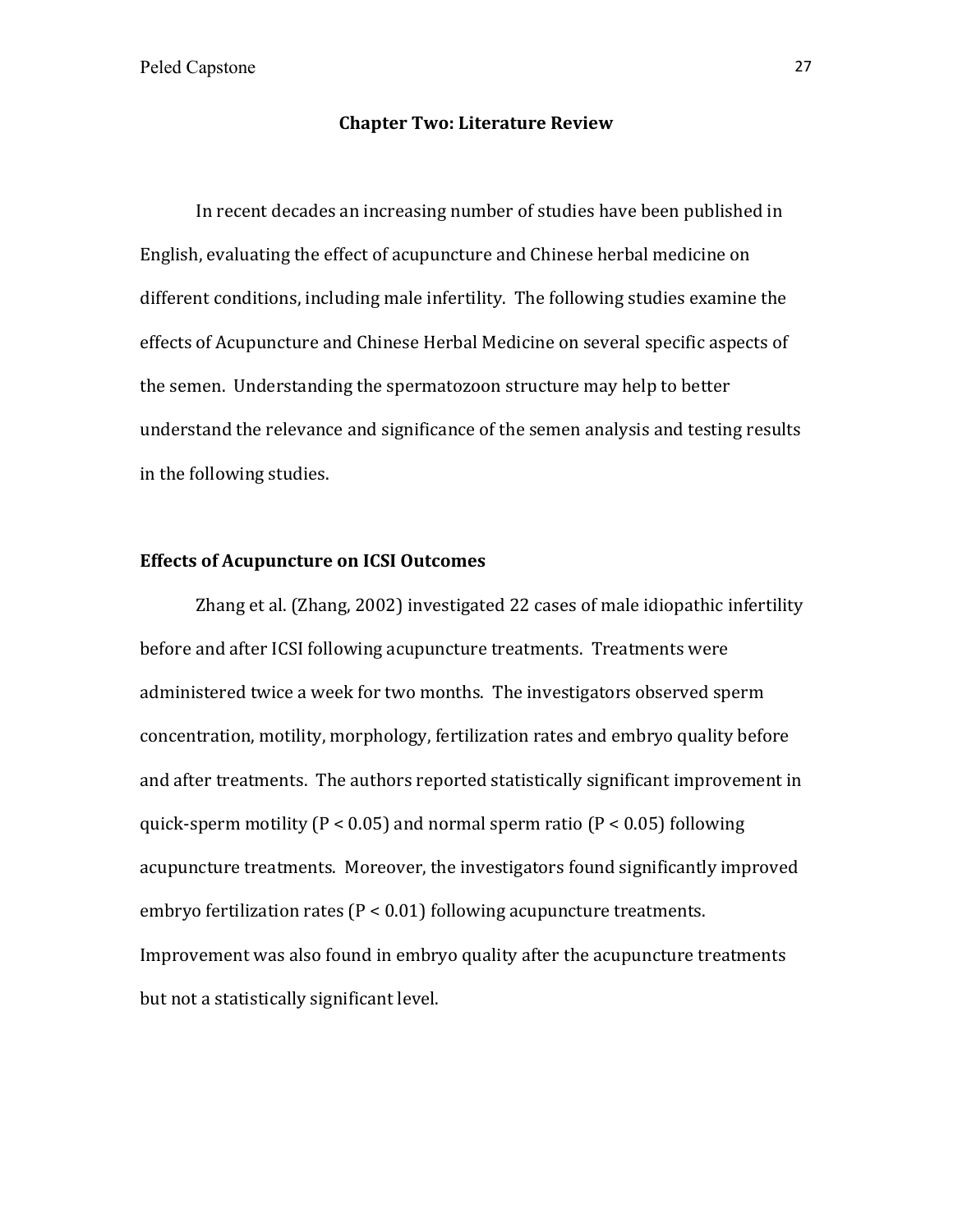# **Effects of Combined Chinese Herbal Medicine and Acupuncture on Sperm Parameters**

Bo et al. (2011) conducted a study with a combined intervention of acupuncture, Chinese herbal medicine and moxibustion. This combination of treatment modalities closely resembles common practice in the clinical setting. Also unique to this study is the control group treatment intervention of acupuncture with clomefene citrate (CC). CC medication is a selective estrogen receptor modulator  $(SERM)$  that acts to inhibit the negative feedback on the hypothalamus leading to an increase in gonadotropin production. Integrated TCM and biomedical interventions are commonly encountered in the TCM fertility clinic. In this study thirty-seven men with semen abnormalities were randomly divided into two groups. The experimental group consisting of 25 men received acupuncture and an herbal formula while the control group comprising of 12 men received acupuncture with CC capsules. The experimental group showed statistically significant improvement  $(P < 0.05)$  in sperm density, sperm one-hour survival rate, motility, and normal morphology following acupuncture and herbal treatment. The control group showed a statistically significant reduction in sperm volume and statistically significant elevation in LH and T levels. CC administration leads to increase in LH levels that in turn influences the production of T leading to elevated T levels.

#### **Effects of Acupuncture Treatments Intervention on Sperm Parameters**

A prospective, randomized, placebo controlled study was published in 2009 showing how acupuncture treatments can significantly improve sperm motility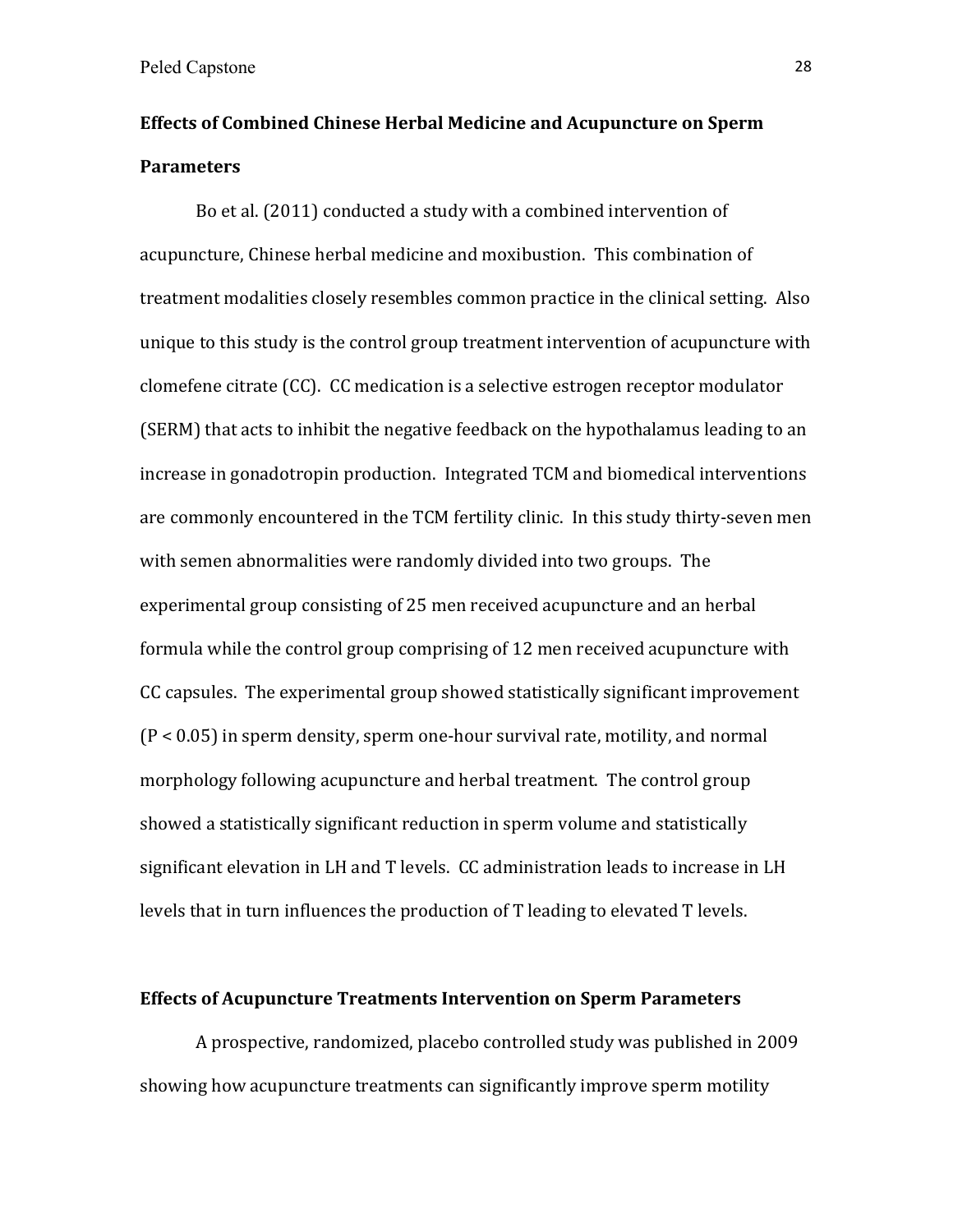(Dieterle, 2009). Sperm from 52 patients with severe oligoasthenozoospermia was analyzed after acupuncture in 24 patients or placebo acupuncture in 28 patients. Results showed a significant improvement in sperm motility in the acupuncture group. Improved motility after acupuncture treatments concur with results from other acupuncture studies (Pei, 2005; Siterman, 1997; Zhang, 2002). However, results also showed a decrease in semen volume after the acupuncture treatments and increase in sperm concentration after treatments in the placebo acupuncture group. The improvement in a semen parameter within the control group prompted investigation due to the inconsistency with results reported in other studies. It may point to flaws in using sham acupuncture as control due to possible positive influence that shallow stimulation, such as the ones used with sham acupuncture, to an acupuncture point, may exert on study outcomes (Lund, 2006).

Siterman, in cooperation with other investigators published several studies investigating the influence of acupuncture on sperm parameters. In 1997 at a time when very few studies, investigating the influence of acupuncture on sperm parameters, were published in English, Siterman and colleagues published a prospective controlled study (Siterman, 1997). The study investigated the effect of acupuncture on sperm quality of males that suffer from subfertility associated with sperm abnormalities. Semen samples of 16 men with subfertility were analyzed before and after acupuncture treatments and compared to semen samples of sixteen untreated men with similar condition. Results following acupuncture treatments showed an increase in the fertility index ( $P \leq .05$ ) derived from calculation of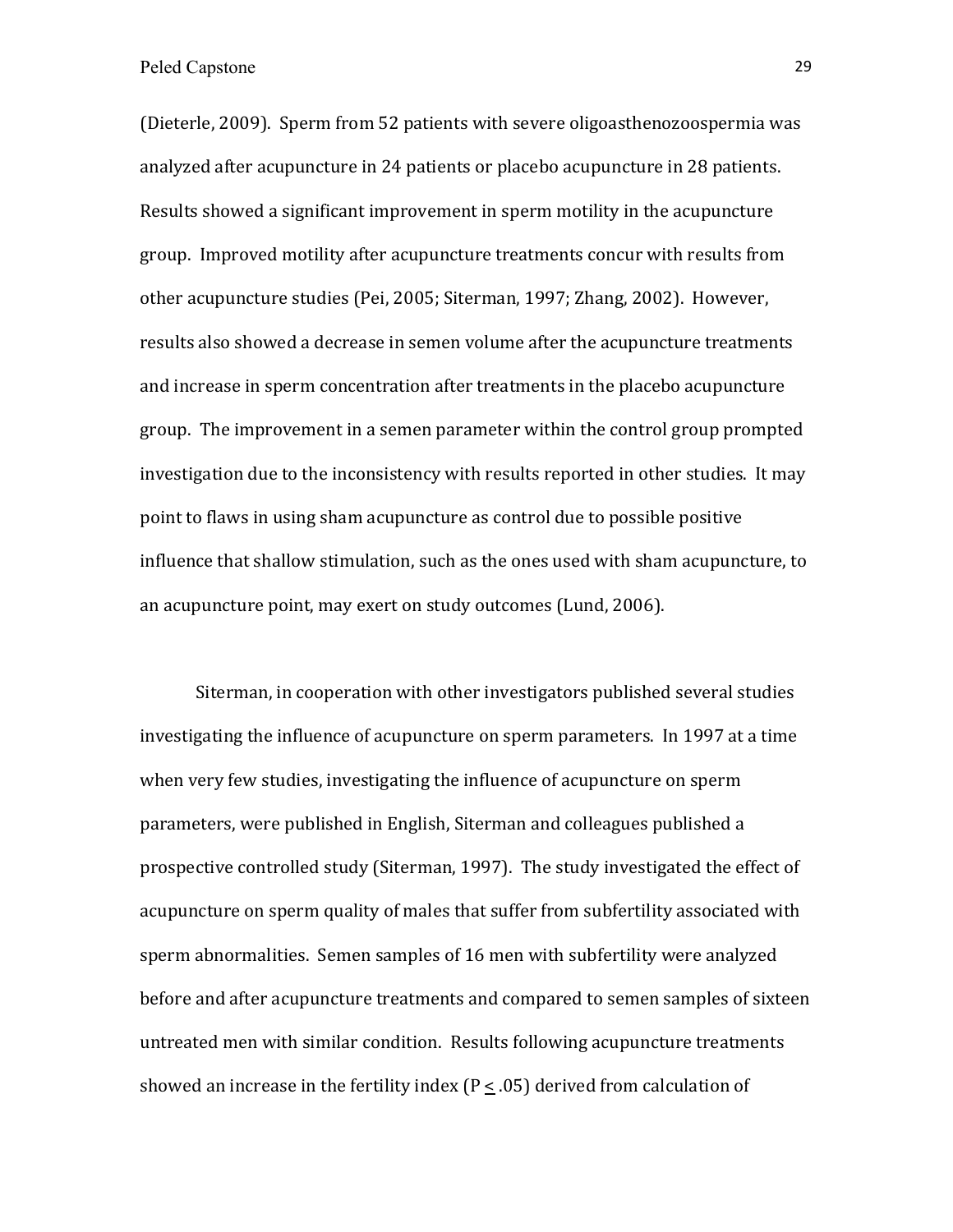improvement in total functional sperm fraction, percentage of viability, total motile spermatozoa per ejaculate and integrity of the axonema  $(P < .05)$ .

In 2000 Siterman et al. published a pilot study aiming at finding potential effects of acupuncture on semen parameters. Sperm samples from twenty men with a history of azoospermia where examined. The participants where divided into three groups according to the etiology of their conditions. One group included six men with spermatogenic failure due to elevated levels of FSH (follicle stimulating hormone) and or LH (luteinizing hormone) without signs of genital tract infection. A second group was comprised of nine men with normal basal blood FSH and LH levels and with symptoms of genital tract infection. These patients had a history of prostatitis or vesiculitis. The third group consisted of the remaining five men with elevated FSH and or LH levels as well as genital tract infection. The control group was comprised of 20 men with similar andrological profiles to the study group. The control group did not receive any treatments. Each patient in the experimental group received two acupuncture treatments a week with a total of ten acupuncture treatments. A total of twelve acupuncture points were selected according to TCM diagnosis, from 30 predetermined points. Results showed distinct increase in sperm count following acupuncture treatments in  $65%$  of the men from the experimental group while no semen parameter changes where detected in the control group.

In 2009, following results from their previous studies that showed an increase in sperm density after acupuncture treatments, Siterman et al. conducted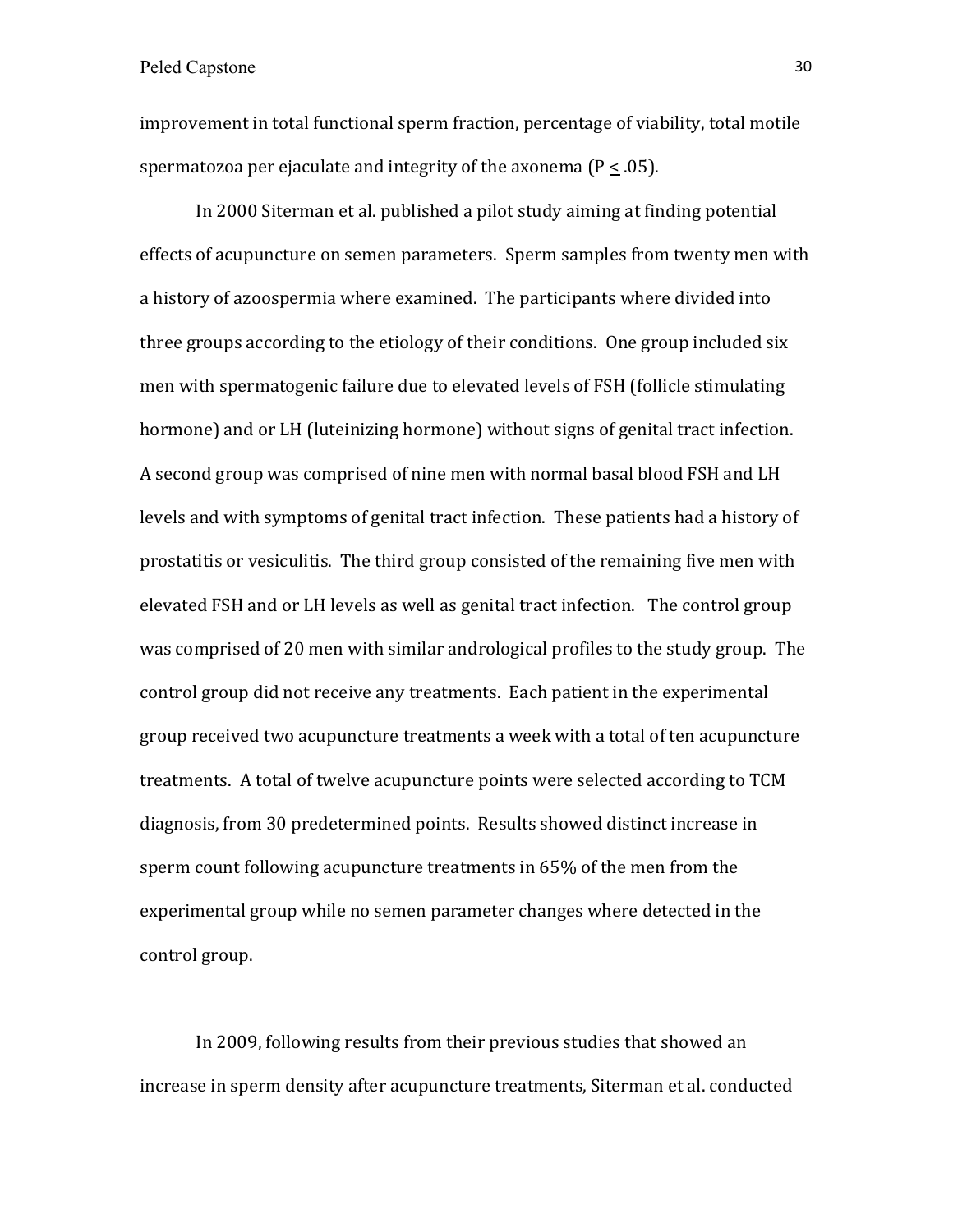another study. In this study they state that poor spermatogenesis in patients with genital tract infection is associated with scrotal hyperthermia. The study was aimed at investigating the mechanism behind the increase in sperm output following acupuncture. They found that the influence of acupuncture treatments on sperm output in patients with low sperm density is associated with a decrease in scrotal temperature (Siterman, 2009).

Pei et al. (2005) evaluated the spermatozoa ultra structure after acupuncture treatments. Forty men with idiopathic oligospermia, asthenospermia, or teratozoospermia participated in the study. Twenty-eight of the participants received acupuncture twice a week for five weeks while the remaining twelve received no treatments. Results showed a statistically significant decrease in the ultrastructure defects of the sperm and a statistically significant increase in the percentage and number of healthy sperm after five weeks of acupuncture therapy. Additionally, statistically significant improvement was observed in several components of the sperm ultrastructure including the acrosome position and shape. nuclear shape, axonemal pattern and shape, and accessory fibers of the sperm organelles. Increase in sperm motility was also observed but median number and volume of the ejaculate did not significantly change or improve.

In another study, Gurfinkel et al. (2003) examined the effect of treatments with acupuncture and moxa, on semen abnormalities. 19 infertile men with idiopathic semen abnormalities of concentration, morphology and or progressive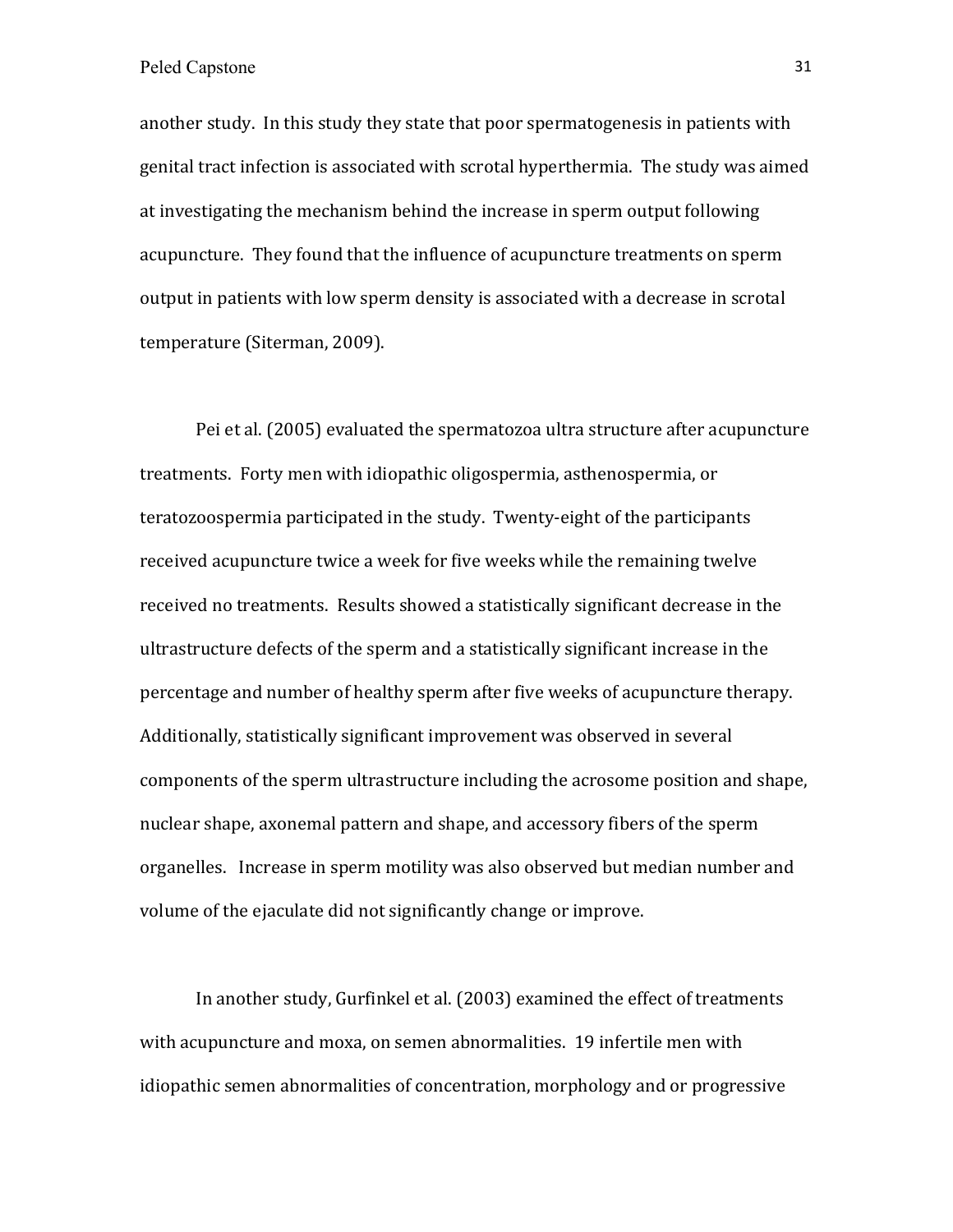motility participated in this prospective, controlled, and blinded study. The nineteen participants where randomized into two groups. Men in the study group received acupuncture and moxa at therapeutic points, while men in the control group received acupuncture and moxa at non-therapeutic points. Results showed significant increase in percentage of normally formed sperm when compared to the control group. No difference was found in the other parameters, namely: volume, concentration, progressive motility and number of round cells, between the two groups. 

## **Effects of Chinese Herbal Medicine Intervention on Sperm Parameters**

Chinese Herbal Medicine Combined with Carcinogenic Substances

Hwang et al. (2004) and Yang et al. (2008) investigated the effect of combined carcinogenic substances and Chinese herbal substances. Hwang et al. (2004) investigated the survival rate and sperm quality of guinea pigs exposed to Tetrachlorodibenzo-p-dioxin (TCDD) (A pollutant generated from leaded gasoline exhaust, pulp and paper industries and herbicides), combined with various dosages of Panax Ginseng (PG). Investigators found that animals died within 18 days after exposure to TCDD alone while  $40-70\%$  of the animals exposed to TCDD but treated with PG survived until 40 weeks. Sperm motility of the PG treated animals following exposure to TCDD was higher  $(P< 0.01)$  when compared to animals not exposed to TCDD and not treated with PG. Improved sperm motility was detected even after discontinuing the administration of PG. Yang, and Chang, et al. investigated the effect of Psoralea Corylifolia (PC) or Bu-Gu-Zhi, an herbal substance on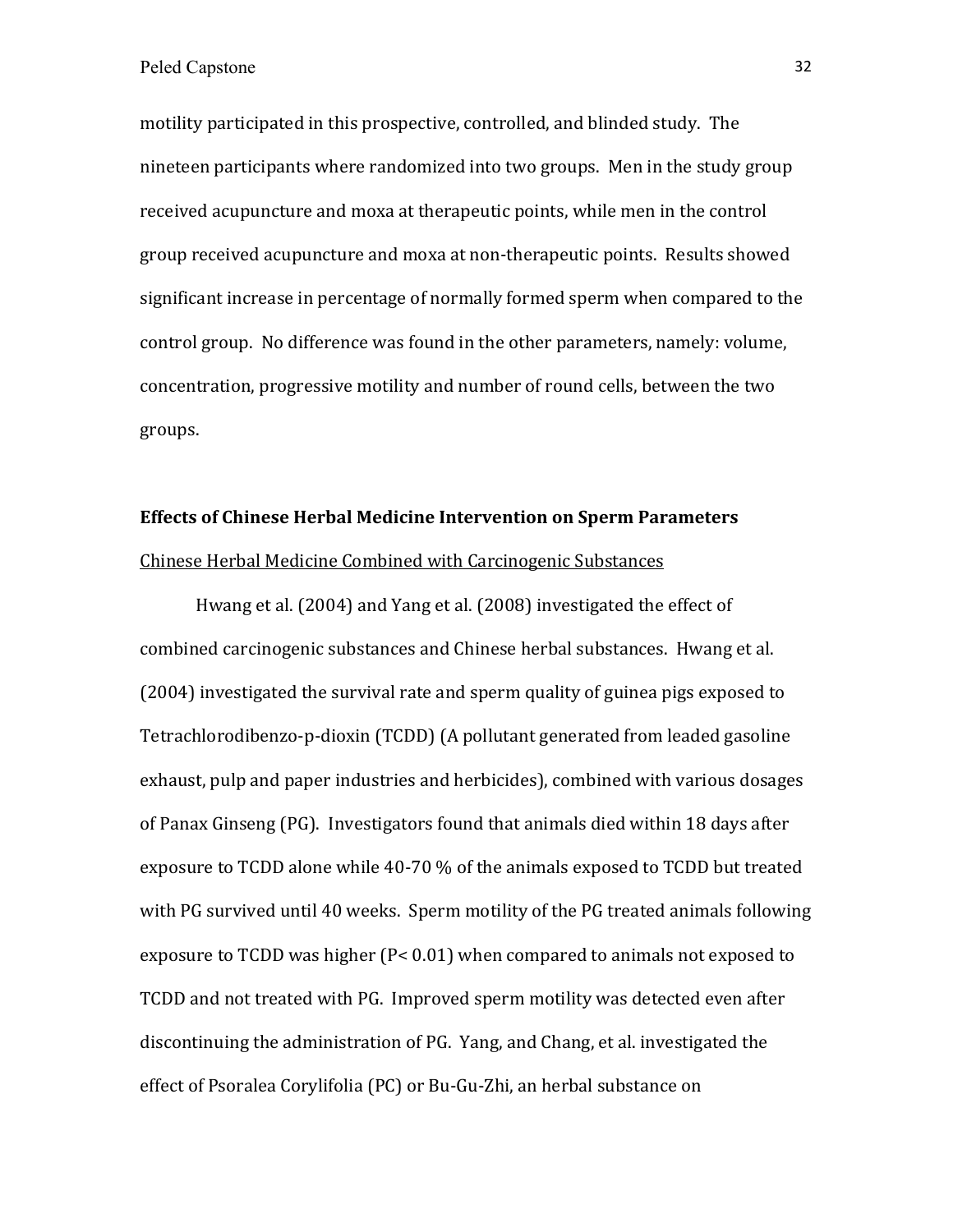spermatogenesis. The investigators divided rats into three groups. One group was not treated, the control group received Cyclophosphamide  $(CP)$  (a carcinogenic, mutagenic and fertility impairing drug), and the experimental group was treated with CP and PC. Investigators found that sperm count following CP with PC was statistically significantly higher  $(p<0.05)$  but sperm motility was statistically significantly lower  $(p<0.01)$  when compared to the control CP only group. This experiment is especially significant in light of all the negative influences of environmental factors on sperm. This experiment shows that herbal substances can promote spermatogenesis even when exposing the semen to a carcinogenic mutagenic drug.

#### Chinese Herbal Medicine Impact on Disomy

In 2007 Tempest et al. published an intriguing study. Investigators examined the disomy levels of six men with severe semen abnormalities. They observed that disomy levels fell significantly following treatments with TCM. Fluorescence in situ hybridization (FISH) was performed on sperm heads taken from these six patients before and after treatments with a Chinese herbal medicine formula. Results showed significant reduction in sperm disomy in all six men. The samples from the six men were also compared to samples from donors with normal fertility and samples from men with oligoasthenoteratozoospermia (OAT) that did not receive TCM treatments. Control group one was comprised of nine sperm samples from men with proven fertility. Control group two consisted of sperm samples from men with severe OAT. Control group three included the original samples taken from the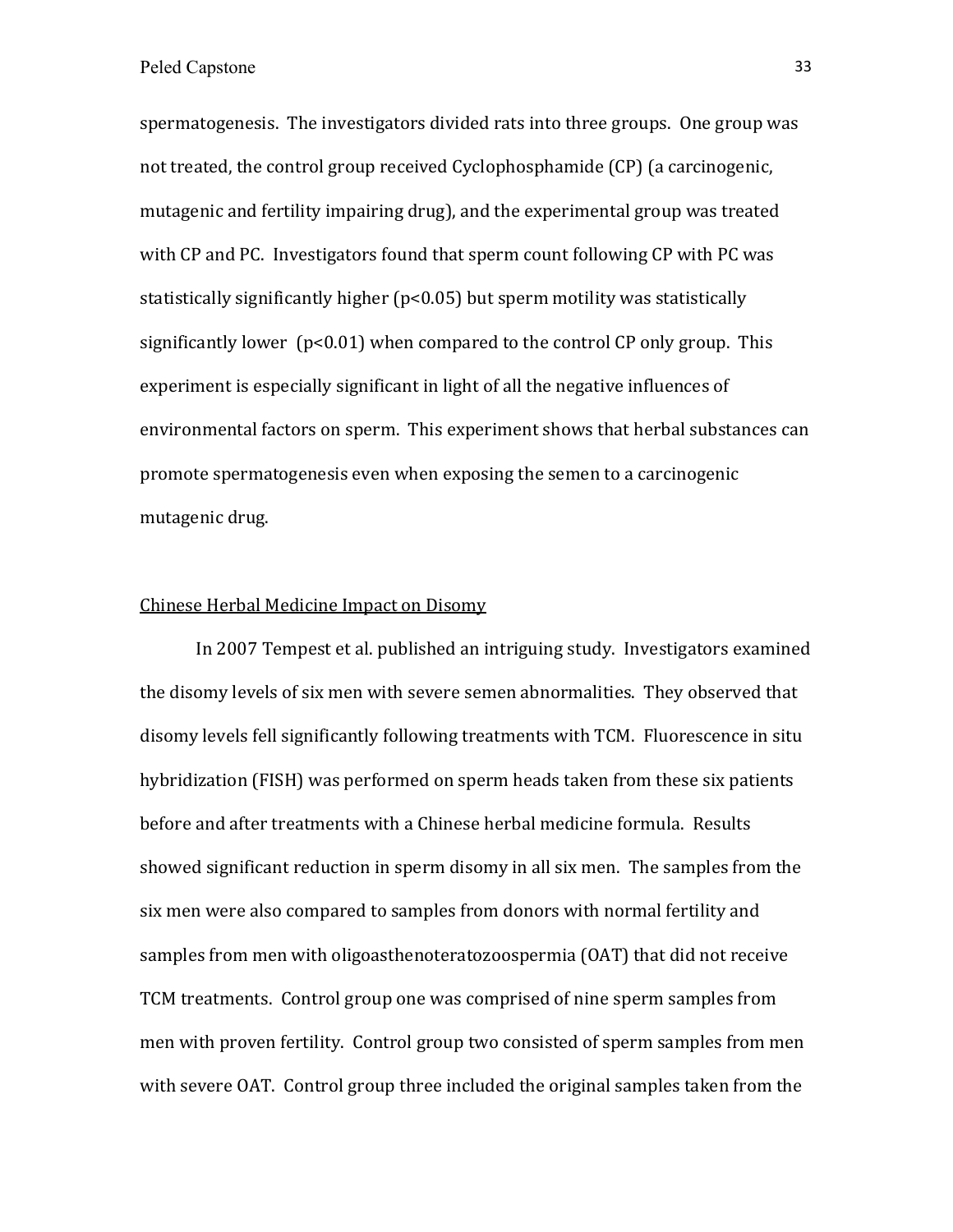#### Peled Capstone 34

six men with disomy before treatment started. Results showed a significant reduction in sperm disomy levels in the experimental group, to levels not significantly different from those of the control group with proven fertility. The reduction in disomy levels coincided with the Chinese herbal formula treatment, leading investigators to hypothesize that the Chinese herbs were the cause of the disomy reduction. The authors state that this study was too small, not a placebocontrolled clinical trial and remarked that more studies are needed.

## Effects of Single Chinese Herbal Substance on Sperm Parameters

In 2007, Park and colleagues examined the mechanism behind Korean ginseng ability to promote spermatogenesis. Sixteen rats where divided into two groups of eight rats each to form the experimental and control groups. The experimental group received Korean ginseng and the control group received a placebo. Following treatment the semen from the experimental group showed a significant increase in sperm count ( $P < 0.05$ ) and motility ( $P < 0.05$ ) as well as enhanced levels of camp-responsive element modulator (CREM) messenger RNA and protein. Investigators concluded that ginseng appears to induce spermatogenesis via CREM activation in the rats' testes (Park 2007).

Cordyceps Militaris (Dong Chong Cao) (CM), a Chinese herbal substance, was also investigated for its spermatogenic effect (Lin 2007). The experimental group included seventeen boars while the control group was comprised of twelve boars. The control group was fed with regular diet and the diet of the experimental group was supplemented with CM. Semen was collected every week, then tested and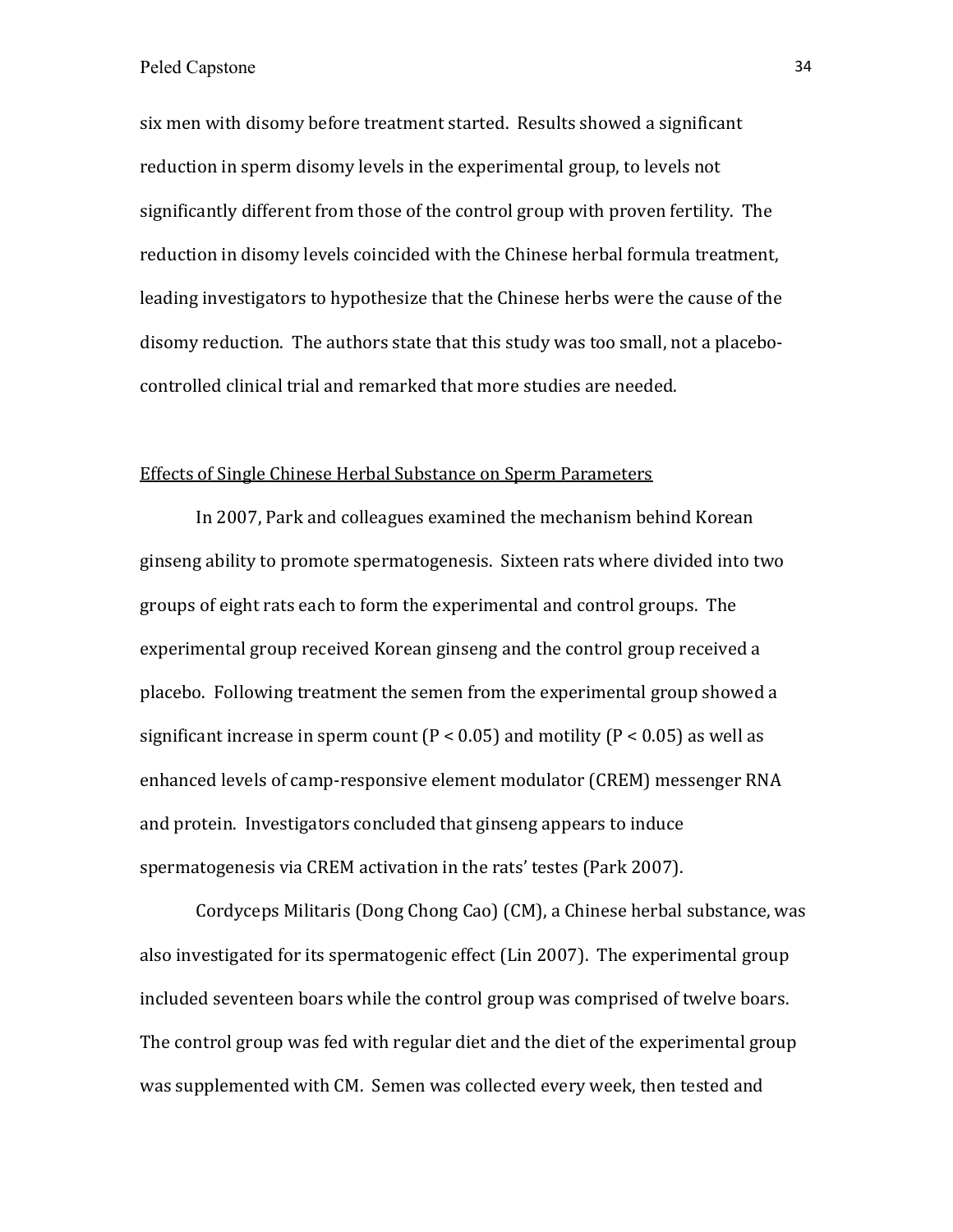compared for sperm motility, morphology, volume and total number. Significant improvement was found in volume ( $P < 0.01$ ), motility ( $P < 0.05$ ), and morphology  $(P < 0.01)$ , following the supplementation with CM. Enhanced sperm production was found at the end of the first month, peaked at the end of the second month and was maintained for two weeks after the treatment discontinued. These results show that the length or treatment time as well as treatment dose are a factor that needs to be taken into consideration.

In 2005 researchers investigated another traditional Chinese herbal substance. Choi et al. examined the effect of Radix Morindae officinalis (MO) (Ba Ji Tian in Chinese) on the sperm of rats (Choi 2005). Ten rats participated in the study and where divided into two groups of five rats each. The rats in the experimental group where given (MO) and the control group received normal saline solution. Results showed significant improvement in semen concentration  $(P < 0.01)$ morphology ( $P < 0.01$ ), and motility ( $P < 0.01$ ), following MO supplementation when compared with the control group.

## Effects of Formulated Chinese Herbal Substances on Sperm Parameters

Bu Zhong Yi Qi Tang (Tonify the Middle and Augment the Qi Decoction) is a commonly used Chinese herbal formula with many applications. The author of the formula was Li Gao, and it dates back to 1249 AD, to the Pi Wei Lun (Discussion of the Spleen and Stomach) (Chen, 2009). Furuya et al. (2004) investigated the effect of this formula on semen taken from men with idiopathic infertility. Twenty-two men with idiopathic infertility, oligozoospermia and /or asthenozoospermia,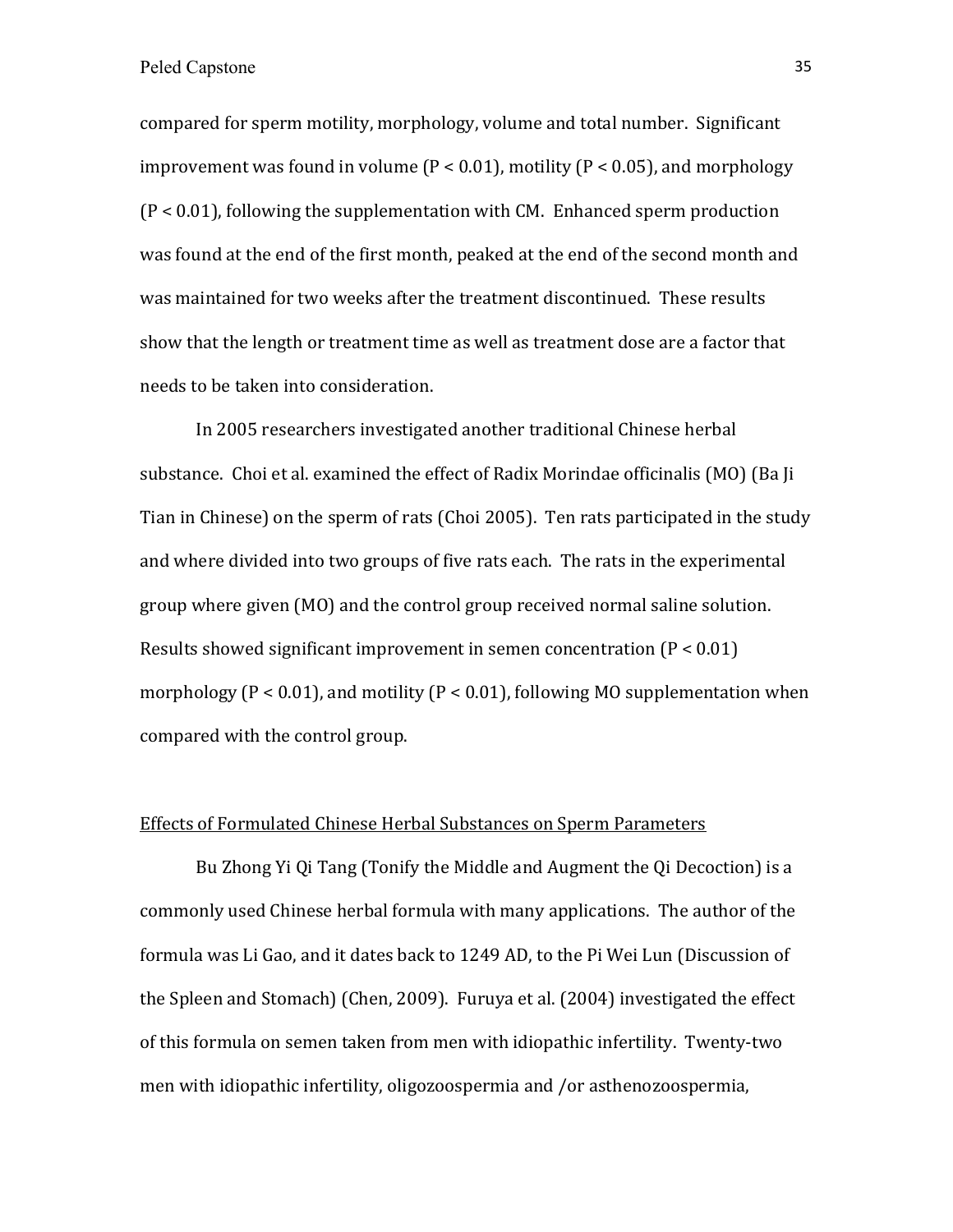Peled Capstone 36

received 7.5g of Bu-Zhong-Yi-Qi-Tang daily for three months. Semen samples were analyzed before and after the three months of treatments. Results showed a statistically significant increase in sperm concentration and motility following the treatment. Investigators also found a significant increase in seminal plasma sFas levels and no significant change in seminal plasma levels of IL-6 and IL-8 following treatment. The investigators hypothesize that the increase in sFas semen plasma levels may play an important roll in the increase in semen parameters. SFas plays a role in inhibiting apoptosis and therefore may be important in the fertilization process. 

Shao-Fu-Zhu-Yu-Tang (Drive Out the Blood Stasis in the Lower Abdomen Decoction) is another very famous Chinese herbal formula. It originated in 1830 AD, by Wang Qing-Ren, in a text called Yi Lin Gai Cuo (Corrections of Errors Among Physicians) (Chen, 2009). Yang and Chen et al. (2003) studied the effects of this formula on sperm parameters. The researchers observed an increase in sperm motility as well as morphology prompting further examination of the reason for the improvement. Semen from 36 patients with chronic prostatitis was evaluated before and after 60 days of treatment. The formula was administered in a capsule form and patients received 3g, three times a day for 60 days. When researchers compared semen samples before and after treatment, they found a statistically significant improvement in sperm motility ( $P < 0.01$ ), and morphology ( $P < 0.01$ ), following the treatment with the herbal medicine. Semen count also increased but not at a statistically significant level. Other statistically significant differences observed in the post-treatment semen samples were; an increase in the number of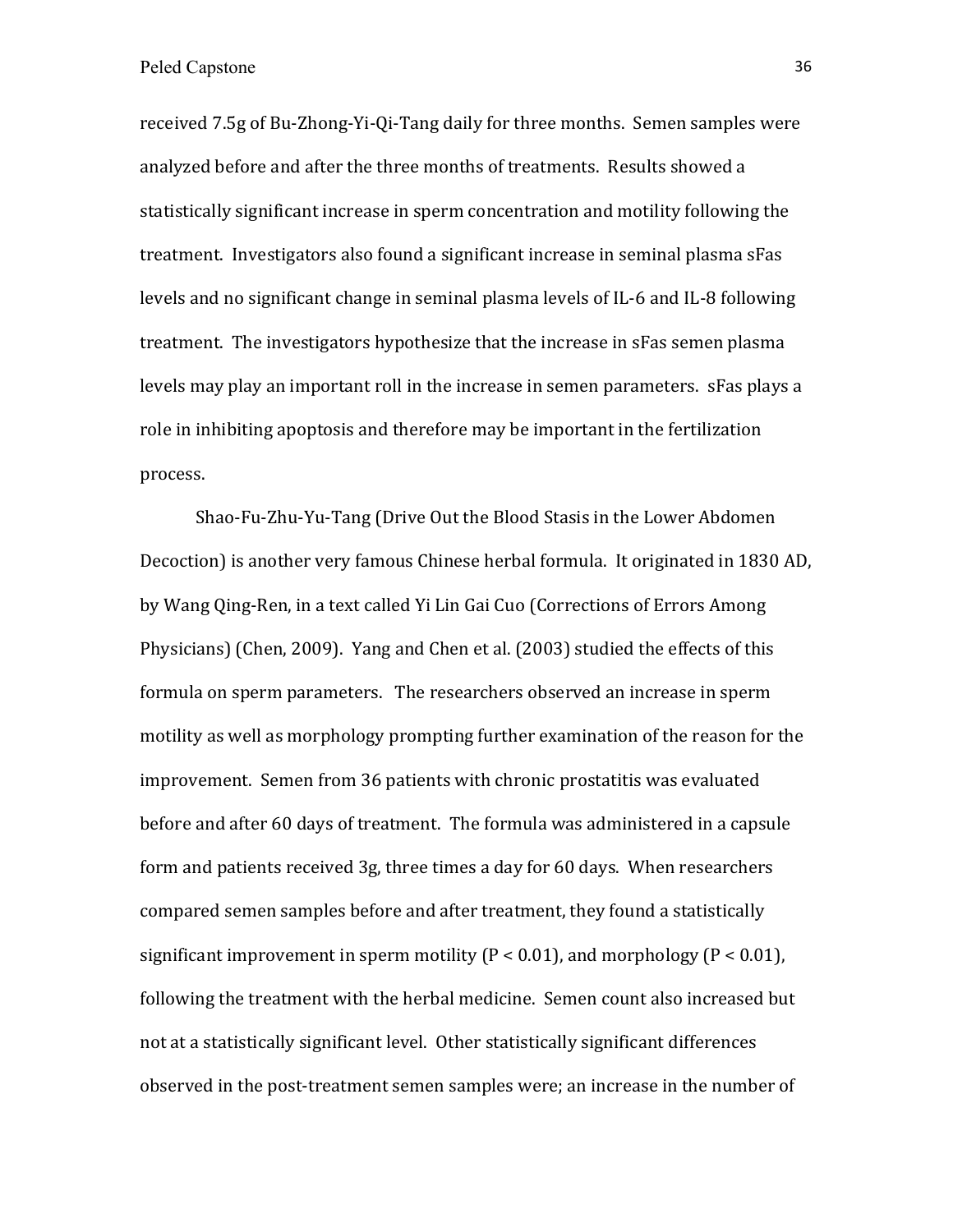lecithin crystals, a decrease in oxidation levels to normal levels  $(P < 0.01)$ , bacteria levels vanished, and a statistically significant  $(P < 0.01)$  increase in acrosin activity levels. The researchers explored the correlation between acrosin activity and sperm motility. They hypothesize that reduced semen acrosin activity not only reduces the ability to penetrate the zona pellucida but also influences the motility. They also explored the connection between improved motility and reduced levels of oxidative stress as well as reduced bacteria levels in the post treatment samples. They concluded that the formula was effective in improving sperm motility levels due to its acrosone activity as well as its oxidative and antibacterial effects.

#### **Influence of Chinese Herbal Substances on Sperm Parameters In-Vitro**

Several studies (Liu, 2004; Chen, 2000; Hsu, 2003; Huang, 2004; Amano, 1996) show direct, in-vitro, effects of Chinese herbal substances on sperm parameters. Hsu et al. (2003) reported that Cordyceps Sinensis exerts in-vivo and in-vitro effect on the leydig cells. Leydig cells are the cells responsible for testosterone production in the testes. The study showed significantly increased invitro levels of testosterone as well as increased serum testosterone levels when tested in-vivo following administration of Cordyceps sinensis.

Liu at al. (2004) examined the in-vitro effect of several Chinese herbal extracts on semen motility. They found that soaking sperm in an herbal solution of Astragalus Membranaceus, and Acanthopanacis Senticosi, significantly improved several aspects of the sperm motility. However, they found that soaking the sperm in a solution of Panax genseng combined with Ophiopogon japonicus, P. ginseng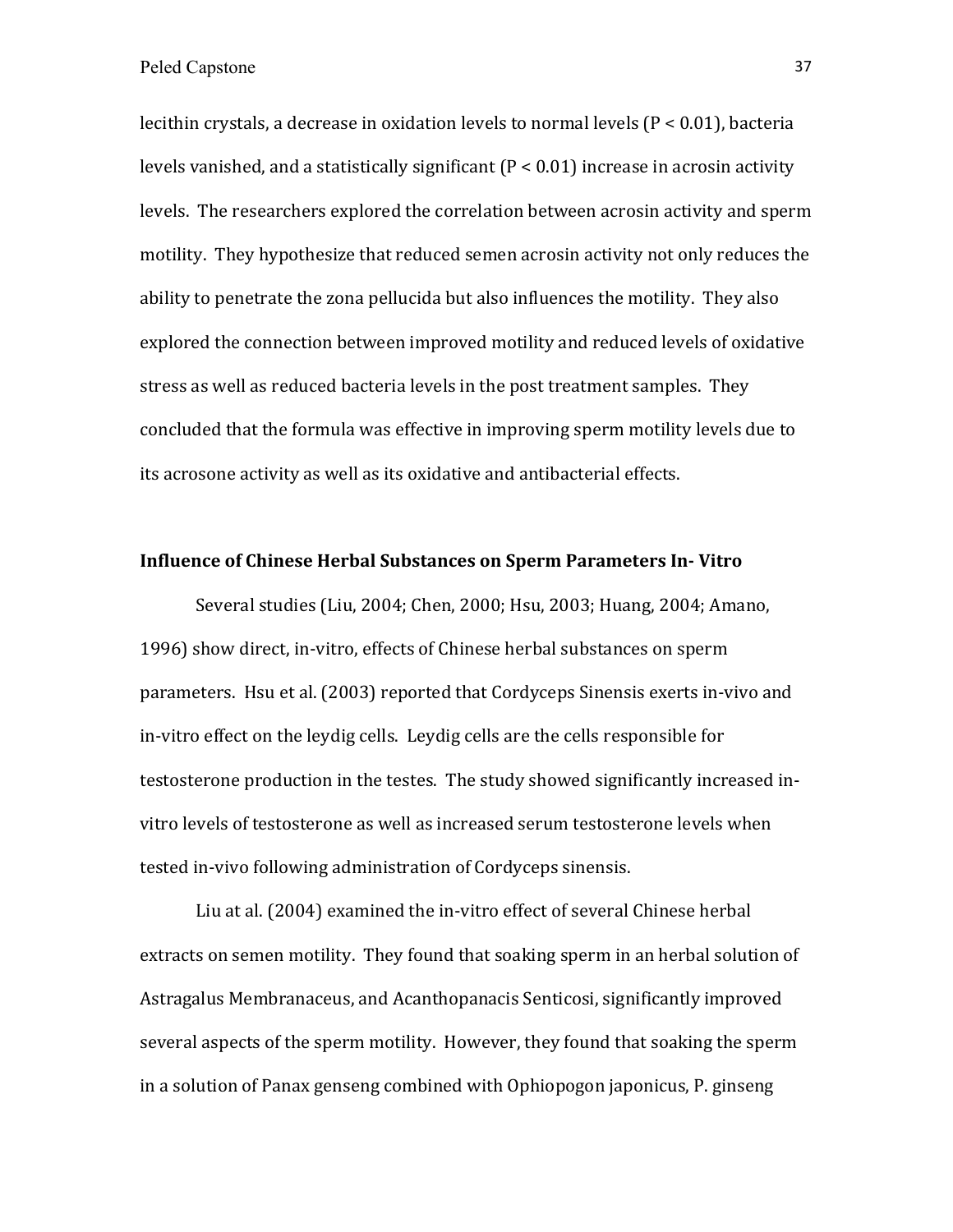combined with Aconitum carmichaeli, Salviae miltiorrhiae, or Polyporus umbellatus, did not show any effect on sperm motility in vitro.

Amano et al. (1996) examined the in-vitro effect of Hochu-ekki-to, (aka Bu Zhong Yi Qi Tang or Tonify the Middle and Augment the Qi Decoction) on semen motility. Semen obtained from fourteen men was infused in several concentrations of the herbal formula solution and compared with control. Results indicated that motility of semen in the herbal solution was significantly higher when compared with the control group. Chen et al.  $(2001)$  also showed that a Ginseng solution can improve human sperm motility and forward progression in-vitro.

# **Influence of Chinese Herbal Substances on ATP Production**

As was mentioned earlier, a major component of semen function depends on adenosine triphosphate (ATP). Several researchers (Ko, 2006; 2007) investigated the effect of Chinese herbal substances, from the Yin and Yang enhancing categories, on mitochondrial ATP production. They examined each of these substances individually and in an herbal formulation form on cells from myocardial tissue of mice. Investigators found that herbs from the Yang tonifying category stimulate mitochondrial ATP generation, while the Yin tonifying herbs possess an immunomodulatory effect. The Yin tonifying herbs boosted weak immune functions and suppressed over-reactive immune responses. The investigators also found that herbs from both the Yin and Yang categories possess antioxidant properties. Even though this study did not examine the effect of Chinese herbal substances on semen or male infertility, the herbs' functions of increasing mitochondrial ATP production,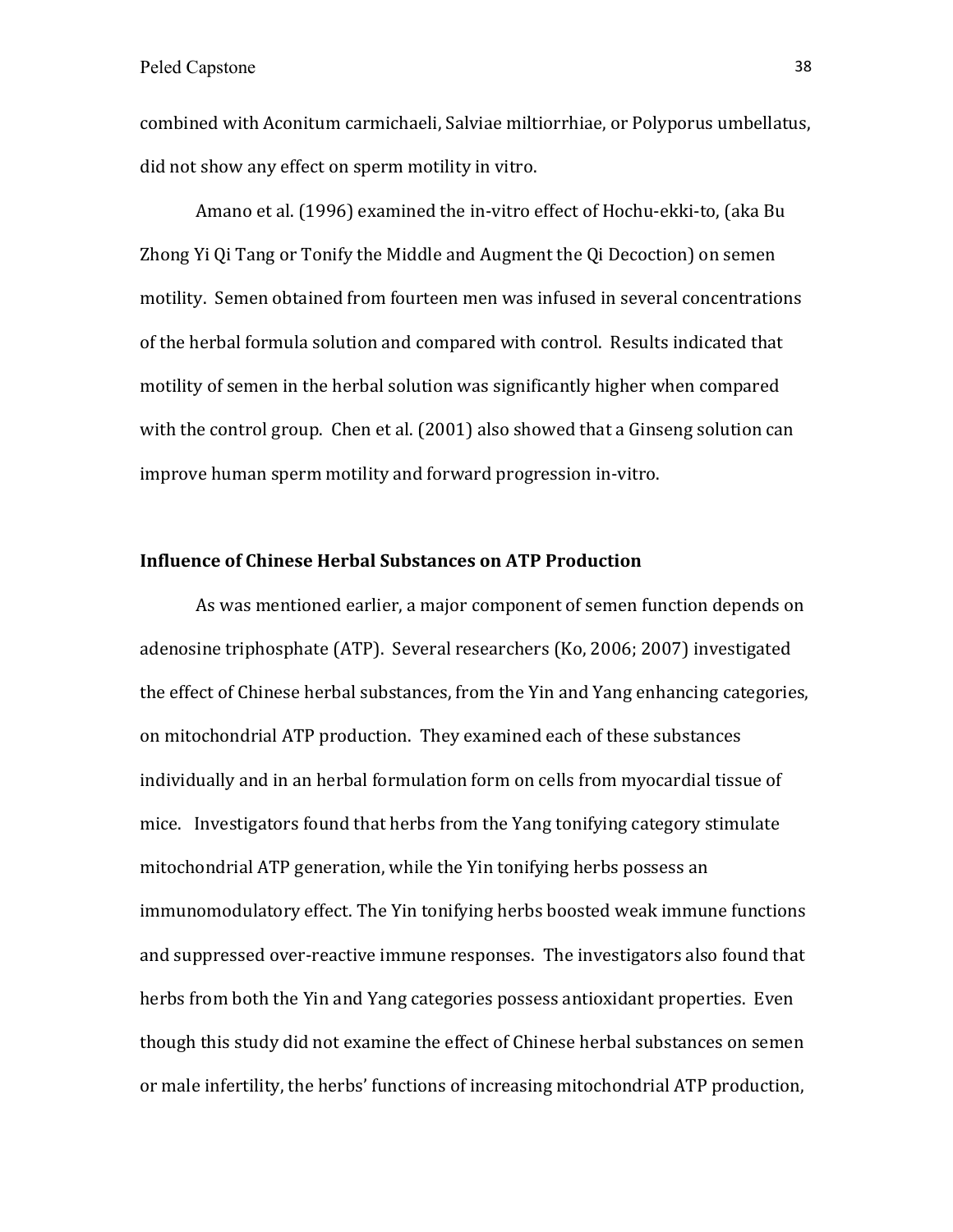antioxidant effect and modulating immune function, are all important contributing factors in sperm function and healthy male fertility.

#### **Effect of Chinese Herbal substances on Oxidative Stress**

A growing body of evidence is now linking increased oxidative stress in the spermatozoa to poor sperm quality, DNA damage and lipid paroxidation (Showell,  $2011$ ; Gharagozloo,  $2011$ ; Tempest,  $2008$ ). Following this rational, listed are a couple of studies that investigated the influence of Chinese herbal substances on oxidative stress levels. Even though these studies do not directly measure sperm parameters and therefore are not included in the study, they are included in the literature review section due to the growing importance now given to the influence of oxidative stress levels on sperm quality.

A group of investigators (Tempest, 2008) measured the antioxidant and estrogenic effect of Chinese herbal substances commonly used for the treatment of male infertility. They investigated 37 individual herbs and seven herbal decoctions using recombinant yeast based assay to measure their endocrine activity and ferric reducing antioxidant potential (FRAP) to measure their antioxidant activity. Fifteen individual herbs and three herbal formulas registered strong antioxidant activity, seven individual herbs and three herbal formulas showed intermediate antioxidant activity, and 15 individual herbs and one herbal formula showed weak to no antioxidant activity  $(0.912-1.26; 0.6-0.88;$  and  $0-0.468 \mu$ g ascorbate equivalent/mg dried herb, respectively). Twenty of the individual herbs and five herbal formulas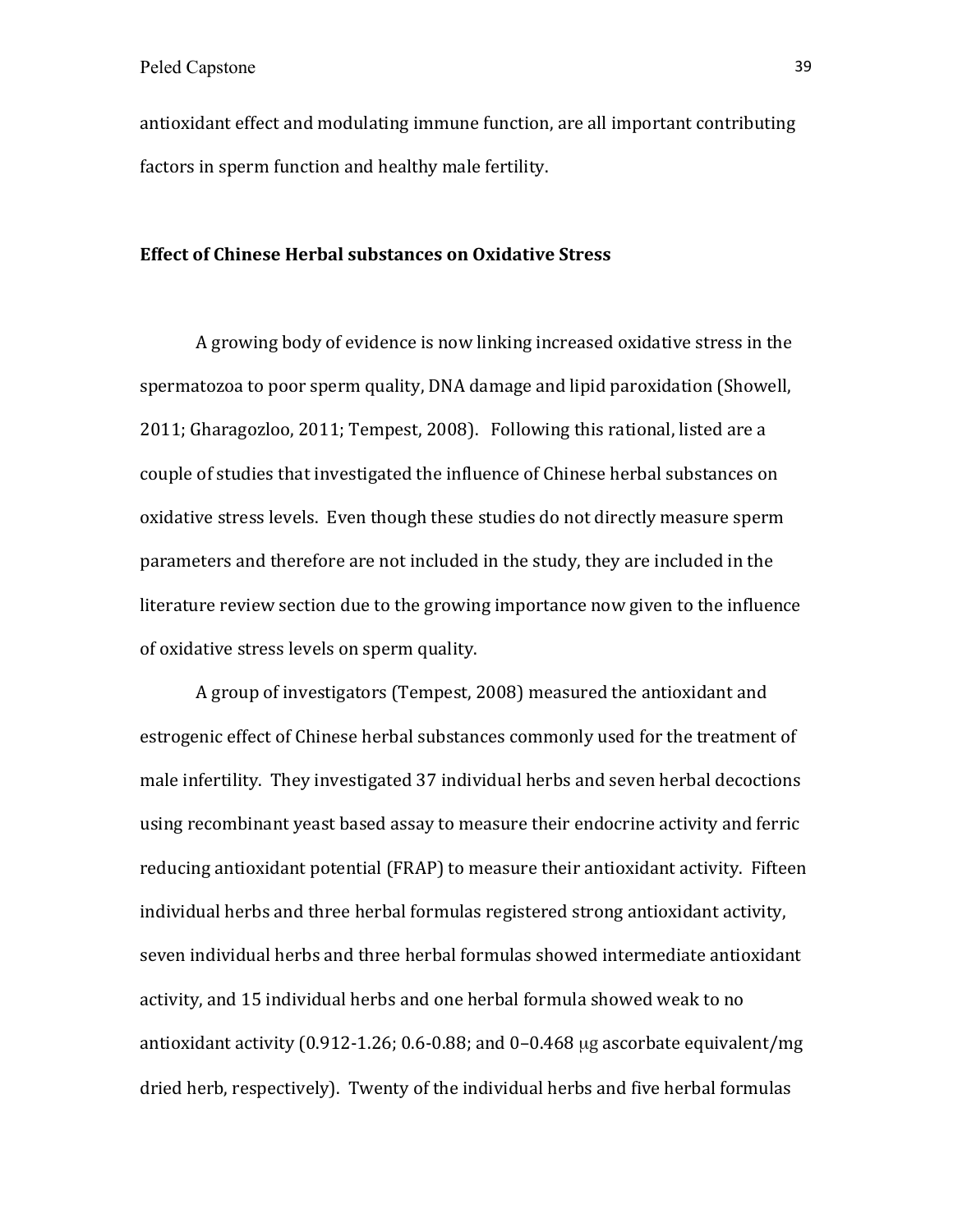displayed strong anti-estrogenic activity, while ten individual herbs and two herbal formulas showed weak anti-estrogenic response (per g of dried herb tamoxifen equivalents ranged from 1.14–1280.66 mg and 0.06–0.98 mg, respectively). Two of the individual herbs exhibited estrogenic responses and 10 herbs showed antiandrogenic activity (seven strong response and three a weak response).

Liao et al. (2007) published a study analyzing the antioxidant activity of  $45$ Chinese herbal substances from the blood-circulating category. These herbal substances are not directly related to male subfertility but some of them are often used for this condition. They used the oxygen radical absorbance capacity assay (ORAC) to assess the antioxidant levels of the herbs. The study also looked for a correlation between the herbal substance's antioxidant activity level and it's traditional Chinese medicine herbal classification system such as Yin, Yang, nature or flavor. Investigators found a wide range of antioxidant activity between the herbal substances with the highest antioxidant activity seen in substances that are bitter and/or sour in flavor.

# **Effect of Acupuncture on Erectile Dysfunction and Premature Ejaculation**

Erectile dysfunction is an important component in male infertility disorders. In a placebo-controlled, randomized study, Engelhardt et al. (2003) researched the question of acupuncture effects on psychogenic erectile dysfunction. Results revealed that acupuncture was effective and improved this condition in two thirds of the patients.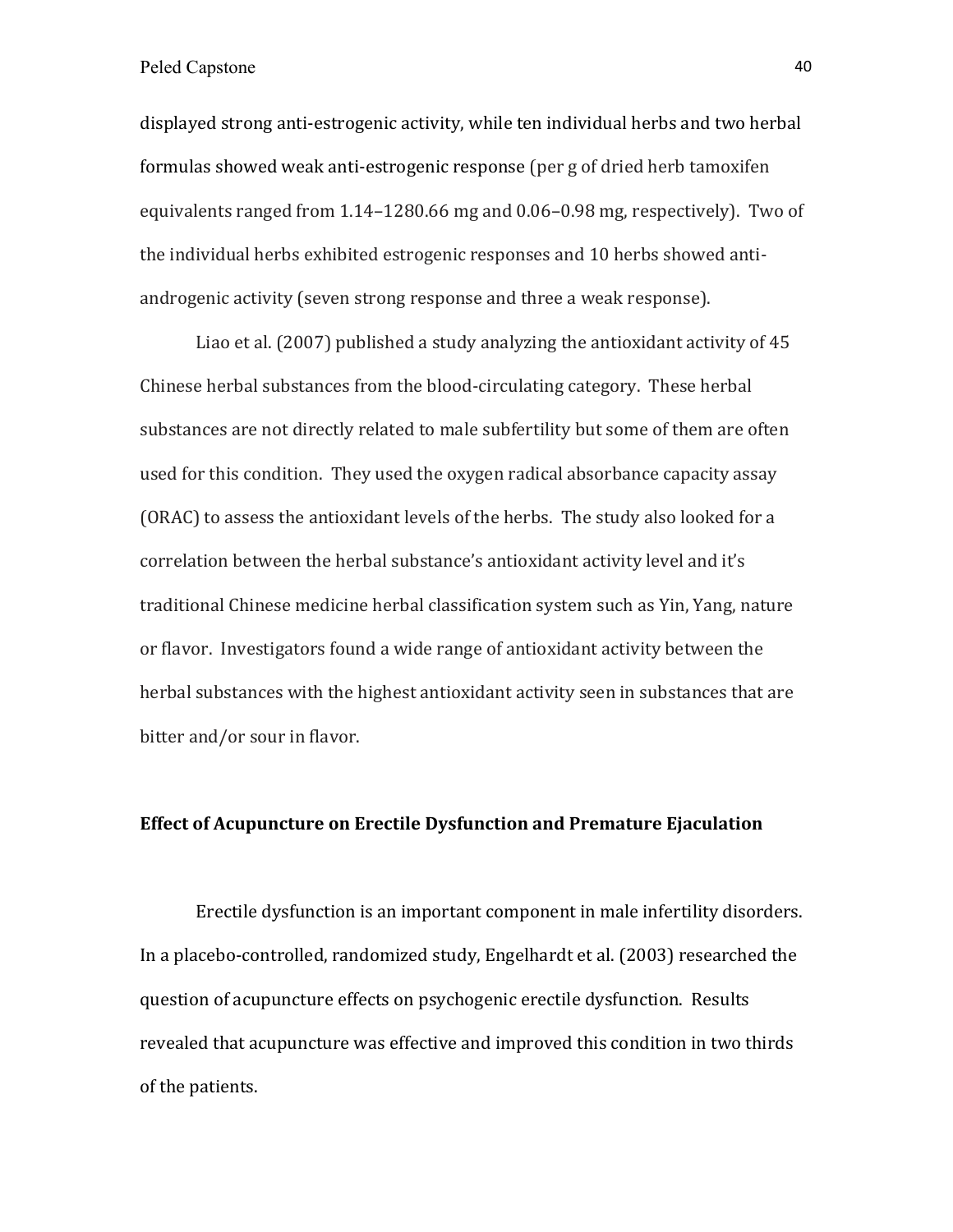An additional study (Kho, 1999) found that acupuncture treatments are effective for erectile disorder though concluded that in order to arrive at conclusive evidence the study needed to include more participants and have a placebo control arm. Investigators examined the effects of acupuncture on premature ejaculation. They compared acupuncture with a drug used to treat depressive, anxiety and panic disorders (paroxetine) and placebo. Acupuncture significantly strengthened and delayed ejaculation in comparison to placebo. However, the effect of acupuncture was not as strong as the impact of the drug paroxetine (Sunay, 2011).

## **Literature Review Integration**

This review of literature showed that there is published evidence that TCM intervention improves crucial aspects of male infertility. This includes semen parameters, erectile dysfunction and premature ejaculation. This study will first assess the studies found to affect semen parameters following TCM intervention for levels of reporting. Data from the studies that had adequate level of reporting will then be abstracted into tables, analyzed and compared. Following the literature review for this study, the researcher found that no synthesis of data of sperm parameters following TCM intervention, with extensive evaluation of levels of reporting, exists. The goal of this research synthesis is to fill this gap and to systematically analyze and compare data from studies, with adequate levels of reporting, describing sperm parameters in response to TCM.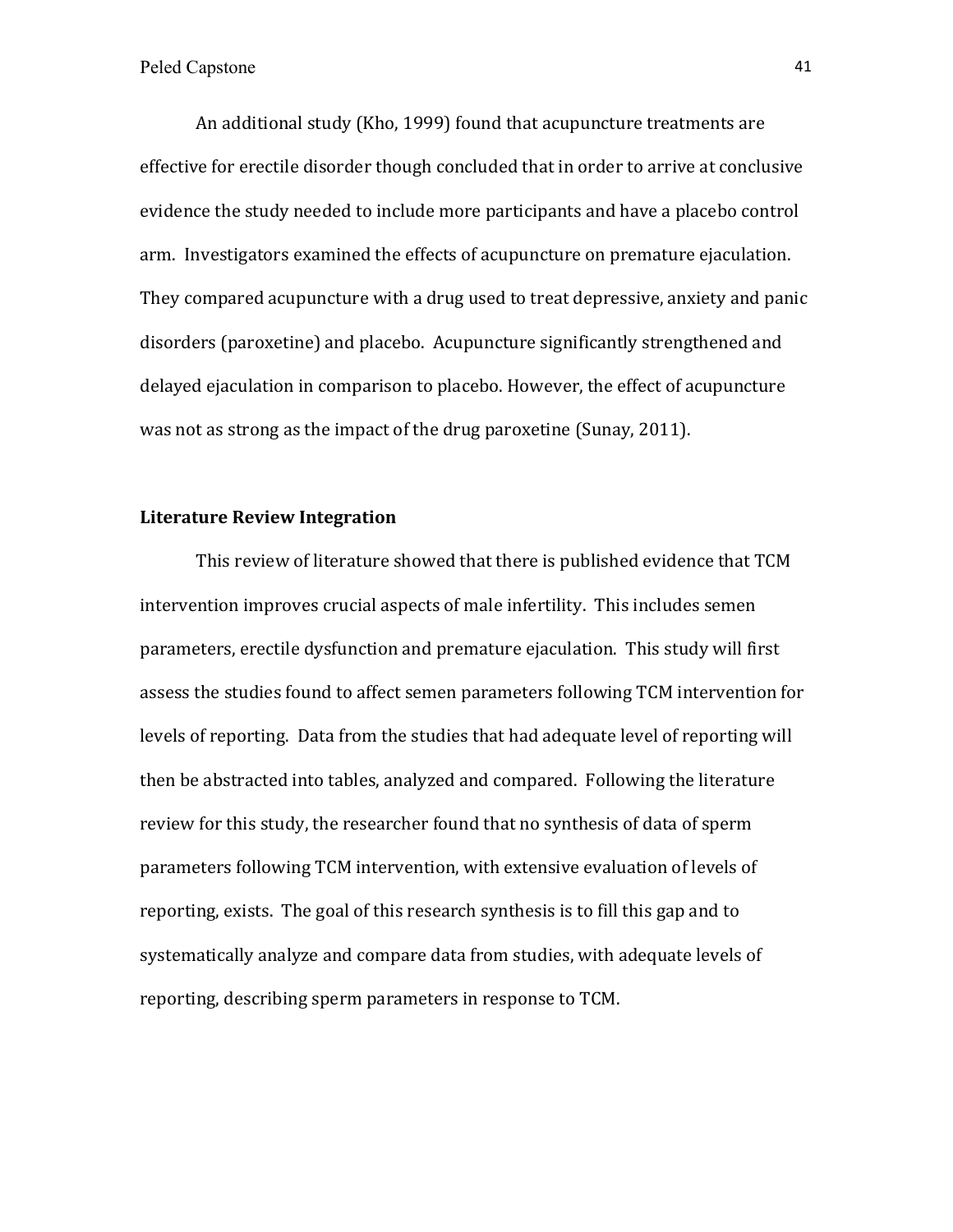## **Chapter Three: Methods**

This research synthesis is a capstone project at the Doctorate Program for Acupuncture and Oriental Medicine (DAOM) with specialty in reproductive medicine at Yo San University, Los Angeles. The goal of the study is to investigate the influences of acupuncture and Chinese herbal substances on semen parameters and male subfertility.

## **Research Design**

This study is a research synthesis. Published studies were systematically reviewed for studies that investigate the influence of acupuncture and Chinese herbal medicine on male subfertility through their influence on semen parameters. The objective was to discern in which direction acupuncture and Chinese herbal medicine influence semen parameters, to discern a potential pattern in the changes and to discuss theoretical and practical implications. The direct correlation between low sperm parameters and fertility outcomes has been shown by previous studies (Cooper, 2009; WHO, 1987 and 1992; Kruger, 1988).

# **Literature Search Strategy**

A comprehensive literature search was performed on Pub Med, Google Scholar, and EBCO host as well as, in reproductive and Chinese medicine journals. Search terms included sperm, semen and terms that describe the condition or abnormality of the semen (e.g. azoospermia, oligospermia, asthenospermia, teratozoospermia, oligoasthenoteratozoospermia), as well as male subfertility or infertility, in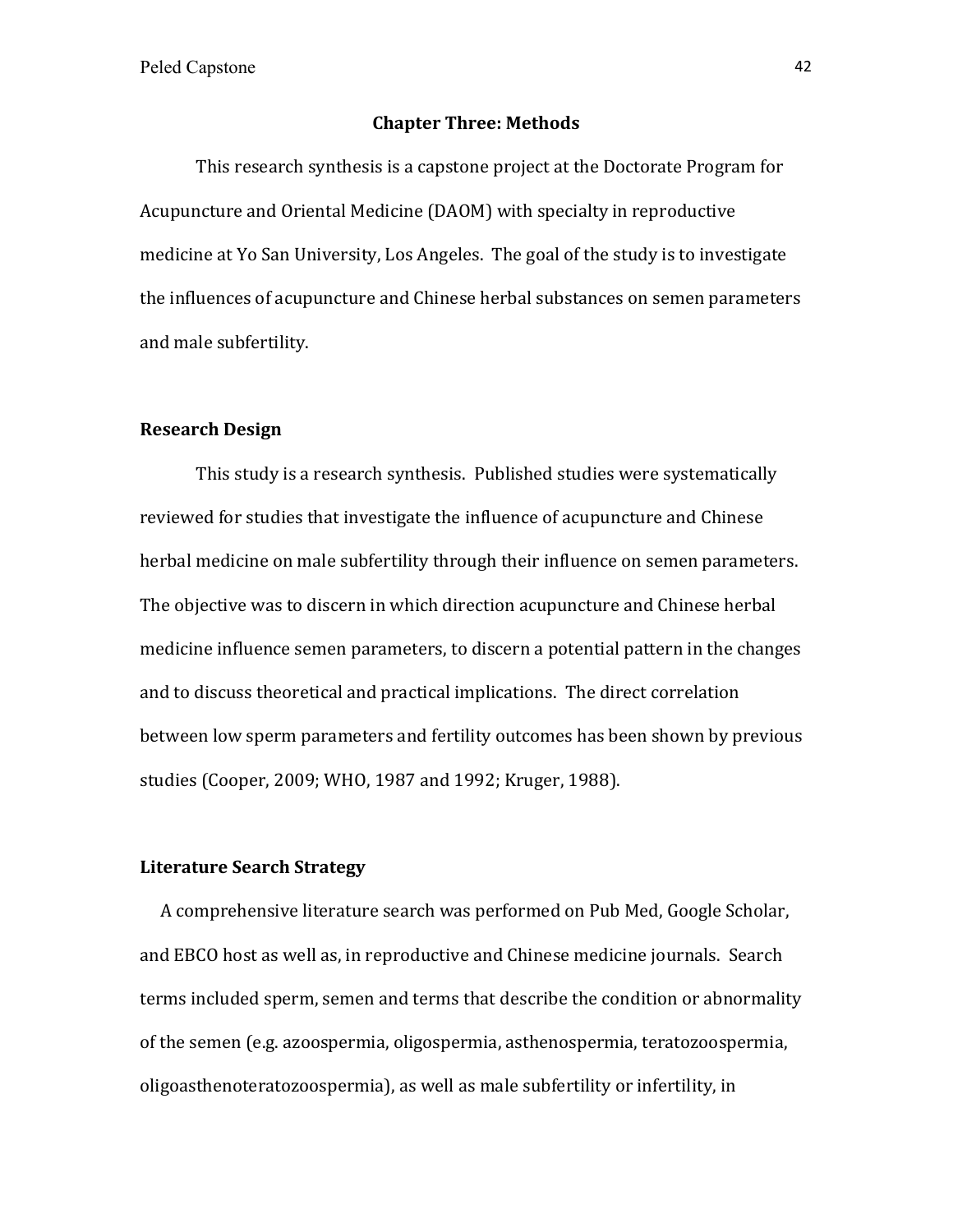combination with acupuncture, Chinese medicine, Chinese herbal medicine and traditional Chinese medicine. Also searched were reference lists from similar published studies and articles.

# **Inclusion Criteria**

The abstract and title of every retrieved record were read to further determine the inclusion or exclusion of the article. Studies considered for inclusion were studies published in English, which reported effects of acupuncture and or Chinese herbal medicine on any semen parameter, especially, semen count or concentration, semen motility, and or semen morphology. Included were studies conducted on humans or animals.

Prior the final data synthesis, each study that met the above mentioned inclusion criteria was then further assessed for quality of reporting of intervention and semen sampling according to criteria taken from the STRICTA guidelines (MacPherson, 2002) and CONSORT guidelines (Begg, 1996, Moher, 2001).

The quality of reporting of semen sampling methods was estimated according to the following criteria:

- Semen sampling methods described
- Number of semen sampling described
- Abstinence time prior to sampling described
- Standards of measurements mentioned (Such as WHO criteria, scrotal temperature measurement, etc.)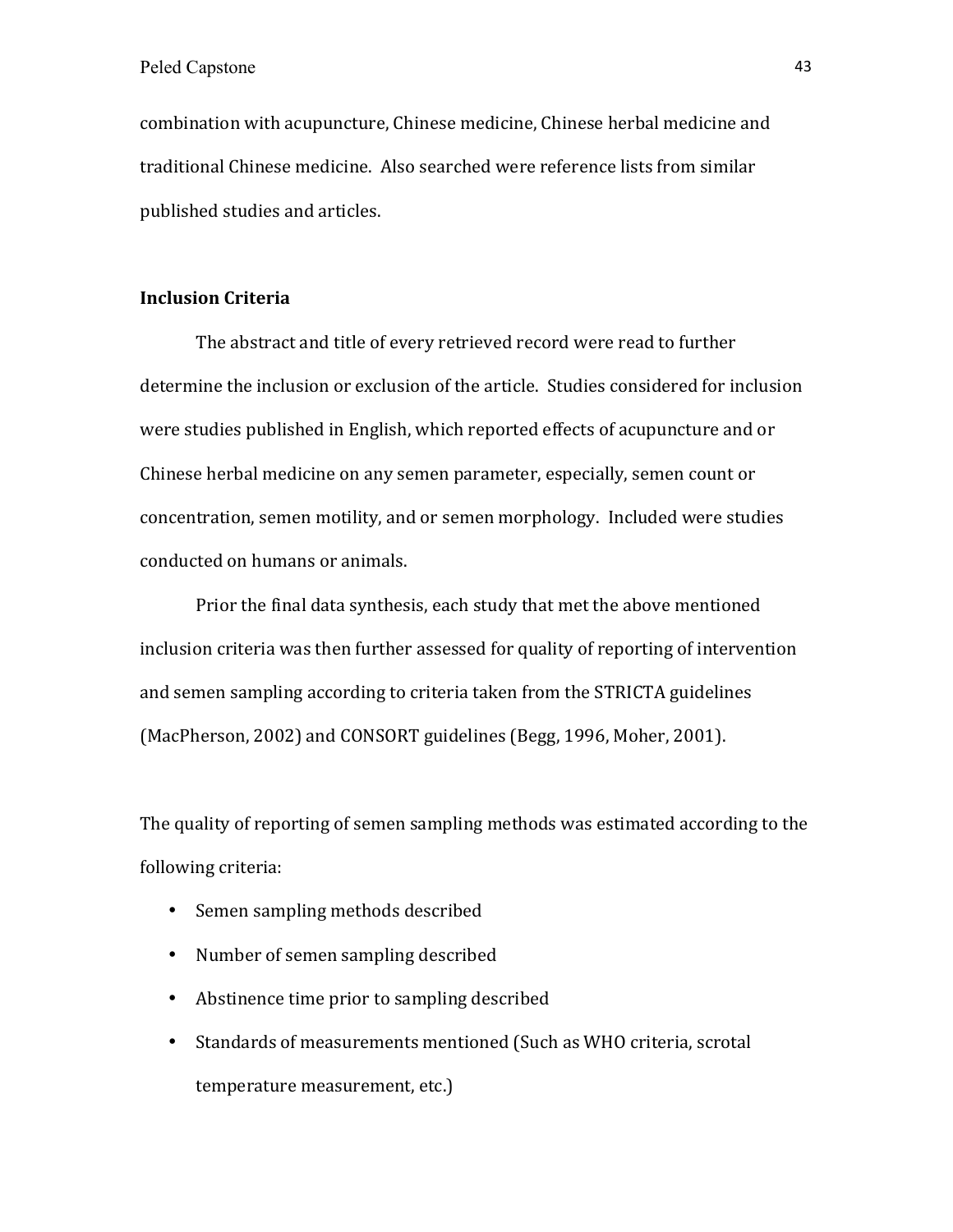- Semen examination lab methods described
- Statistical method of calculations reported

In studies involving acupuncture the quality of reporting was assessed according to following criteria:

- Statement of acupuncture rational reported
- Reported rational for point selection
- Sources quoted to justify point selection
- Location description for point selected reported
- Reported unilateral or bilateral needle insertion
- Reported number of needles inserted
- Reported depth of needle insertion
- Reported response to needling (e.g. De Qi)
- Reported needle stimulation
- Reported needle retention time
- Reported needle type
- Reported number of treatments
- Reported frequency of treatments
- Reported practitioner background
- Reported procedure of control intervention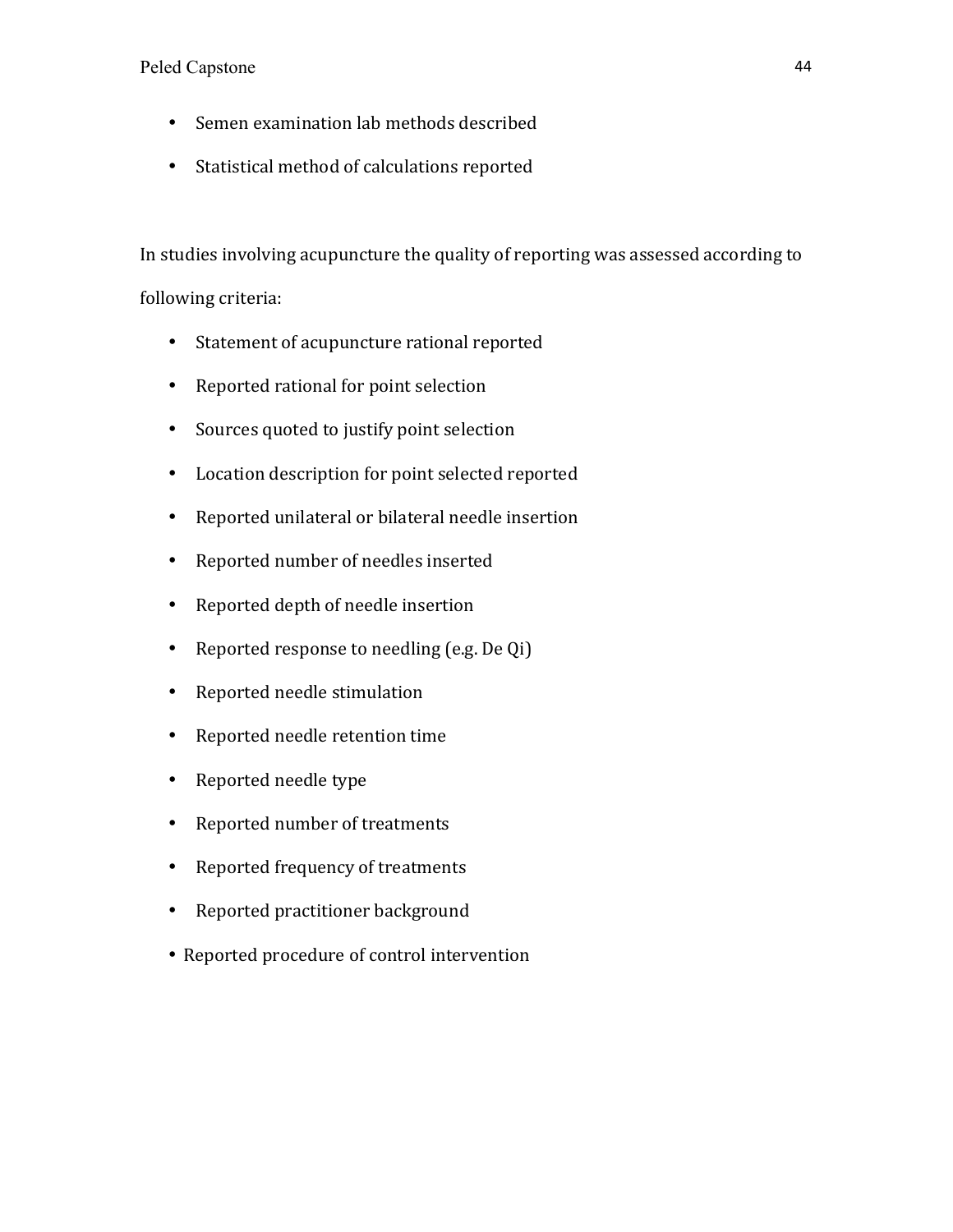In studies involving Chinese herbs intervention the quality of reporting was estimated according to these criteria:

- Plant name reported (e.g. Latin, Chinese, Botanical, Common names)
- Reported herbs including herbal formula ingredients
- Reported parts of the plant used (Roots, leaves, etc.)
- Reported type of product used (Raw, fresh, dry, etc.)
- Reported plant form of extraction
- Reported dosage used
- Reported frequency of herbal administration
- Reported concentration used
- Reported added fillers
- Reported quality testing of substance
- Reported herbal product standardization
- Reported placebo intervention

The criteria mentioned above were used to assess the levels of reporting of TCM intervention and semen sampling. Included in this synthesis were studies that reported a minimum of eight criteria of information from at least two of the categories mentioned above. In order to be included in the synthesis, studies also needed to contain detailed information displayed in table I, such as number of participants, length of study, etc. Several of the studies described in detail the Chinese acupuncture points used or the theory behind the points. Still they were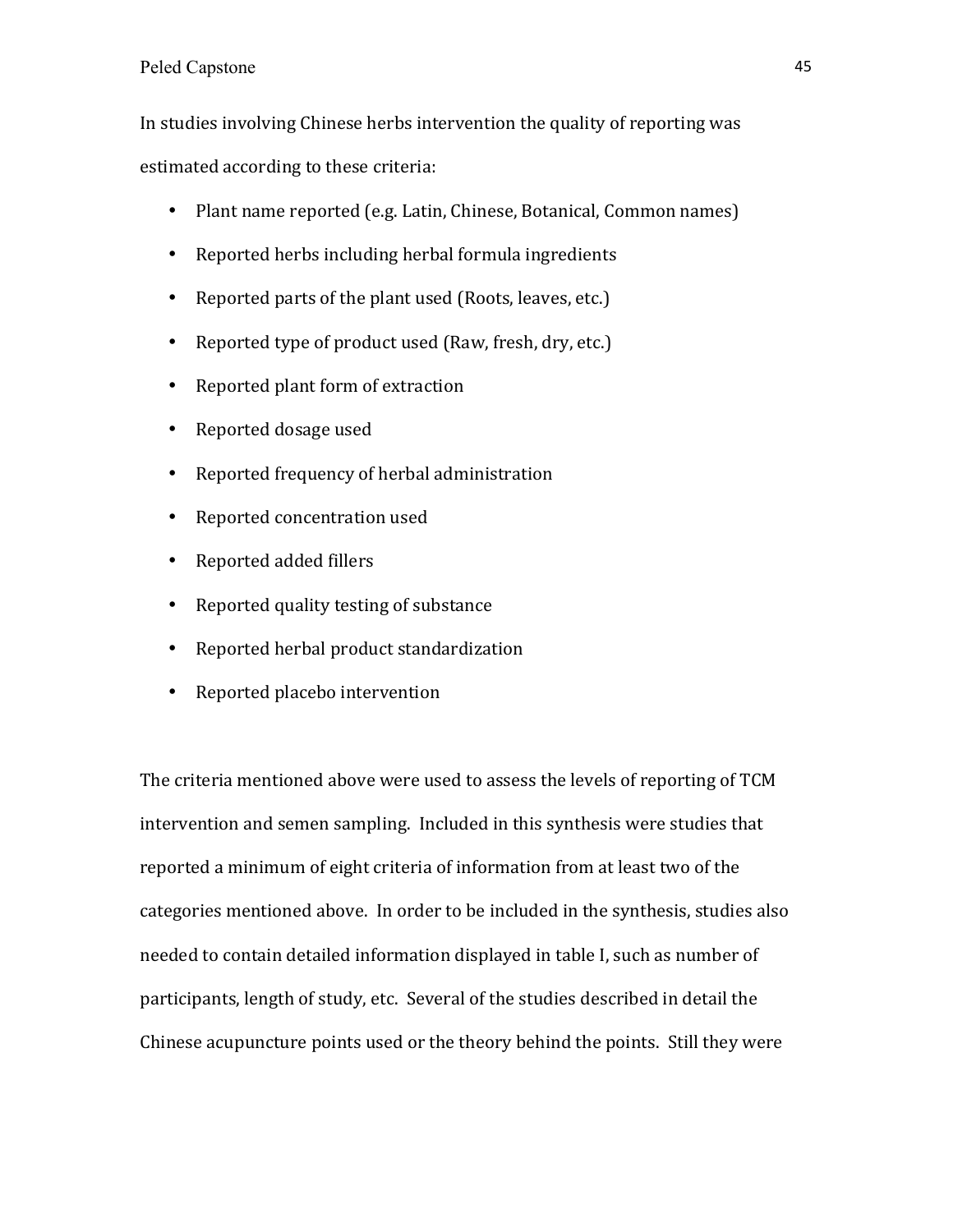excluded from further analysis because their method section did not disclose enough information to match the above criteria.

#### **Data Synthesis**

Relevant data from studies that fulfilled the inclusion criteria and subsequently passed the quality assessment as described above were abstracted into tables. The various study designs were summarized in table I. Reported were the type of subjects (human or animal), form of intervention, number of participants, age, length of study, and study design. TCM and Western diagnosis and TCM (acupuncture and herbs) and Western intervention information including the type of control intervention used are reported in table III.

The following outcome measurements from each study where extracted into table IV: semen volume, semen concentration (per ml) or count (per ejaculate) compared with control, semen motility compared with control, semen morphology compared with control, semen quality compared with control, parameters for control compared with experimental group, adverse effects found in the study, and author comments stated in the study. Finally, all outcomes of all included studies were summarized in table V for comparison.

# **Exclusion Criteria**

Excluded were studies that were not published in English, or studies testing the influence of Chinese herbal medicine on semen in-vitro. These studies were mentioned in the literature review but they were excluded from further analysis due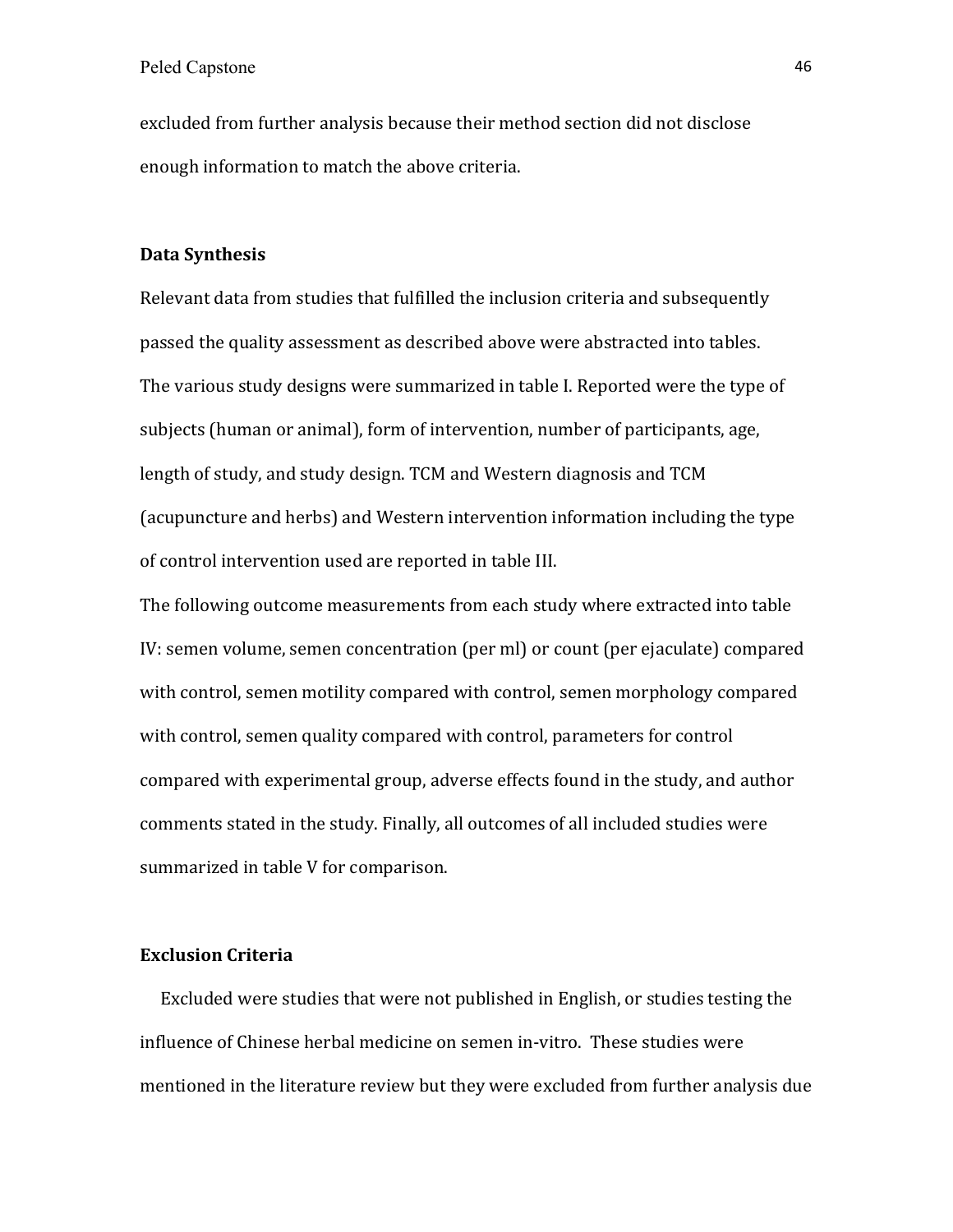to the suspected change in substance chemistry when applying herbs directly to cells, as opposed to when taken orally and having a systemic influence. Excluded were also studies that did not adhere to the set standard of quality of reporting (see above).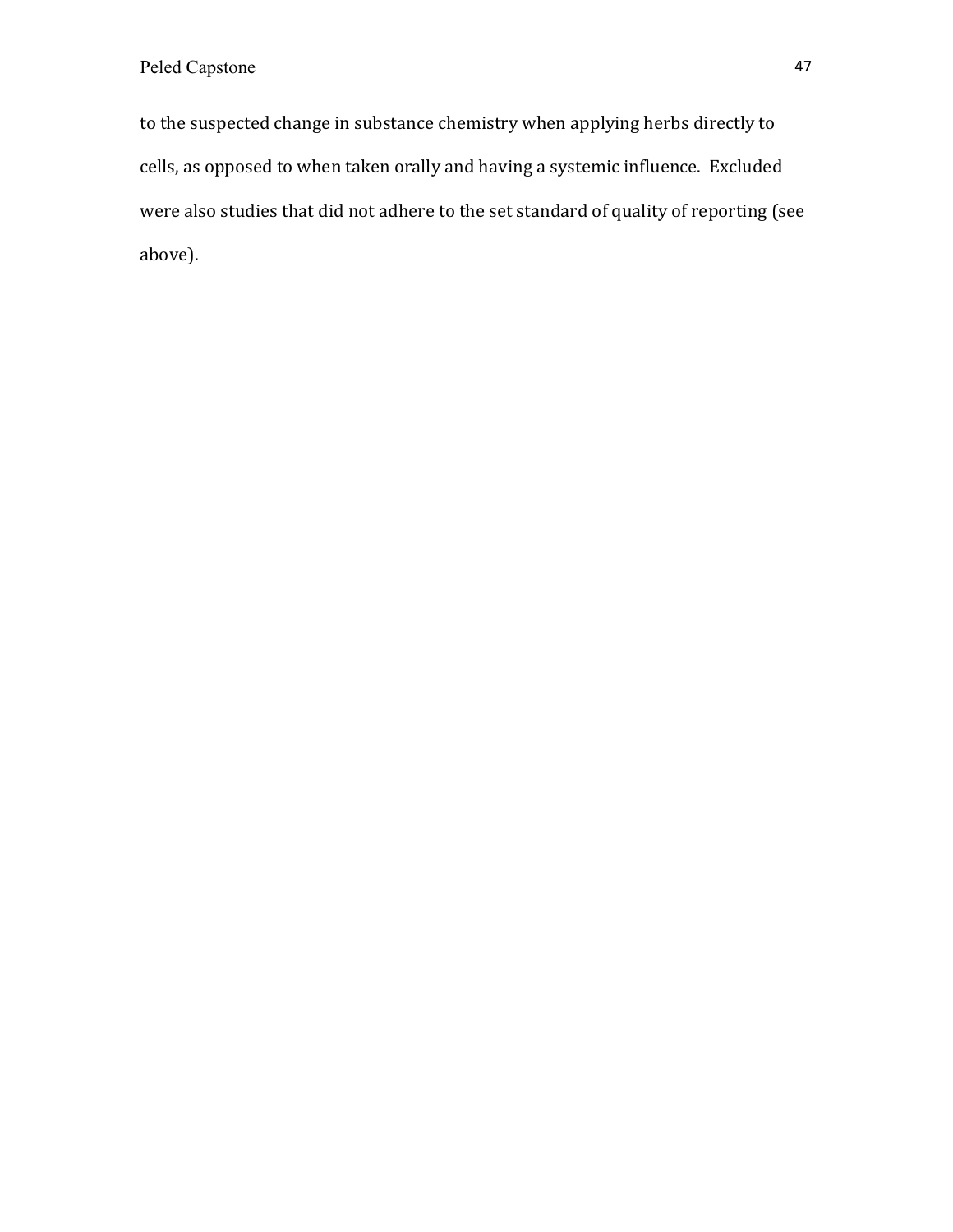#### **Chapter Four: Results**

Nineteen studies were included in the literature synthesis, of which seven involved acupuncture intervention; eleven involved Chinese herbal substances intervention and one involved a combination of acupuncture and Chinese herbal substances. The synthesis found, that traditional Chinese medicine including acupuncture and Chinese herbal medicine, improve semen parameters of quantity, motility and morphology. A thorough literature search for studies on the influence of TCM on semen parameters was performed on search engines such as Pub Med and Google Scholar. Studies found were then assessed for levels of reporting and, if found adequate, data from the studies abstracted into tables.

## **Patterns of TCM Effects on Sperm Parameters**

The direction of change in sperm parameters in response to TCM treatments as abstracted from the included studies are displayed in table V. Ten out of the  $19$ studies reported a statistically significant increase in semen count or concentration in response to either acupuncture or Chinese herbs. Two studies showed increased values of semen count and concentration though not at a statistically significant level. Six studies reported no change in semen concentration or count. One study did not measure this parameter.

Semen motility was measured in all but two of the nineteen studies of this review. Motility refers to the ability of the spermatozoa to progress forward. Fourteen studies reported a statistically significant increase in sperm motility and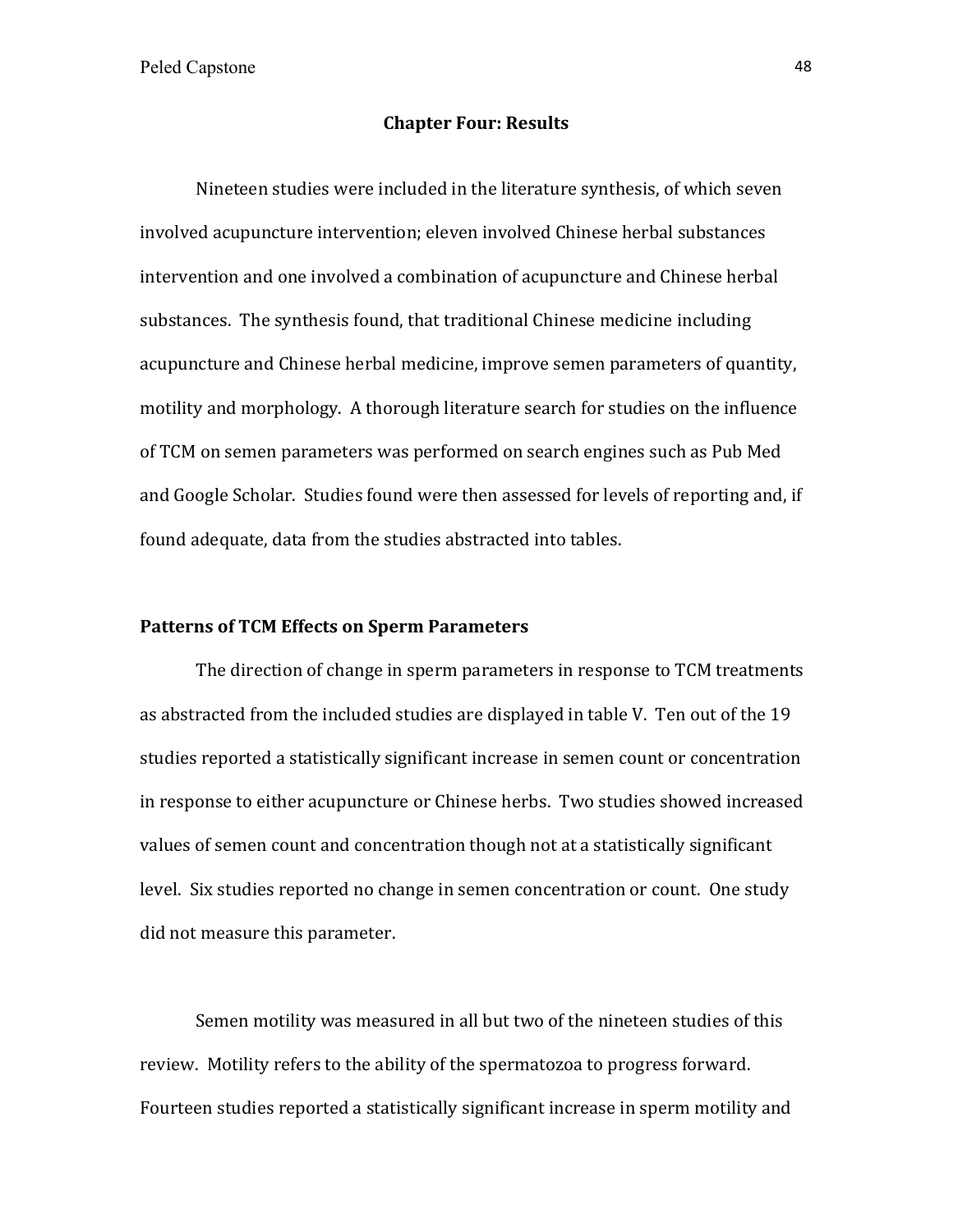one study reported increase in sperm motility but not at a statistically significant level (table V). One study reported reduced semen motility after Chinese herbal substance intervention. However decreased motility was reported in a study where the effect of combined Chinese herbal substance with Cyclophosphamide (CP) ingestion was measured. CP is a carcinogenic, mutagenic and fertility impairing drug.

Semen morphology measures the percentage of sperm with normal morphology. Improved sperm number with normal morphology equates to improvement in this parameter. Many of the studies in this review reported improvement in semen morphology (see table V). In eight out of the 19 studies that where included in this synthesis, semen morphology was not analyzed. Within the remaining eleven studies, ten studies reported statistically significant improvement of semen with normal morphology while only one study showed no change.

Semen volume refers to the volume of the ejaculate. In twelve of the studies in this synthesis semen volume was not measured. In the remainder seven studies, four reported no change in volume; one reported a statistically significant decrease in volume following intervention and one showed increase meaning improvement in volume but not a statistically significant increase (see table  $V$ ).

Only six of the studies included in this synthesis reported results for semen quality. Two of the studies reported statistically significant improvement in semen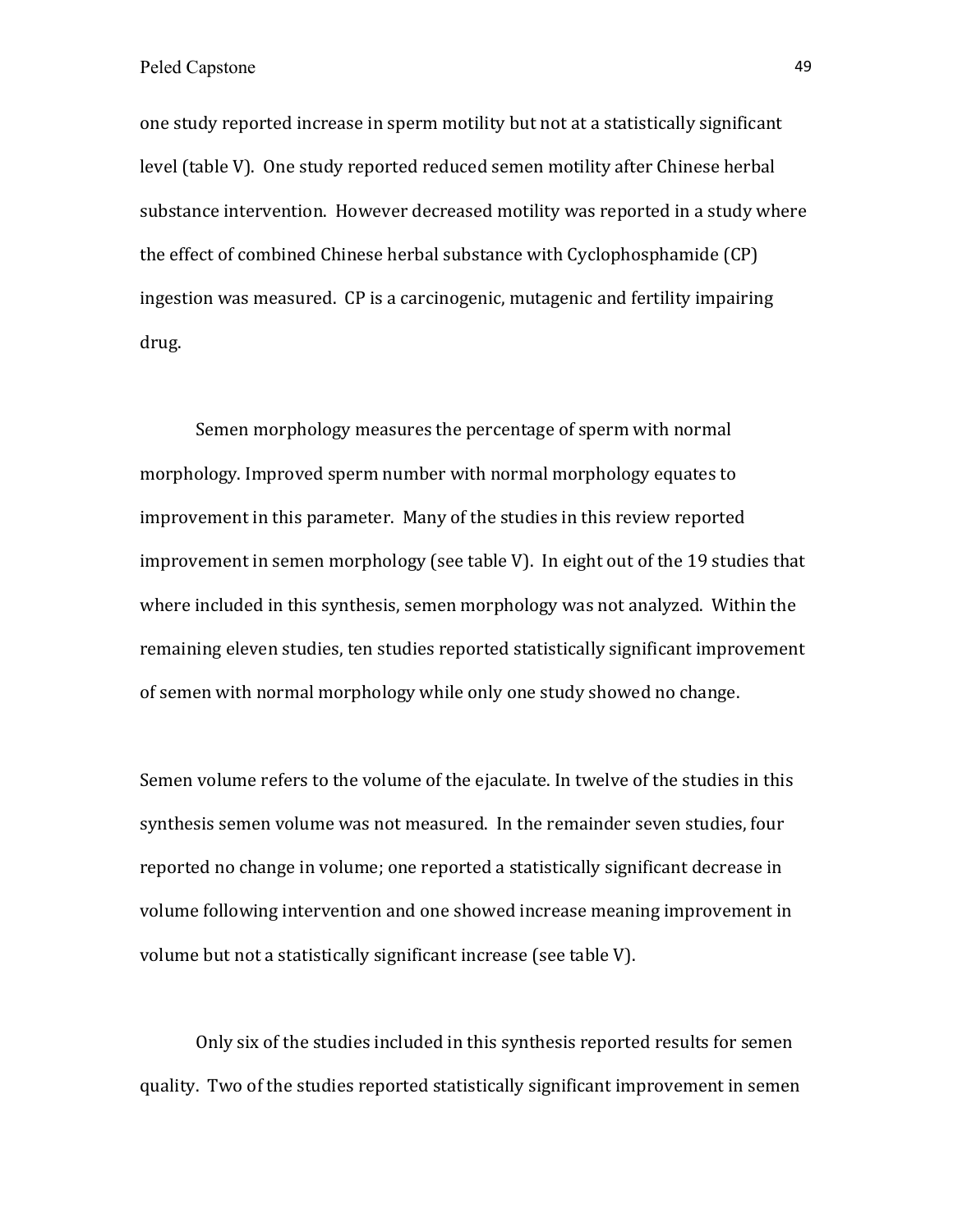quality and four studies reported improvement in semen quality but not a

statistically significant improvement (see table V).

Table V: Summary of effects of acupuncture and Chinese herbal medicine on semen parameters as reported in each of the nineteen studies analyzed in this review  $\overline{\mathbf{A}}$ cupuncture (A), Chinese herbal substance (CH), statistically significant (SS)

| 110apanetar e <sub>(</sub> 11 <i>j</i> )<br>substance (311), statistically significant (33) |              |               |              |            |                 |                         |
|---------------------------------------------------------------------------------------------|--------------|---------------|--------------|------------|-----------------|-------------------------|
|                                                                                             | Semen        | Semen         | Semen        | Semen      | Semen           | Parameter               |
|                                                                                             | volume       | concentration | motility     | morphology | quality         | for controls            |
|                                                                                             | compared     | and count     | compared     | compared   | compared        | compared                |
|                                                                                             | with         | compared      | with         | with       | with            | with                    |
|                                                                                             | control      | with control  | control      | control    | control         | experimental            |
|                                                                                             |              |               |              |            |                 | group                   |
| Statistically                                                                               |              | 2A            | 4A           | 4 A        | 2A              |                         |
| significant                                                                                 |              | 7 CH          | 9 CH         | 5 CH       |                 | 1 A: $SS^{\uparrow}$ in |
| improvement                                                                                 |              | 1 combined    | $\mathbf{1}$ | 1 combine  |                 | semen                   |
|                                                                                             |              | $A + CH$      | combine      | $A + CH$   |                 | concentration           |
|                                                                                             |              |               | $A + CH$     |            |                 |                         |
| Improvement                                                                                 | 1 CH         | 1 A           | 1 CH         |            | 4 CH            |                         |
| ↑ but not                                                                                   |              | 1 CH          |              |            |                 |                         |
| statistically                                                                               |              |               |              |            |                 |                         |
| significant                                                                                 |              |               |              |            |                 |                         |
| Statistically                                                                               | 1A           |               | 1 CH         |            |                 | 1 A: $SS\downarrow$     |
| significant                                                                                 |              |               |              |            |                 | morphology              |
| reduced ↓                                                                                   |              |               |              |            |                 | 1 combine               |
|                                                                                             |              |               |              |            |                 | $A + CH$ :              |
|                                                                                             |              |               |              |            |                 | $SS \downarrow$         |
|                                                                                             |              |               |              |            |                 | Volume                  |
|                                                                                             |              |               |              |            |                 | 2 CH: reduce            |
|                                                                                             |              |               |              |            |                 | quality                 |
| No change                                                                                   | 3 A          | 4A            | 1A           | 1 CH       |                 | 5A                      |
| found                                                                                       | 1 CH         | 2 CH          |              |            |                 | 8 CH                    |
|                                                                                             | $\mathbf{1}$ |               |              |            |                 |                         |
|                                                                                             | combined     |               |              |            |                 |                         |
|                                                                                             | $A + CH$     |               |              |            |                 |                         |
| <b>Not</b>                                                                                  |              |               | 2A           | 3A         |                 | 2 NA                    |
| evaluated                                                                                   |              |               |              | 5 CH       |                 |                         |
|                                                                                             |              |               |              |            |                 |                         |
| Not reported                                                                                | 3 A          | 1 CH          |              |            | $5\overline{A}$ |                         |
| or stated                                                                                   | 9 CH         |               |              |            | 7 CH            |                         |
|                                                                                             |              |               |              |            | $\mathbf{1}$    |                         |
|                                                                                             |              |               |              |            | combined        |                         |
|                                                                                             |              |               |              |            |                 |                         |
|                                                                                             |              |               |              |            | $A + CH$        |                         |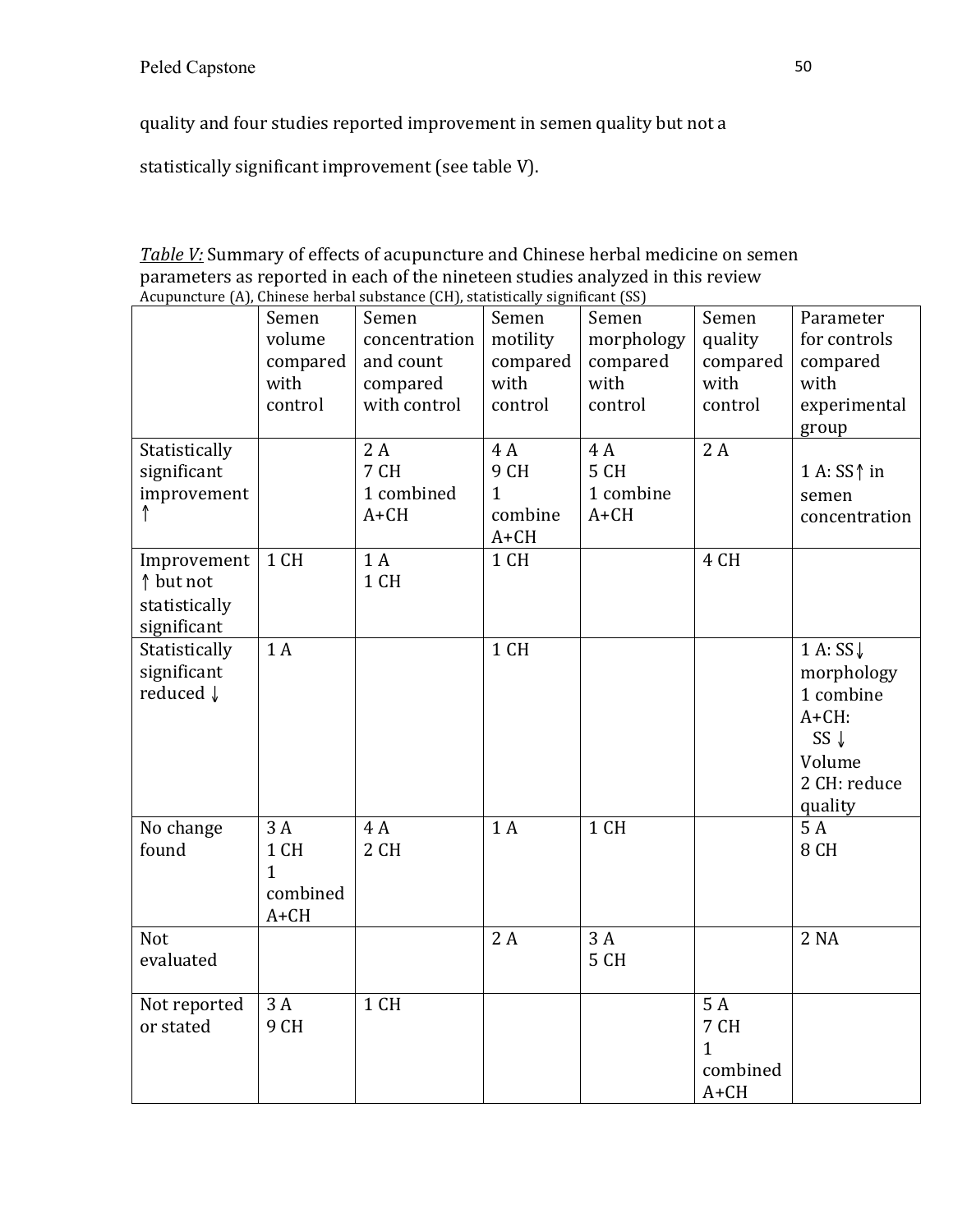## **Comparison of Control Interventions**

The control interventions of the various studies were too heterogeneous to compare with one another. Nine studies used no intervention in the control group. One study administered placebo acupuncture on the same points as the experimental group while another study used acupuncture on non-therapeutic points for the control group. Two studies administered biomedical drugs and one study administered a carcinogenic substance to the control group. In four animal studies a regular diet was given with a specific volume of vehicle. The same volume of vehicle was used as the placebo. Regardless of the control intervention the results are consistent between all the studies. Thirteen of the studies found no change in any of the sperm parameters of the control group. One study found statistically significant improvement in semen concentration following placebo acupuncture. Four of the studies found a decrease in any one of the semen parameters in the control group. Specifically, one study reported a reduction in healthy semen morphology, one study described a reduction in semen volume, and two studies demonstrated a reduction in semen quality in the respective control group.

## **Comparison of Background Data**

Background data on the synthesized studies were abstracted (see table I). Participants in the studies were either animal or human subjects. All the acupuncture intervention studies where performed on human subjects. In the studies assessing herbal substances, four studies experimented with human subjects while seven studies examined the effect on animals' sperm.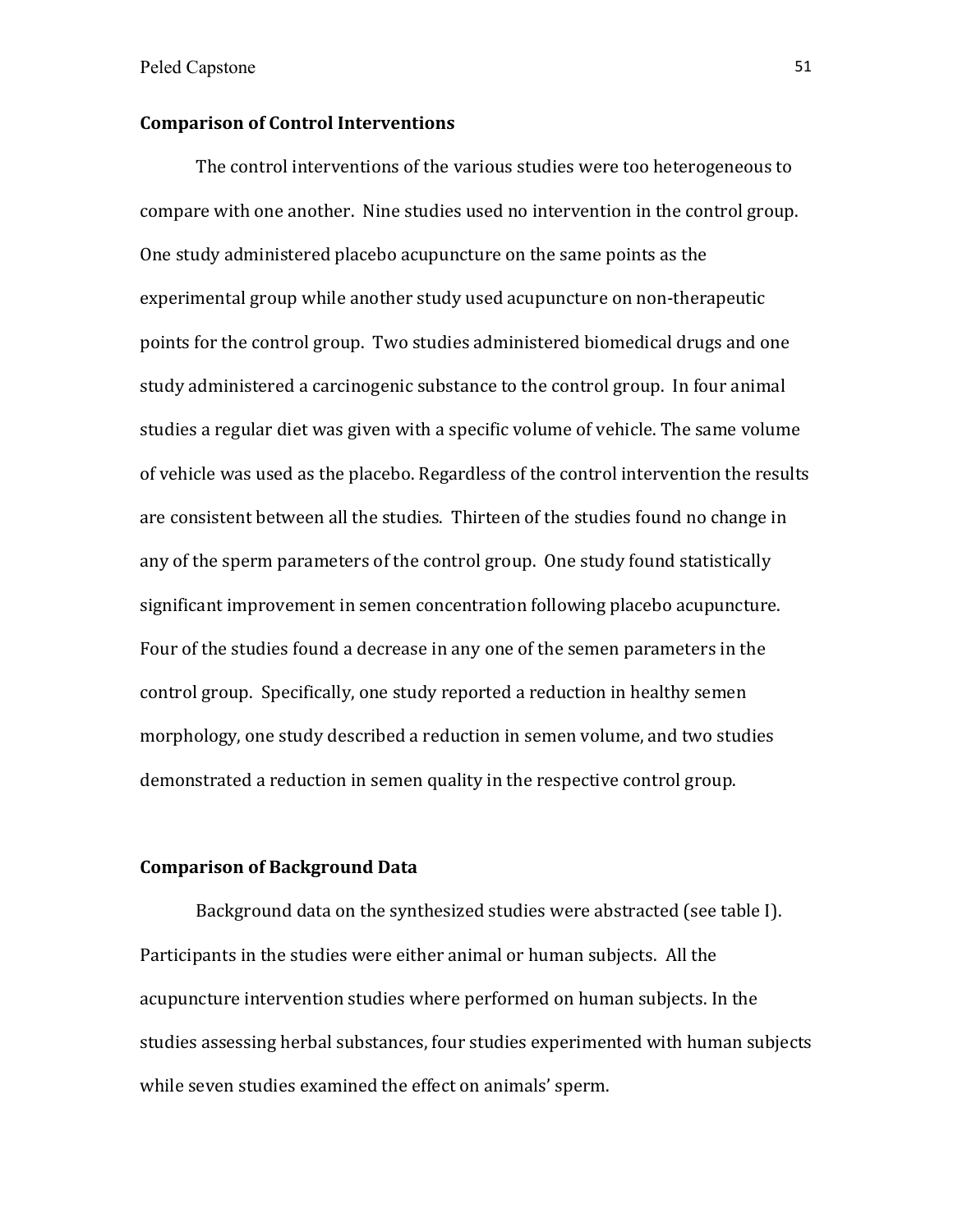The number of participants in the studies was overall small. One of the studies only had six participants but most of the other studies had between16 to 80 participants. The animal studies, therefore involuntary, included between ten to 90 subjects. Information on the age of the participants was extracted also (see table I). In the studies that involved animal subjects the age could not be compared to the human subjects, though within the human subjects groups, all the participants were within reproductive age. In most of the studies with human subjects participants were vounger then 50 and only one study reported on subjects that where as old as 58. As far as length of studies, all the studies involving human subjects lasted between five to 12 weeks and studies involving animal subjects lasted between three to 12 weeks.

#### Level of Reporting of Intervention and Semen Sampling Methods

The level of reporting of the methods and details of information, in the included studies was assessed (see table II). Levels of reporting have improved in recent vears (see discussion). Reporting levels of semen sampling show that all the studies but one provided detailed accounts of the methods used to assess semen sampling. Levels of reporting in studies with acupuncture intervention were also detailed and clear. Thus, studies and intervention methods are repeatable. The influence of the STRICTA (MacPherson, 2002) and the CONSORT (Moher, 2001) guidelines is reflected in the improved levels of reporting in TCM studies.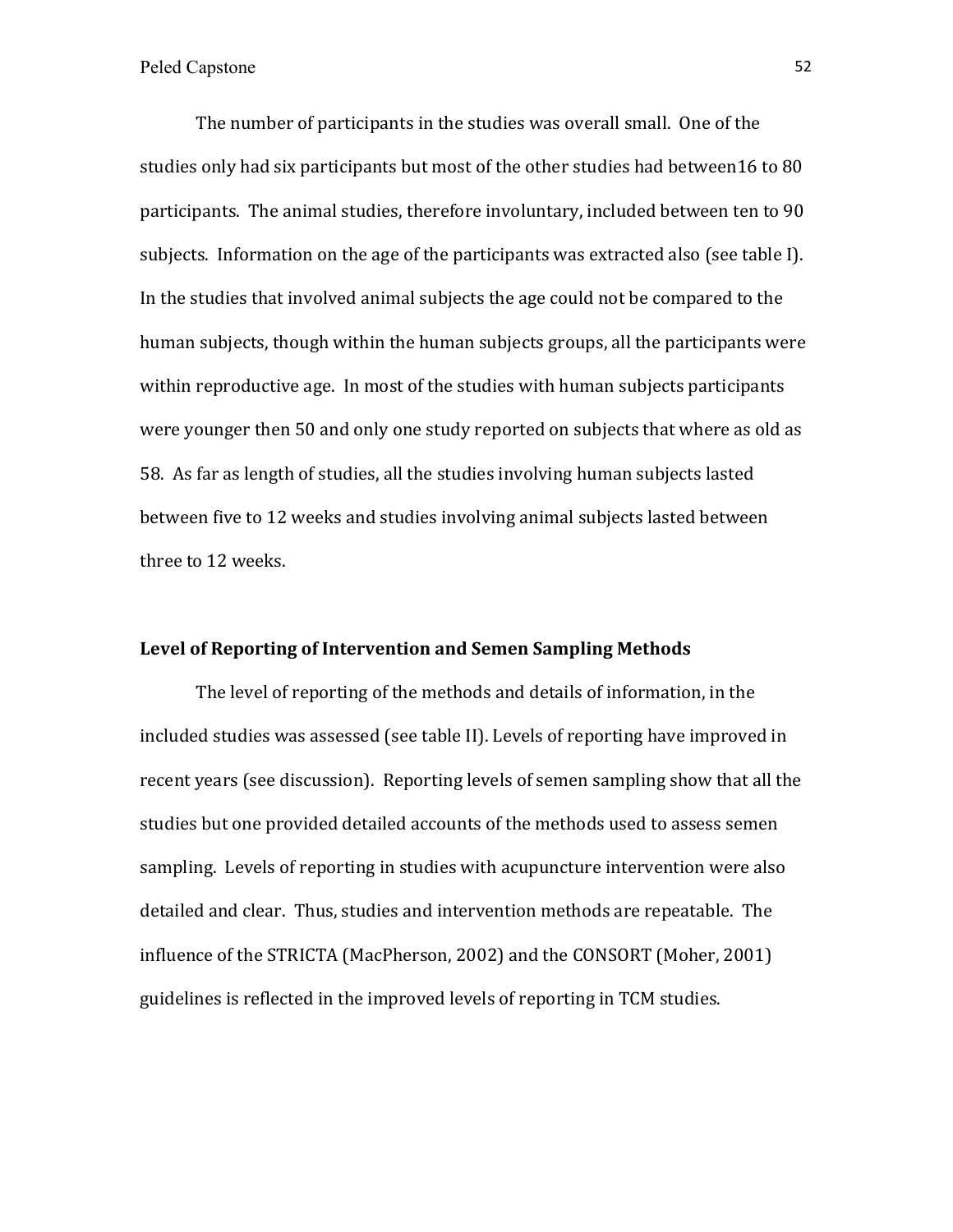Detailed intervention information was extracted from the included articles (see table III). No pattern emerged from observing the acupuncture intervention. However, several points were used more frequently than others. Ren4 (Guanyuan), and SP6 (Sanyinjiao) were used in all eight studies. BL23 (Shenshu), ST36 (Zusanli), and SP10 (Xuehai), were all used in six of the studies. K3 (Taixi) was used in five studies and LV3 (Taichong), Ren6 (Qihai), and BL32 (Ciliao) were each used in four of the studies. Siterman and colleagues designed three of the acupuncture studies. Therefore many of the same acupuncture points were used in all three studies. No pattern was found among the intervention of the herbal medicine studies, since most of those studies used single herbs.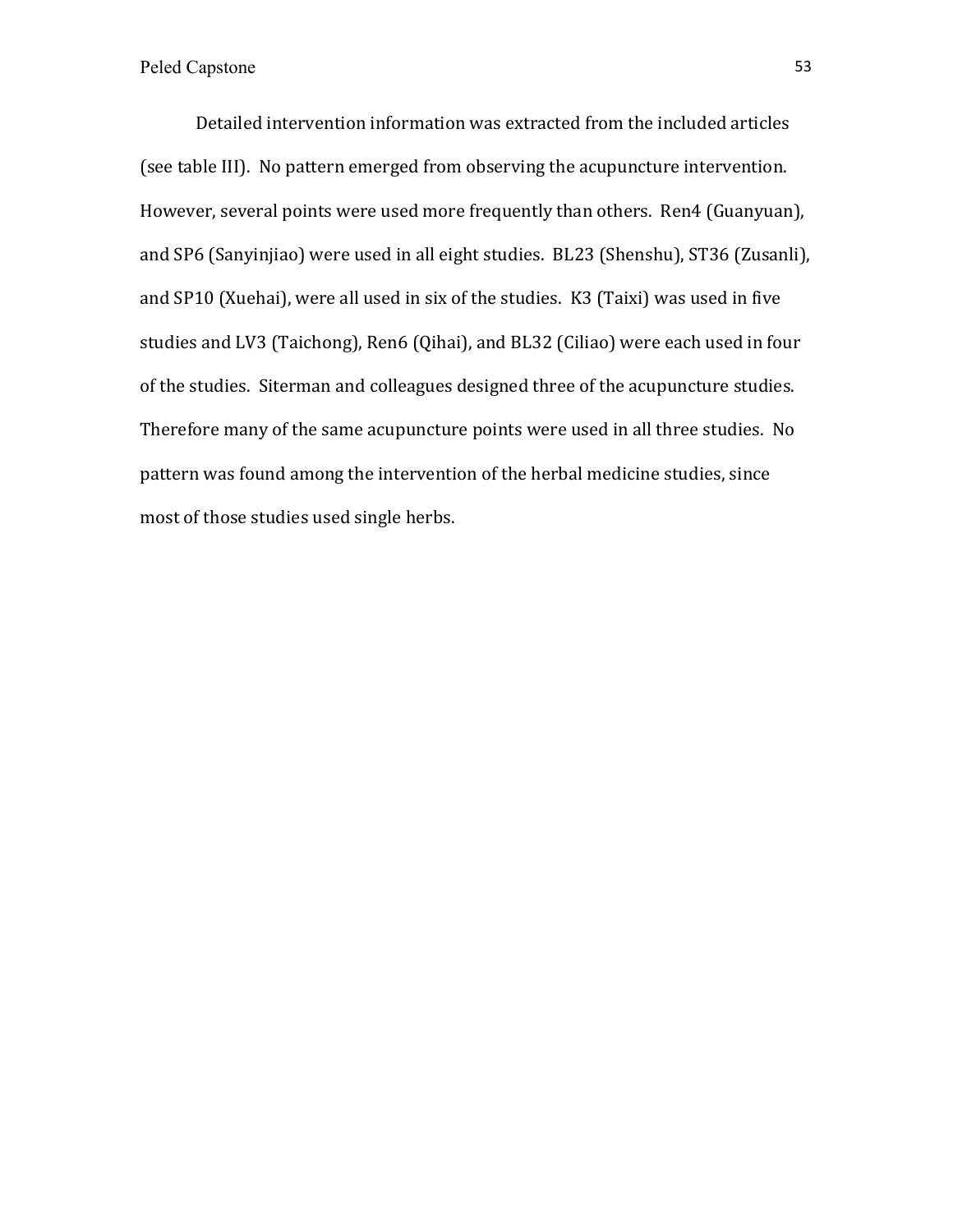## **Chapter Five: Discussion**

This research synthesis found, that traditional Chinese medicine including acupuncture and Chinese herbal medicine, improve semen parameters of count, concentration, motility and morphology with no adverse effects. The study also found that levels of reporting in Chinese medicine studies, published in English are improving. Other limitations and observations found while conducting this study and will be discussed in this chapter include; inconsistency between study designs, sample size, studies involving single herb intervention rather than traditional formulas, use of animal subjects, correlation between oxidative stress and TCM intervention and the in-vitro influence of Chinese herbal substances on sperm.

#### **Implication for Theory and Practice**

Improving sperm parameters with TCM interventions has implications for theory and practice. Semen analysis test measuring sperm parameters is the main predictor for male fertility. Many studies show that better sperm parameters including count, concentration, motility and morphology improve fertility rates (Cooper, 2009; WHO, 1987; 1992; Kruger, 1988). Therefore improving these parameters and other semen characteristics will likely improve male fertility and pregnancy outcomes. The literature states that allopathic medicine offers very few treatment options for improving semen parameters and semen quality (Deadman, 2008; Speroff, 2005; Rittenberg, 2010). The main biomedical approach to low sperm parameters and male subfertility is IVF with ICSI. Although ICSI can significantly improve IVF and pregnancy outcomes, ICSI does not help improve the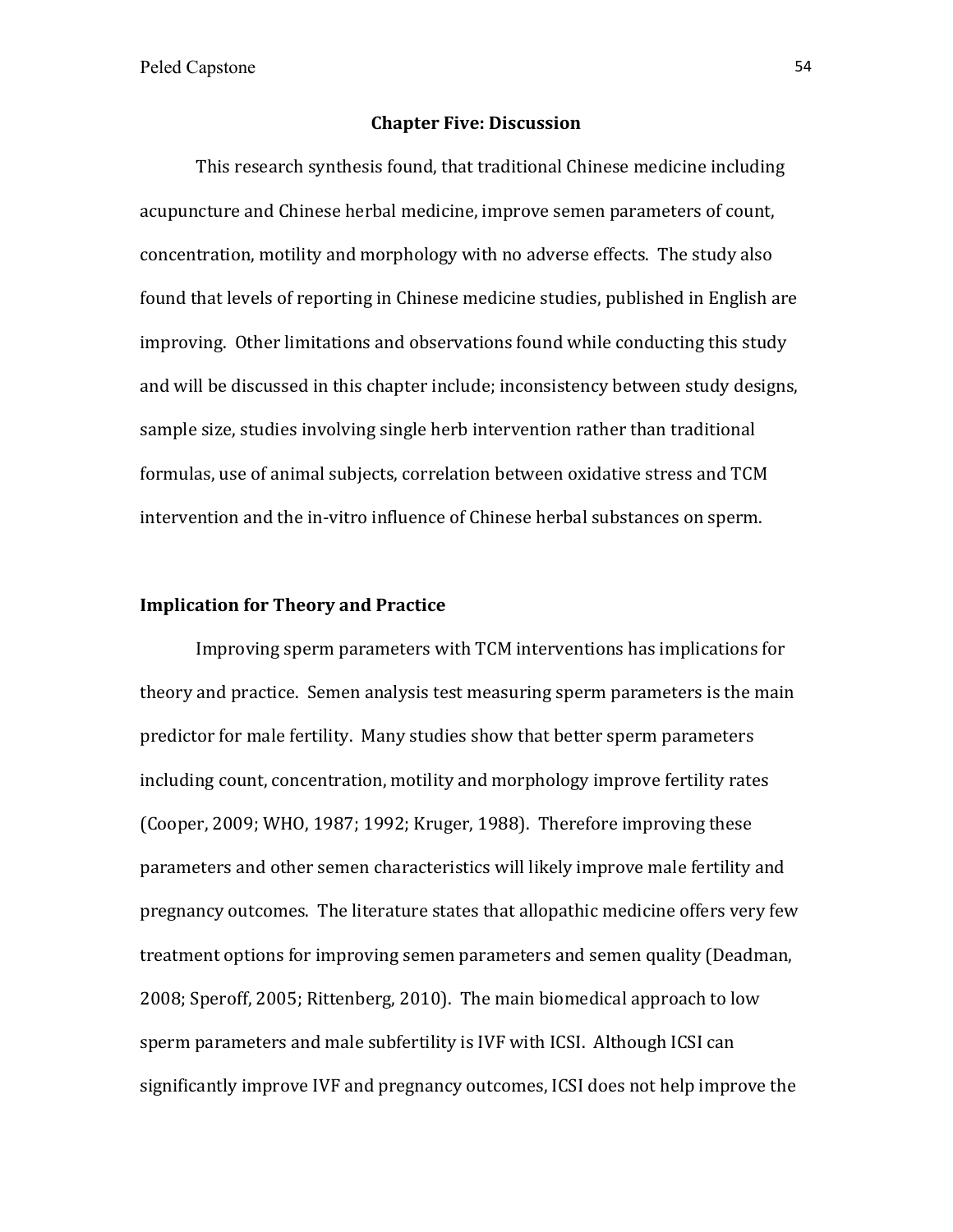quality of the sperm. Therefore, the practice of ICSI has bypassed the need for finding options for improving sperm quality. More importantly, studies show an increased risk of major and minor birth defects in babies conceived with ICSI and IVF when compared to babies conceived naturally (Hansen, 2002, 2005; Maher, 2005; Rimm, 2004). Thus, the availability of evidently successful TCM interventions improving sperm quality without side effects is of utmost value.

If TCM interventions and IVF with ICSI were combined in practice, the spermatozoon hand picked for the procedure can be selected among sperm with improved parameters potentially leading to improved fertility in terms of increased natural pregnancy rates as well as improved embryo quality and reduced birth defect rates. This prospect is especially desirable since TCM treatments do not lead to adverse effects.

An additional positive implication of improving sperm parameters with TCM interventions is related to female age. Advanced maternal age (AMA) is one of the female infertility etiologies in which time is of the essence. With AMA, every improvement in semen parameters may not only improve the couple's chances of achieving a pregnancy sooner rather than later but may also improve their chances of achieving pregnancy with their own gametes. The outcome of this study validates the knowledge and experience that TCM practitioners have passed down through the generations. Namely, this study shows that Chinese herbal substances and acupuncture treatments, usually prescribed for male infertility, indeed possess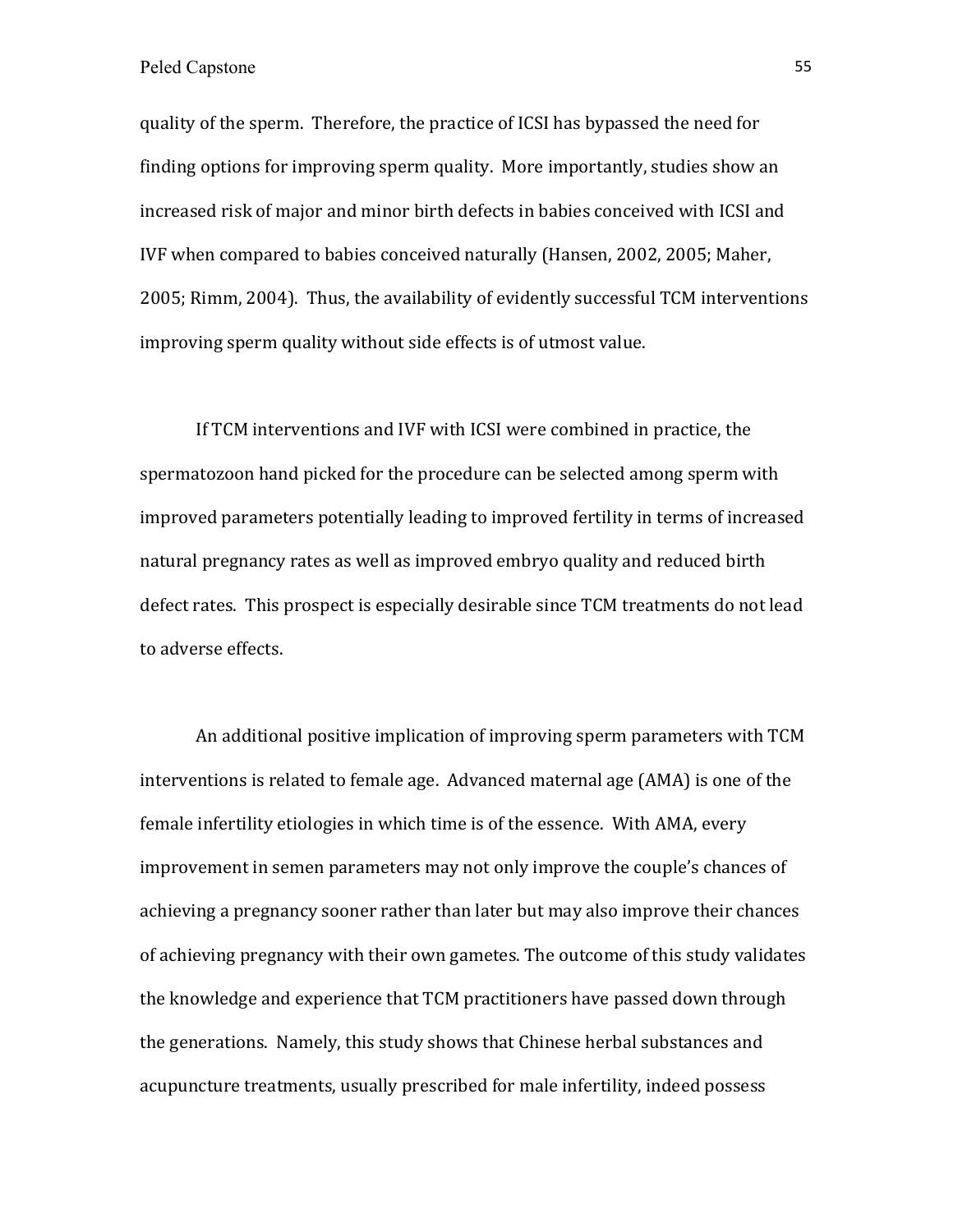properties that improve male fertility. However, no real pattern or clear protocol emerged from this literature synthesis. This leads to the conclusion that more studies are needed to discern the most effective TCM methods for treating male subfertility and low sperm parameters.

## Limitations of this Study

#### **Study Designs in Acupuncture Research**

This literature synthesis found that studies show that acupuncture and Chinese herbal medicine improve sperm parameters. However, because of the lack of uniformity found between the studies, the different types of engaged study designs need to be considered when interpreting their findings. In order to discern in future research which protocols improve sperm parameters, researchers need to consider the complexity of TCM as well as male infertility and balance it with the challenge of designing studies that will adhere to scientific standards while preserving the integrity and complexity of the medicine.

Traditional Chinese medicine (TCM) is a very complex medical system that has developed over several thousand years. TCM is also an empirical medicine, in which knowledge has slowly developed and been recorded through clinical observation, practitioners experience, and intentional and unintentional outcomes. There are 361 traditional acupuncture points and numerous "extra points" as well as hundreds of substances referred to as "Chinese herbs". A commonly used medical herbology textbook (Chen, 2004) discusses over 660 herbal substances and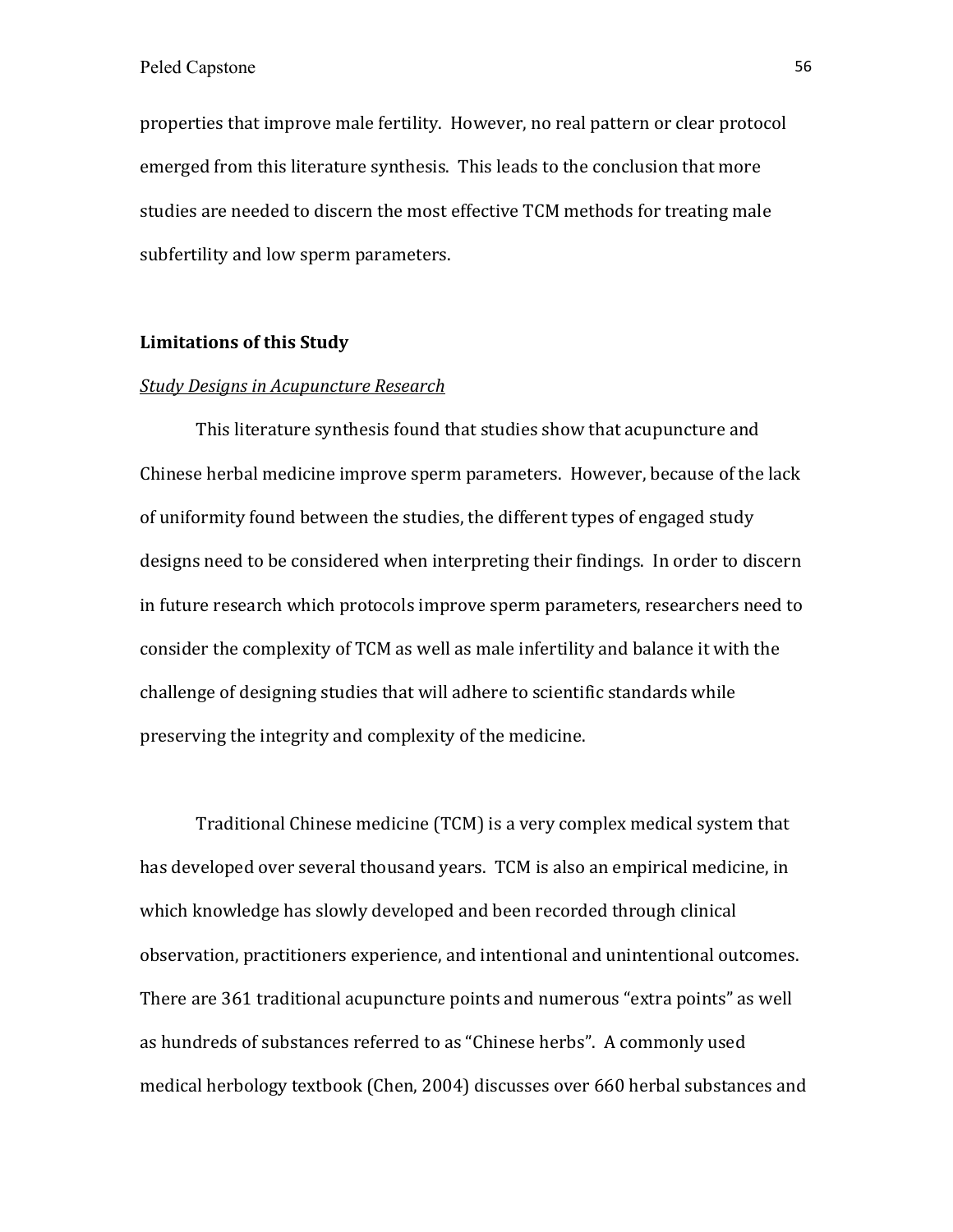the formula book by the same authors  $(Chen, 2009)$  describes over 650 herbal formulas. In addition, male infertility is also a complex condition that has several different etiologies and clinical presentations. Although acupuncture has hundreds of points, only a limited number of point locations thus far have been shown to be effective for male infertility. The same is true for Chinese herbal medicine. Certain substances have been shown to specifically influence male fertility (Tempest, 2008) and a few other Chinese medicinals are then added depending on each individual's unique presentation.

Studies included in this synthesis fall into primarily two types of study designs: efficacy or explanatory trials and pragmatic trials. Explanatory trials are randomized controlled trials (RCTs) with highly controlled settings while pragmatic trials are RCTs designed to assess the efficacy of therapy as it is used in everyday practice (MacPherson, 2004). The first type of study is one that employs a protocol of specific acupuncture points or specific herbal substances where all subjects receive the same intervention regardless of the TCM diagnosis that caused the male infertility  $(e.g.$  Dieterle,  $2009$ ; Yang,  $2008$ ,  $2010$ ). The second type of study adheres to the TCM methods of diagnosis according to pattern differentiations (e.g. Siterman, 2009, 2000, 1997; Pei, 2005).

These two types of study design highlight the complexity of conducting scientific experiments with TCM. The first type of study tries to identify one standardized protocol to fit all, in an experimental setting, aimed at evaluating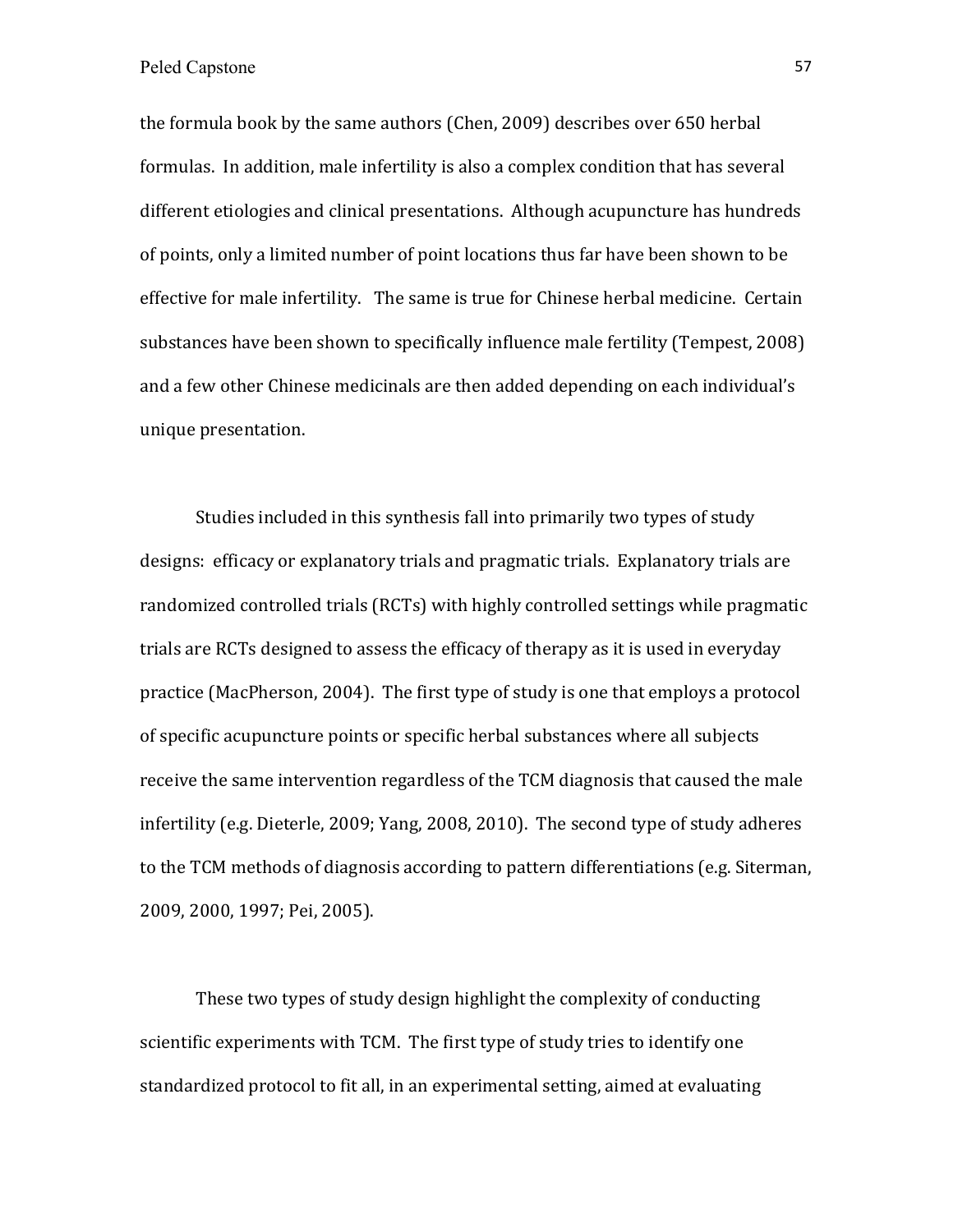efficacy. It is usually a simple intervention protocol, with limited relevance or impact on clinical practice, but is easier to blind, minimize bias or use placebo control. This type or study may also be managed with a smaller sample size and holds high internal validity but low external validity. The second type of study more closely resembles the clinical setting but is harder to establish placebo control. It also employs a complex intervention protocol, requires a skilled practitioner, has a high external validity but low internal validity, and has a greater relevance in a clinic setting. Thus, pragmatic trials are more likely to be carried out according to TCM principals than explanatory trials, addressing each patient's condition (e.g. male infertility with digestive difficulties, constipation or with feeling cold, hot or low energy etc.).

The study by Dieterle et al. (2009) illustrates the complexity of study designs with acupuncture intervention. It is the only one of the analyzed studies that showed improved sperm parameter in the control group, specifically statistically significant improved sperm concentration. This aberrant finding may be explained by the sham acupuncture method used on the control group. In this study, the sham acupuncture technique consisted of using a spring like mechanism that stimulates the point but does not insert a needle into it. Acupuncture is a multidimensional form of intervention. The theory of acupuncture includes many types of energy pathways including regular and extra meridians, twelve divergent meridians and fifteen collaterals. The twelve divergent meridians and fifteen collaterals branch out from the twelve regular meridians, thus affect the twelve regular meridians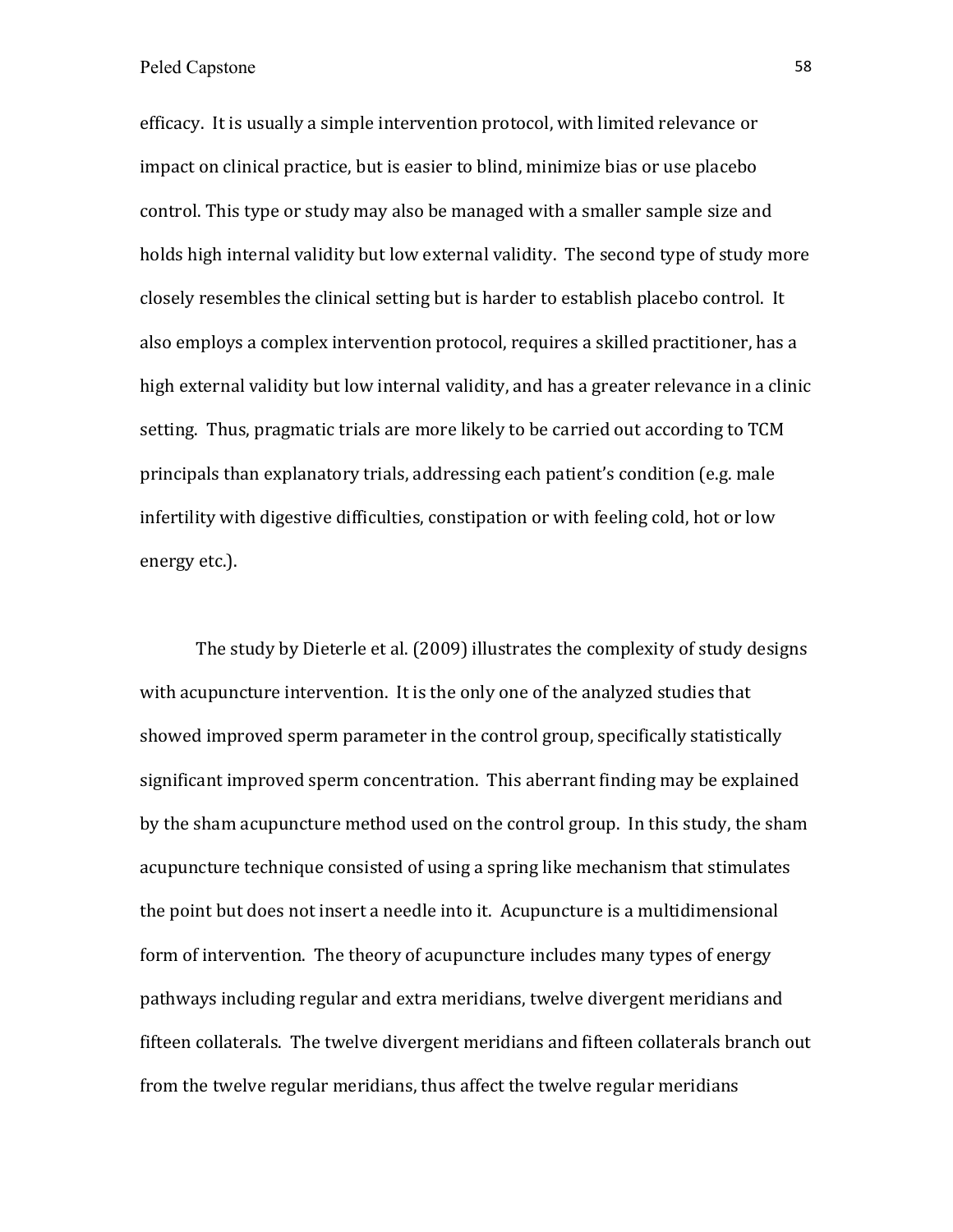indirectly. The divergent meridians mainly run deeper in the body while the collaterals are mainly distributed on the body surface. Stimulating the acupuncture point on the surface of the body, such as the sham acupuncture technique, activates the collaterals and indirectly affects the internal meridians thus stimulating a similar reaction to that of deep needle insertion.

#### *Number of Studies Included in the Synthesis*

The literature search retrieved only a limited number of studies published in English, examining the influence of TCM on sperm parameters, which fit the inclusion criteria. However, it is worth mentioning, that the results from the small number of studies included in this synthesis are confirmed by many abstracts as well as partially reported studies not included in this analysis. They all reached similar conclusions, namely that TCM improves sperm parameters, and helps subfertility with minimal adverse effects and dropouts of test subjects. Most of these abstracts and partially reported studies were published in Chinese and therefore excluded from this review.

# *Levels of Reporting*

However, levels of reporting in studies published in English in recent years have been improving. Historically, levels of reporting in TCM clinical trials have been found to be of poor quality (Begg 1996; Prady 2008). These researchers suggest that in order to improve transparency, to enable better interpretation of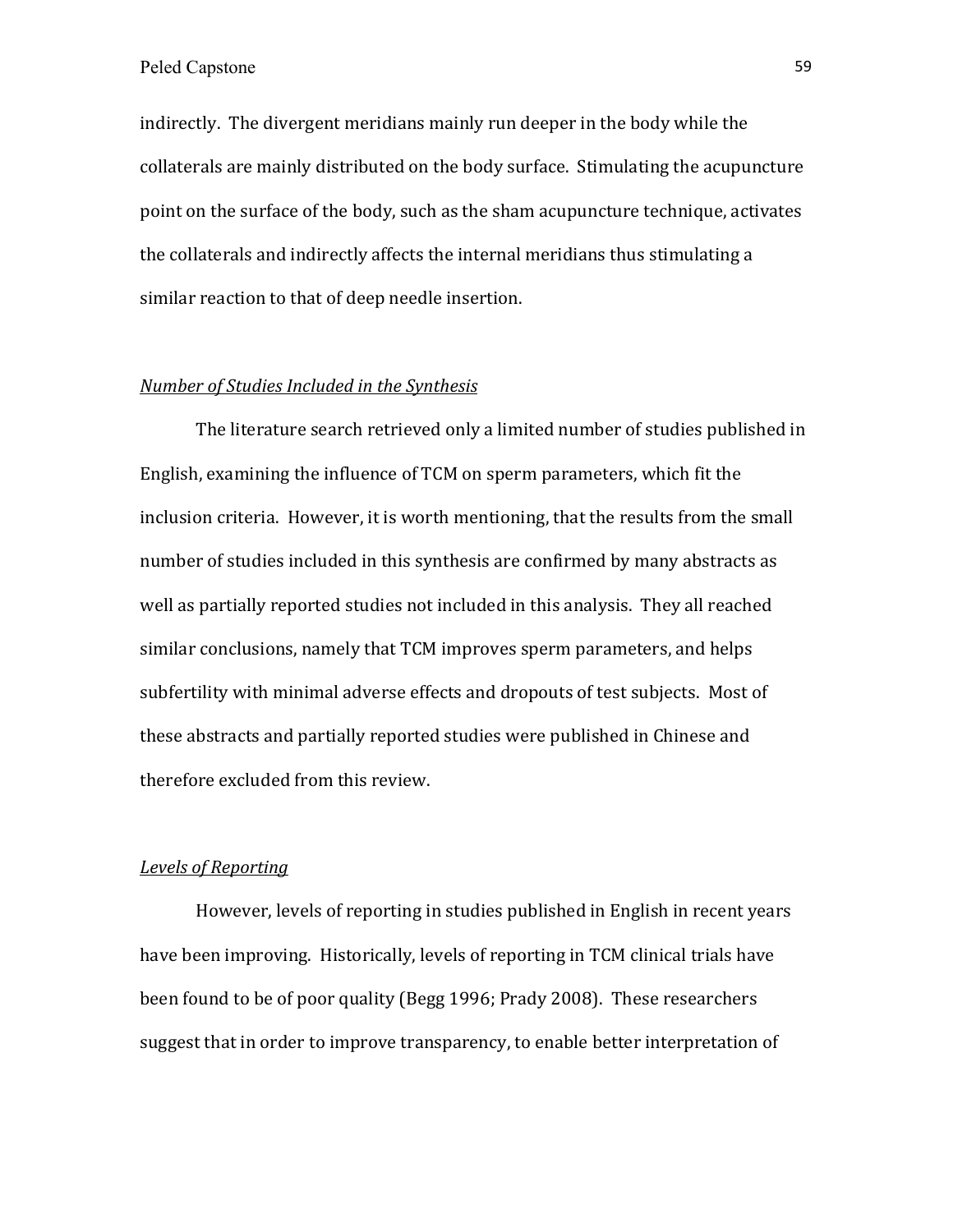results and to allow replication of studies, improved consistency in reporting of clinical trials were necessary (Begg 1996; Prady 2008).

Following these findings, a group of researchers published a statement with new guidelines aimed at improving the consistency of reporting in clinical trial, when TCM is used as the intervention (Begg 1996). It was named the Consolidated Standards of Reporting Trials (CONSORT). In 2002 the STRICTA (Standards for Reporting Interventions in Controlled Trials of Acupuncture) guidelines were published (Macpherson 2002). The STRICTA guidelines were amendments added to the CONSORT guidelines in an effort to further improve the level of reporting in TCM clinical trials. In a study published in 2008, Prady and colleagues assessed the level of influence that the STRICTA guidelines had had on acupuncture clinical trials. They evaluated studies between 1994-1995, 1999-2000, and 2004-2005. The results show significantly improved standards of reporting in clinical trials involving acupuncture since the CONSORT guidelines were introduced, although not much change was found between the time CONSORT guidelines and the more recent STRICTA guidelines were adopted. Researchers attributed the lack of meaningful change subsequent to the publication of the STRICTA guidelines to the relatively short period of time between the publication of the STRICTA guidelines and the end of the study (2002 till 2005) (Pardy, 2008). Results of this review concur with these findings, namely that levels of reporting in TCM studies, published in English have significantly improved in recent years.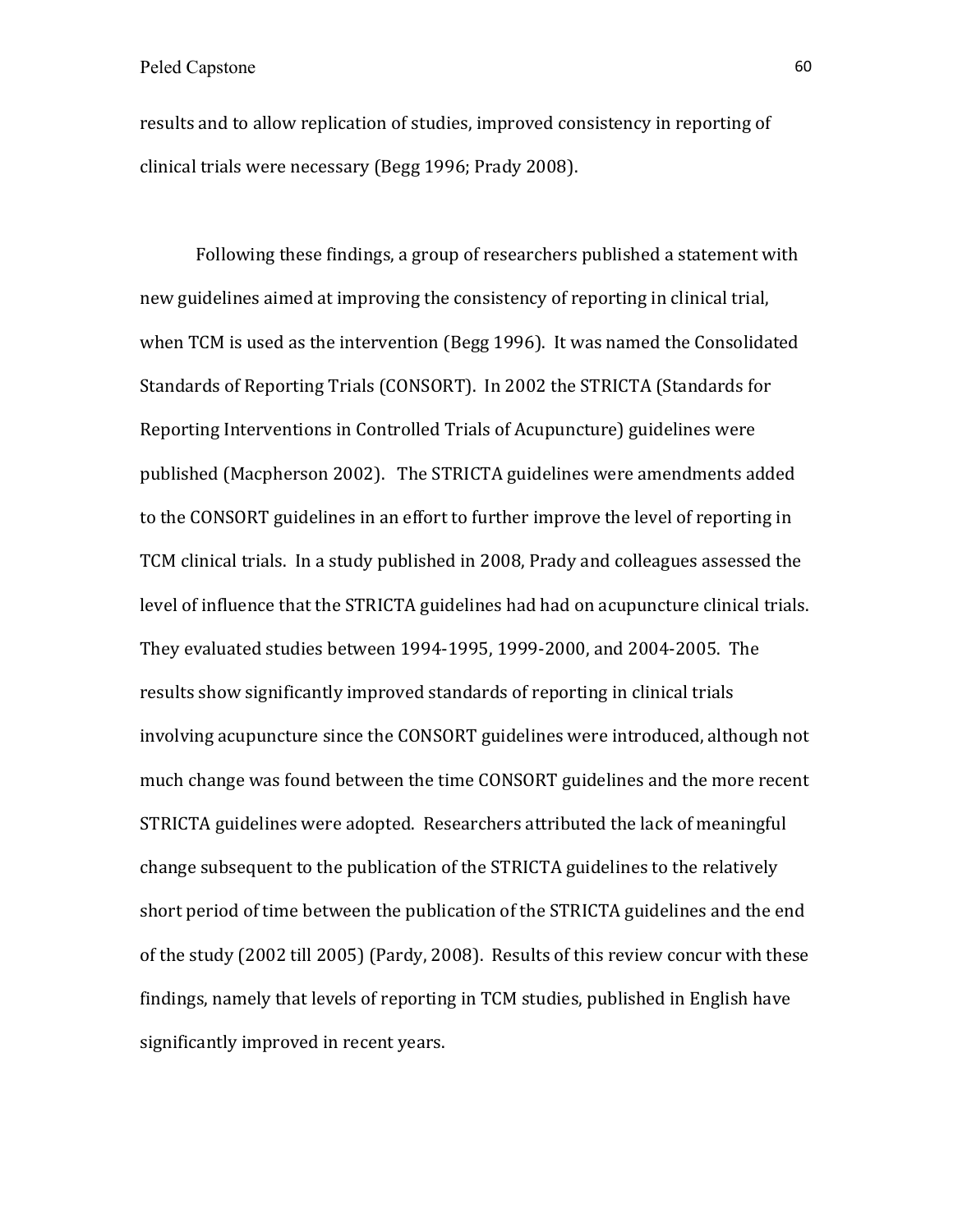## *Lack of Studies Involving Chinese Herbal Formulas*

The majority of articles involving Chinese herbal substances, analyzed in this study, utilized single herb intervention to address sperm parameters. Only four studies utilizing clear reporting, published in English, and assessing the effects of Chinese herbal formulas were included in this review. TCM herbalists are trained to prescribe Chinese herbal formulas. Herbal formulas consist of a combination of several herbal substances. Through the evolution of TCM, medical healers recognized that combining herbal substances both overcome shortcoming and enhance strengths of single herbal substances. Rarely does the TCM herbalist prescribes a single substance and almost always combines it in an herbal formula that has withstood the test of time. However, only four studies included in this review examined the effects of an herbal formula on sperm parameters, the rest of the studies examined a single herbal substance effect on sperm parameters. Thus, even though a Chinese medicine herbalist usually prescribes an herbal formula and rarely prescribes a single herbal substance, very few studies published in English with clear reporting, reflect this practice.

# *Studies Using Animals as Test Subjects*

Several of the Chinese herbal substances included in this study involve experiments with animal subjects. Some scientists argue that results from animal experimentation cannot be applied to humans due to biological differences and dependence on the animal type. These scientists base their argument on differences in animal pathophysiology and metabolic pathways when compared with other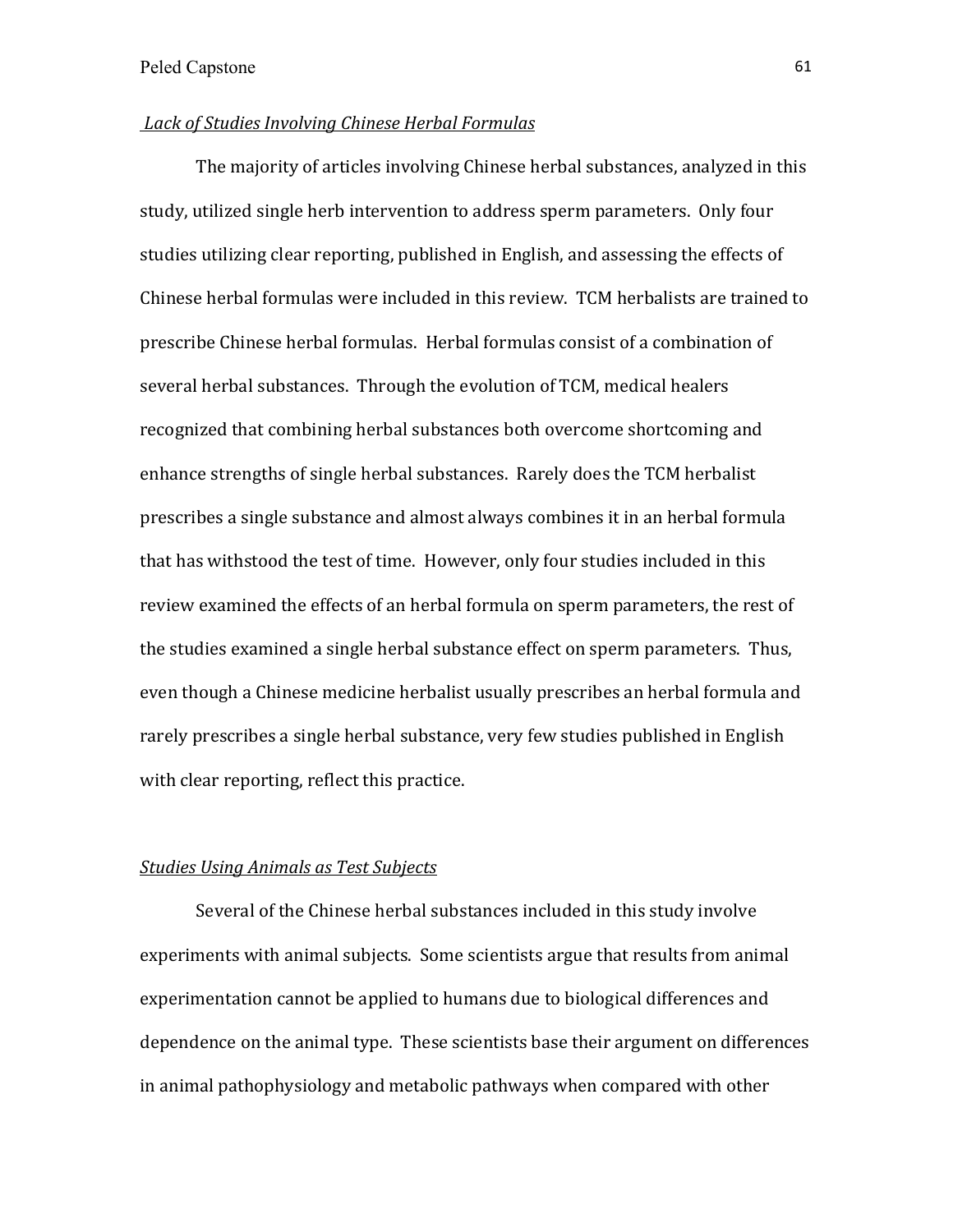species or with humans (Roberts, 2002; Regan-Shaw, 2008; Pound 2004). Furthermore, scientists observe that the differences in animal variety of metabolic pathways and drug metabolites lead to variation in efficacy and toxicity (Pound 2004). Pound et al. (2004) argues that the value of animal research into potential human treatments needs rigorous evaluation and suggests systematic reviews of existing and future research as the main solutions for improving estimates of effects from animal experiments.

# **Additional observations**

#### *Antioxidant Activity*

This review also found that some studies state, as a given, that acupuncture and Chinese herbal medicine may improve semen parameters, and that the emphasis should now be placed on determining the mechanism behind these findings (Siterman, 2009; Akashi, 2008; Choi, 2005; Yang, 2008, 2010; Park, 2007). One possible mechanism involves antioxidant activity. Numerous studies have shown that antioxidants may improve semen parameters  $(S$ howell, 2011; Gharagozloo, 2011). Besides the included studies, the literature search for this review also yielded several studies that pointed to the effect that Chinese herbal medicine may have on oxidative stress and male infertility. (Tempest, 2008; Ko, 2007; Liao, 2008).

Oxidative stress has long been known to impair normal cellular processes linking it to many major diseases including male and female infertility (Gharagozloo,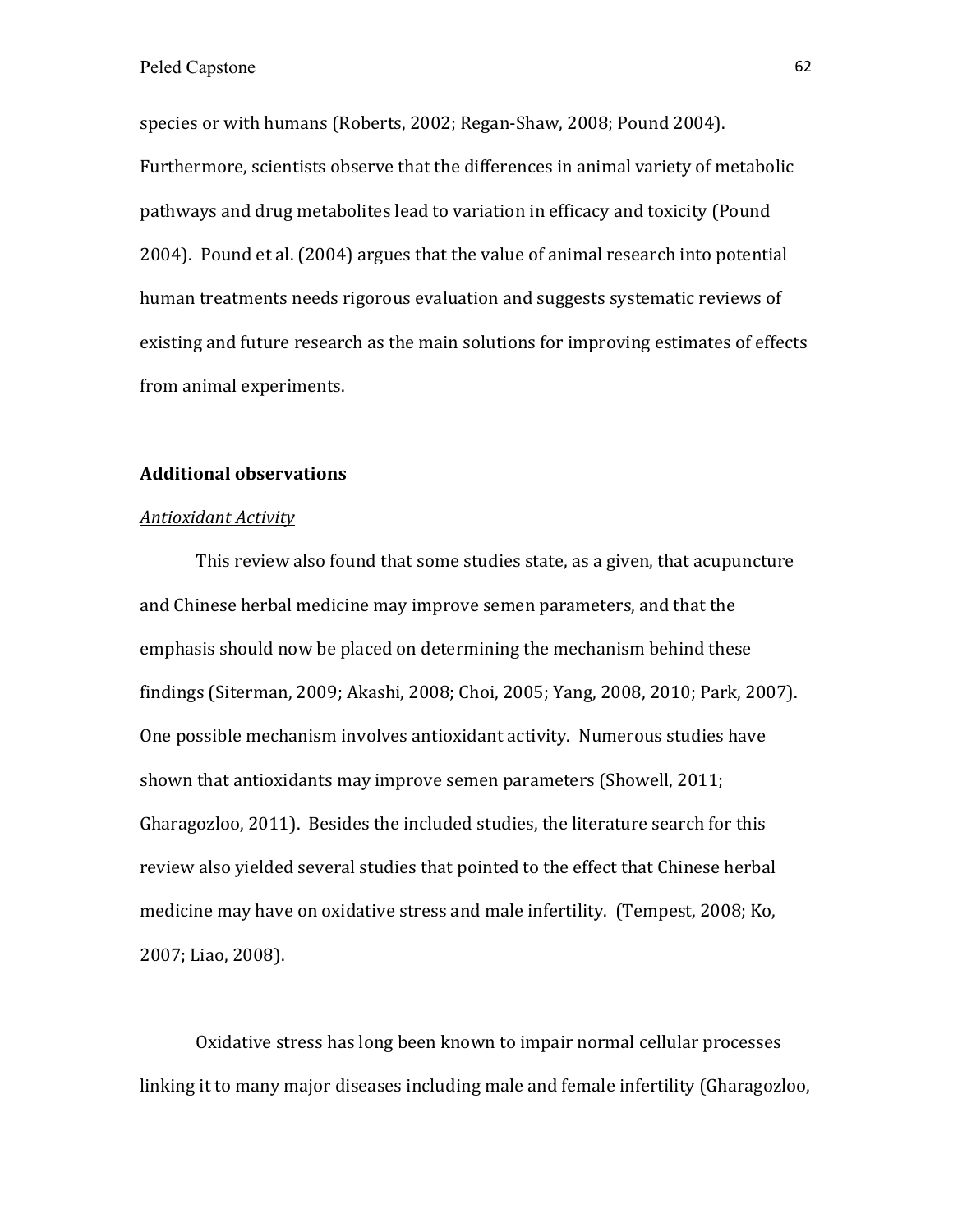2011). Different cell types generate different oxidants referred to as reactive oxygen species (ROS). Many studies have reported a significant rise in ROS in spermatozoa of subfertile men leading to the widely acknowledged assumption that ROS is a significant contributor to sperm DNA damage and lipid paroxidation (Gharagozloo, 2011). Poor DNA structure and damaged DNA is associated with poor fertilization rates, impaired embryonic development, pregnancy loss and birth defects, as well as several developmental problems including autism, and childhood cancer (Showell, 2011; Gharagozloo, 2011).

Several studies (Tempest, 2008; Ko, 2007; Liao, 2008), especially Tempest et al. (2008) examined the antioxidant effects of Chinese medicinal plants that are used for the treatment of male infertility, and found they do possess antioxidant effects. Although these studies were not included in this review since they did not measure the direct effect they have on semen parameters, they have been included in the literature review as they do pertain to male infertility indirectly.

## *Influence of Chinese Herbal Substances on Sperm In-Vitro*

Several studies (Liu, 2004; Chen, 2000; Hsu, 2003; Huang, 2004; Amano, 1996) reported on the in-vitro influence of Chinese herbal substances on sperm. They reported improvement in semen motility when it was soaked in an herbal solution consisting of specific herbal substances (mentioned in the literature review). These studies were not included in the review due to the metabolic difference between substances applied directly versus those ingested orally. Orally ingested herbal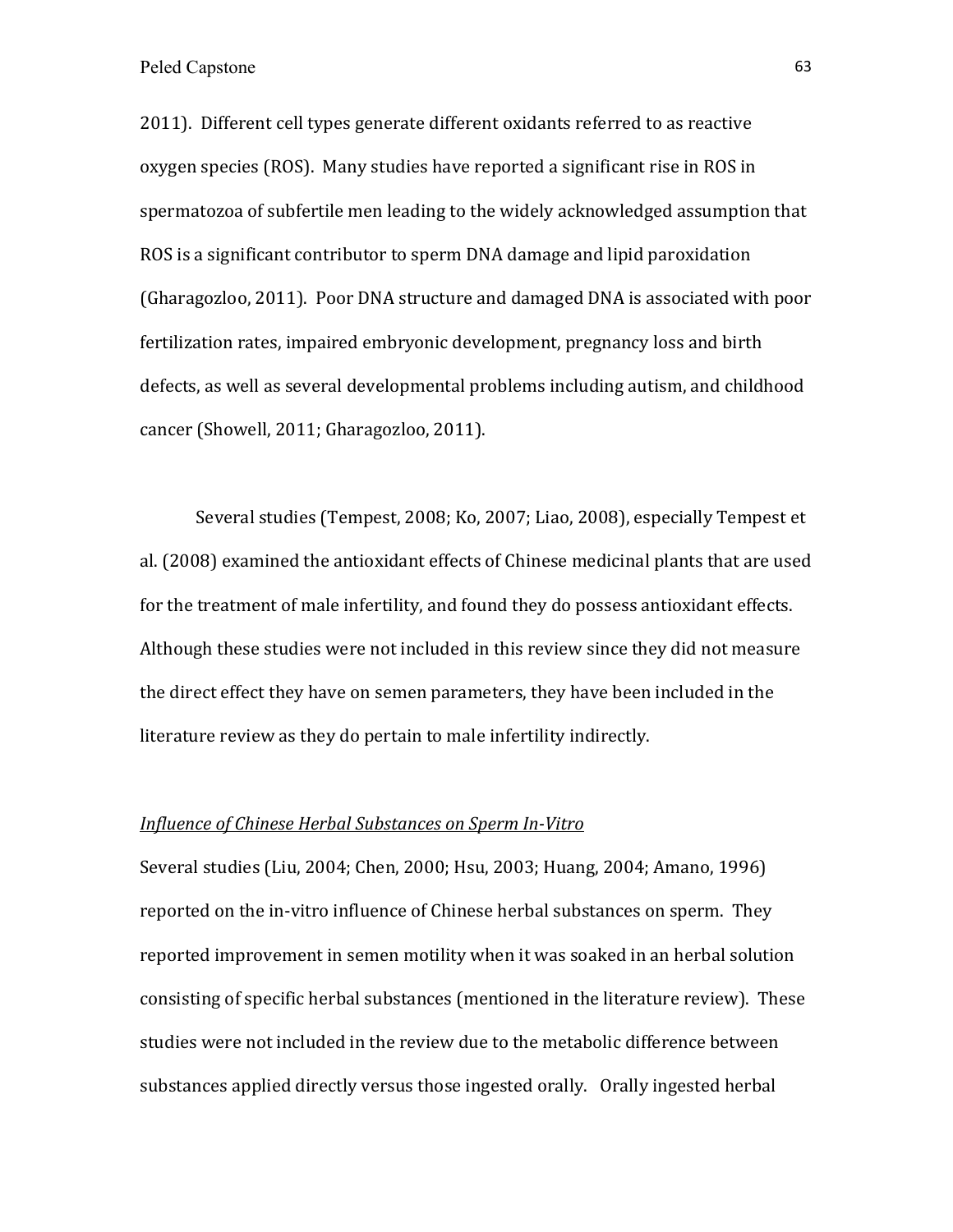substances undergo a metabolic transformation while the same substances if applied directly do not. Even though these studies were not included in the review they are worth mentioning and are listed in the literature review.

#### **Recommendations for Future Research**

Future studies investigating protocols and Chinese herbal formulas aimed at improving sperm parameters are needed in order to establish optimal treatment protocols. More studies that investigate TCM influence on the integrity of the DNA, disomy and DNA fragmentation are needed. As the rate of ICSI use is rising, finding ways to improve sperm health as well as the DNA condition may help improve pregnancy and healthy offspring outcomes.

#### **Conclusion**

This synthesis found that acupuncture and Chinese herbal medicine are safe, low in adverse effects, and improve sperm parameters. These improvements in sperm parameters can potentially lead to improved fertility outcomes including better embryo cleavage, increased pregnancy rates and healthier offspring. These findings may be far reaching in the clinical implications for assisted reproductive technologies (ART). If ICSI is performed on sperm with generally low sperm parameters, it might result in increased rates of birth defect as well as short and long-term negative effects due to the association with high rates of DNA fragmented sperm (Fernandez-Gonzales, 2008, Yu, 2011). Studies in this review show that treatment with TCM improves not only sperm parameters but also ICSI fertilization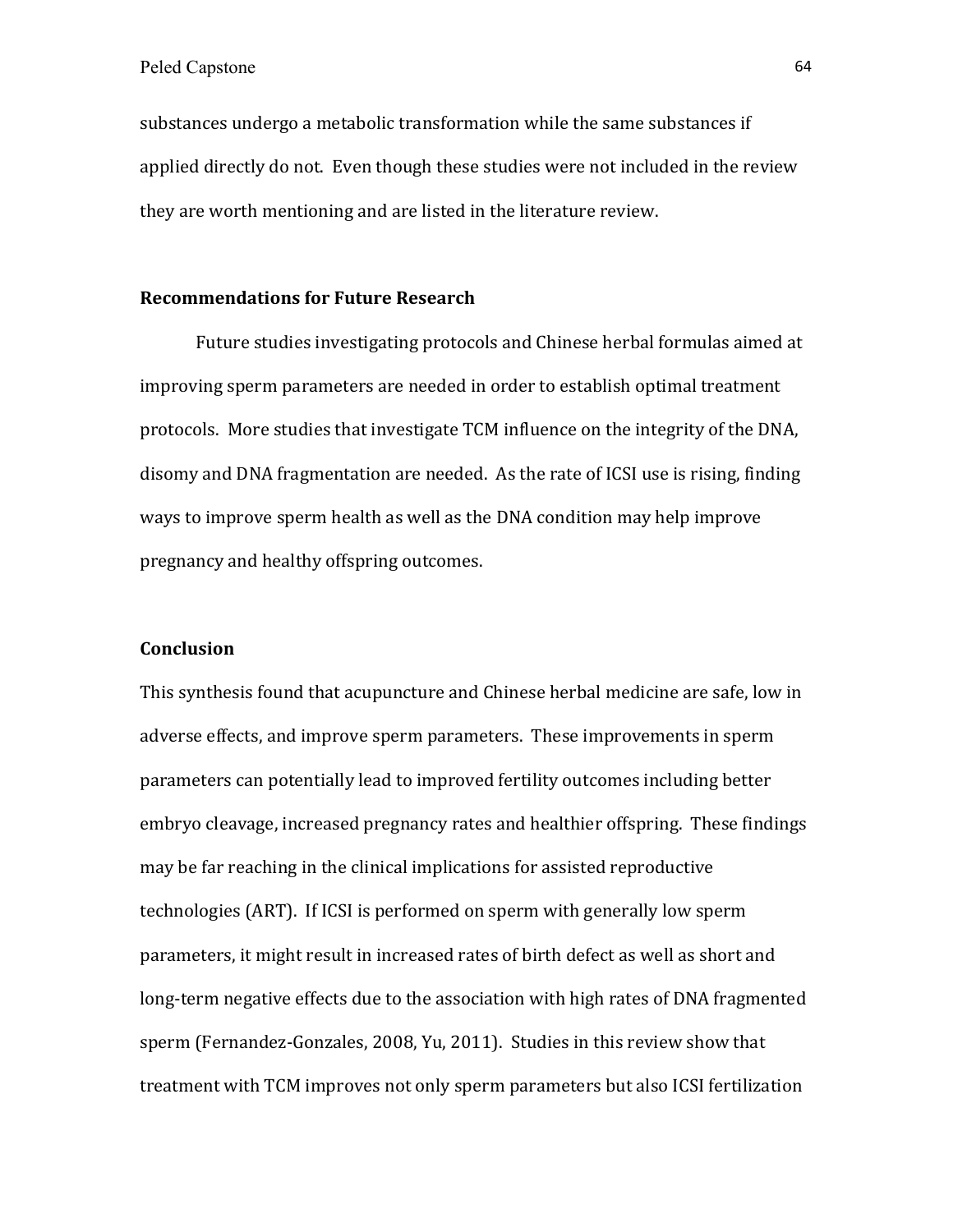rates and embryo quality (Zhang 2002) and in turn, is likely to improve IVF, embryo health and pregnancy outcomes. However, as most of the studies retrieved in this synthesis were small in number of participants, used animal subjects, and involved single herb interventions, more studies are needed with increased number or participants, using human subjects, and Chinese herbal formulas interventions.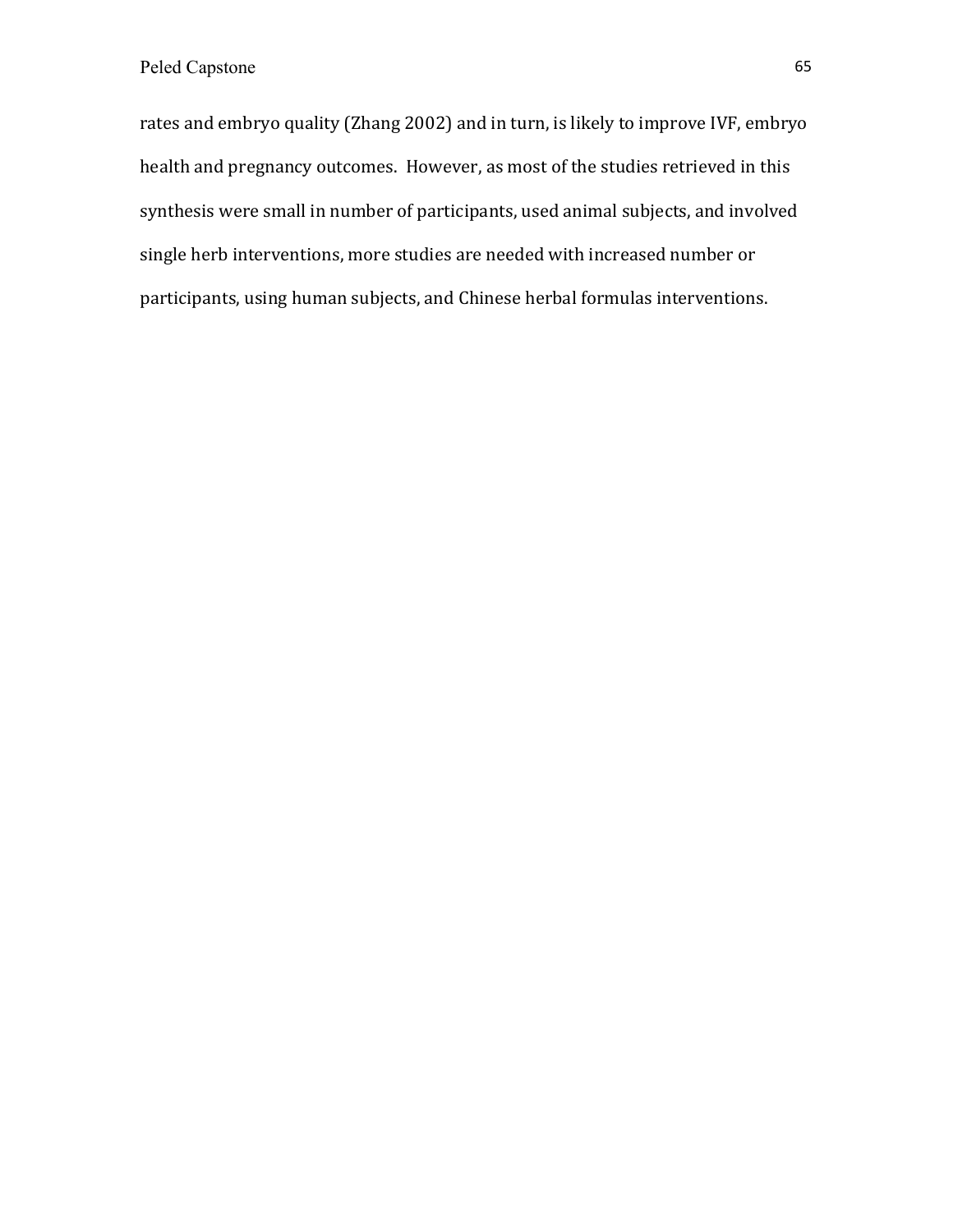### **References**

(2007). The 2007 ART report at the center for disease control and prevention.

Akashi, T., Qatanabe, A., Morii, A. Mizuno, I. Fuse, H. (2008). Effects of the herbal medicine hochuekkito on semen parameters and seminal plasma cytokine levels (TNF-a, IL-6, RANTES) in idiopathic male infertility. *Journal of Traditional Medicine*, 25(1), 6-9

Allison M. (2003). Infertility evaluation and management. Strategies for family physicians. *Canadian Family Physician*, *49*, 1465-1472. 

Adamopoulos, D A, Pappa, A, Nicopoulous, S, Andreou, E, Karamertzanis, M, Michopoulos, J, Deligianni, V, Simou, M. (1996). Seminal volume and total sperm number trends in men attending subfertility clinics in the greater Athens area during the period 1977-1993. *Human Reproduction, 11*(9), 1936-1941.

Agarwal, A., Varghese, A., du Plessis, S.S. (2008). Review. Male gamete survival at stake: causes and solutions. Reproductive BioMedicine Online, 17(6), 866-880.

Amano, T., Hirata, A., Namiki, M. (1996). Effects of Chinese Herbal Medicine on Sperm Motility and Fluorescence Spectra Parameters. Archives of Andrology, 37, 219-224.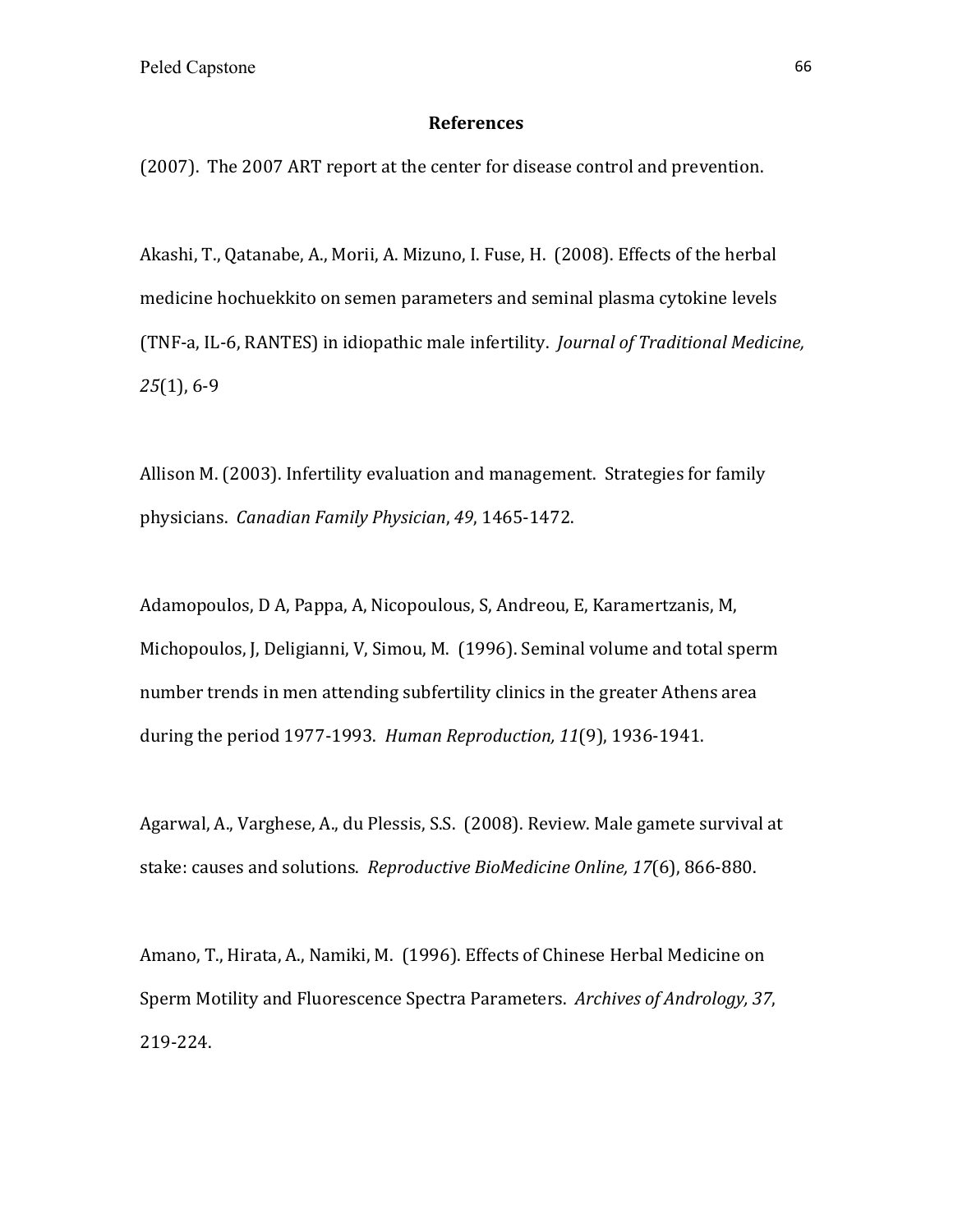Auger, J. Kunstmann, J M. Czyglik, F. Jouannet, P. (1995). Decline in Semen Quality among Fertile Men in Paris during the Past 20 Years. The New England Journal of *Medicine, 332*(5), 281-285. 

Begg, C., Cho, M., Eastwood, S., Horton, R., Moher, D., Ingram, O., Pitkin R., Rennie, D., Schulz, K.F., Simel, D., Stroup, D.F. (1996) Improving the Quality of Reporting of Randomized Controlled Trials. The CONSORT statement. *JAMA*, 276(8), 637-639.

Bo, W., Guoan, L., Weidong, S., Huashun, C., Zhengdong, T. (2011). Therapeutic Efficacy Observation on Conbined Acupuncture and Herbal Formula for Male Sterility. *Journal of Acupuncture and Tuina*, 9(4), 211-214.

Chang, Y., Jeng, K.C., Huang, K.F., Lee, Y.C., Hou, C.W., Chen, K.H., Cheng, F.Y., Liao, J.W., Chen, Y.S. (2008). Effects of Cordyceps Militaris Supplementation on Sperm Production, Sperm Motility and Hormones in Sprague-dwley Rats. The American *Journal of Chinese Medicine, 36*(5), 849-859

Chen, J.C., Chen, L.D., Tsauer, W., Tsai C.C., Chen, B.C., Chen, Y.J. (2000). Effects of Ginsenoside Rb2 and Rc on Inferior Human Sperm Motility In Vitro. American *Journal of Chinese Medicine, 29*(1), 155-160.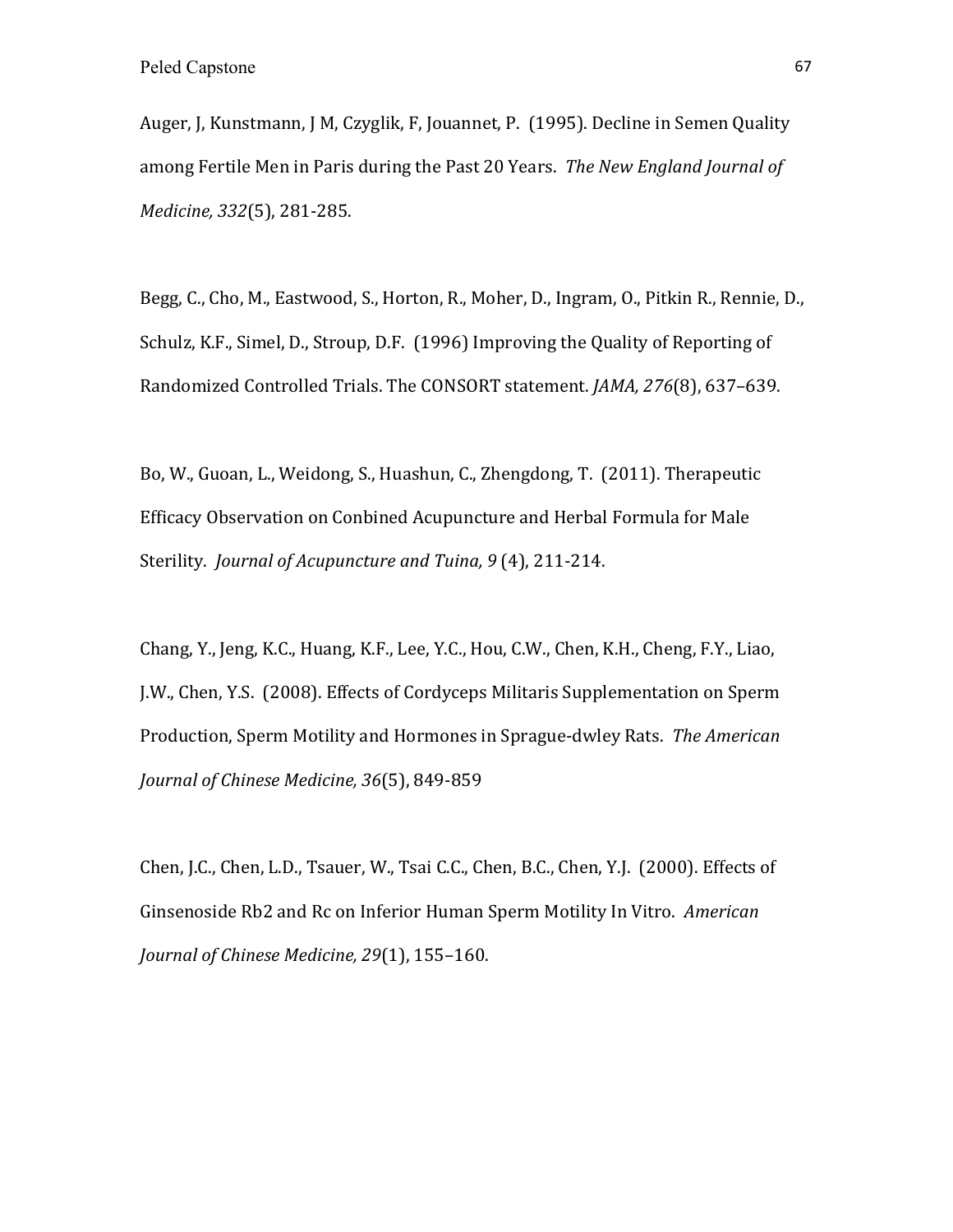Chen, J.K., Chen T.T. (2009). Chinese Herbal Formulas and Applications Pharmacological Effects and Clinical Research. Art of Medicine Press. City of Industry, CA.

Chen, J.K., Chen T.T. (2004). Chinese Medical Herbology and Pharmacology. Art of Medicine Press. City of Industry, CA.

Choi, E.M., Cho, J.H., Jang, J.B., Lee, K.S. (2005). Effects of Morindae officinalis Radix on the Spermatogenesis and Antioxidant Activities in the SD Rat. *Korean Journal of Oriental Medicine, 26*(4), 31-38. 

Claici, D. (2008). Acupuncture for the Treatment of Cryptozoospermia. *Medical Acupuncture, 20*(4), 277-279. 

Cooper, T.G., Noonan, E., Eckardstein, S. V., Auger, J., Gordon Baker, H. W., Behre, H. M., Haugen, T. B., Kruger, T., Wang, C., Mbizvo, M. T., Vogelsong, K. M. (2009). World Health Organization reference values for human semen characteristics. *Human Reproduction Update, 00*(0), 1-15.

Dahlberg, B. (1988). Sperm Motility in Fertile Men and Males in Infertile Units: In Vitro Test. Systems Biology in Reproductive Medicine, 20(1), 31-34.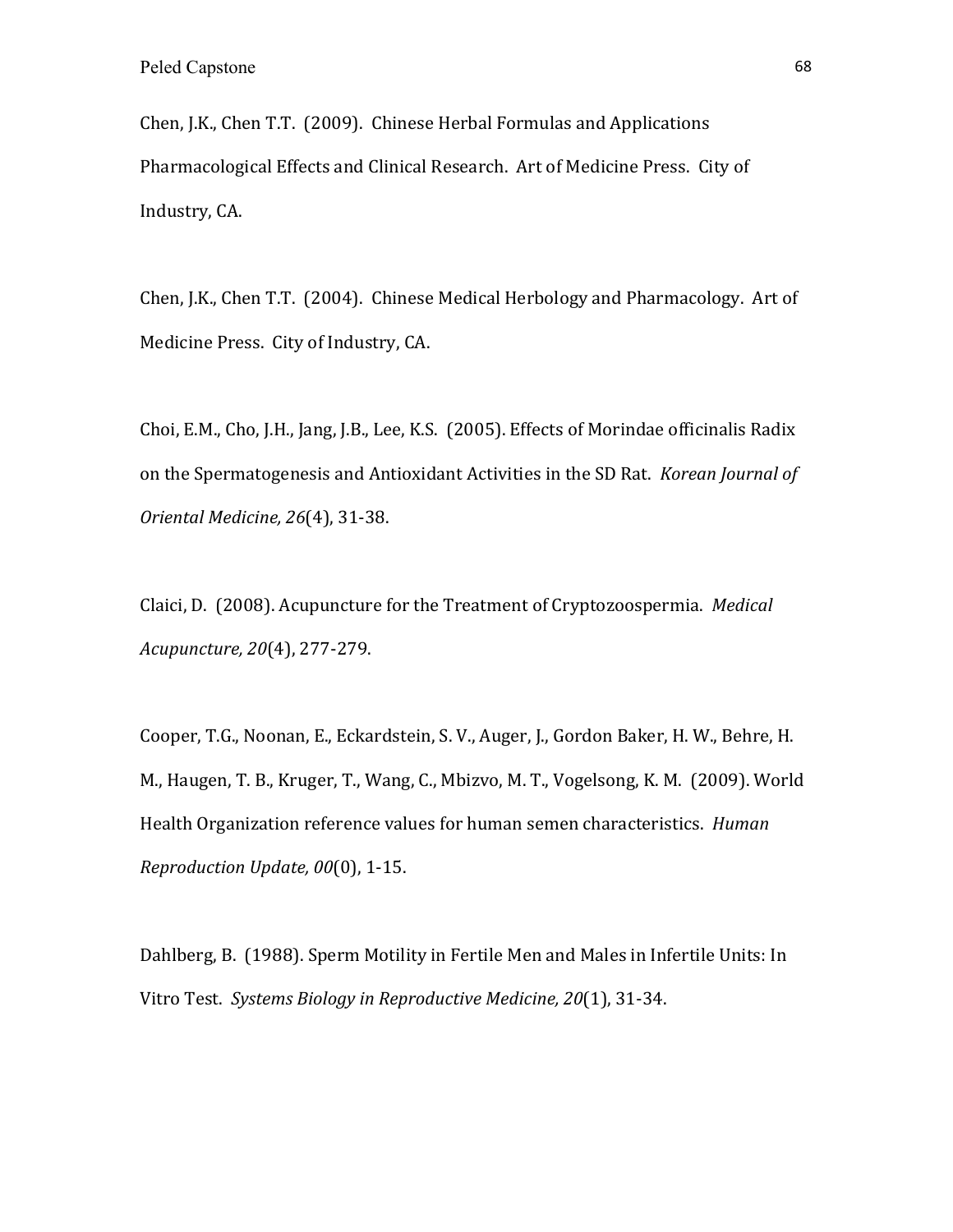Deadman, P. (2008). The treatment of male subfertility with Acupuncture. *Journal of Chinese Medicine, 88,* 5-16

Damone, B. (2008). Principles of Chinese Medical Andrology. Blue Poppy Press. Boulder CO.

Dieterle, S, Li, C, Greb, R, Bartzsch, F, Hatzmann, W, Huang, D. (2009). A prospective randomized placebo-controlled study of the effect of acupuncture in infertile patients with severe oligoasthenozoospermia. Fertility and Sterility, 92(4), 1340-1343.

Engelhardt, P.F., Daha, L.K., Zils, T., Simak, R., Ko'nig, K., Pflu'ger, H. (2003). Acupuncture in the treatment of psychogenic erectile dysfunction: first results of a prospective randomized placebo-controlled study. International Journal of *Impotence Research, 15*, 343–346

Ferna'ndez-Gonzalez, R., Moreira, P.N., Pe'rez-Crespo, M., Sa'nchez-Mart'ın, M., Ramirez, M.A., Pericuesta, E., Bilbao, A., Bermejo-Alvarez, P., Hourcade, J. de D., de Fonseca, F.R., Gutie'rrez-Ada'n, A. (2008). Long-Term Effects of Mouse Intracytoplasmic Sperm Injection with DNA-Fragmented Sperm on Health and Behavior of Adult Offspring. Biology of Reproduction, 78, 761-722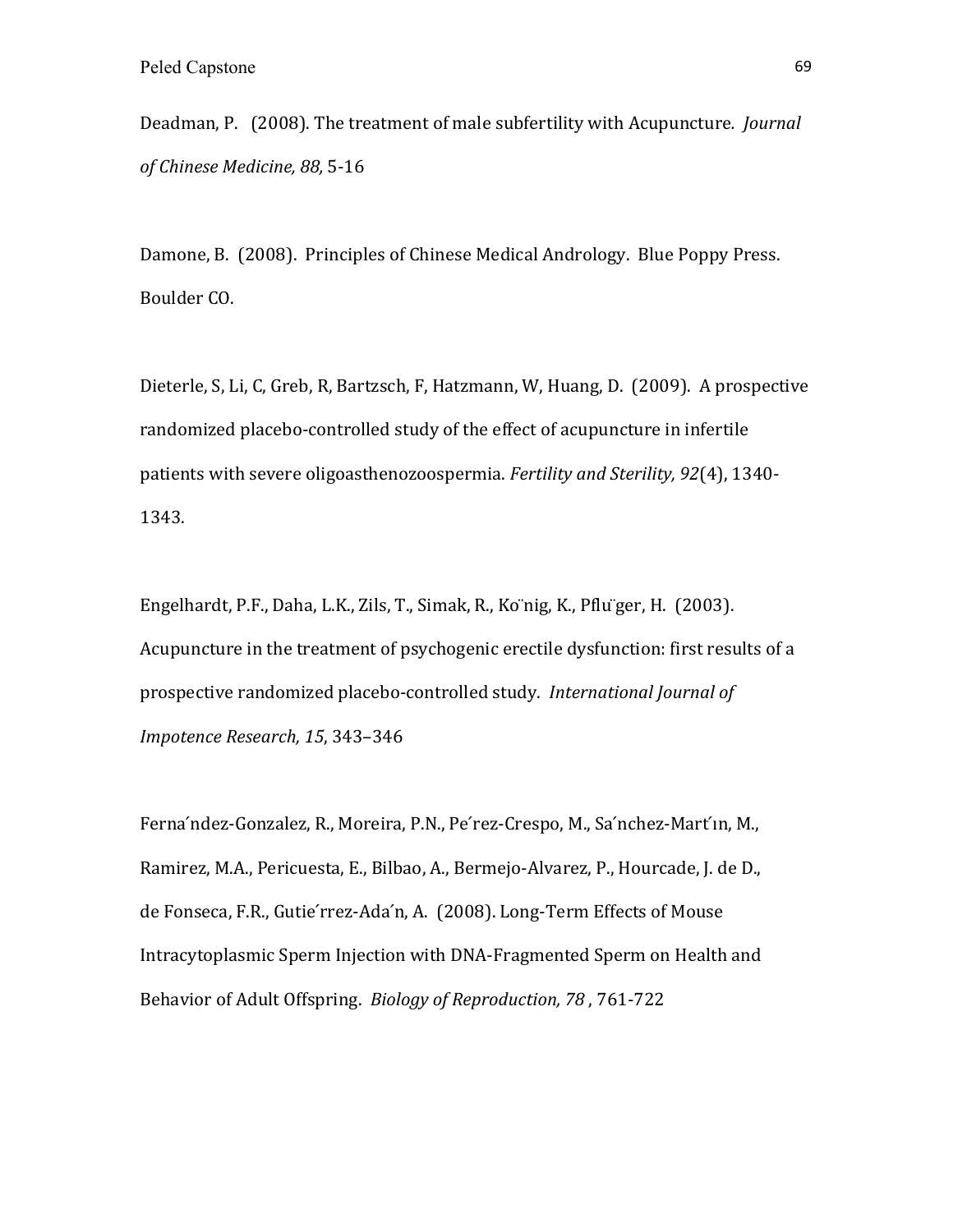Furuya, Y, Akashi, T, Fuse, H. (2004). Effect of Bu-Zhong-Yi-Qi-Tang on seminal plasma cytokine levels in pt. w idiopathic male infertility. Archives of Andrology, 50 11-14. 

Gharagozloo, P., Aitken, J. (2011). The role of sperm oxidative stress in male infertility and the significance of oral antioxidant therapy. *Human Reproduction, 26*(7), 1628-1640.

Gurfinkel, E., Cedenho, A. P., Yamamura, Y., Srougi, M. (2003). Effects of acupuncture and moxa treatment in patients with semen abnormalities. Asian Journal of *Andrology, 5*, 345-348. 

Hansen, M., Kurinczuk, J.J., Bowe, C., Webb, S. (2002). The Risk of Major Birth Defects after Intracytoplasmic Sperm Injection and in Vitro Fertilization. *N Engl J Med, 346*, 725-730.

Hansen M., Bower, C., Milne, E., de Klerk, N., Kurinczuk, J.J. (2005). Assisted reproductive technologies and the risk of birth defects—a systematic review. *Human Reproduction, 20*(2), 328-338.

Heidary, M., Nejadi, J.R., Delfan, B., Birjandi, M., Kaviani, H., Givrad, S. (2008). Effect of Saffron on Semen Parameters of Infertile Men. *Urology Journal*, *5*(4), 255-259.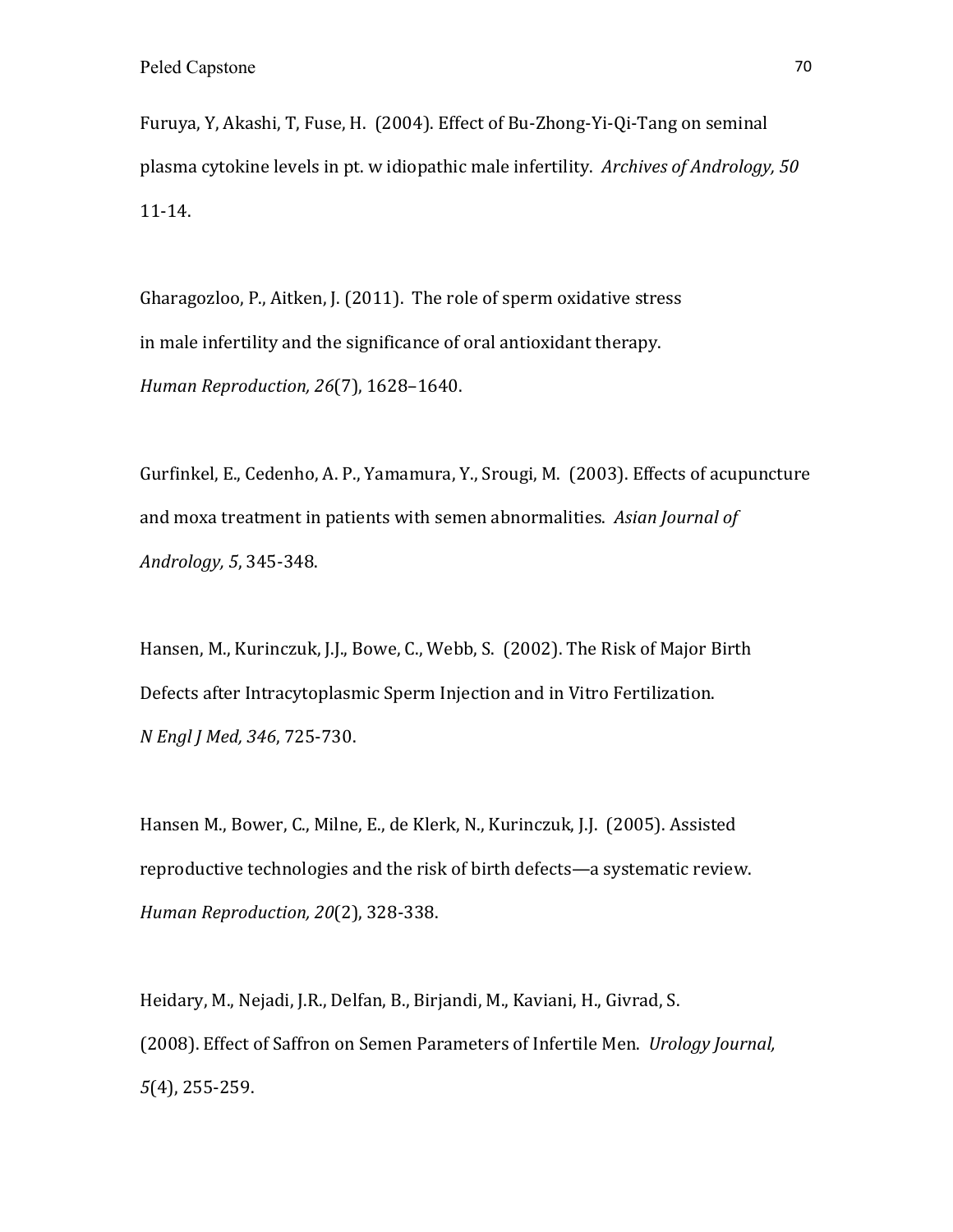Hsu, C.C., Huang, Y.L., Tsai, S.J., Sheu, C.C., Huang, B.M. (2003). In vivo and in vitro stimulatory effects of Cordyceps sinensis on testosterone production in mouse Leydig cells. *Life Sciences, 73*(16), 2127-2136

Huang, Y.L., Leu, S.F., Liu, B.C., Sheu, C.C., Huang B.M. (2004). In vivo stimulatory effect of Cordyceps sinensis mycelium and its fractions on reproductive functions in male mouse. *Life Sciences*; 75 (9) 1051-1062.

Hwang, S.Y., Kim, W.J., Wee, J.J., Choi, J.S., Kim, S.K. (2004). Panax Ginseng improves survival and sperm quality in guinea pigs exposed to 2,3,7,8-tetrachlorodibenzo-pdioxin. *BJU* international, 94, 663-668.

Irvine, S., Cawood, E., Richardson, D., MacDonald, E., Altken, J. (1996). Evidence of deteriorating semen quality in the United Kingdom: birth cohort study in 577 men in Scotland over 11 years. British Medical Journal, 312, 467

Irvine S.D. (1998). Epidemiology and etiology of male infertility. *Human Reproduction, 13*(supp 1), 33-44. 

Irvine S.D., Twigg, J.P., Gordon, E.L., Fulton, N., Milne, P.A., Aitken, R.J. (2000). DNA integrity in human spermatozoa: relationships with semen quality. *Journal of Andrology, 21*(1)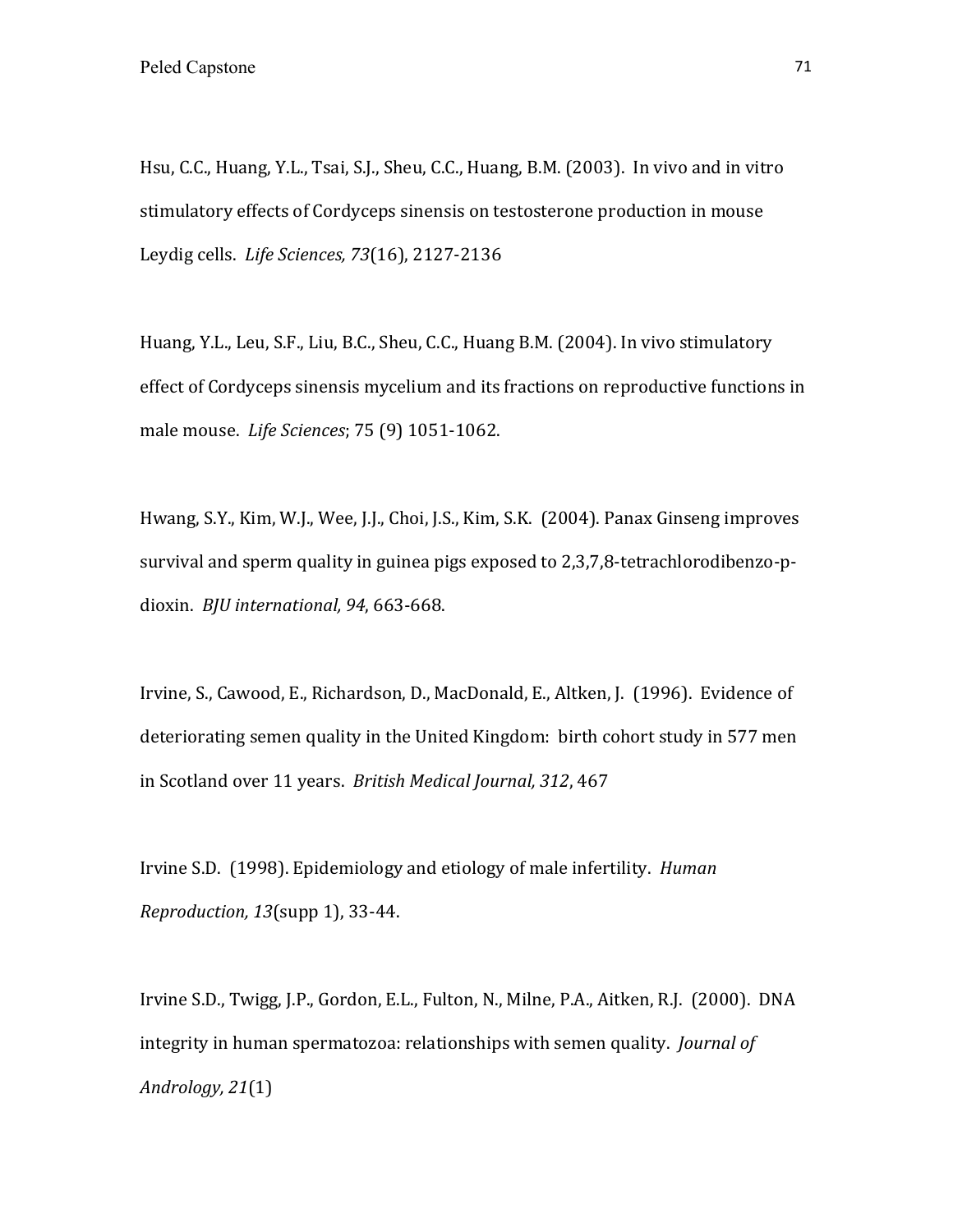Jiasheng Z. (1987). Male infertility treated with acupuncture and moxibustion: a report of 248 cases. *Chin Acupunct Moxibustion, 7, 3-4.* 

Jurewicz, J., Hanke, W., Radwan, M., Bonde, J.P. (2009). Environmental Factors and Semen Quality. *International Journal of Occupational Medicine and Environmental Health, 22*(4), 305–329. 

Jung, A., Schuppe, H.C. (2007). Influence of genital heat stress on semen quality in humans. *Andrologia*, 39(6), 203-215

Kho, H.G., Sweep, C.G.J., Chen, X., Rabsztyn, P.R.I., Meuleman, E.J.H. (1999). The use of acupuncture in the treatment of erectile dysfunction. *International Journal of Impotence Research, 11*, 41-46.

Ko, K.M., Leon, T.Y.Y., Mak, D.H.F., Chiu, P.Y., Du, Y., Poon, M.K.T. (2006). A characteristic pharmacological action of 'Yang-invigorating' Chinese tonifying herbs: Enhancement of myocardial ATP-generation capacity. *Phytomedicine*, 13(9-10), 636-642

Kasimanickam, R., Pelzer, K., Kasimanickam, V., Swecker, W., Thatcher, C.D. (2006). Association of classical semen parameters, sperm DNA fragmentation index, lipid peroxidation and antioxidant enzymatic activity of semen in ram-lambs. *Theriogenology, 65*(7), 1407-1421.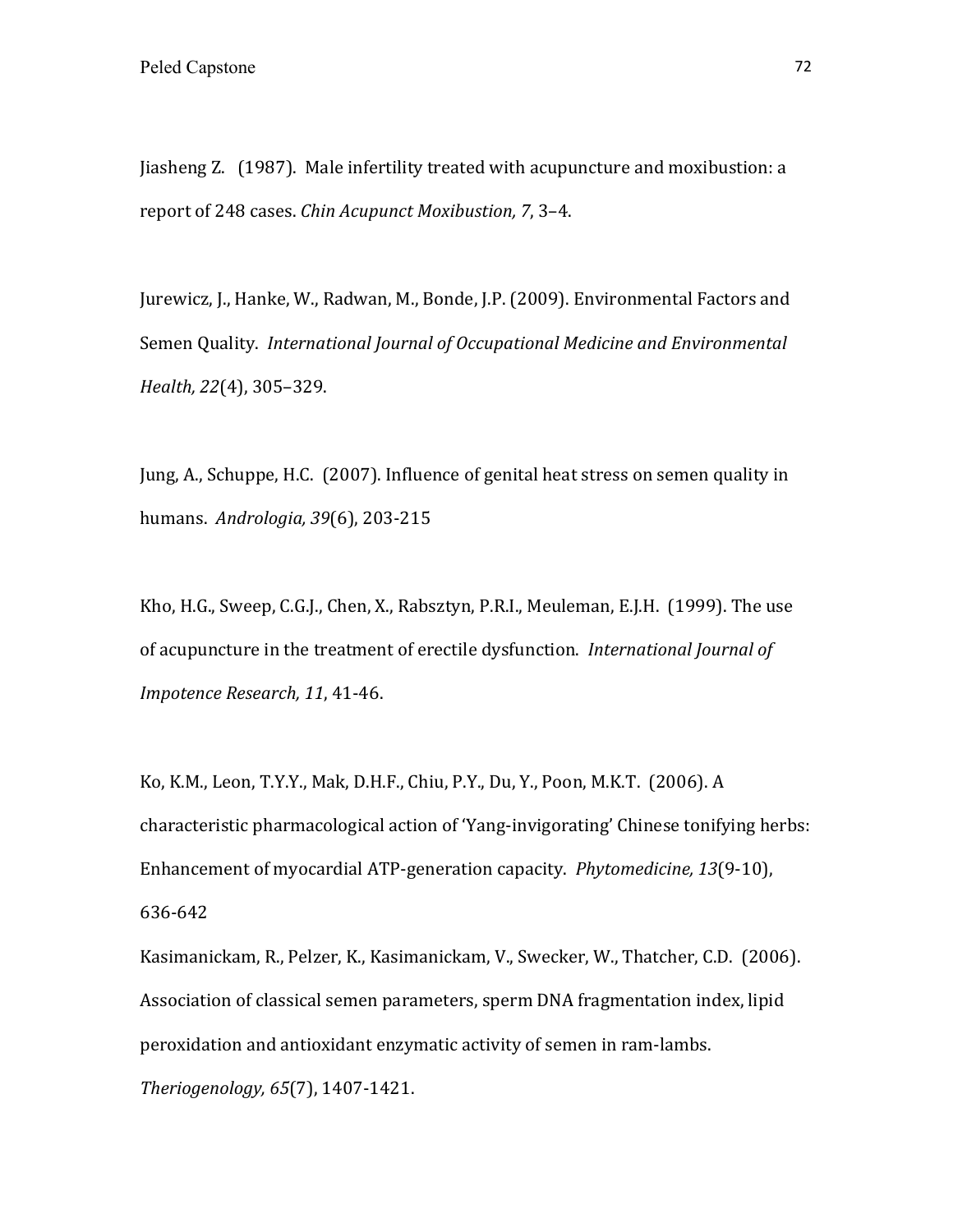Ko, K.M., Leung, H.Y. (2007). Enhancement of ATP generation capacity, antioxidant activity and immunomodulatory activities by Chinese Yang and Yin tonifying Herbs. *Chinese Medicine Journal, 2*, 3

Kruger, T. F., Acosta, A. A., Simmons, K. F., Swanson R. J., Matta, J. F., Oehninger, S. (1988). Predictive value of abnormal sperm morphology in in vitro fertilization. *Fertility and Sterility, 49*(1), 112-7

La Vignera, S., Condorelli, R.A., Vicari, E., D'Agata, R., Calogero, A.E. (2011). Effects of the exposure to mobile phones on male reproduction: a review of the literature Published-Ahead-of-Print on July 28, 2011 by *Journal of Andrology Manuscript: J Androl* 2011-014373 - revised

Liao, H., Banbury, L.K., Leach, D.N. (2008). Antioxidant activity of 45 Chinese herbs and the relationship with their TCM characteristics. *Evidence Based Complementary Alternative Med, 5*(4), 429–434.

Lin, W.H., Tsai, M.T., Chen, Y.S., Hou, R.C.W., Hung, H.F., Li, C.H., Wang, H.K., Lai, M.N., Jeng, K.C.G. (2007). Improvement of Sperm Production in Subfertile Boars by Cordyceps militaris Supplement. The American Journal of Chinese Medicine; 35(4), 631-641.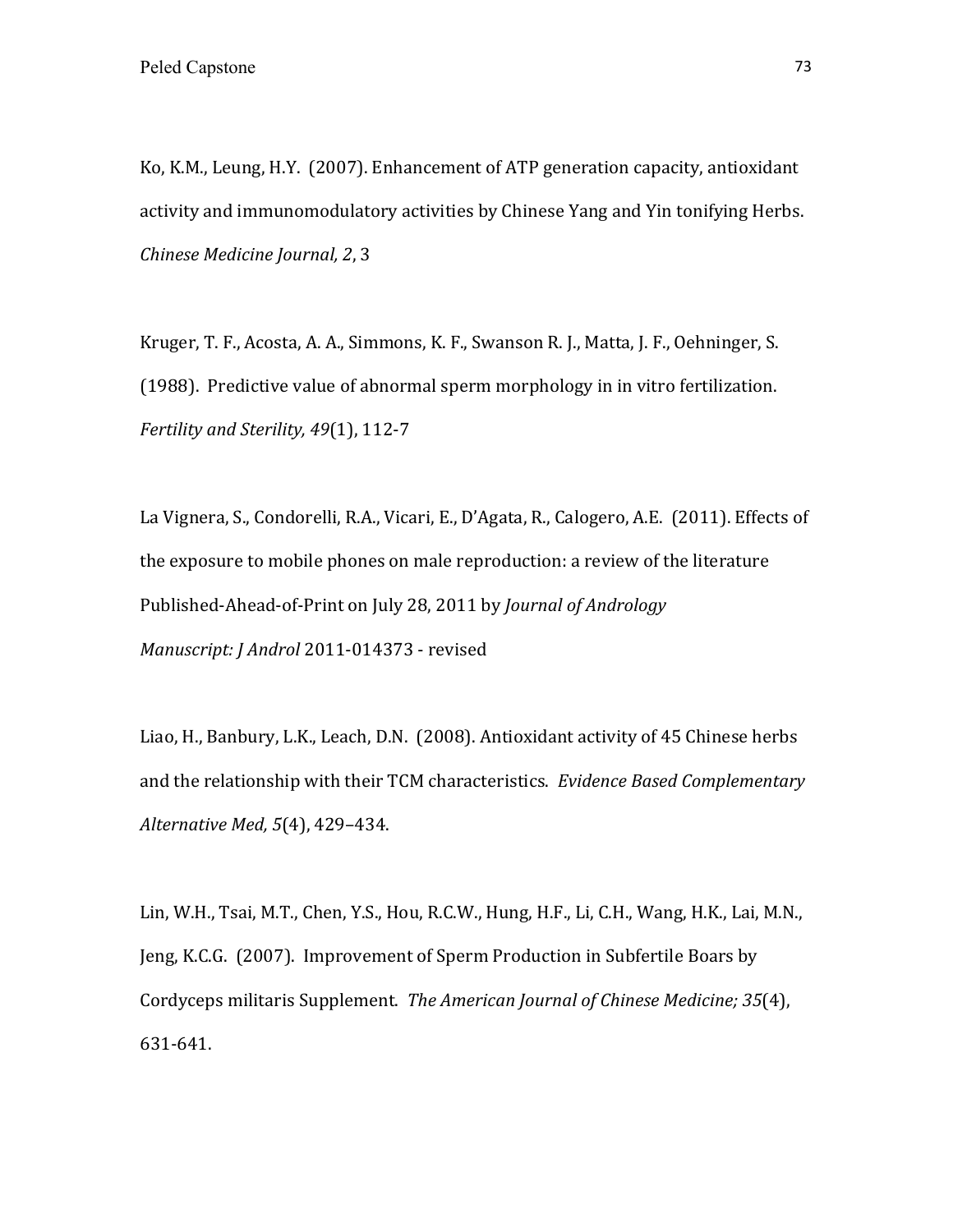Liu, J., Liang, P., Yin, C., Wang, T., Li, H., Li, Y., Ye, Z. (2004). Effects of several Chinese herbal aqueous extracts on human sperm motility in vitro. Andrologia, 36, 78–83.

Lund, I., Lundeberg, T. (2006). Are minimal, superficial or sham acupuncture procedures acceptable as inert placebo controls? Acupuncture in Medicine, 24, 13-15. 

Maciocia, J. (1989). The foundation of Chinese Medicine, A Comprehensive Text for Acupuncturists and Herbalists. Churchill Livingstone, London, UK.

MacPherson, H. (2004). Pragmatic Clinical trials. *Complementary Therapies in Medicine, 12*, 136-140.

MacPherson, H., White, A., Cummings, M., Jobst, K. A., Rose, K., Niemtzow, R. C. (2002). Standards for Reporting Interventions in Controlled Trials of Acupuncture: The STRICTA Recommendations. The Journal of Alternative and Complementary *Medicine, 8*(1), 85-89.

Moher, D., Schultz, K. F., Altman, D. G. (2001). The CONSORT statement: revised recommendations for improving the quality of reports of parallel group randomized trials. *BMC Medical Research Methodology, 1*(2), 1471-2288.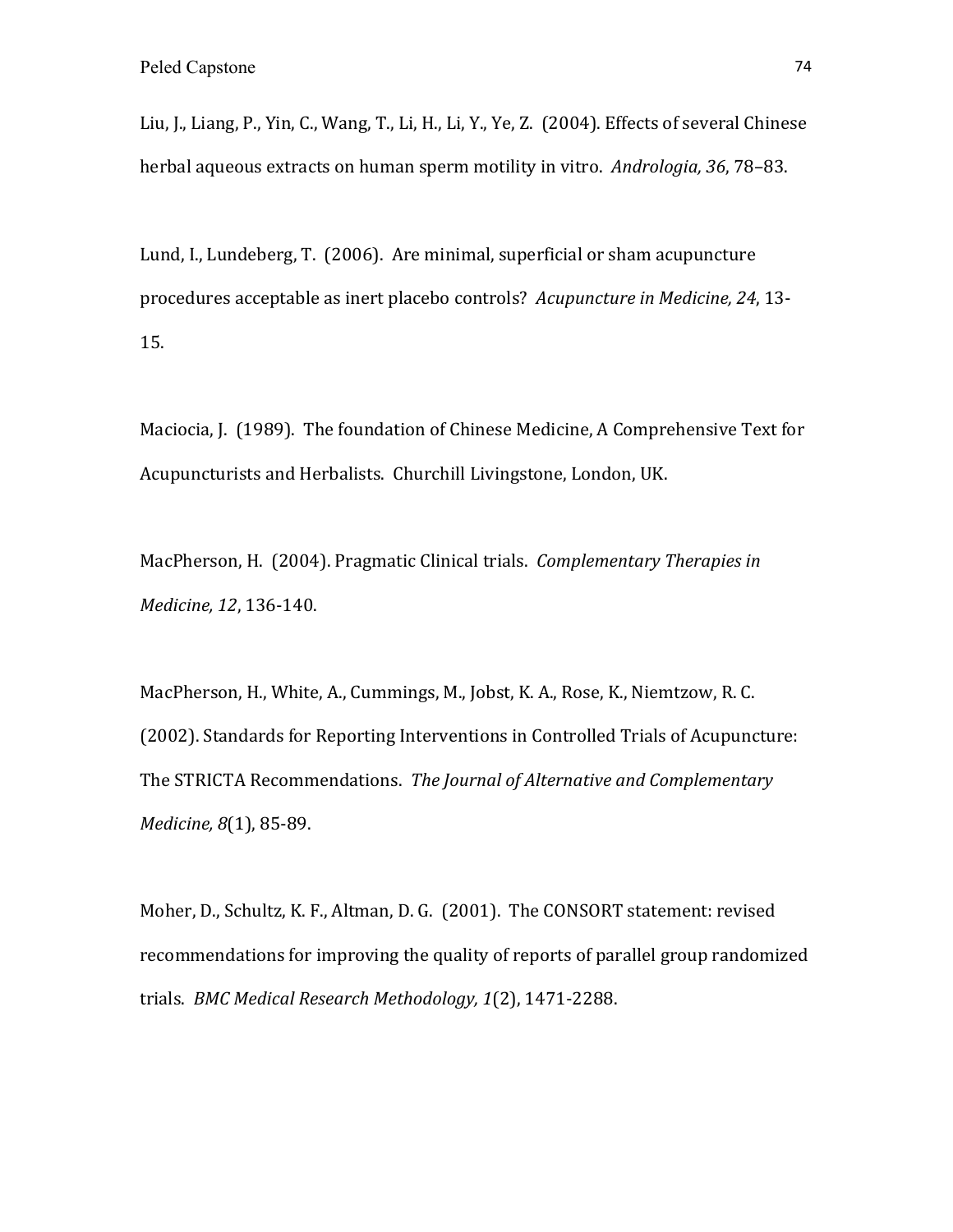Maher, E.R. (2005). Imprinting and assisted reproductive technology. *Human Molecular Genetics, 14*(1), 133-138

Natali, A., Turek, P.J. (2011). An Assessment of New Sperm Tests for Male Infertility. *Urology, 77*, 1027-1034.

Park, W.S., Shin, D.Y., Kim, D.R., Yang, W.M., Chang, M.S., Park, S.K. (2007). Korean ginseng induces spermatogenesis in rats through the activation of camp-responsive element modulator (CREM). Fertility and Sterility, 88(4), 1000-1002.

Pauli, E.M., Legro, R.S., Demers, L.M., Kunselman, A.R., Dodson, W.C., Lee, P.A. (2008). Diminished paternity and gonadal function with increasing obesity in men. *Fertility and Sterility,* 90(2), 346-351.

Palermo, G., Joris, H., Devroey, P., Van Steirteghem. (1992). Pregnancies after intracytoplasmic injection of single spermatozoon into an oocyte. The Lancet, *340(8810),* 17-18

Pebay-Peyroula, E., Dahout-Gonzalez, C., Kahn, R., Trezeguet, V., Lauquin, G.J.M., Brandolin, G. (2003). Structure of mitochondrial ADP/ATP carrier in complex with Carboxyatractyloside. Nature, 426(6); 39-44.

Pei, J., Strehler, E., Noss, U., Abt, M., Piomboni, P., Baccetti, B., Sterzik, K. (2005).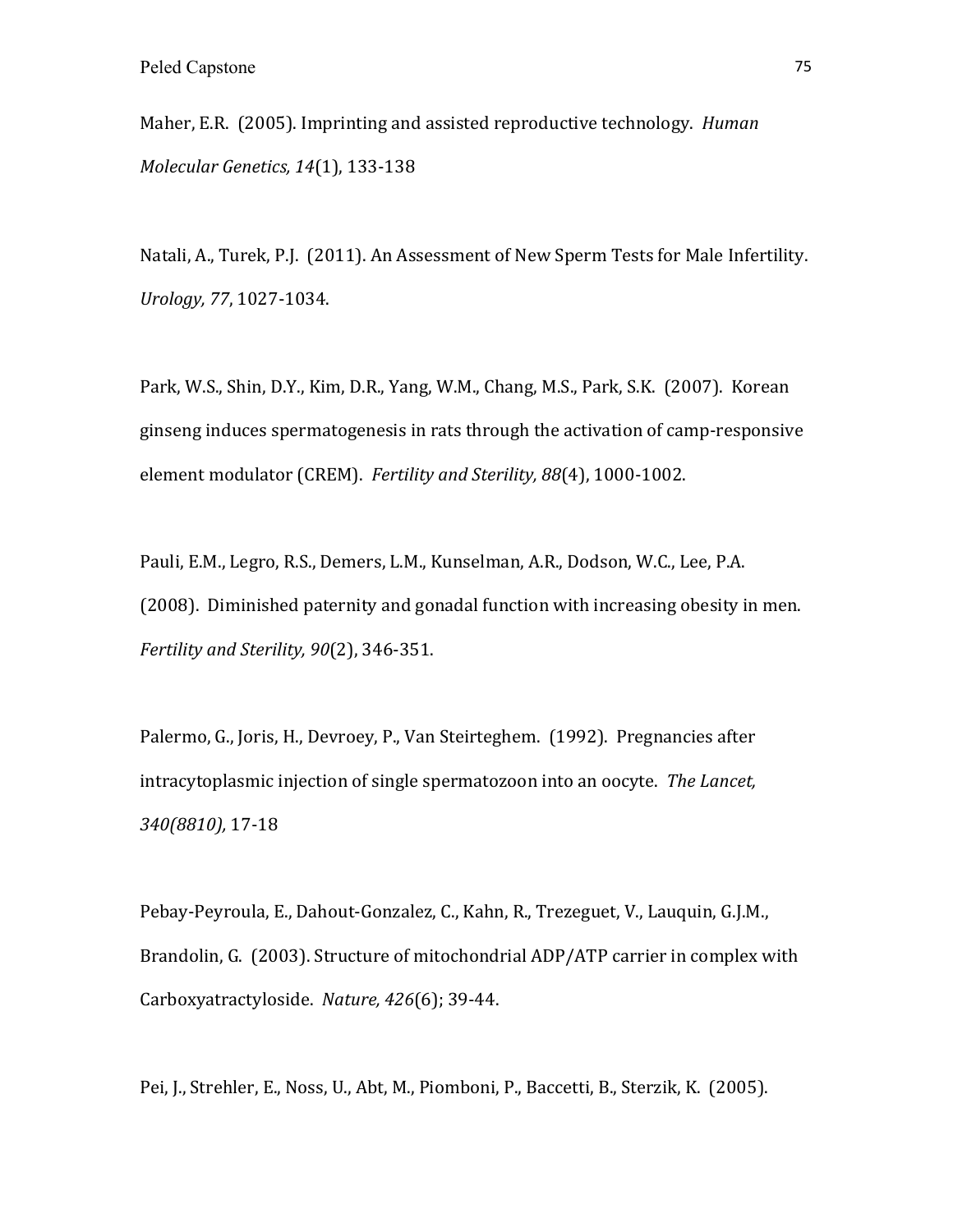Quantitative evaluation of spermatozoa ultrastructure after acupuncture treatment for idiopathic male infertility. Fertility and Sterility, 84(1), 141-147.

Prady, S.L., Richmond, S.J., Morton, V.M., MacPherson, H. (2008). A Systematic Evaluation of the Impact of STRICTA and CONSORT Recommendations on Quality of Reporting for Acupuncture Trials. *PLoS ONE* 3(2), e1577.

Pound, P., Ebrahim, S., Sandercock, P., Bracken, M., Roberts, I. (2004). Where is the evidence that animal research benefits humans? *BMJ* 328, 514.

Reagan-Shaw, S., Nihal, M., Ahmad, N. (2008). Dose translation from Animal to human studies revisited. The FASEB journal, 22, 659-661

Rimm, A.A., Katayama, A.C., Diaz, M., Katayama, K.P. (2004). A Meta-Analysis of Controlled Studies Comparing Major Malformation Rates in IVF and ICSI Infants with Naturally Conceived Children. *Journal of Assisted Reproduction and Genetics*, *21*(12), 437-443.

Rittenberg, V., El-Toukhy, T. (2010). Medical treatment of Male Infertility. *Human Fertility, 13*(4), 208-216.

Roberts, I., Kwan, I., Evans, P., Haig, S. (2002). Does animal experimentation inform human healthcare? Observations from a systematic review of international animal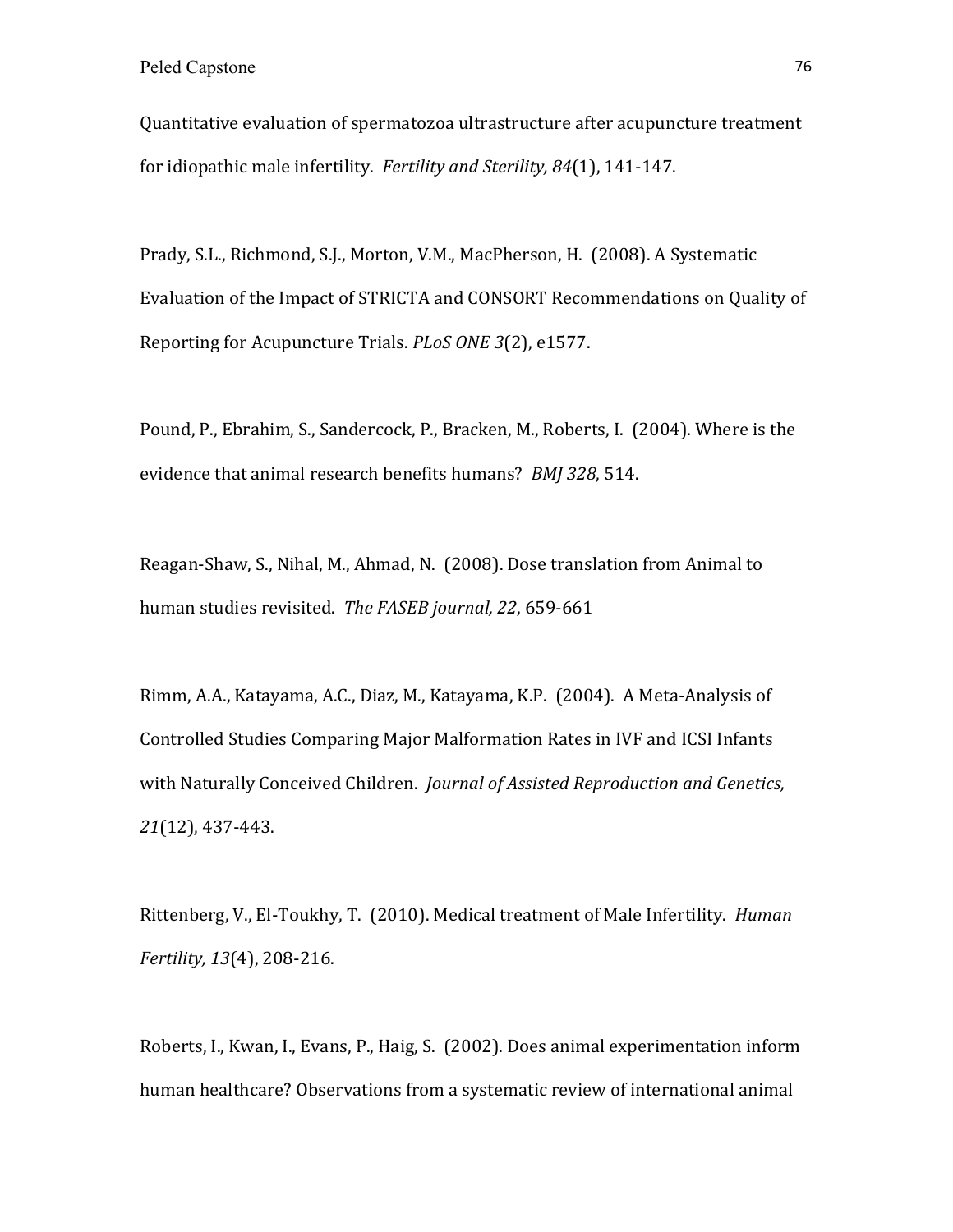experiments on fluid resuscitation. *BMJ*, 324, 474.

Safarinejad, M.R. (2008). Sperm DNA Damage and Semen Quality Impairment After Treatment With Selective Serotonin Reuptake Inhibitors Detected Using Semen Analysis and Sperm Chromatin Structure Assay. The *Journal of Urology*, 180(5), 2124-2128.

Siterman, S., Eltes, F., Schechter, L., Maimon, Y., Lederman, H., Bartoov, B. (2009). Success of acupuncture treatment in patients with initially low sperm output is associated with a decrease in scrotal skin temperature. Asian Journal of Andrology, *11*, 200-208.

Siterman S., Eltes, F., Wofson, V., Lederman, H., Bartoov, B. (2000). Does Acupuncture treatment affect sperm density in males w very low sperm count? A pilot study. Andrologia, 32, 31-39.

Siterman, S., Eltes, F., Wolfson V., Zabludovsky, N., Bartoov, B. (1997). Effect of Acupuncture on Sperm Parameters of Males Suffering from Subfertility Related to Low Sperm Quality. Archives of androlorgy, 39, 155-161.

Showell, M.G., Brown, J., Yazdani, A., Stankiewicz, M.T., Hart, R.J. (2011). Antioxidants of male subfertility. *Cochrane Database of Systematic Reviews*, (1), CD007411.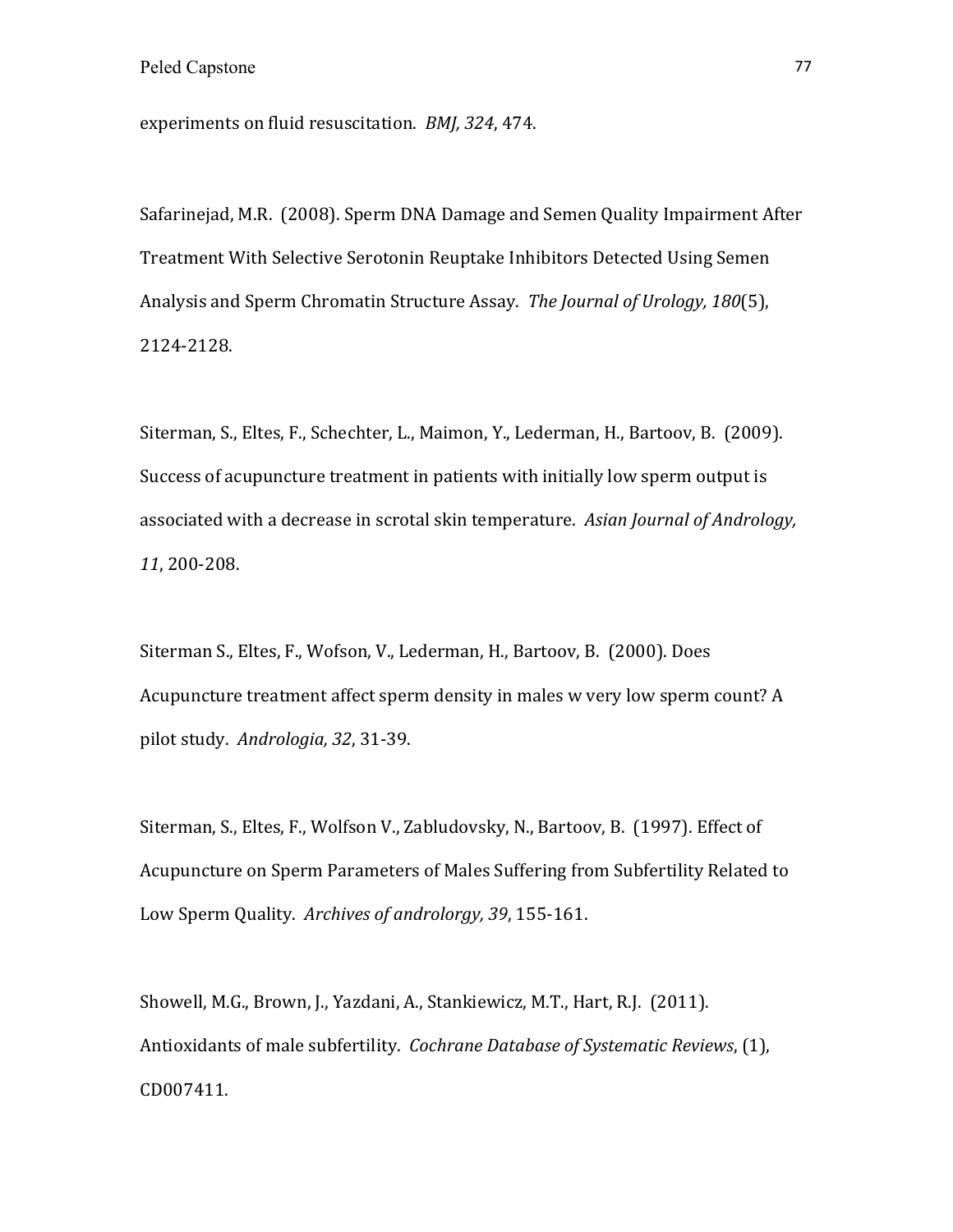Speroff, L. & Fritz, M. A. (2005). Clinical Gynecologic Endocrinology and Infertility, 7<sup>th</sup> Edition. Philadelphia, PA: Lippincott Williams & Wilkins.

Sun, J.G., Jurisicova, A., Casper, R.F. (1997). Detection of deoxyribonucleic acid fragmentation in human sperm: correlation with fertilization in vitro. *Biology of Reproduction, 56*(3), 602-607.

Sunay, D., Sunay, M., Aydogmus, Y., Bagbanci, S., Arslan, H., Karabulut, A., Emir, L. (2011) Acupuncture Versus Paroxetine for the Treatment of Premature Ejaculation: A Randomized, Placebo-Controlled Clinical Trial. *European Urology, 59* 765-771.

Tempest, H.G., Homa, S.T., Zhai, X.P., Griffin, D.K. (2005). Significant reduction of sperm disomy in six men: effect of traditional Chinese medicine? Asian Journal of *Andrology, 7*(4), 419-425.

Tempest, H.G., Homa, S.T., Routledge, E.J., Zhai, X.P., Griffin, DK. (2008). Plants Used in Chinese Medicine for the Treatment Of Male Infertility Possess Antioxidant and Anti-Oestrogenic Activity. Systems Biology in Reproductive Medicine, 54, 185-195.

The Male Infertility Best Practice Policy Committee of the American Urological Association and the Practice Committee of the American Society for Reproductive Medicine. (2006). Report on optimal evaluation of the infertile male. *Fertility and*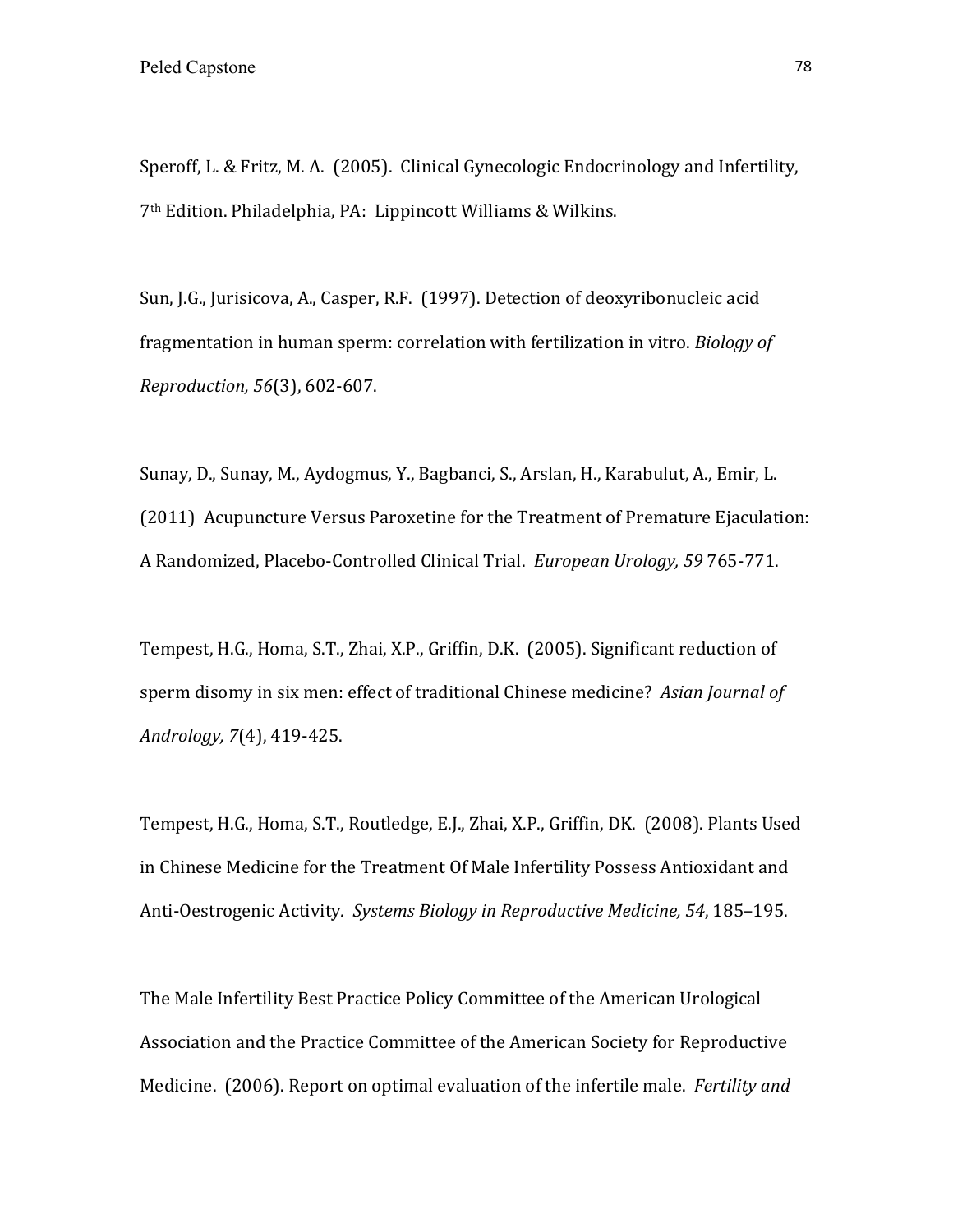*Sterility, 86*(5), S202-S209.

Thonneau, P, Marchand, S, Tallec, A, Ferial, M L, Ducot, B, Lansac, J, Lopes, P, Tabaste, J M, Spira, A. (1991). Incidence and main causes of infertility in a resident population (1 850 000) of three French regions (1988-1989). *Human Reproduction, 6*(6), 811-816.

Unschuld, P.U. (2003). Huang Di Nei Jing Su Wen. Nature, Knowledge, Imagery in an ancient Chinese medical text. University of California Press, London, England

Wein, A.J., Kavoussi, L.R., Novick, A.C., Partin, A.W., Peters, C.A. (2011). Campbell-Walsh Urology, Tenth Edition. Saunders, Elsevier. Philadelphia, PA 19103 Chapter 20, 21, male infertility.

Wilkes, S., Chinn, D. J., Murdoch, A., Rubin, G. (2009). Epidemiology and management of infertility: a population- based study in the UK primary care. *Family Practice, 26*, 269-274.

World Health Organization. WHO Laboratory Manual for the Examination of Human Semen and Sperm-cervical Mucus Interaction, 2nd edn. Cambridge: *Cambridge University Press*, 1987, 80.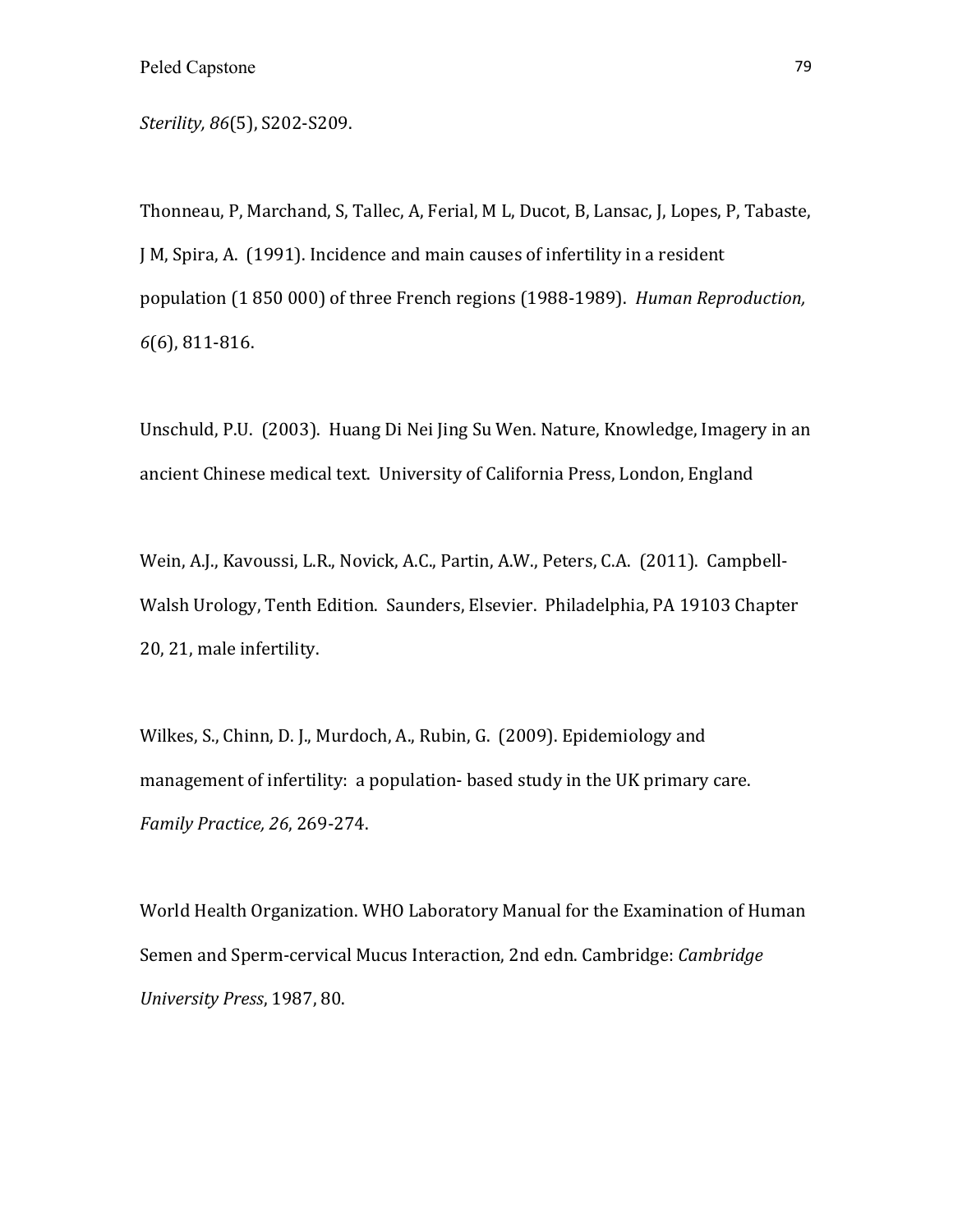World Health Organization. WHO Laboratory Manual for the Examination of Human Semen and Sperm-cervical Mucus Interaction, 3rd edn. Cambridge: *Cambridge University Press,* 1992, 107.

World Health Organization. 4th edn. (1999). WHO Laboratory Manual for the Examination of Human Semen and Sperm-cervical Mucus Interaction; *Cambridge: Cambridge University Pres,;* 128 p.

Yang, C.C., Chen, J.C., Chen, G.W., Chen, Y.S., Chung J.G. (2003). Effects of Shao-Fu-Zhu-Yu-Tang on Motility of Human Sperm. The American Journal of Chinese *Medicine, 31*(4), 573-579.

Yang, W.M., Chang, M.S., Park, S.K. (2008). Effects of Psoralea corylifolia on the cAMP-responsive element modulator (CREM) expression and spermatogenesis in rats. *Journal of Ethnopharmacology, 117, 503-506.* 

Yang W.M., Park, S.Y., Kim, H.M., Park, E.H., Park, S.K., Chang, M.S. (2011). Effects of Panax Ginseng on glial cell-derived neurotrophic factor (GDNF) expression and spermatogenesis in rats. Phytotherapy Research, 25, 308-311.

Yu, Y., Zhao, C., Lv, Z., Chen, W., Tong, M., Guo, X., Wang, L., Liu, J., Zhou, Z., Zhu, H., Zhou, Q., Sha, J. (2011). Microinjection Manipulation Resulted in the Increased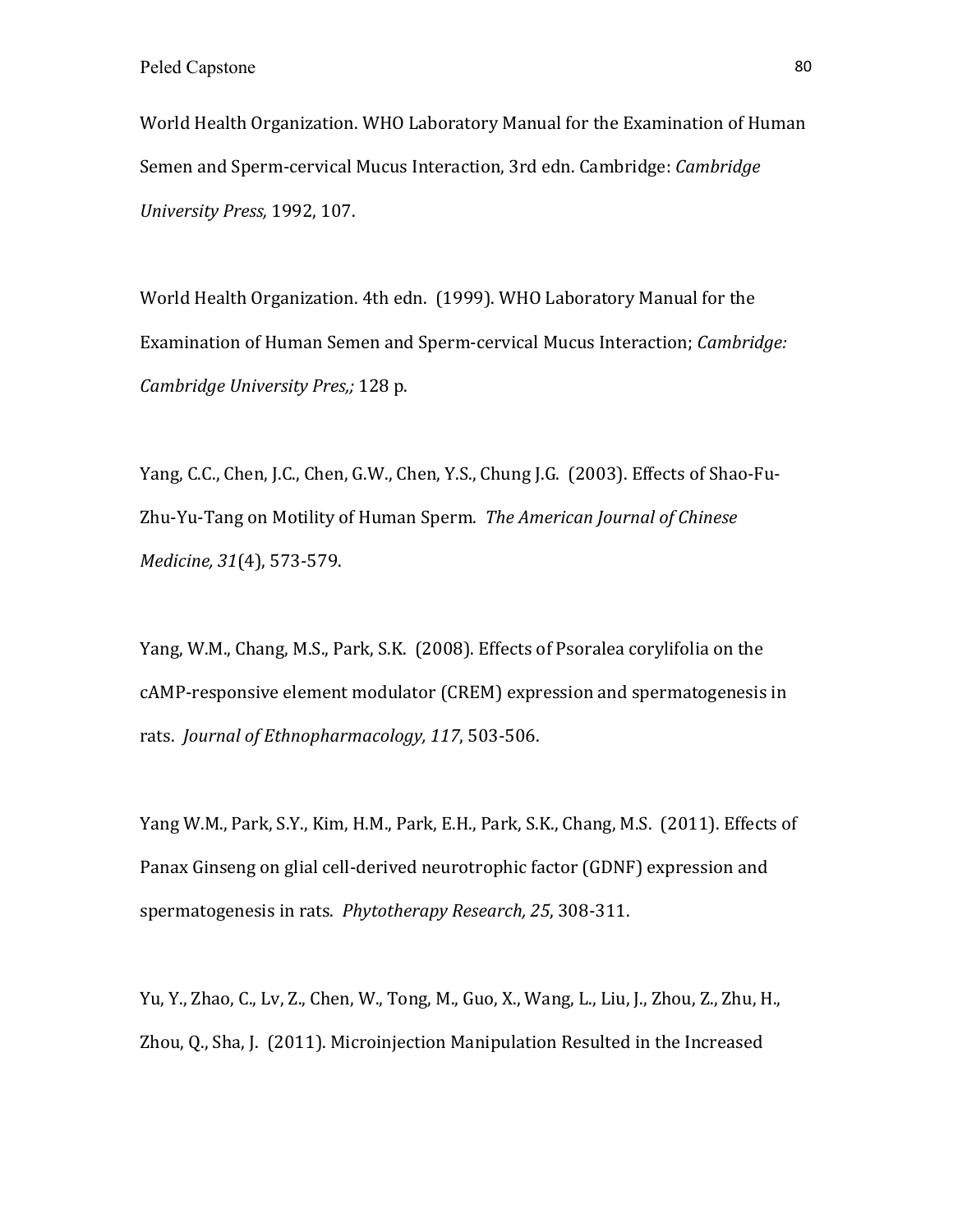Apoptosis of Spermatocytes in Testes from Intracytoplasmic Sperm Injection (ICSI) Derived Mice. *PLoS ONE*, 6(7), e22172.

Zhang M., Huang, G., Lu, F., Paulus, W.E., Sterzik, K. (2002). Influence of acupuncture on idiopathic male infertility in assisted reproductive technology. *Journal of Huazhong University of Science and Technology, 22*(3), 228-230.

Zhiyun, Q. (1996). Clinical Observation of 54 Cases of Male Infertility Treated by Acupuncture and Moxibustion. *Journal of Chinese Medicine, 52, 12-13.* 

Zhiyun, Q. (1997). Male Infertiltiy Three Cases Treated by Acupuncture. *Journal of Chinese Medicine, 53*, 26-27.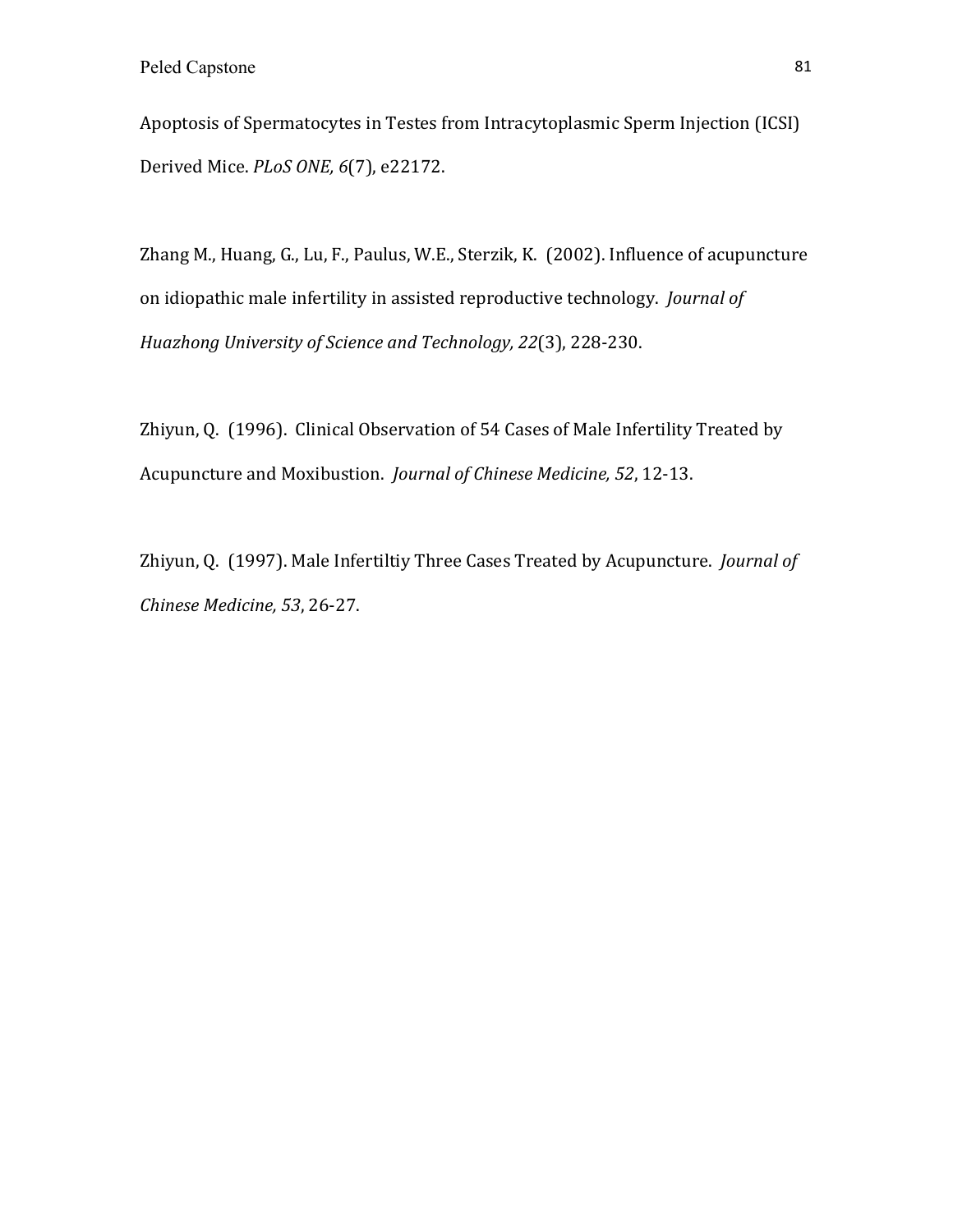# Peled Capstone 82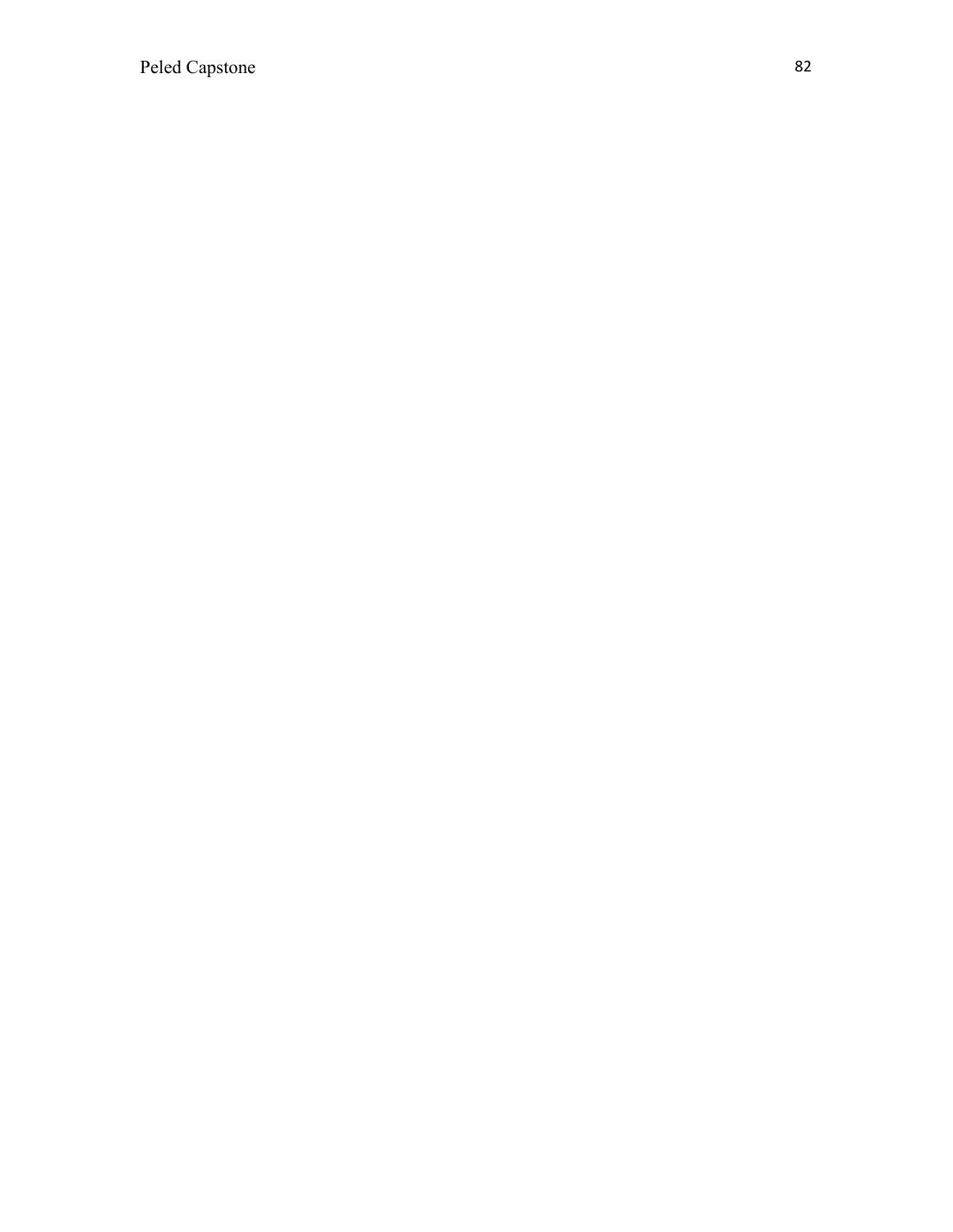# Peled Capstone 83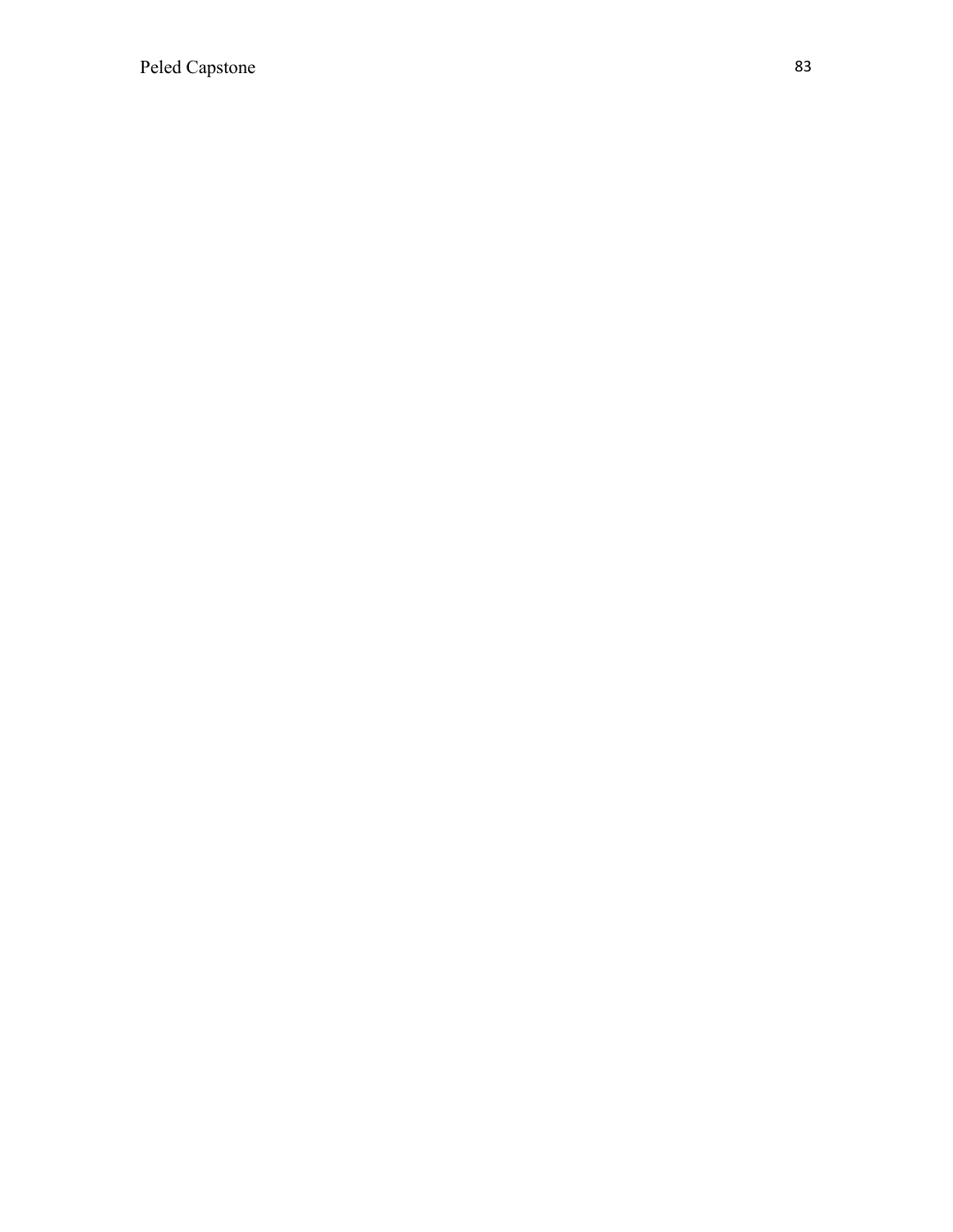| Author,                  | Humans or | Acupuncture or Chinese     | # Of participants       | Age of         | Length of study       | Study design                          |
|--------------------------|-----------|----------------------------|-------------------------|----------------|-----------------------|---------------------------------------|
| Year                     | animals   | herbal medicine            | (Treatment/             | participants   |                       |                                       |
|                          |           | intervention               | Control)                |                |                       |                                       |
| Siterman et al., 2009    | Humans    | Acupuncture                | 47 (39/18)              | $36 \pm 3.4$   | Not clearly defined   | Prospective, Controlled               |
| Dieterle et al., 2009    | Humans    | Acupuncture                | 57 (28/29)              |                |                       | Prospective,                          |
|                          |           |                            |                         |                | 6 weeks               | randomized placebo                    |
|                          |           |                            |                         | 25-46          | 5 weeks               | controlled<br>Prospective, Controlled |
| Pei et al., 2005         | Humans    | Acupuncture                | 40(28/12)               |                |                       |                                       |
| Siterman et al., 2000    | Humans    | Acupuncture                | 40(20/20)               | 26-48          | 5 weeks               | Pilot, Controlled study               |
| Siterman et al., 1997    | Humans    | Acupuncture                | 32 $(16/\overline{16})$ | $35.8 \pm 5.5$ | 5 weeks               | Prospective, Controlled               |
| Gurfinkel et al., 2003   | Humans    | Acupuncture and Moxa       | 19(9/10)                | 24-42          | 10 weeks              | Prospective controlled,<br>blind      |
| Zhang et al, 2002        | Humans    | Acupuncture                | 22(22/0)                | 26-58          | Two months            | <b>Clinical Trial</b>                 |
| Bo et al, 2011           | Humans    | Acupuncture, Chinese herbs | 37(25/12)               | 22-47          | 3months or 40         | Prospective,                          |
|                          |           | and Moxa                   |                         |                | treatments            | Randomized, controlled                |
| Chang et al., 2008       | Animals   | Chinese Herbal substance   | 90 (30/30/30)           | Reported       | 6 weeks               | Prospective,                          |
|                          |           |                            |                         |                |                       | randomized placebo                    |
|                          |           |                            |                         |                |                       | controlled 2 way                      |
| Heidary et al., 2008     | Humans    | Chinese Herbal substance   | 52(52/0)                | 21-48          | 3 months              | <b>Clinical Trial</b>                 |
| Akashi et al., 2008      | Humans    | Chinese Herbal substance   | 20(20/0)                | Unknown        | 3 months              | Clinical trial                        |
| Lin et al., 2007         | Animals   | Chinese Herbal substance   | 29(15/14)               | 29-40 months   | 2 months              | Controlled study                      |
| Tempest et al., 2005     | Humans    | Chinese Herbal substance   | 6(6/6/6)                | 33-39          | Not mentioned         | Retrospective<br>Controlled           |
| Choi et al., 2005        | Animals   | Chinese Herbal substance   | 10(5/5)                 | Reported       | 28 days               | Prospective,                          |
|                          |           |                            |                         |                |                       | Randomized, control                   |
| Yang, Chen, et al., 2003 | Humans    | Chinese Herbal substance   | 36                      | 26-42          | 60 days               | Prospective, clinical<br>trial        |
| Yang et al., 2008        | Rats      | Chinese Herbal substance   | 32(8/8/8)               | Reported       | 56 days               | Prospective,                          |
|                          |           |                            |                         |                |                       | randomized, placebo                   |
|                          |           |                            |                         |                |                       | controlled                            |
| Park et al., 2007        | Animals   | Chinese Herbal substance   | 16(8/8)                 | Reported       | 56 days               | Prospective,                          |
|                          |           |                            |                         |                |                       | randomized, placebo                   |
|                          |           |                            |                         |                |                       | controlled                            |
| Yang et al, 2010         | Animals   | Chinese Herbal substance   | 16(8/8)                 | Reported       | 56 days               | Prospective,                          |
|                          |           |                            |                         |                |                       | randomized, placebo                   |
|                          |           |                            |                         |                |                       | controlled                            |
| Hwang et al 2004         | Animals   | Chinese Herbal substance   | 80 (8x10)               | Reported       | 12 weeks              | Prospective,                          |
|                          |           |                            |                         |                | Observed for 40       | randomized, placebo                   |
|                          |           |                            |                         |                | weeks                 | controlled                            |
| *Furuya, et al, 2004     | Humans    | Chinese Herbal substance   | $\overline{22}$         | 24-43          | $\overline{3}$ months | Clinical trial                        |
| **Claici, 2008           | Humans    | Acupuncture                | $\mathbf{1}$            |                | Unclear               | Case study                            |
| ** Jiasheng, 1987        | Humans    | Acupuncture                | 248                     | 23-58          | Unclear               | Case studies                          |
| **Zhiyuan, 1996          | Humans    | Acupuncture                | 54                      | 28-42          | Unclear               | Case studies                          |

Table I: Designs of studies included in the analysis.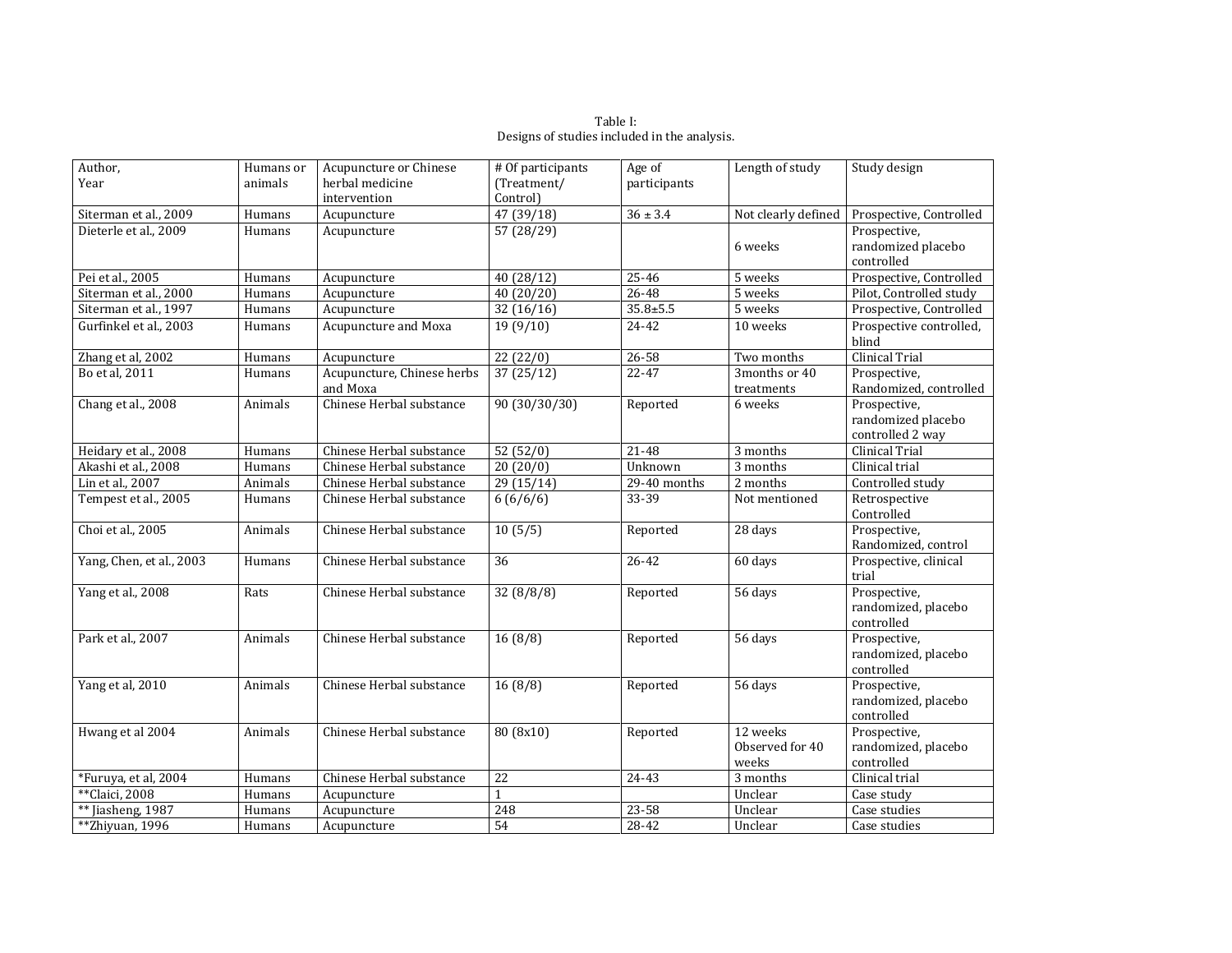#### Table II Quality assessment of levels of reported intervention, and semen sampling, according to the following criteria:

| Author,<br>Year             | Estimated quality of reported semen<br>sampling according to following criteria:<br>1) Semen sampling methods described.<br>2) Number of semen sampling described.<br>3) Abstinence time prior to sampling described.<br>4) Standards of measurements mentioned (Such as<br>WHO criteria, scrotal temperature measurement, etc.)<br>5) Description of semen examination lab methods.<br>6) Statistical method of calculations reported? | Estimated quality of reporting, in studies<br>involving acupuncture, according to<br>following criteria:<br>1) Reported statement of acupuncture rational.<br>2) Reported rational for point selection.<br>3) Sources quoted to justify point selection.<br>4) Location description for point selected.<br>5) Description of unilateral or bilateral of needle<br>insertion.<br>6) Reported number of needles inserted.<br>7) Reported depth of needle insertion.<br>8) Reported response to needling (e.g. De Qi)<br>9) Reported needle stimulation.<br>10) Reported needle retention time.<br>11) Reported needle type. | Chinese herbs intervention<br>1) Clear reporting of plant name (e.g. Latin, Chinese,<br>Botanical, Common names)<br>2) Reported herbs including herbal formula ingredients.<br>3) Reported parts of the plant used (Roots, leaves, etc.).<br>4) Reported type of product used (Raw, fresh, dry, etc.).<br>5) Reported plant form of extraction.<br>6) Reported dosage used.<br>7) Reported frequency of herbal administration.<br>8) Reported concentration used.<br>9) Reported added fillers.<br>10) Reported quality testing of substance.<br>11) Reported herbal product standardization.<br>12) Reported placebo intervention. |
|-----------------------------|-----------------------------------------------------------------------------------------------------------------------------------------------------------------------------------------------------------------------------------------------------------------------------------------------------------------------------------------------------------------------------------------------------------------------------------------|---------------------------------------------------------------------------------------------------------------------------------------------------------------------------------------------------------------------------------------------------------------------------------------------------------------------------------------------------------------------------------------------------------------------------------------------------------------------------------------------------------------------------------------------------------------------------------------------------------------------------|-------------------------------------------------------------------------------------------------------------------------------------------------------------------------------------------------------------------------------------------------------------------------------------------------------------------------------------------------------------------------------------------------------------------------------------------------------------------------------------------------------------------------------------------------------------------------------------------------------------------------------------|
|                             |                                                                                                                                                                                                                                                                                                                                                                                                                                         | 12) Reported number of treatments.<br>13) Reported frequency of treatments.<br>14) Reported practitioner background.<br>15) Reported procedure of control intervention.                                                                                                                                                                                                                                                                                                                                                                                                                                                   |                                                                                                                                                                                                                                                                                                                                                                                                                                                                                                                                                                                                                                     |
| Siterman et al.,<br>2009    | 6 out of 6 criteria met                                                                                                                                                                                                                                                                                                                                                                                                                 | 10 out of 15 criteria met                                                                                                                                                                                                                                                                                                                                                                                                                                                                                                                                                                                                 | Not applicable                                                                                                                                                                                                                                                                                                                                                                                                                                                                                                                                                                                                                      |
| Dieterle et al.,            |                                                                                                                                                                                                                                                                                                                                                                                                                                         |                                                                                                                                                                                                                                                                                                                                                                                                                                                                                                                                                                                                                           |                                                                                                                                                                                                                                                                                                                                                                                                                                                                                                                                                                                                                                     |
| 2009                        | 5 out of 6 criteria met                                                                                                                                                                                                                                                                                                                                                                                                                 | 14 out of 15 criteria met<br>9 out of 15 criteria met                                                                                                                                                                                                                                                                                                                                                                                                                                                                                                                                                                     | Not applicable                                                                                                                                                                                                                                                                                                                                                                                                                                                                                                                                                                                                                      |
| Pei et al., 2005            | 6 out of 6 criteria met<br>6 out of 6 criteria met                                                                                                                                                                                                                                                                                                                                                                                      | 12 out of 15 criteria met                                                                                                                                                                                                                                                                                                                                                                                                                                                                                                                                                                                                 | Not applicable                                                                                                                                                                                                                                                                                                                                                                                                                                                                                                                                                                                                                      |
| Siterman et al.,<br>2000    |                                                                                                                                                                                                                                                                                                                                                                                                                                         |                                                                                                                                                                                                                                                                                                                                                                                                                                                                                                                                                                                                                           | Not applicable                                                                                                                                                                                                                                                                                                                                                                                                                                                                                                                                                                                                                      |
| Siterman et al.,<br>1997    | 6 out of 6 criteria met                                                                                                                                                                                                                                                                                                                                                                                                                 | 9 out of 15 criteria met                                                                                                                                                                                                                                                                                                                                                                                                                                                                                                                                                                                                  | Not applicable                                                                                                                                                                                                                                                                                                                                                                                                                                                                                                                                                                                                                      |
| Gurfinkel et<br>al., 2003   | 6 out of 6 criteria met                                                                                                                                                                                                                                                                                                                                                                                                                 | 6 out of 15 criteria met                                                                                                                                                                                                                                                                                                                                                                                                                                                                                                                                                                                                  | Not applicable                                                                                                                                                                                                                                                                                                                                                                                                                                                                                                                                                                                                                      |
| Zhang et al,<br>2002        | 6 out of 6 criteria met                                                                                                                                                                                                                                                                                                                                                                                                                 | 12 out of 15 criteria met                                                                                                                                                                                                                                                                                                                                                                                                                                                                                                                                                                                                 | Not applicable                                                                                                                                                                                                                                                                                                                                                                                                                                                                                                                                                                                                                      |
| Bo et al, 2011              | 2 out of 6 criteria met                                                                                                                                                                                                                                                                                                                                                                                                                 | 13 out of 15 criteria met                                                                                                                                                                                                                                                                                                                                                                                                                                                                                                                                                                                                 | 6 out of 12 criteria met                                                                                                                                                                                                                                                                                                                                                                                                                                                                                                                                                                                                            |
| Chang et al.,<br>2008       | 6 out of 6 criteria met                                                                                                                                                                                                                                                                                                                                                                                                                 | Not applicable                                                                                                                                                                                                                                                                                                                                                                                                                                                                                                                                                                                                            | 8 out of 12 criteria met                                                                                                                                                                                                                                                                                                                                                                                                                                                                                                                                                                                                            |
| Heidary et al.,<br>2008     | 6 out of 6 criteria met                                                                                                                                                                                                                                                                                                                                                                                                                 | Not applicable                                                                                                                                                                                                                                                                                                                                                                                                                                                                                                                                                                                                            | 9 out of 12 criteria met                                                                                                                                                                                                                                                                                                                                                                                                                                                                                                                                                                                                            |
| Akashi et al.,<br>2008      | 6 out of 6 criteria met                                                                                                                                                                                                                                                                                                                                                                                                                 | Not applicable                                                                                                                                                                                                                                                                                                                                                                                                                                                                                                                                                                                                            | 2 out of 12 criteria met                                                                                                                                                                                                                                                                                                                                                                                                                                                                                                                                                                                                            |
| Lin et al., 2007            | $6$ out of 6 criteria met                                                                                                                                                                                                                                                                                                                                                                                                               | Not applicable                                                                                                                                                                                                                                                                                                                                                                                                                                                                                                                                                                                                            | 9 out of 12 criteria met                                                                                                                                                                                                                                                                                                                                                                                                                                                                                                                                                                                                            |
| Tempest et al.,<br>2005     | 6 out of 6 criteria met                                                                                                                                                                                                                                                                                                                                                                                                                 | Not applicable                                                                                                                                                                                                                                                                                                                                                                                                                                                                                                                                                                                                            | 5 out of 12 criteria met                                                                                                                                                                                                                                                                                                                                                                                                                                                                                                                                                                                                            |
| Choi et al.,<br>2005        | 6 out of 6 criteria met                                                                                                                                                                                                                                                                                                                                                                                                                 | Not applicable                                                                                                                                                                                                                                                                                                                                                                                                                                                                                                                                                                                                            | 11 out of 12 criteria met                                                                                                                                                                                                                                                                                                                                                                                                                                                                                                                                                                                                           |
| Yang, Chen, et<br>al., 2003 | 6 out of 6 criteria met                                                                                                                                                                                                                                                                                                                                                                                                                 | Not applicable                                                                                                                                                                                                                                                                                                                                                                                                                                                                                                                                                                                                            | 8 out of 12 criteria met                                                                                                                                                                                                                                                                                                                                                                                                                                                                                                                                                                                                            |
| Yang et al.,<br>2008        | 6 out of 6 criteria met                                                                                                                                                                                                                                                                                                                                                                                                                 | Not applicable                                                                                                                                                                                                                                                                                                                                                                                                                                                                                                                                                                                                            | 10 out of 12 criteria met                                                                                                                                                                                                                                                                                                                                                                                                                                                                                                                                                                                                           |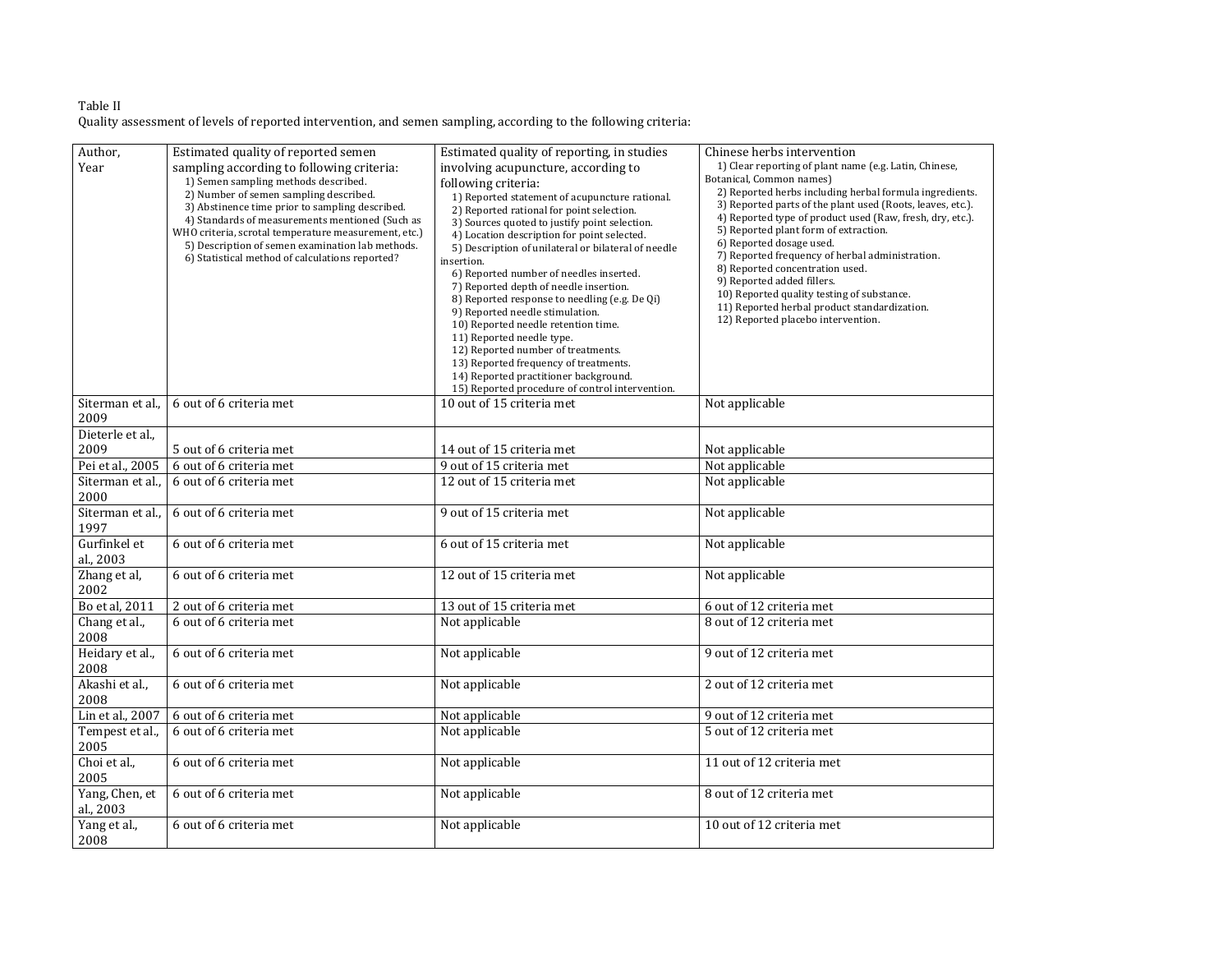| Park et al.,<br>2007    | 6 out of 6 criteria met | Not applicable           | 11 out of 12 criteria met |
|-------------------------|-------------------------|--------------------------|---------------------------|
| Yang et al,<br>2011     | 6 out of 6 criteria met | Not applicable           | 12 out of 12 criteria met |
| Hwang, et al<br>2004    | 6 out of 6 criteria met | Not applicable           | 10 out of 12 criteria met |
| *Furuya, et al,<br>2004 | 2 out of 6 criteria met | Not applicable           | 2 out of 12 criteria met  |
| **Claici, 2008          | 0 out of 6 criteria met | 6 out of 15 criteria met | Not applicable            |
| ** Jiasheng,<br>1987    | 0 out of 6 criteria met | 7 out of 15 criteria met | Not applicable            |
| **Zhiyuan,<br>1996      | 0 out of 6 criteria met | 2 out of 15 criteria met | Not applicable            |

\* Excluded due to lack of reporting

\*\* Case study excluded due to lack of reporting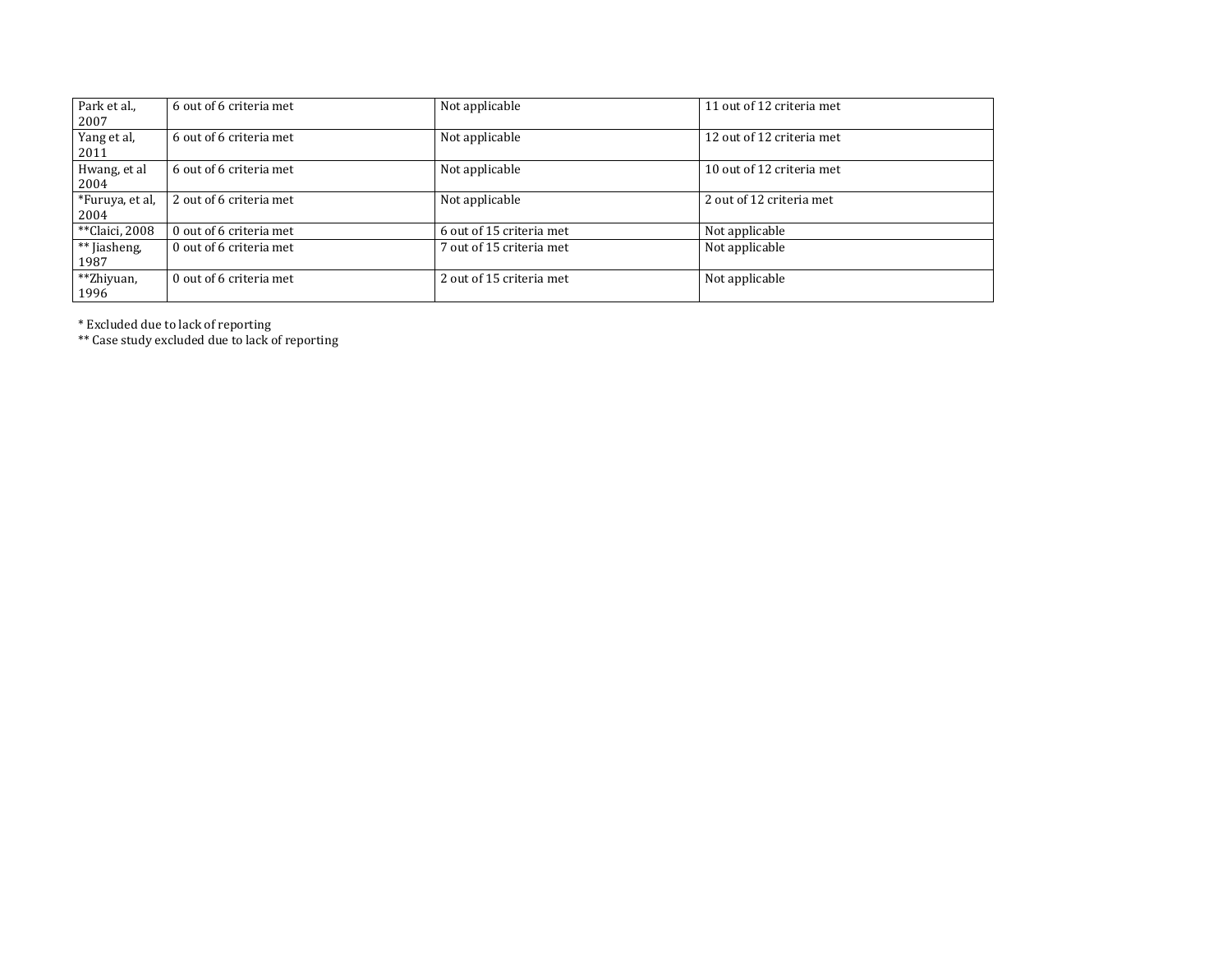#### Table III: Diagnosis and intervention:

| Article #       | <b>Biomedical diagnosis</b>        | TCM diagnosis      | Acupuncture intervention                                                    | Chinese Herbal medicine intervention                                                                             | Control intervention                     |
|-----------------|------------------------------------|--------------------|-----------------------------------------------------------------------------|------------------------------------------------------------------------------------------------------------------|------------------------------------------|
| Siterman        | Azoospermia,                       | K Yang deficiency, | General points: SP6, Ren4, LU7, K6, ST30                                    | Not applicable                                                                                                   | Control for comparison                   |
| et al.,         | Oligoazoospermia                   | Damp Heat in the   | K Yang Xu: K3, BL23, K11, BL52.                                             |                                                                                                                  | only, no intervention                    |
| 2009            |                                    | Lower Jiao         | Damp Heat: SP9, LV5, LI11, ST28, GB41.                                      |                                                                                                                  |                                          |
|                 |                                    |                    | Additional points: LI4, ST36, SP10, HT7,                                    |                                                                                                                  |                                          |
|                 |                                    |                    | BL20, PC6, REN1, REN2, REN6, DU4, DU20,                                     |                                                                                                                  |                                          |
|                 |                                    |                    | GB20, LV3, K7, BG27                                                         |                                                                                                                  |                                          |
| Dieterle        | Sperm concentration <1             | Not reported       | ST36, SP6, K3, LV3, BL23, BL32, ST29, SP10,                                 | Not applicable                                                                                                   | Placebo acupuncture                      |
| et al.,<br>2009 | million<br>Oligoasthenozoospermia. |                    | REN4                                                                        |                                                                                                                  | on same points                           |
| Pei et al.,     | Idiopathic oligospermia,           | Not reported       | Main points: REN4, BL23, BL32, LV3, K3.                                     | Not applicable                                                                                                   | No intervention in the                   |
| 2005            | asthenospermia, or                 |                    | Secondary points: ST36, SP10, SP6, ST29,                                    |                                                                                                                  | control group.                           |
|                 | teratozoospermia                   |                    | <b>DU20</b>                                                                 |                                                                                                                  |                                          |
| Siterman        | 3x                                 | Kidney deficiency  | Main points: SP6, REN4, LU7, K6, ST30                                       | Not applicable                                                                                                   | No intervention in the                   |
| et al.,         | oligoteratoasthenozoospermic       | Damp heat in the   | Kidney Yang deficiency: K3, BL32, BL52, KI11                                |                                                                                                                  | control group.                           |
| 2000            | 15x Azoospermia,                   | genital system     | Damp heat in genitals: SP9, LV5, LI11, ST28,                                |                                                                                                                  |                                          |
|                 | 2pseudoazoospermic.                |                    | GB41.                                                                       |                                                                                                                  |                                          |
|                 |                                    |                    | Secondary points: LI4, ST36, SP10, HT7,                                     |                                                                                                                  |                                          |
|                 |                                    |                    | BL20, PC6, REN 1,2,6, DU 20                                                 |                                                                                                                  |                                          |
| Siterman        | oligozoospermia,                   | Not reported       | Total of 12 points chosen from the following                                | Not applicable                                                                                                   | Control for comparison                   |
| et al.,         | teratozoospermia,                  |                    | acupuncture points:                                                         |                                                                                                                  | only, no intervention                    |
| 1997            | asthenozoospermia, OAT,            |                    | LU7, LI4, LI11, ST30, ST36, SP6, SP9, SP10,                                 |                                                                                                                  |                                          |
|                 | bacteria contamination,            |                    | HT7, BL20, BL23, BL33, K6, K7, P6, LV5, LV8,<br>REN1, REN2, REN4, REN6, DU4 |                                                                                                                  |                                          |
| Gurfinkel       | Oligoasthenoteratozoospermia       | Not reported       | Acupuncture: ST30, ST36, SP6, LV3, K3, LI4,                                 | Not applicable                                                                                                   | Non-therapeutic                          |
| et al.,         |                                    |                    | SP4, P6.                                                                    |                                                                                                                  | indifferent points.                      |
| 2003            |                                    |                    | Moxa: BL23, BL52, BL22, BL32, DU4, REN3,                                    |                                                                                                                  |                                          |
|                 |                                    |                    | REN4, REN5, REN6, BL20, BL21, BL13, BL14,                                   |                                                                                                                  |                                          |
|                 |                                    |                    | BL15, LU9, LV14, ZIGONG                                                     |                                                                                                                  |                                          |
| Zhang et        | Idiopathic male infertility with   |                    | Du 20, PC 6, SP10, ST44, UB23, SP6, GB39,                                   | Not applicable                                                                                                   | No control.                              |
| al., 2002       | at least 2 failed ICSI up to 11    |                    | Ren6, Ren4, ST40,                                                           |                                                                                                                  | Comparison made                          |
|                 | failed ICSI cycles.                |                    |                                                                             |                                                                                                                  | between samples                          |
|                 |                                    |                    |                                                                             |                                                                                                                  | taken before and after                   |
|                 |                                    |                    |                                                                             |                                                                                                                  | acupuncture                              |
|                 |                                    |                    |                                                                             |                                                                                                                  | intervention.                            |
| Bo et al.,      | Primary or secondary sterility     | Kidney Qi, Yin and | Ren 4, KI12 (bilateral) with electric stim., SP6                            | Herbal formula taken internally: Er Xian Tang Shui Fan                                                           | Same Acupuncture                         |
| 2011            | with abnormal semen                | Yang deficiency.   | (bilateral)<br>3 Moxa cones on herbal cake over area                        | Wan. Ingredients include: Xian Mao (Riz. Curculiginis),                                                          | treatment + $25 g$                       |
|                 | parameters                         |                    | between Ren 4 and Ki 12                                                     | Xian Ling Pi (H. Epimedii), Dang Gui (rdx. Angelicae<br>Sinensis), Ba Ji Tian (Rdx. Morindae Officinalis), Huang | Clomifene Citrate<br>taken for three mo. |
|                 |                                    |                    | Herbal cake: Rou Cong Rong, Rou Gui, Fu Zi.                                 | Bai (Crtx Phellodendri Chinensis), and Zhi Mu (Rzm.                                                              |                                          |
|                 |                                    |                    |                                                                             | Anemarrhenae)                                                                                                    |                                          |
| Chang et        | Not reported                       | Not applicable     | Not applicable                                                              | Diet supplemented with Cordyceps Militaris (CM)                                                                  | 3 groups: 1) Regular                     |
| al., 2008       |                                    |                    |                                                                             | mycelium.                                                                                                        | diet, 2) Diet with 1%                    |
|                 |                                    |                    |                                                                             |                                                                                                                  | $CM$ , 3) Diet with $5\%$                |
|                 |                                    |                    |                                                                             |                                                                                                                  | CM.                                      |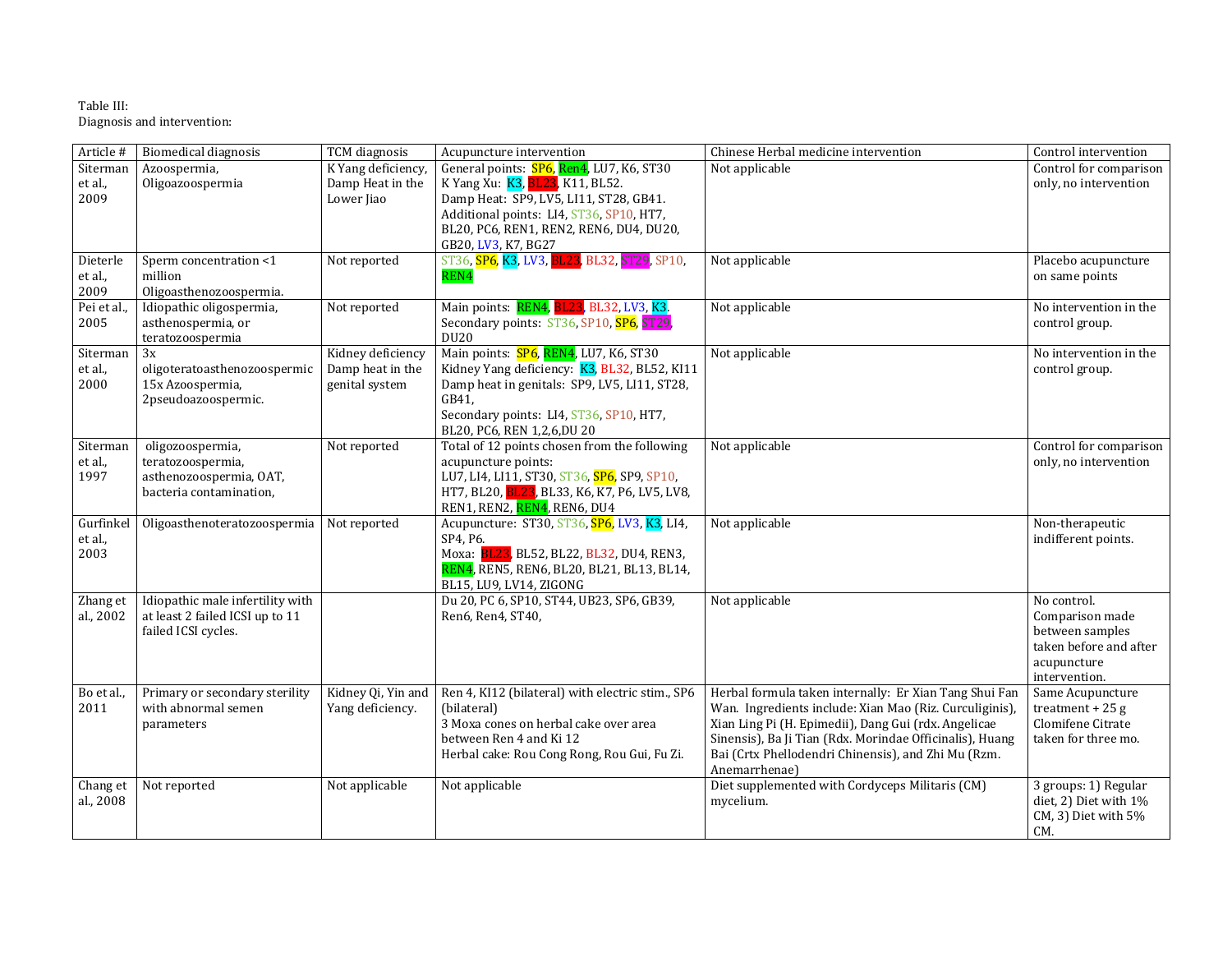| Heidary<br>et al.,<br>2008            | Infertile men                                                                                                                                                | Not reported                                        | Not applicable | Saffron                                                                                                                                                                                                                                                                                                                                                                                                                                            | No control.<br>Comparison made<br>between samples<br>taken before and after<br>herbal intervention.                                                                                                                                                             |
|---------------------------------------|--------------------------------------------------------------------------------------------------------------------------------------------------------------|-----------------------------------------------------|----------------|----------------------------------------------------------------------------------------------------------------------------------------------------------------------------------------------------------------------------------------------------------------------------------------------------------------------------------------------------------------------------------------------------------------------------------------------------|-----------------------------------------------------------------------------------------------------------------------------------------------------------------------------------------------------------------------------------------------------------------|
| Akashi et<br>al., 2008                | Idiopathic Oligozoospermia,<br>Asthenospermia                                                                                                                | Not reported                                        | Not applicable | Hochuekkito Herbal Formula (Bu Zhong Yi Qi Tang)                                                                                                                                                                                                                                                                                                                                                                                                   | No control.<br>Comparison made<br>between samples<br>taken before and after<br>herbal intervention.                                                                                                                                                             |
| Lin et al.,<br>2007                   | Poor sperm quality                                                                                                                                           | Not reported                                        | Not applicable | cordyceps militaris                                                                                                                                                                                                                                                                                                                                                                                                                                | Regular diet                                                                                                                                                                                                                                                    |
| Tempest<br>et al.,<br>2005            | Severe<br>Oligoasthenoteratooospermic<br>(OAT)                                                                                                               | Differential<br>diagnosis                           | Not applicable | Between 5-15 gr the following herbs where prescribed:<br>Chi Shao, Chuan Niu Xi, Fu Ling, Gou Qi Zi, Huang Bai,<br>Mu Dan Pi, Nu Zhen Zi, Shan Yao, Shan Zhu Yu, Tao Ren,<br>Tu Si Zi, Ze Xie, Zhi Mu, Ba Ji Tian, Bai Zhu, Che Qian Zi,<br>Dang Shen, Fu Pen Zi, Gan Cao, hong Hua, Wang Bu Liu<br>Xing, Zhi Ke, Lian Zi Xin, Can Zhu, Bie Xie, Chai Hu,<br>Sheng Ma, Huang Qi, Sheng Di Huang, Chen Pi, Jin Yin<br>Hua, Yin Yang Huo, Yi Yi Ren. | No control<br>intervention.<br>Post treatment semen<br>samples of men with<br>severe OAT where<br>compared with<br>A) Their own base line<br>pre treatment, B) Men<br>with proven fertility                                                                     |
| Choi et<br>al., 2005                  | Not reported                                                                                                                                                 | Not reported                                        | Not applicable | Radix Morindae officinalis                                                                                                                                                                                                                                                                                                                                                                                                                         | Water as placebo                                                                                                                                                                                                                                                |
| Yang,<br>Chen, et<br>al., 2003        | Infertility with chronic<br>prostatitis                                                                                                                      | Patients with<br>disease pattern of<br>blood stasis | Not applicable | Shao Fu Zhu Yu Tang, formula. Ingredients include:<br>Dang Gui, Chuan Xiong, Chi Shao, Wu Ling Zhi, Pu<br>Huang, Mo Yao, Yuan Hu Suo, Gan Jiang, Guan Gui, Hui<br>Xiang.                                                                                                                                                                                                                                                                           | No control.<br>Comparison made<br>between samples<br>taken before and after<br>herbal intervention.                                                                                                                                                             |
| Yang,<br>and<br>Chang et<br>al., 2008 | Cyclophosphamide (CP)<br>ingestion. (A carcinogenic,<br>mutagenic and fertility<br>impairing drug)                                                           | Not reported                                        | Not applicable | Psoralea Corylifolia (PC) + Cyclophosphamide (CP)                                                                                                                                                                                                                                                                                                                                                                                                  | 3 groups: 1) vehicle<br>treated, 2) CP treated,<br>3) CP and PC treated.                                                                                                                                                                                        |
| Park et<br>al., 2007                  | Not reported                                                                                                                                                 | Not reported                                        | Not applicable | Korean ginseng                                                                                                                                                                                                                                                                                                                                                                                                                                     | The same volume of<br>vehicle.                                                                                                                                                                                                                                  |
| Yang et<br>al, 2011                   | Not reported                                                                                                                                                 | Not reported                                        | Not applicable | Panax Ginseng extract                                                                                                                                                                                                                                                                                                                                                                                                                              | The same volume of<br>vehicle                                                                                                                                                                                                                                   |
| Hwang<br>et al.<br>2004               | Tetrachlorodibenzo-p-dioxin<br>(TCDD) injection. (A pollutant<br>generated from leaded<br>gasoline exhaust, pulp and<br>paper industries and<br>herbicides.) | Not reported                                        | Not applicable | Panax Ginseng water extract (PG-WE). With or without<br>Tetrachlorodibenzo-p-dioxin (TCDD).                                                                                                                                                                                                                                                                                                                                                        | 8 groups 1) normal<br>control (NC), 2) TCDD<br>treated (TT), 3) PG-WE<br>100 mg/kg body<br>weight, 4) PG-WE 200<br>mg/kg body weight.<br>$5)$ #3+ TT. 6) #4+TT, 7)<br>TT with #3 taken 1<br>week post TT start. 8)<br>TT with #3 taken 1<br>week post TT start. |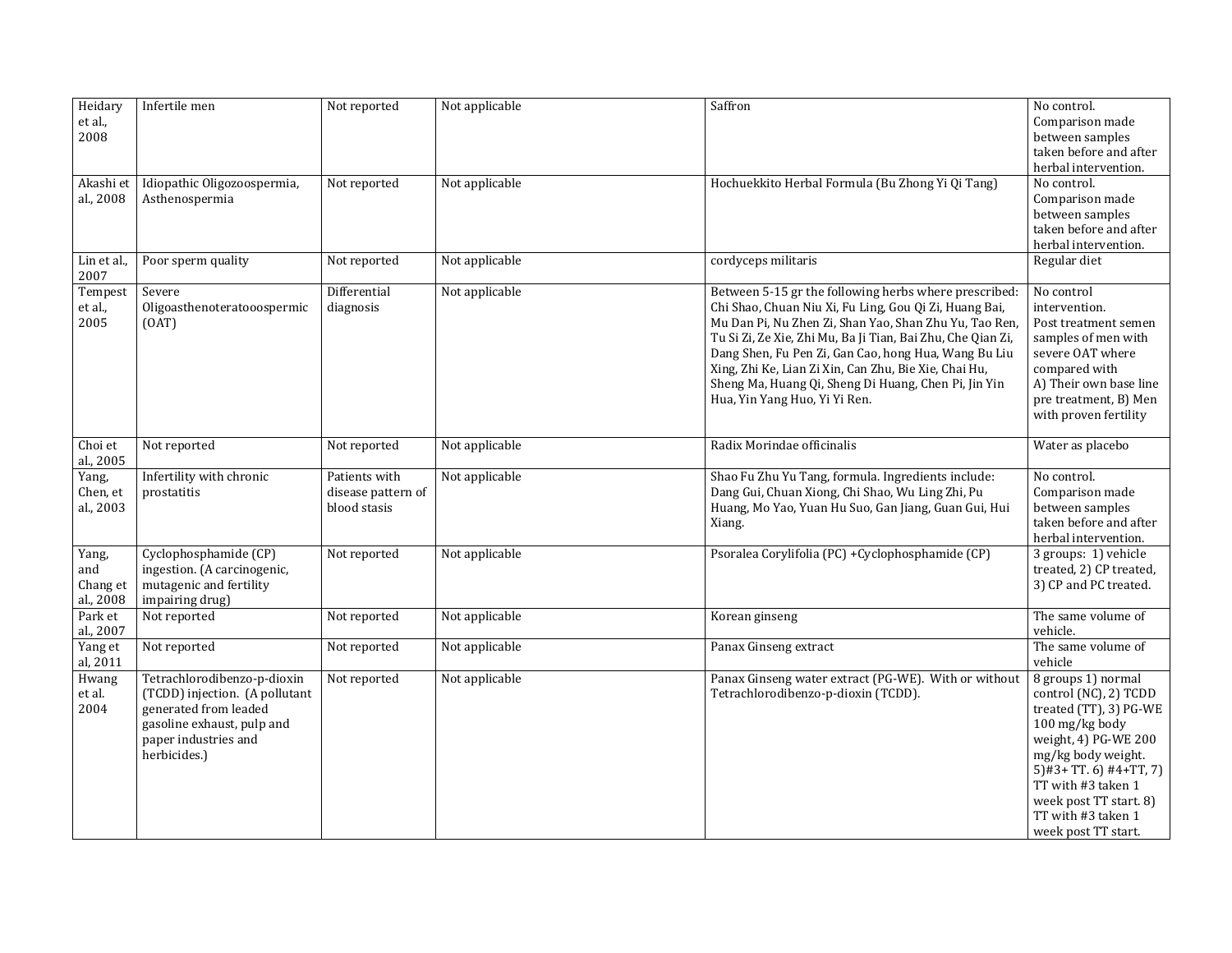#### Table IV Outcomes: Statistically significantly improvement (SSI)

| Article #<br>/ Year         | Semen Volume<br>Compared<br>with control | Semen<br>concentration (Per<br>ml) or count (per<br>ejaculate)<br>Compared with<br>control      | Semen motility<br>Compared with<br>control | Semen<br>morphology<br>Compared with<br>control                                                                                                                                                                                                                                                                                                                                                                                               | Semen quality<br>Compared with<br>control | Parameter for<br>controls<br>Compared with<br>Experimental<br>group                                                                                                                                                                 | Author comments stated in the study                                                                                                                                                                  | Adverse effects<br>and dropouts                |
|-----------------------------|------------------------------------------|-------------------------------------------------------------------------------------------------|--------------------------------------------|-----------------------------------------------------------------------------------------------------------------------------------------------------------------------------------------------------------------------------------------------------------------------------------------------------------------------------------------------------------------------------------------------------------------------------------------------|-------------------------------------------|-------------------------------------------------------------------------------------------------------------------------------------------------------------------------------------------------------------------------------------|------------------------------------------------------------------------------------------------------------------------------------------------------------------------------------------------------|------------------------------------------------|
| Siterman<br>et al.,<br>2009 | Not stated                               | ↑ Concentration                                                                                 | Not evaluated                              | Not evaluated                                                                                                                                                                                                                                                                                                                                                                                                                                 | Not stated                                | $\overline{No}$ change                                                                                                                                                                                                              | Acupuncture improves low sperm count in<br>patients with genital tract inflammation by<br>reducing scrotal hyperthermia.                                                                             | None Reported                                  |
| Dieterle<br>et al.,<br>2009 | SSI $\downarrow$ (P= .041)<br>Volume     | No significant<br>change<br>Concentration                                                       | SSI $\uparrow$ (P= .035)                   | Not evaluated                                                                                                                                                                                                                                                                                                                                                                                                                                 | Not stated                                | SSI $\uparrow$ (P= .018)<br>Sperm<br>concentration                                                                                                                                                                                  | These results may be due to the small number<br>of participants. Forty-five patients in the<br>acupuncture group are needed for a<br>statistically significant difference in sperm<br>concentration. | Reported: No<br>adverse effects<br>or dropouts |
| Pei et al.,<br>2005         | No statistical<br>significant<br>change  | No statistical<br>significant change<br>Concentration                                           | SSI $\uparrow$ (P= .017)                   | *SSI $\uparrow$ (P=. 012),<br>and number $(P=$<br>.002) of healthy<br>sperm<br>*Acrosome<br>normal position<br>SSI $\uparrow$ (P= .013)<br>*Acrosome<br>normal shape<br>SSI $\uparrow$ (P< .001)<br>*Acrosome<br>normal nuclear<br>shape<br>SSI $\uparrow$ (P<.001)<br>*Normal<br>axoneme<br>pattern SSI ↑<br>$(P=.005)$<br>*Normal<br>axoneme shape<br>SSI $\uparrow$ (P = .022)<br>*Normal<br>accessory fibers<br>SSI $\uparrow$ (P = .005) | SSI 1                                     | *Acrosome<br>normal position<br>No change<br>*Acrosome<br>normal shape<br>No change<br>*Acrosome<br>normal nuclear<br>shape No change<br>*Normal<br>axoneme<br>pattern ↓<br>*Normal<br>axoneme shape<br>*Normal<br>accessory fibers | Authors point to the importance of sperm<br>motility and the correlation between motility<br>and improvement of axonemal pattern,<br>axonemal shape and accessory fibers.                            |                                                |
| Siterman<br>et al.,<br>2000 | Not stated                               | Count per total<br>ejaculate.SSI ↑<br>$(Z=-2.8, P\leq 0.01)$<br>Men w genital<br>infection SI 1 | Not evaluated                              | Not evaluated                                                                                                                                                                                                                                                                                                                                                                                                                                 | Not stated                                | No changes<br>were found                                                                                                                                                                                                            | Treatment was arbitrary according to TCM<br>diagnosis, not a protocol, and undefined<br>clearly.<br>Treatment was most effective for genial tract<br>infection.                                      | Not reported                                   |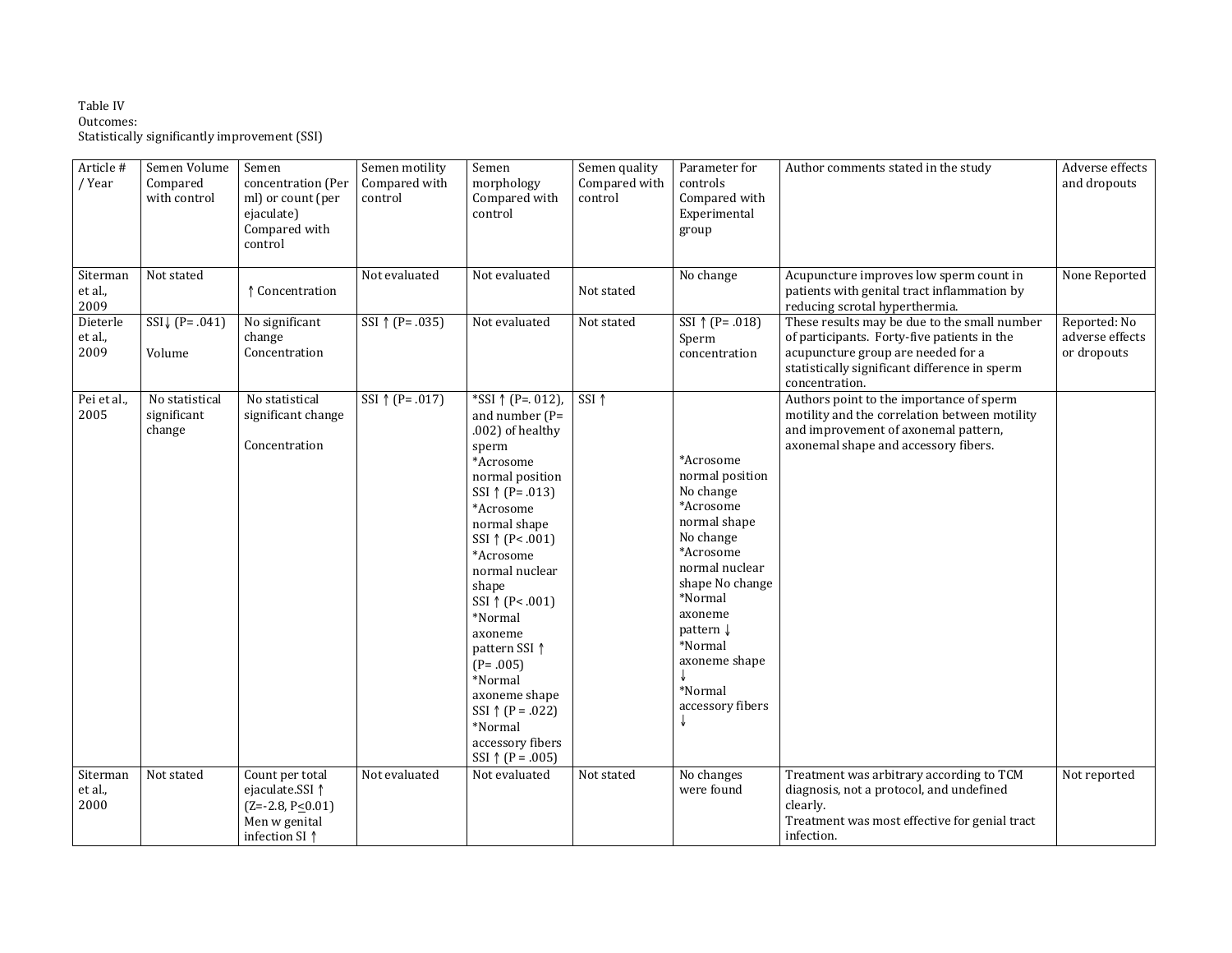|                                |                          | $(Z=-2.4, P\leq0.02)$                                     |                                                                                                                                                              |                                                        |                                                  |                                                                                                               |                                                                                                                                                                                                                                                                       |                                                                   |
|--------------------------------|--------------------------|-----------------------------------------------------------|--------------------------------------------------------------------------------------------------------------------------------------------------------------|--------------------------------------------------------|--------------------------------------------------|---------------------------------------------------------------------------------------------------------------|-----------------------------------------------------------------------------------------------------------------------------------------------------------------------------------------------------------------------------------------------------------------------|-------------------------------------------------------------------|
| Siterman<br>et al.,<br>1997    | Not stated               | SSI $\uparrow$ (P $\leq$ .04)<br>Count                    | Sperm Motility<br>SSI $\uparrow$ (P $\leq$ .05)<br>Sperm viability<br>SSI $\uparrow$ (P $\leq$ .05)<br>axonema<br>integrity<br>SSI $\uparrow$ (P $\leq$ .05) | SSI $\uparrow$ (P $\leq$ .04)                          | SSI $\uparrow$ (P $\leq$ .05)<br>Fertility index | No changes<br>were found                                                                                      | SI $\uparrow$ (P $\leq$ .05) Fertility index derived from<br>improvement in sperm fraction, percentage,<br>motility and integrity of the axonema as well as<br>Total Functional Sperm Fraction (TFSF) which<br>includes total sperm count, motility and<br>morphology | Not reported                                                      |
| Gurfinkel<br>et al.,<br>2003   | No significant<br>change | No significant<br>change                                  | No significant<br>change                                                                                                                                     | SSI 1                                                  | Not stated                                       | No improvement<br>or change                                                                                   |                                                                                                                                                                                                                                                                       | Reported: No<br>adverse effects<br>or dropouts                    |
| Zhang et<br>al, 2002           | No significant<br>change | No significant<br>change<br>Concentration                 | SSI ↑ (P<0.01)                                                                                                                                               | SSI $\uparrow$ (P<0.05)                                | Not stated                                       |                                                                                                               | Improved fertilization rate (P<0.01) after<br>acupuncture when compared with pre-<br>acupuncture. And improved not SS embryo<br>quality.                                                                                                                              | Not reported                                                      |
| Bo et al,<br>2011              | No significant<br>change | SSI $\uparrow$ (P<0.05)                                   | SSI $\uparrow$ (P<0.05)                                                                                                                                      | SSI $\uparrow$ (P<0.05)                                | Not stated                                       | SSI $\sqrt{(P<0.05)}$<br>In volume<br>+ SSI $\uparrow$ (P<0.05)<br>in Testosterone<br>and LH blood<br>levels. | Combined acupuncture and herbal formula are<br>more effective at improving sperm parameters<br>then acupuncture and Clomifene Citrtare.                                                                                                                               | Drop out if<br>achieved<br>pregnancy<br>prior to end of<br>study. |
| Chang et<br>al., 2008          | Not stated               | SSI $\uparrow$ (P<0.05)<br>Count Compared<br>with control | SSI $($ P < 0.05)<br>Compared with<br>control                                                                                                                | Not evaluated                                          | Stated<br>improvement                            | No change was<br>found                                                                                        | Hypothesized Due to ↑ in E2 and ↑ in T<br>No change found in FSH, LH, PRL                                                                                                                                                                                             | Reported: No<br>adverse effects                                   |
| Heidary<br>et al.,<br>2008     | Not reported             | No significant<br>change                                  | SSI $\uparrow$ (P < .001)                                                                                                                                    | SSI $\uparrow$ (P < .001)                              | Not stated                                       | No change                                                                                                     | Improvement may be due to antioxidant effect.                                                                                                                                                                                                                         | Not reported                                                      |
| Akashi et<br>al., 2008         | No significant<br>change | No significant<br>change                                  | SSI $\uparrow$ (P<0.002)                                                                                                                                     | No significant<br>change                               | Not stated                                       | No change                                                                                                     | Seminal plasma (RANTES) significantly<br>decreased (0.024).                                                                                                                                                                                                           | Not reported                                                      |
| Lin et al.,<br>2007            | Not stated               | SSI $\uparrow$ (P<0.01)<br>Concentration                  | SSI $\uparrow$ (P<0.05)                                                                                                                                      | SSI ↑ (P<0.01)                                         | Stated<br>improvement                            | No change was<br>found                                                                                        | Sperm production was enhanced significantly<br>(P<0.05) at the end of the first month, peaked<br>(P<0.01) at the second month and maintained<br>$(P<0.01)$ for two weeks after stopping the<br>treatment.                                                             | Not<br>Reported                                                   |
| Tempest<br>et al.,<br>2005     | Not reported             | SSI 1 (P<0.001 to<br>P < 0.05                             | SSI 1 (P<0.001 to<br>P < 0.05                                                                                                                                | Improved<br>Disomy<br>SSI 1 (P<0.01 to<br>$P < 0.05$ ) | Not stated                                       | NA                                                                                                            | Disomy levels improved to levels of men with<br>normal fertility.                                                                                                                                                                                                     | Not reported                                                      |
| Choi et<br>al., 2005           | Not evaluated            | SSI $\uparrow$ (P<0.01)<br>Concentration                  | SSI $\uparrow$ (P<0.01)                                                                                                                                      | SSI ↑ (P<0.01)                                         | Not stated                                       | No change or SS<br>lower in the<br>treatment group                                                            | Catalase and peroxidase activity increased in<br>the Morindae officinalis group but no<br>significant difference was found between<br>groups.                                                                                                                         | Not reported                                                      |
| Yang,<br>Chen, et<br>al., 2003 | ↑ But not SSI            | ↑ But not SSI                                             | SSI $\uparrow$ (P<0.01)                                                                                                                                      | SSI ↑ (P<0.01)                                         | ↑ Sperm<br>quality (stated)                      | No change                                                                                                     | Improved acrosin activity maybe due to<br>improved free radicals, $\uparrow$ in number of lecithin<br>crystals and ↓ in bacteria levels.<br>Also, "Blood and Essence share common                                                                                     | Not Reported                                                      |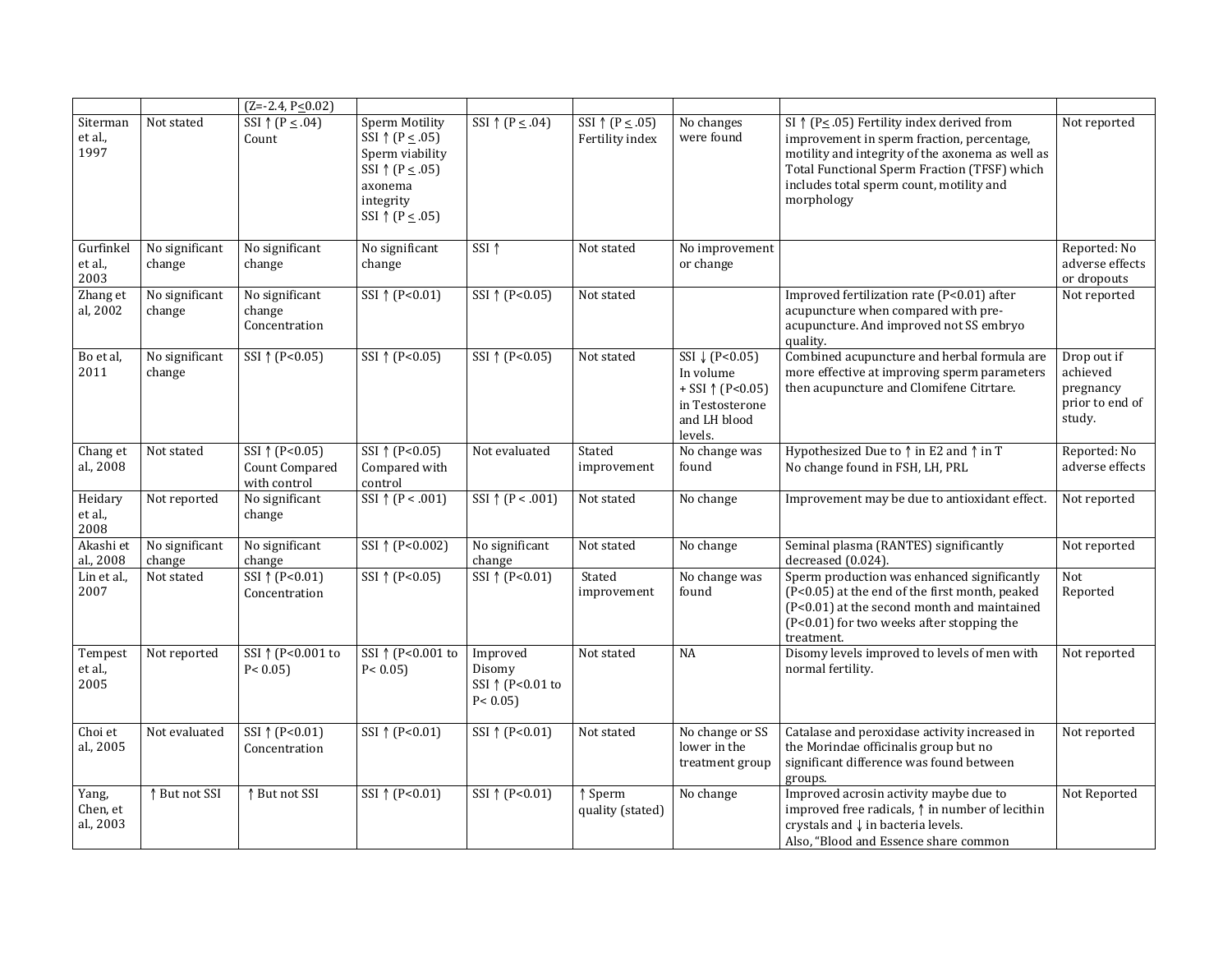|                      |              |                                          |                         |               |                             |                                                   | source, Blood can transform Essence and<br>regulation of Essence can only be achieved by<br>promoting Blood circulation"                                                                                                                                                                          |                                              |
|----------------------|--------------|------------------------------------------|-------------------------|---------------|-----------------------------|---------------------------------------------------|---------------------------------------------------------------------------------------------------------------------------------------------------------------------------------------------------------------------------------------------------------------------------------------------------|----------------------------------------------|
| Yang et<br>al., 2008 | Not reported | SSI $\uparrow$ (P<0.01)<br>Concentration | $[$ (P<0.05)            | Not evaluated | Not stated                  | <b>NA</b>                                         | ↑ Sperm count as well as levels of CREM<br>messenger RNA and protein suggesting that PC<br>induced spermatogenesis resulted from CREM<br>activation. Also $\uparrow$ count associated with $\uparrow$<br>testis weight and motility is affected by<br>physical health reflected in ↓ body weight. | Not stated                                   |
| Park et<br>al., 2007 | Not reported | SSI $\uparrow$ (P< .05)<br>Count         | SSI $\uparrow$ (P< .05) | Not evaluated | Not stated                  | No change                                         | Sperm count and motility as well as levels of<br>CREM messenger RNA and protein suggesting<br>that Ginseng induced spermatogenesis results<br>from CREM activation.                                                                                                                               | Reported: No<br>adverse events<br>or effects |
| Yang<br>2011         | Not reported | SSI $\uparrow$ (P<0.01)<br>Concentration | But not SSI             | Not evaluated | ↑ Sperm<br>quality (stated) | No change                                         | Improved count may result from Panax<br>Ginseng influence on Glial cell derived<br>neurotrophic factor (GDNF) gene expression<br>and protein biosynthesis                                                                                                                                         | Not Reported                                 |
| Hwang et<br>al, 2004 | Not reported | Not reported                             | SSI $\uparrow$ (P<0.01) | Not evaluated | Not stated                  | Lower sperm<br>quality then PG<br>treated groups. | Panax Ginseng (PG) treated animals $\uparrow$ sperm<br>motility despite<br>Tetrachlorodibenzo-p-dioxin induces toxicity.                                                                                                                                                                          | Improved with<br>PG                          |